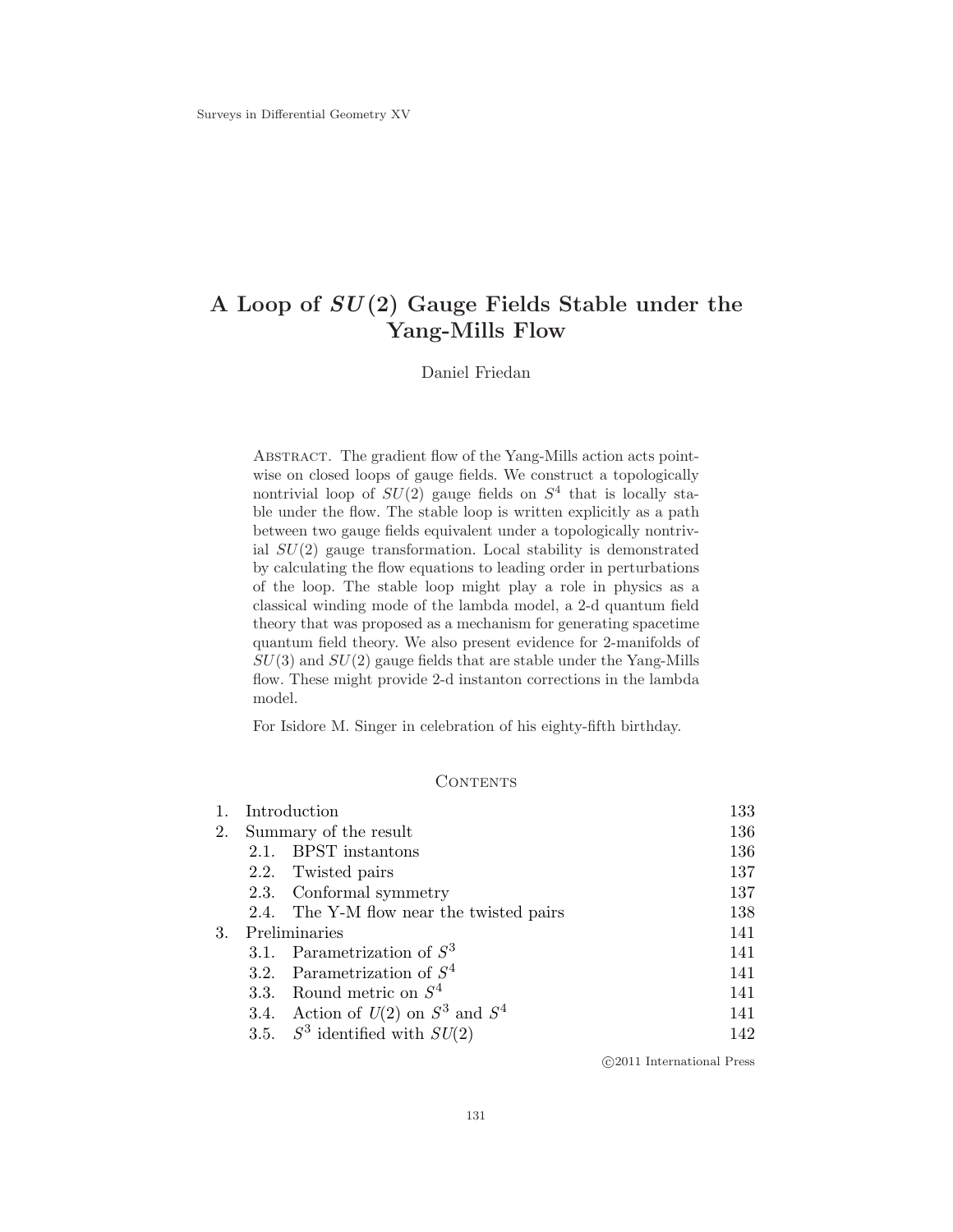132 D. FRIEDAN

|     | 3.6.       | $U(2)$ -invariant su(2)-valued 1-forms on $S^3$                  | 142 |
|-----|------------|------------------------------------------------------------------|-----|
|     | 3.7.       | The Maurer-Cartan form $\omega$ on $SU(2)$                       | 142 |
|     |            | 3.8. $U(2)$ -invariant connections on $S4$                       | 142 |
|     |            | 3.9. The Yang-Mills action                                       | 143 |
|     |            | 3.10. Hodge duality                                              | 144 |
|     |            | 3.11. Hodge duality for $U(2)$ -invariant connections            | 144 |
|     |            | 3.12. Connections $d_{\omega} - f(x) \omega$                     | 145 |
|     |            | 3.13. The basic instanton                                        | 145 |
|     |            | 3.14. The basic anti-instanton                                   | 146 |
|     |            | 3.15. Twisted (anti-)instantons                                  | 146 |
|     |            | 3.16. Nontrivial $U(2)$ -invariant maps $\phi_h : S^4 \to SU(2)$ | 147 |
| 4.  |            | Computer calculation                                             | 148 |
|     | 4.1.       | Rationale                                                        | 148 |
|     | 4.2.       | Numerical results                                                | 149 |
| 5.  |            | Twisted pairs                                                    | 150 |
|     |            | 5.1. The $U(2)$ -invariant twisted pairs                         | 151 |
|     | 5.2.       | The nontrivial loop of twisted pairs                             | 151 |
| 6.  |            | The slow manifold                                                | 152 |
| 7.  |            | The Y-M flow equation on the slow manifold                       | 153 |
|     | 7.1.       | The flow equation in each open hemisphere                        | 154 |
|     | 7.2.       | Continuity conditions at the equator                             | 158 |
|     | 7.3.       | Summary: the Y-M flow equation on the slow manifold              | 161 |
| 8.  |            | The gradient formula and $S_{YM}$ on the slow manifold           | 162 |
| 9.  |            | The metric on the slow manifold in $\mathcal{A}/\mathcal{G}$     | 164 |
| 10. |            | Long time behavior of the flow                                   | 164 |
| 11. |            | The outgoing trajectory                                          | 165 |
| 12. |            | Stable 2-manifolds of $SU(2)$ and $SU(3)$ gauge fields           | 166 |
|     |            | 12.1. $SU(3)$                                                    | 166 |
|     | 12.2.      | SU(2)                                                            | 169 |
| 13. |            | Questions and comments                                           | 186 |
|     | 13.1.      | Does the outgoing trajectory end at the flat connection?         | 186 |
|     | 13.2.      | Asymptotic behavior of the outgoing trajectory?                  | 186 |
|     | 13.3.      | The lambda model                                                 | 187 |
|     | Appendices |                                                                  | 190 |
|     |            | A. $U(2)$ -invariant connections on $S^4$                        | 190 |
|     | A.1.       | $S^3$ , $SU(2)$ , $U(2)$ , $SO(4)$ , $S^4$                       | 190 |
|     | A.2.       | $U(2)$ -invariant su(2)-valued 1-forms on $S^3$                  | 191 |
|     | A.3.       | $U(2)$ -invariant su(2)-valued 2-forms on $S^3$                  | 191 |
|     | A.4.       | $U(2)$ -invariant su(2)-valued forms on $S4$                     | 191 |
|     | A.5.       | Hodge $*$                                                        | 192 |
|     | A.6.       | $F, F_{\pm}$                                                     | 192 |
|     | A.7.       | $L_{+}$                                                          | 193 |
|     | A.8.       | Products of 1-forms and 2-forms                                  | 193 |
|     | A.9.       | Inner products                                                   | 193 |
|     |            | A.10. New basis for the $U(2)$ -invariant forms                  | 194 |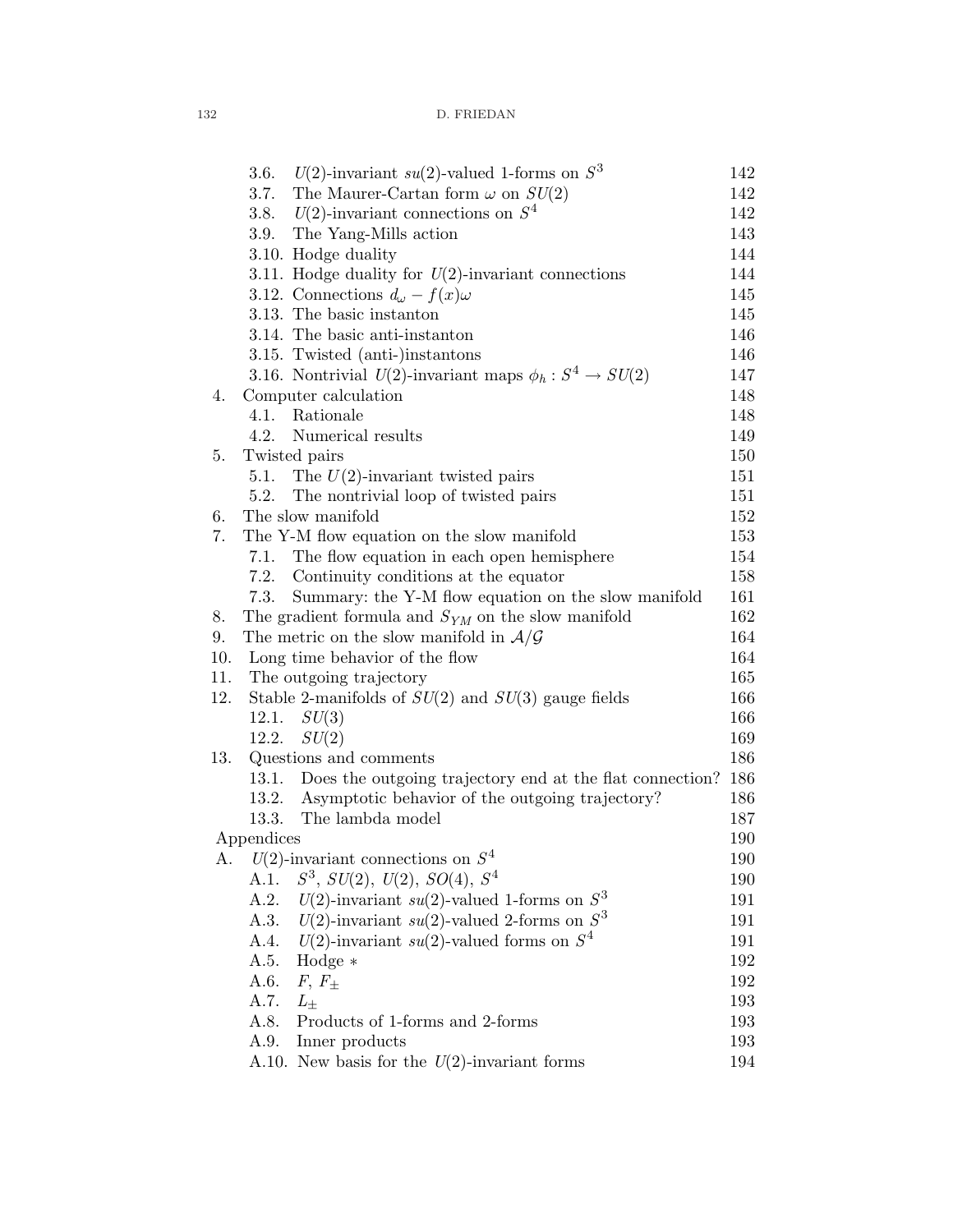|                 |            | A.11. Formulas in the new basis                                                                  | 194 |
|-----------------|------------|--------------------------------------------------------------------------------------------------|-----|
|                 |            | A.12. Instanton covariant derivatives                                                            | 195 |
|                 |            | A.13. The instanton laplacian                                                                    | 195 |
| В.              |            | $SU(2) \rightarrow SU(3) \rightarrow S^5$ pulled back along $[-1, 1] \times S^4 \rightarrow S^5$ | 197 |
|                 |            | B.1. $SU(3)/SU(2) = S^5$                                                                         | 197 |
|                 |            | B.2. $U(2)$ acts on $SU(3) \rightarrow S^5$                                                      | 198 |
|                 |            | B.3. A map $[-1, 1] \times S^4 \to S^5$                                                          | 198 |
|                 | B.4.       | Trivialize                                                                                       | 198 |
|                 |            | B.5. A formula for $\Delta A(s)$                                                                 | 199 |
|                 | B.6.       | Discrete symmetries of the loop                                                                  | 199 |
|                 | B.7.       | Action of the discrete symmetries                                                                | 200 |
|                 | B.8.       | Nontriviality of the loop                                                                        | 202 |
| Acknowledgments |            | 203                                                                                              |     |
|                 | References |                                                                                                  | 203 |

#### **1. Introduction**

<span id="page-2-0"></span>We are interested in the long time behavior of the Yang-Mills flow acting on topologically nontrivial loops and 2-spheres of  $SU(2)$  and  $SU(3)$  gauge fields on  $S^4$ . Singer [1] noted that the homotopy groups  $\pi_n(\mathcal{A}/\mathcal{G})$  of the space  $A/G$  of gauge fields on  $S<sup>4</sup>$  modulo gauge equivalence are given by the homotopy groups of the gauge group  $G$ ,

(1) 
$$
\pi_n(\mathcal{A}/\mathcal{G}) = \pi_{n-1}\mathcal{G} = \pi_{n+3}G.
$$

There are nontrivial loops of  $SU(2)$  gauge fields becausen  $\pi_4 SU(2) = \mathbb{Z}_2$ [**2**, **3**]. For  $SU(3)$ , there are no nontrivial loops because  $\pi_4 SU(3) = 0$  [**4**]. There are topologically nontrivial 2-spheres of gauge fields for both  $SU(2)$ and  $SU(3)$  because  $\pi_5 SU(3) = \mathbb{Z} [4]$  and  $\pi_5 SU(2) = \mathbb{Z}_2 [5, 6]$ .

Our motivation is a hypothetical effect in a speculative theory of physics. The lambda model [**7**] is a 2-dimensional nonlinear model whose target space is the manifold of spacetime fields. The short distance fluctuations in a 2-d nonlinear model generate a measure on its target manifold, called the *a priori* measure. In the lambda model, the *a priori* measure is a measure on the manifold of spacetime fields: a quantum field theory. The *a priori* measure of the lambda model is generated by a diffusion process in the loop space of the target manifold, driven by the gradient flow of the classical spacetime action. We are pursuing the possibility that the quantum field theory generated by the lambda model will be different from the canonically quantized field theory because of nonperturbative 2-dimensional effects. The dominant nonpertubative effects at weak coupling will be due to winding modes, which are associated with topologically nontrivial loops in the target manifold, and instantons, which are associated with topologically nontrivial 2-spheres in the target manifold. Winding modes in the lambda model might give rise to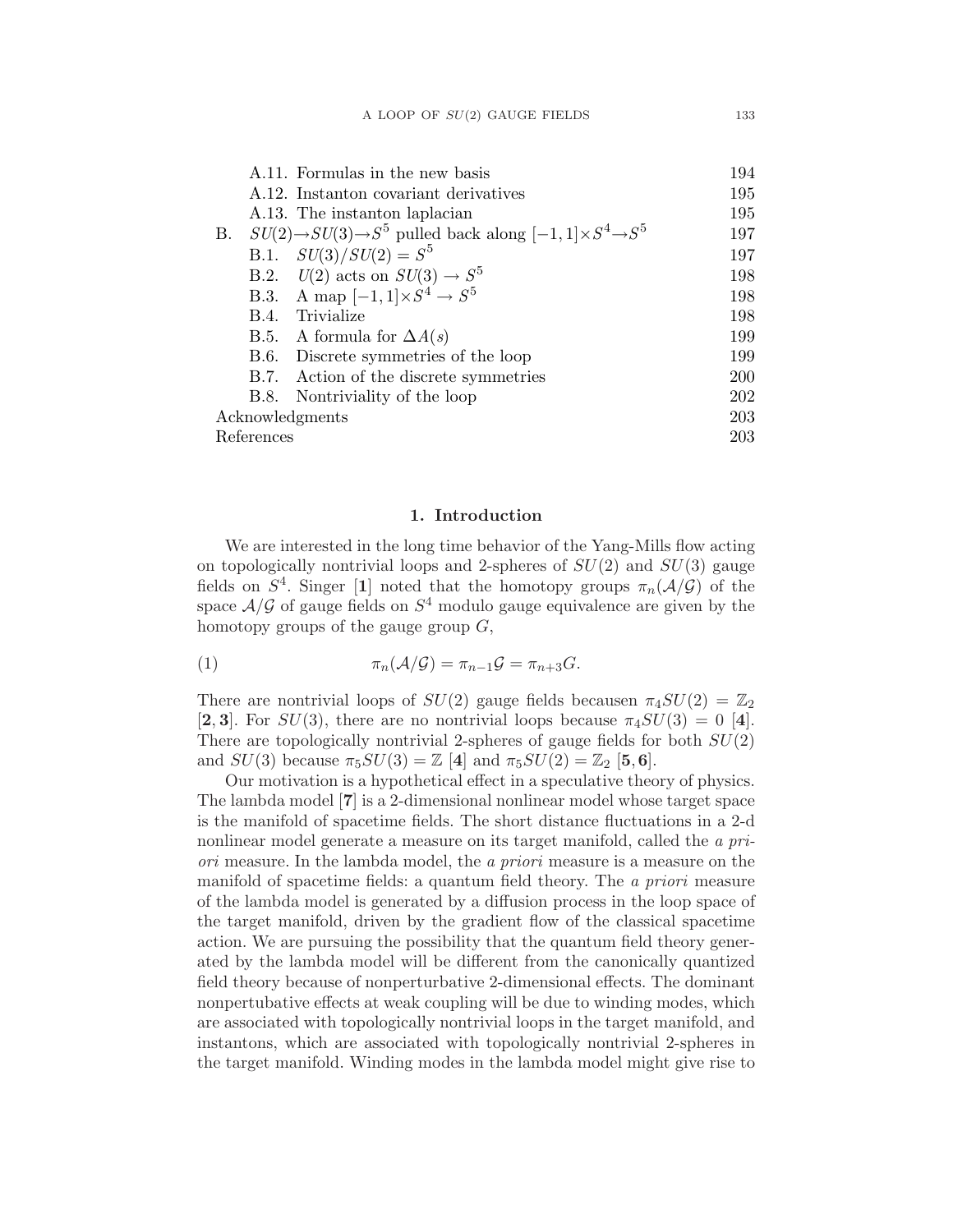non-canonical physical states in the spacetime quantum field theory. Instantons in the lambda model might produce non-canonical interactions.

We are motivated by these possibilities to investigate the concentration points of the gradient flow of the Yang-Mills action as it acts on loops and on 2-spheres of  $SU(2)$  and  $SU(3)$  gauge fields on  $\mathbb{R}^4$ . We replace  $\mathbb{R}^4$  by its conformal compactification  $S<sup>4</sup>$ , studying gauge fields in topologically trivial bundles over  $S<sup>4</sup>$ . As it turns out, our results will be applicable to gauge fields on  $\mathbb{R}^4$  because they will concern fixed points of the Yang-Mills flow, i.e., critical points of the Yang-Mills action, which is conformally invariant.

We find that the Yang-Mills flow concentrates on a nontrivial loop of singular  $SU(2)$  gauge fields made out of a zero-size instanton and a zerosize anti-instanton. We find evidence that the Yang-Mills flow concentrates on a nontrivial 2-sphere of singular  $SU(3)$  gauge fields also made from a zero-size instanton and a zero-size anti-instanton. We find evidence that the flow concentrates on a nontrivial 2-sphere of  $SU(2)$  gauge fields made from configurations of two zero-size instantons and two zero-size anti-instantons. These singular gauge fields live in the boundary of the manifold of gauge fields.

The natural metric on the manifold of gauge fields degenerates at the boundary, so the stable loop of gauge fields has zero length and the presumptive stable 2-spheres have zero area. This keeps alive the hope that they might have observable effects at low energy in the quantum field theory. Loops or 2-spheres of nonsingular gauge fields, with nonzero length or area, would make contributions in the lambda model only visible at extreme small distance in spacetime.

Let A be the space of connections (gauge fields) in the trivial  $SU(2)$ principle bundle over  $S<sup>4</sup>$ . A connection is described by its corresponding covariant derivative  $D = d + A$ , where A is an  $su(2)$ -valued 1-form on  $S<sup>4</sup>$ . The curvature 2-form is

$$
(2) \t\t\t F = D^2 = dA + A^2.
$$

The group of gauge transformations, G, is the group of maps  $\phi : S^4 \to SU(2)$ acting on connections by

(3) 
$$
d + A \mapsto \phi(d + A)\phi^{-1} \quad A \mapsto \phi d(\phi^{-1}) + \phi A \phi^{-1}.
$$

 $A/G$  is the space of gauge equivalence classes of connections.

The Yang-Mills (Y-M) action is

(4) 
$$
S_{YM}(A) = \frac{1}{8\pi^2} \int_{S^4} tr(-F * F)
$$

where  $*$  is the Hodge operator, which takes k-forms to  $(4 - k)$ -forms and satisfies  $*^2 = (-1)^k$ . The action  $S_{YM}$  is normalized so that the BPST instanton [**8**] has action 1. The Yang-Mills flow on the space of connections is the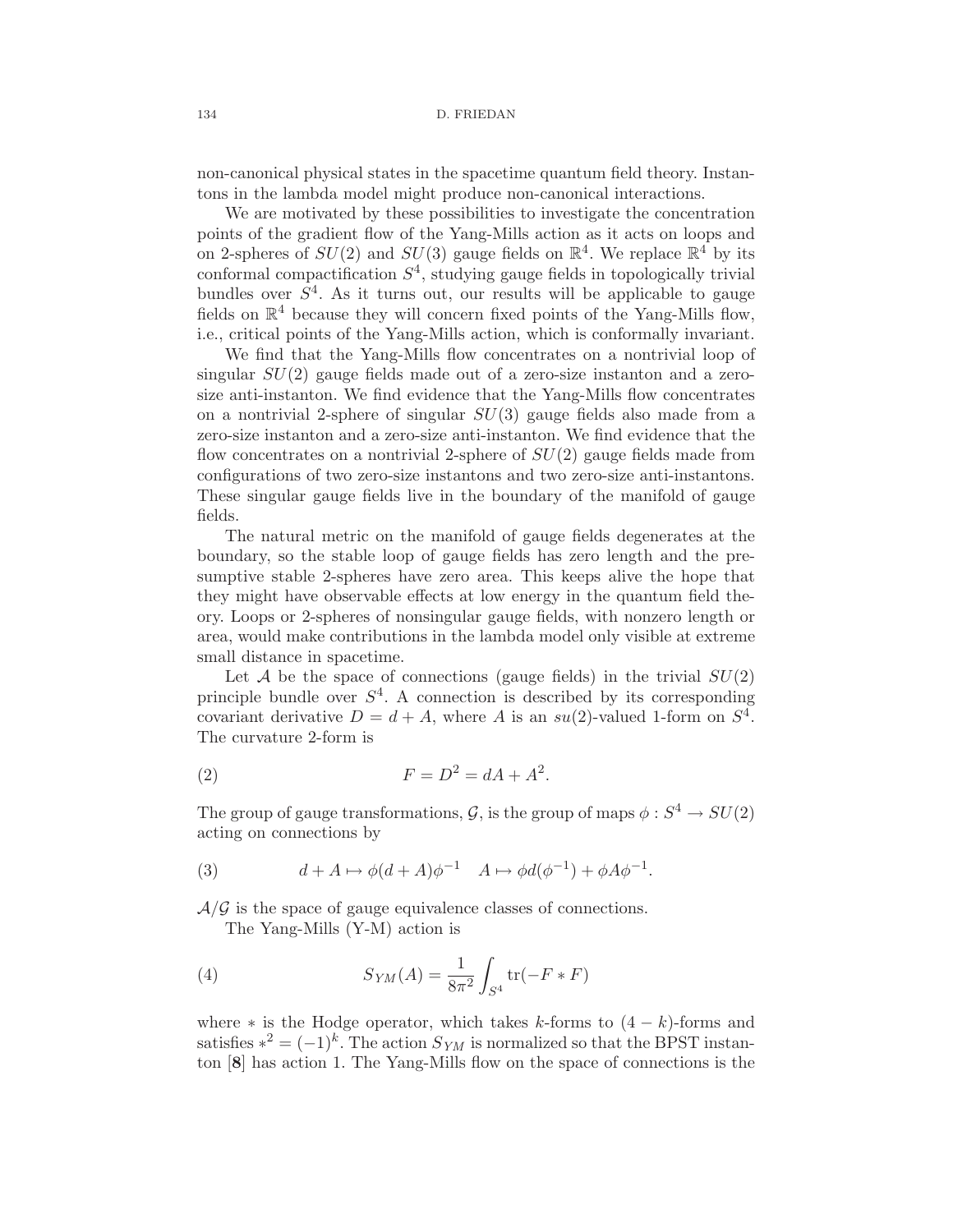gradient flow of the Y-M action [**9**–**13**],

<span id="page-4-1"></span>(5) 
$$
\frac{dA}{dt} = -\nabla S_{YM} = *D * F = * (d * F + [A, *F]).
$$

The sign is such that  $S_{YM}$  decreases along the flow. The gradient is taken with respect to the  $L_2$  metric on variations  $\delta A$  of  $A$ ,

<span id="page-4-0"></span>(6) 
$$
(ds)_{\mathcal{A}}^2 = \frac{1}{4\pi^2} \int_{S^4} tr(-\delta A * \delta A).
$$

The Y-M flow is gauge invariant (commutes with gauge transformations), so it acts on the gauge equivalence classes  $A/G$ .

The Y-M flow acts pointwise on parametrized loops in  $\mathcal{A}/\mathcal{G}$ , acting simultaneously on each connection along the loop. This action on parametrized loops is invariant under reparametrizations of the loop, so the Y-M flow acts on the unparametrized loops  $Maps(S^1 \rightarrow A/\mathcal{G})/Diff(S^1)$ . We are interested in the long time behavior of the Y-M flow acting on the unparametrized loops in  $A/G$ . We expect that each connected component of the loop space contains a stable loop that is the generic attractor for the Y-M flow. There is an obvious stable attractor among the topologically trivial loops: the constant loop at the flat connection. All nearby connections are driven to the flat connection, so all nearby loops are driven to the constant loop.

The connected components of the loop space are the elements of the fundamental group  $\pi_1(\mathcal{A}/\mathcal{G})$ . As Singer [1] pointed out, the long exact sequence of homotopy groups implies  $\pi_n(\mathcal{A}/\mathcal{G}) = \pi_{n-1}\mathcal{G}$ , since A is a contractible space. In particular,

(7) 
$$
\pi_1(\mathcal{A}/\mathcal{G}) = \pi_0 \mathcal{G} = \pi_4 SU(2) = \mathbb{Z}_2.
$$

The loop space of  $\mathcal{A}/\mathcal{G}$  thus has two connected components: the trivial (contractible) loops and the nontrivial (non-contractible) loops. The nontrivial loops in  $A/G$  lift to paths in A whose endpoints are gauge equivalent under a nontrivial gauge transformation, i.e., one that belongs to the nontrivial connected component of  $\mathcal{G}$ .

Heuristically, we expect a stable nontrivial loop to be associated with an index 1 fixed point  $\frac{1}{x}$  a fixed point whose unstable manifold is onedimensional. The unstable manifold will consist of two outgoing branches. We expect each of the two branches to flow to a flat connection, the two flat connections being gauge equivalent under a nontrivial gauge transformation. The unstable manifold will thus form a nontrivial loop in  $A/G$ . This loop will be locally stable because any nearby loop will intersect the codimension 1 stable manifold of the fixed point.

Here, we use elementary methods to find a locally stable attractor among the nontrivial loops. We start out completely ignorant of the long time fate of a generic nontrivial loop of connections under the Y-M flow. In hope of relieving our ignorance, we pick a particular nontrivial loop of connections, derived from the homogeneous space  $SU(3)/SU(2) = S^5$ , then try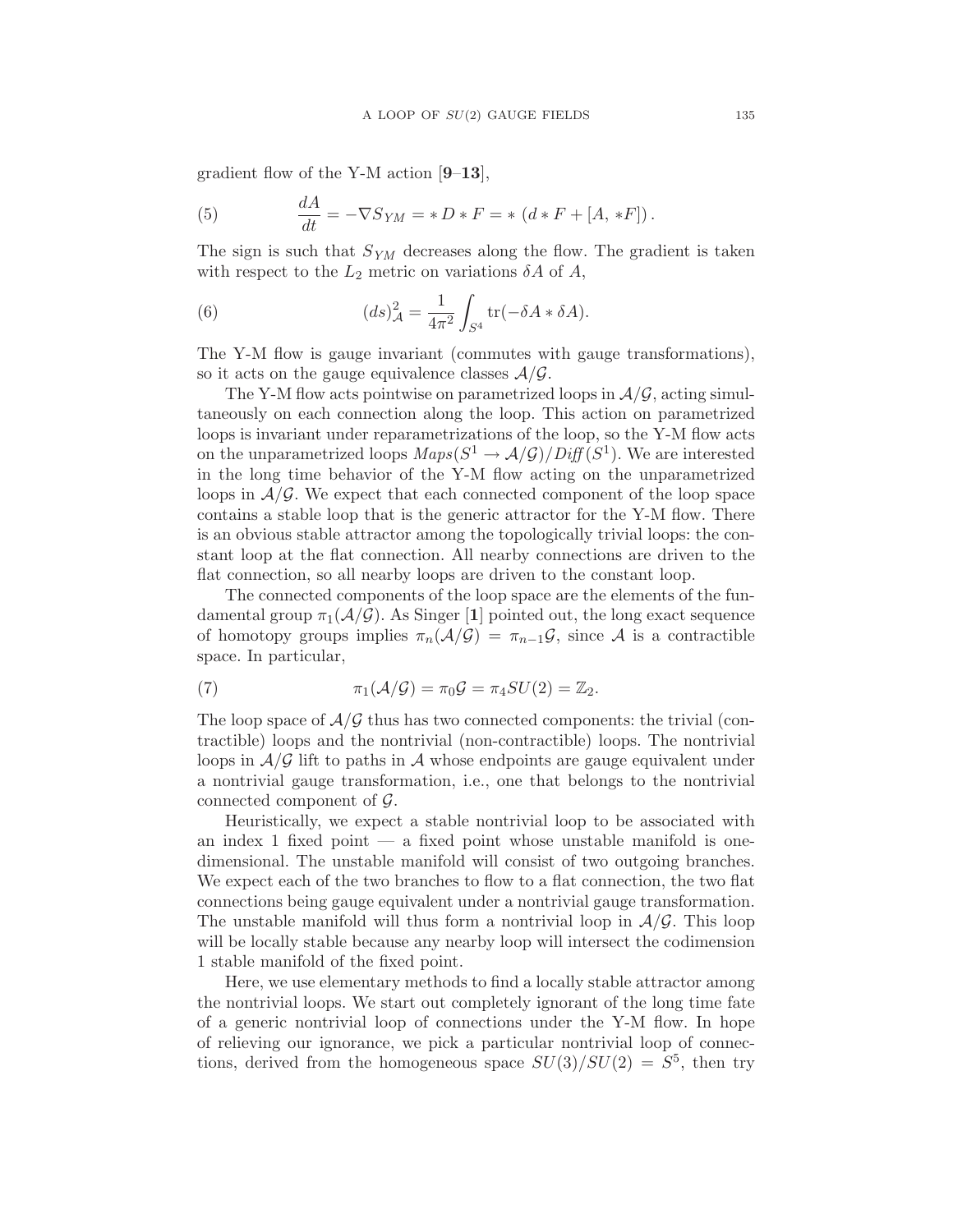by numerical calculation to discover its long time behavior under the Y-M flow. The numerical results suggest the existence of an index 1 fixed point lying within the space of singular connections that consist of a zero-size instanton at one point and a zero-size anti-instanton at a second point and are flat everywhere else. A nontrivial loop of such singular connections is written explicitly. The loop is parametrized by the angle  $\sigma$  that measures the relative rotation between the instanton and the anti-instanton. The Y-M flow is calculated asymptotically near these *twisted pairs*. The stable loop of twisted pairs is found by examining the flow lines.

Sibner, Sibner and Uhlenbeck [**14**] study a related problem. They consider the submanifold  $(\mathcal{A}/\mathcal{G})_{inv} \subset \mathcal{A}/\mathcal{G}$  consisting of the  $SU(2)$  connections on  $S<sup>4</sup>$  invariant under a certain  $U(1)$  symmetry group. The submanifold  $(\mathcal{A}/\mathcal{G})_{inv}$  separates into a series of connected components, indexed by  $m \geq 1$ . Each connected component has nontrivial  $\pi_1$ . For each m, they write a nontrivial loop consisting of a zero-size m-instanton at one pole in  $S<sup>4</sup>$  glued to a zero-size m-anti-instanton at the other pole. For  $m = 1$ , their loop is exactly the loop of twisted pairs considered here. They point to [**15**] for references on the nontriviality of such loops. They apply a min-max procedure: minimizing the maximum value of S*YM* along the loop, over all nontrivial loops in  $(\mathcal{A}/\mathcal{G})_{inv}$  that belong to the same homotopy class. For  $m \geq 2$ , they are able to make a small perturbation of the loop of singular connections to obtain a loop of nonsingular connections that has  $S_{YM} < 2m$  everywhere on the loop. They then prove that the min-max connection provides a non-singular critical point of the Y-M action that is neither self-dual nor anti-self-dual — the first examples of such in 4 dimensions. Their min-max connections should have index 1 within the submanifold  $(\mathcal{A}/\mathcal{G})_{inv}$  and should correspond to globally stable loops under the Y-M flow acting on  $(\mathcal{A}/\mathcal{G})_{inv}$ . Here, we treat a much more elementary question: the local stability of the loop of twisted pairs (their  $m = 1$  loop) within the full  $A/G$ .

We present a summary of our results on the stable loop of  $SU(2)$  gauge fields, then some preliminaries on notation and basic formulas, then the computer calculation, then the explicit loop of twisted pairs and its nontriviality, then the calculation of the flow asymptotically nearby and the demonstration of local stability. We present evidence of stable 2-manifolds for the gauge groups  $SU(3)$  and  $SU(2)$ . For  $SU(3)$  we expect this to be a stable 2-sphere. For  $SU(2)$  we expect either a 2-torus or 2-sphere. At the end, we raise some mathematical questions and make some very preliminary remarks about possible effects in the lambda model.

#### **2. Summary of the result**

<span id="page-5-1"></span><span id="page-5-0"></span>**2.1. BPST instantons.** The BPST instanton [**8**] is the self-dual gauge field,  $*F = F$ , in the  $SU(2)$  bundle of Pontryagin index +1 over  $S<sup>4</sup>$ . The anti-instanton is the anti-self-dual gauge field,  $*F = -F$ , in the bundle of Pontryagin index −1. Explicit formulas are given in section [3.13](#page-14-1) below. The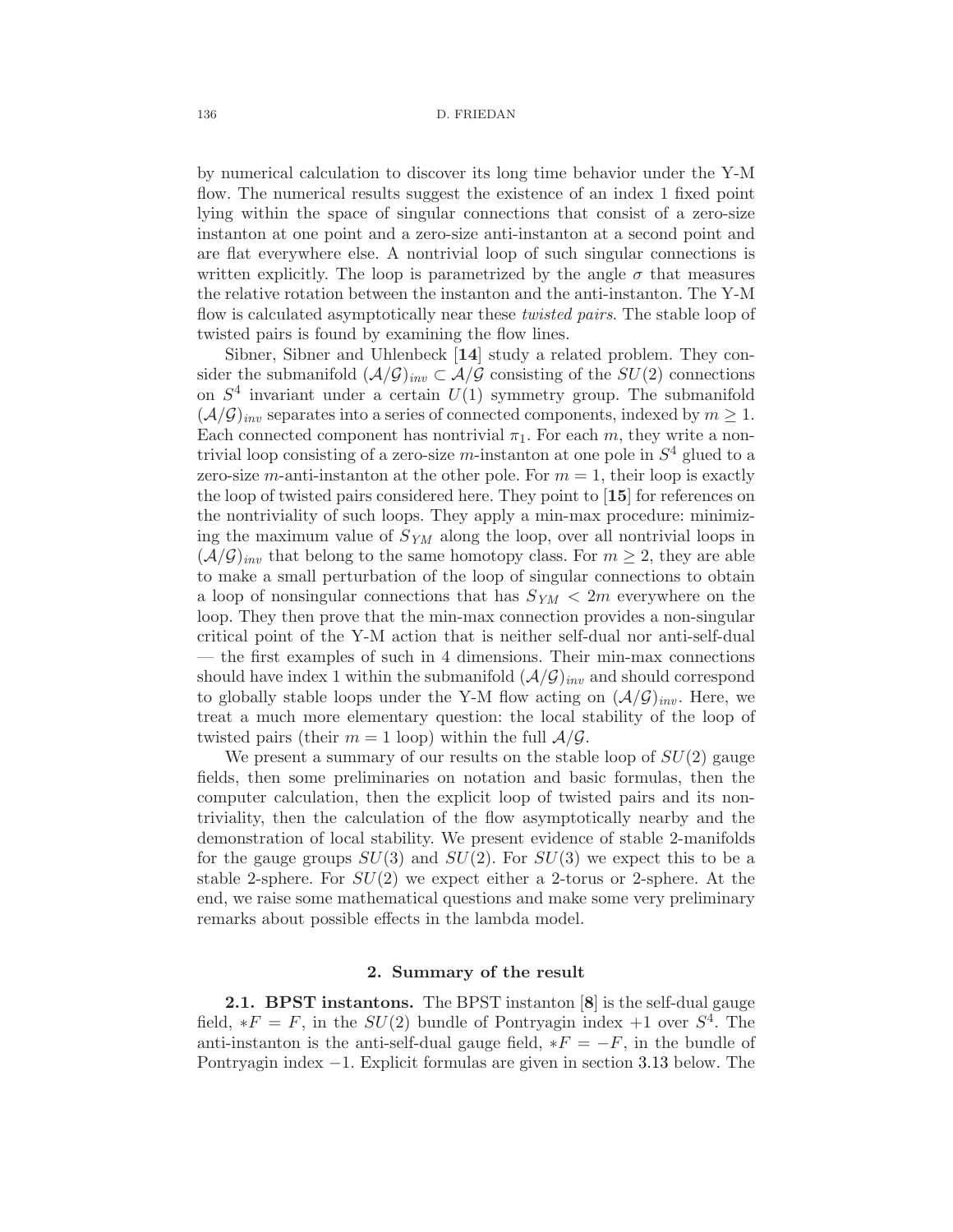instantons are parametrized by a point in  $S^4$  — the *location* of the instanton — and by a nonnegative real number — the *size* of the instanton — and by an element in  $SU(2)/\{\pm 1\}$  — the orientation of the instanton. Strictly speaking, all the orientations of an isolated instanton are gauge equivalent. The orientation becomes significant when instantons are combined, the relative orientations being gauge invariant.

In the limit where the size of the instanton goes to 0, the instanton becomes a singular connection whose action density  $(8\pi^2)^{-1}$ tr $(-F * F)$  is a Dirac delta-function concentrated at the location of the instanton, while  $F = 0$  everywhere else.

<span id="page-6-0"></span>**2.2. Twisted pairs.** A *twisted pair* is a singular gauge field in the trivial bundle consisting of a zero-size instanton at one point in  $S<sup>4</sup>$  and a zero-size anti-instanton at a second point. The zero size limit is taken with the ratio of the sizes held fixed. A twisted pair is everywhere either self-dual or anti-self-dual or flat, so each twisted pair is a fixed point of the flow. The twisted pairs are parametrized by the location  $x_+ \in S^4$  of the instanton, by the location  $x_-\in S^4$  of the anti-instanton, by the ratio  $\rho_+/\rho_-$  of the size of the instanton to the size of the anti-instanton, and by the relative orientation or *twist*,  $g_{tw} \in SU(2)/\{\pm 1\}$ . Of the two orientations, the instanton's and the anti-instanton's, one is eliminated by a gauge transformation, leaving only the relative orientation to parametrize the twisted pairs. We establish by an explicit calculation that a loop of twisted pairs is nontrivial in  $A/G$  if  $g_{tw}$ traverses a nontrivial loop in the space  $SU(2)/\{\pm 1\}$  of relative orientations.

<span id="page-6-1"></span>**2.3. Conformal symmetry.** The Hodge ∗-operator acting on 2-forms is conformally invariant in four dimensions, so the conformal symmetry group of  $S^4$ , which is  $SO(1,5)$ , acts on the space of critical points of the Yang-Mills action, in particular on the space of twisted pairs. Using conformal transformations, we can move the zero-size instanton to the south pole in  $S<sup>4</sup>$  and the zero-size anti-instanton to the north pole. We can make the sizes of the instanton and the anti-instanton equal. The remaining subgroup of the conformal group is  $SO(4)$ , which acts on the twist  $g_{tw} \in SU(2)/\{\pm 1\}$ by conjugations. So we can diagonalize  $g_{tw}$ . The twisted pair is invariant under the remaining  $U(2)$  subgroup of  $SO(4)$ . The conformal equivalence classes of twisted pairs form a one parameter family labelled by the conjugacy classes of  $SU(2)/\{\pm 1\}$ . Each twisted pair has a  $U(2)$  symmetry.

The metric on  $A$  is not conformally invariant, so the Y-M flow is not conformally invariant away from the fixed points. Near the fixed points, the conformal group acts merely by rescaling parameters, so the qualitative behavior of the flow in the neighborhood of the fixed points *is* conformally invariant. It is enough to study the Y-M flow near a slice of the conformal equivalence classes, consisting of a representative in each conformal equivalence class of twisted pairs.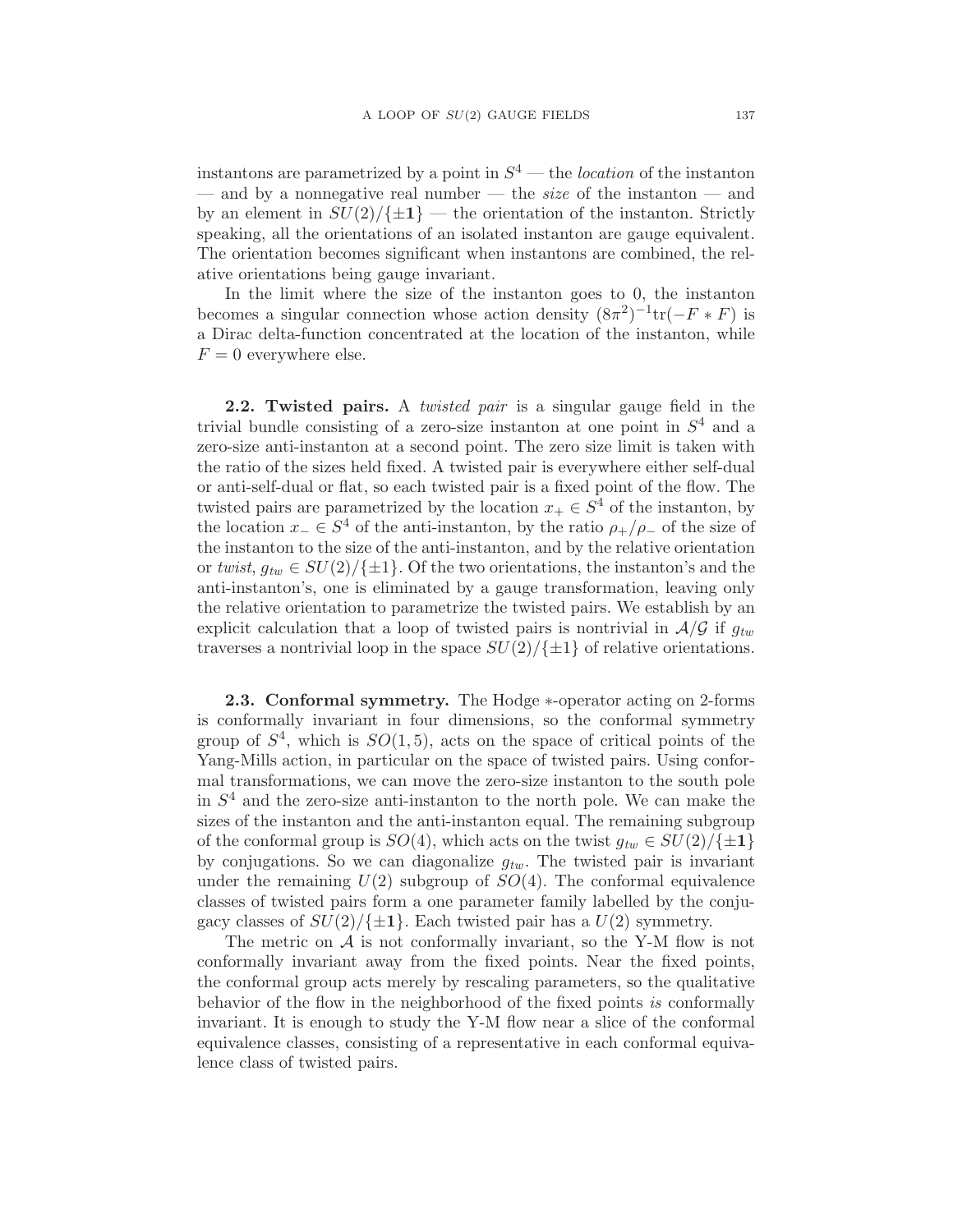

<span id="page-7-1"></span>FIGURE 1. The flow on the slow manifold. The twisted pairs are represented by the horizontal axis. The vertical axes at  $\sigma = 0$  and  $\sigma = 2\pi$  are identified under a nontrivial gauge transformation.

<span id="page-7-0"></span>**2.4. The Y-M flow near the twisted pairs.** Instantons and antiinstantons are individually stable under the Y-M flow, so the Y-M flow very near the twisted pairs reduces to a flow in a *slow manifold* parametrized by an asymptotically small instanton and an asymptotically small antiinstanton.

We represent the conformal equivalence classes by puting the instanton at the south pole and the anti-instanton at the north pole, by making their sizes equal,  $\rho_+ = \rho_- = \rho \approx 0$ , and by diagonalizing the twist,

(8) 
$$
g_{tw} = \begin{pmatrix} e^{\frac{1}{2}i\sigma} & 0\\ 0 & e^{-\frac{1}{2}i\sigma} \end{pmatrix}, \quad \sigma \in [0, 2\pi].
$$

The slow manifold is represented by a two dimensional space of connections parametrized by  $\rho \approx 0$  and by  $\sigma$ . The twisted pairs are at  $\rho = 0$ .

We calculate the Y-M flow equations to leading order in  $\rho$ ,

(9) 
$$
\frac{d\rho}{dt} = \rho^3 (1 + 2\cos\sigma) + O(\rho^5), \quad \frac{d\sigma}{dt} = -8\rho^2 \sin\sigma + O(\rho^4).
$$

The flow lines follow the curves

(10) 
$$
\rho^{8}(1 - \cos \sigma) \sin \sigma = C.
$$

as pictured in Figure [1.](#page-7-1) The twisted pairs lie on the horizontal axis,  $\rho = 0$ . The vertical axes at  $\sigma = 0$  and at  $\sigma = 2\pi$  are identified by a nontrivial gauge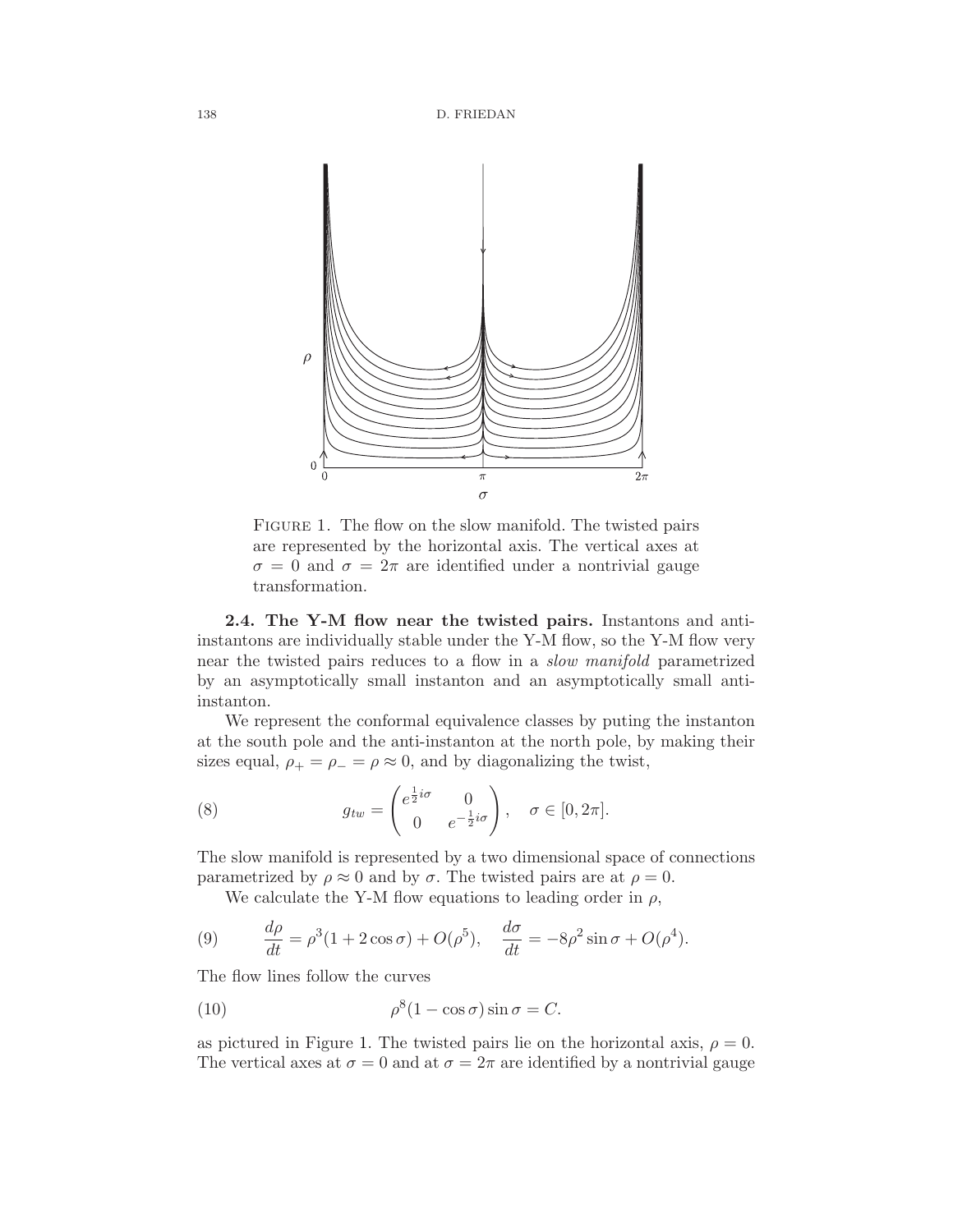transformation  $\phi: S^4 \to SU(2)$ . The *maximally* twisted pairs are those with  $tr(g_{tw}) = 0$ , represented in Figure [1](#page-7-1) by the point  $\sigma = \pi$  on the horizontal axis. The attracting (stable) manifold of the maximally twisted pairs is rep-resented in Figure [1](#page-7-1) by the vertical line  $\sigma = \pi$ . It has codimension 1 in  $\mathcal{A}/\mathcal{G}$ . If a loop of connections intersects it, the Y-M flow drives the intersection point to a maximally twisted pair. An infinitesimal neighborhood within the loop around the intersection point is driven to the unstable manifold of that maximally twisted pair, which is represented in Figure [1](#page-7-1) by the three axes: the horizontal axis  $\rho = 0$  and the vertical axes  $\sigma = 0$  and  $\sigma = 2\pi$ . The unstable manifold of the maximally twisted pair is one dimensional. One outgoing branch consists of the segment of the horizontal axis going from  $\sigma = \pi$  to  $\sigma = 0$ , followed by the outgoing trajectory along the vertical axis at  $\sigma = 0$ . The other branch consists of the segment of the horizontal axis going from  $\sigma = \pi$  to  $\sigma = 2\pi$ , followed by the outgoing trajectory along the vertical axis at  $\sigma = 2\pi$ . The unstable manifold of the maximally twisted pair has to be constructed asymptotically in the limit  $\rho \to 0$ . In the limiting unstable manifold, the first segment of each branch — on the horizontal axis in Figure  $1 - i$  $1 - i$  is in fact a line of fixed points. Effectively, the maximally twisted pairs are fixed points of index 1.

The stable loops are indexed by the maximally twisted pairs. The stable loop passing through a general maximally twisted pair  $tr(g_{tw}) = 0$  is obtained from the stable loop in Figure [1](#page-7-1) by the inverting the conjugation that diagonalized g*tw* . The segment of the stable loop lying within the twisted pairs consists of the shortest geodesic loop in  $SU(2)/\{\pm 1\}$  that starts and ends at  $\pm 1$  and that passes through  $\pm g_{tw}$ . This segment of fixed points is preceeded and followed by the outgoing trajectory leaving from the twisted pair at  $\sigma = 0, 2\pi$ , with twist  $\pm 1$ , the *untwisted* pair.

The twisted pairs look more literally like fixed points of index 1 when pictured in the riemannian geometry of the space of gauge fields. To leading order in  $\rho$ , the metric on the slow manifold in  $\mathcal{A}/\mathcal{G}$  is

(11) 
$$
(ds^2)^{slow}_{\mathcal{A}/\mathcal{G}} = 16(d\rho)^2 + \rho^2(d\sigma)^2.
$$

Geometrically, the space of connections is a cone, as pictured in Figure [2.](#page-9-0) The loop of twisted pairs — the horizontal axis in Figure [1](#page-7-1) — collapses to the vertex of the cone. The vertex of the cone looks like an index 1 fixed point lying on the boundary of  $A/G$ .

The outgoing trajectories at  $\sigma = 0$  and  $\sigma = 2\pi$ , i.e., at  $g_{tw} = +1$  and  $g_{tw} = -1$ , are gauge equivalent. The orientations of the small instanton and the small anti-instanton are lined up within  $SU(2)$ . Under the Y-M flow, the instanton and anti-instanton grow larger, presumably merging together and annihilating, flowing eventually to the flat connection. It remains to be proved that this does in fact happen in general, that the outgoing trajectory from the untwisted pair,  $g_{tw} = \pm 1$ , ends at the flat connection, and not at some other fixed point with  $S_{YM} > 0$ . Here, we prove this only for the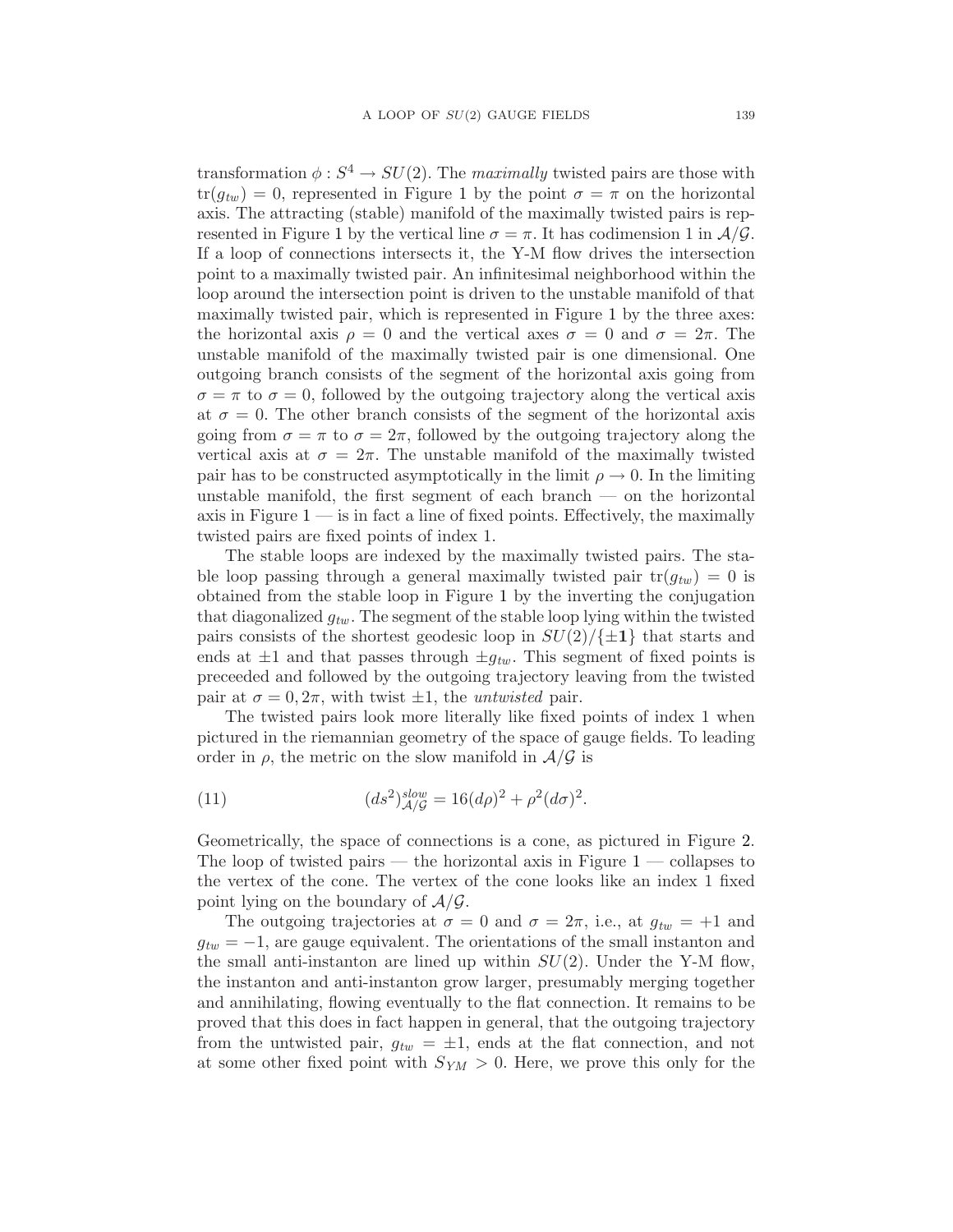

<span id="page-9-0"></span>FIGURE 2. Conical geometry of the slow manifold. The twisted pairs are represented by the vertex. The two axes are identified under a nontrivial gauge transformation.

special case where the instanton and anti-instanton of the untwisted pair are located at opposite poles in  $S<sup>4</sup>$ . Then the entire outgoing trajectory is  $SO(4)$ -invariant, and we can show that there are no  $SO(4)$ -invariant fixed points besides the flat connection and the untwisted pair itself.

2.4.1. *Global stability.* We have only established the local stability of the loop of twisted pairs. We can argue for global stability based on a theorem of Taubes  $[16]$  which states that, for connections in the trivial  $SU(2)$  bundle over  $S<sup>4</sup>$ , the hessian of  $S<sub>YM</sub>$  must have at least 2 negative eigenvalues at any smooth solution of the Yang-Mills equation (fixed point of the Y-M flow). It follows that there are no smooth fixed points with unstable manifolds of dimension 0 or 1. Any index 1 fixed point must be completely singular, so it must be a twisted pair or must have  $S_{YM} \geq 4$ . Therefore any loop of gauge fields with  $S_{YM}$  < 4 must flow to the stable loop of twisted pairs. This argument does not work for stable 2-spheres, since Taubes' theorem allows smooth fixed points of Morse index 2.

In retrospect, Taubes' theorem and/or the paper of Uhlenbeck, Sibner, and Sibner could have made our numerical explorations unnecessary, leading directly to consideration of the loop of twisted pairs.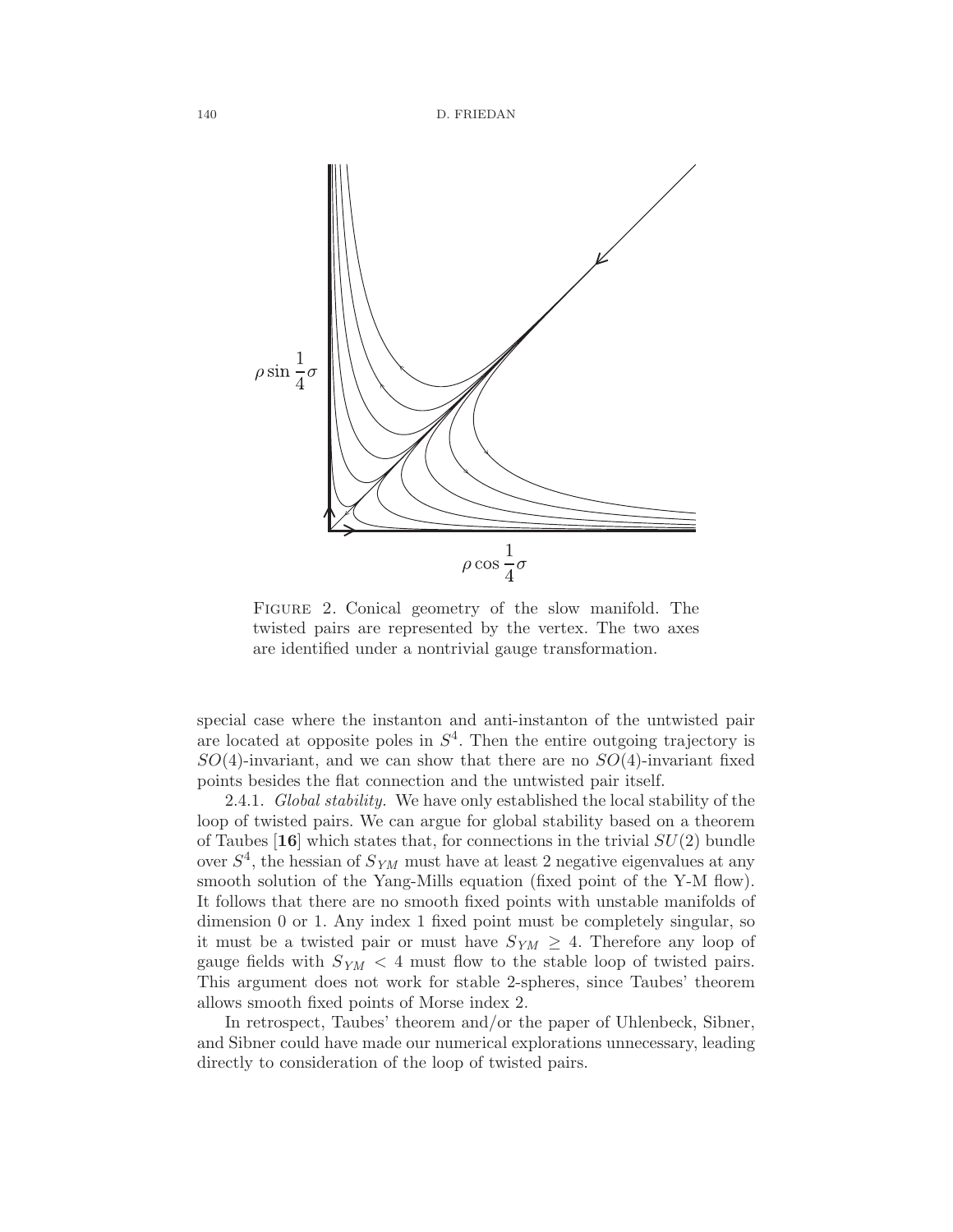## **3. Preliminaries**

<span id="page-10-0"></span>We will be doing elementary, explicit calculations with the  $U(2)$ -invariant connections over  $S<sup>4</sup>$ . In this section, we establish notation and collect some basic formulas. More detail is given in Appendix [A.](#page-59-1)

<span id="page-10-1"></span>**3.1. Parametrization of**  $S^3$ **. We realize**  $S^3$  **as the unit sphere in**  $\mathbb{C}^2$ **,** parametrized by the unit vectors

(12) 
$$
\mathbf{z} = \begin{pmatrix} z_1 \\ z_2 \end{pmatrix}, \quad \mathbf{z}^\dagger \mathbf{z} = \bar{z}_1 z_1 + \bar{z}_2 z_2 = 1.
$$

We write the complementary projection matrices

(13) 
$$
P(\mathbf{z}) = \mathbf{z} \mathbf{z}^{\dagger}, \quad Q(\mathbf{z}) = 1 - P(\mathbf{z}).
$$

The volume form on  $S^3$  is

(14) 
$$
\mathrm{dvol}_{S^3} = -\frac{1}{2} (\mathbf{z}^\dagger d\mathbf{z}) (d\mathbf{z}^\dagger d\mathbf{z}), \quad \int_{S^3} \mathrm{dvol}_{S^3} = 2\pi^2.
$$

<span id="page-10-2"></span>**3.2. Parametrization of**  $S^4$ **.** We realize  $S^4$  as the unit sphere in  $\mathbb{R} \oplus$  $\mathbb{C}^2$ , parametrized by the unit vectors

(15) 
$$
\vec{y} = (y_0, \mathbf{y}) \quad y_0^2 + \mathbf{y}^\dagger \mathbf{y} = 1.
$$

In polar coordinates,

(16) 
$$
\vec{y} = (\cos \theta, \mathbf{z} \sin \theta), \quad \mathbf{z} \in S^3.
$$

Most often, we use coordinates  $(x, z)$  where

(17) 
$$
x = \ln \tan \left(\frac{\theta}{2}\right), \quad -\infty \le x \le \infty.
$$

The north pole of  $S^4$  is at  $\theta = 0$ ,  $x = -\infty$ . The south pole is at  $\theta = \pi$ ,  $x = \infty$ .

<span id="page-10-5"></span><span id="page-10-3"></span>**3.3. Round metric on**  $S^4$ **. The round metric on**  $S^4$  **is** 

(18) 
$$
(ds)_{S^4}^2 = R^2(x) \left[ (dx)^2 + d\mathbf{z}^\dagger d\mathbf{z} \right], \quad R^2(x) = (\cosh x)^{-2}.
$$

<span id="page-10-4"></span>**3.4.** Action of  $U(2)$  on  $S^3$  and  $S^4$ .  $U \in U(2)$  acts on  $S^3 \subset \mathbb{C}^2$  by  $\mathbf{z} \mapsto U\mathbf{z}$  and acts on  $S^4 \subset \mathbb{R} \oplus \mathbb{C}^2$  by  $(y_0, \mathbf{y}) \mapsto (y_0, U\mathbf{y})$  or  $(x, \mathbf{z}) \mapsto (x, U\mathbf{z})$ .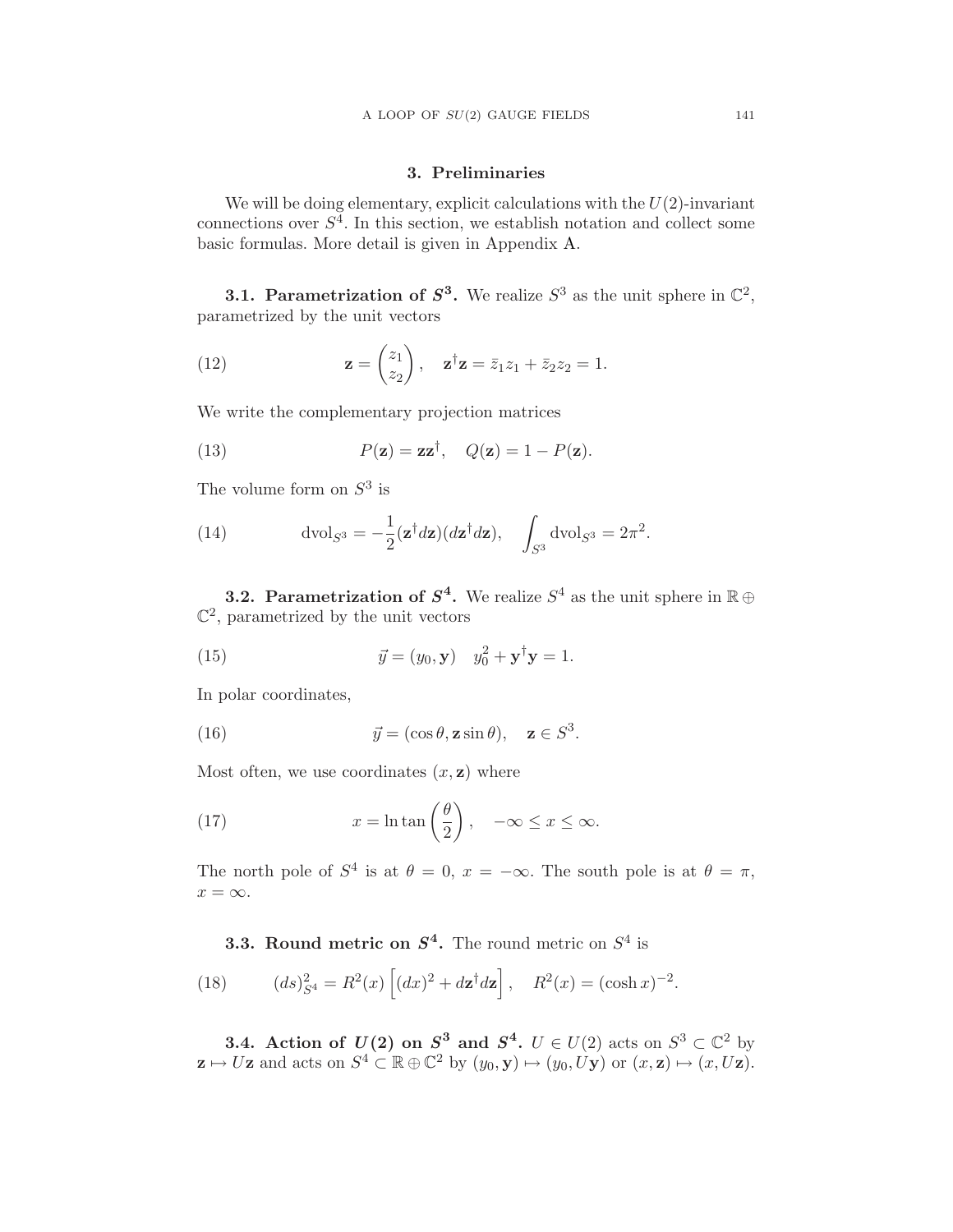<span id="page-11-0"></span>**3.5.**  $S^3$  **identified with**  $SU(2)$ **.**  $S^3$  **is identified with**  $SU(2)$  **by** 

(19) 
$$
g(\mathbf{z})\mathbf{e} = \mathbf{z}, \quad \mathbf{e} = \begin{pmatrix} 1 \\ 0 \end{pmatrix}, \quad g(\mathbf{z}) = \begin{pmatrix} z_1 & -\overline{z}_2 \\ z_2 & \overline{z}_1 \end{pmatrix}.
$$

The action of  $U(2)$  on  $S^3$  becomes

(20) 
$$
g(U\mathbf{z}) = Ug(\mathbf{z})\begin{pmatrix} 1 & 0\\ 0 & (\det U)^{-1} \end{pmatrix}.
$$

The rotation group  $SO(4)$  is identified with  $SU(2) \times SU(2)/\mathbb{Z}_2$  via

(21) 
$$
g(O(\mathbf{z})) = g_L g(\mathbf{z}) g_R^{-1}, \quad O \in SO(4), \quad (g_L, g_R) \in SU(2) \times SU(2).
$$

<span id="page-11-1"></span>**3.6.**  $U(2)$ -invariant  $su(2)$ -valued 1-forms on  $S^3$ . The general  $U(2)$ -invariant su(2)-valued 1-form on  $S^3$  is

(22) 
$$
f\eta - \bar{f}\eta^{\dagger} + f_3\eta_3, \quad f_3 \in \mathbb{R}, f \in \mathbb{C}
$$

where

(23) 
$$
\eta = -PdP = -(\mathbf{z}^\dagger d\mathbf{z})\mathbf{z}\mathbf{z}^\dagger - \mathbf{z}d\mathbf{z}^\dagger
$$

(24) 
$$
\eta^{\dagger} = -dPP = (\mathbf{z}^{\dagger}d\mathbf{z})\mathbf{z}\mathbf{z}^{\dagger} - d\mathbf{z}\mathbf{z}^{\dagger}
$$

(25) 
$$
\eta_3 = (\mathbf{z}^\dagger d\mathbf{z})(P - Q) = (\mathbf{z}^\dagger d\mathbf{z})(2\mathbf{z}\mathbf{z}^\dagger - 1)
$$

is a natural basis that diagonalizes the  $U(1)$  generated by  $i(P - Q)$ ,

(26) 
$$
[P - Q, \eta] = 2\eta, \quad [P - Q, \eta^{\dagger}] = -2\eta^{\dagger}, \quad [P - Q, \eta_3] = 0.
$$

<span id="page-11-2"></span>**3.7. The Maurer-Cartan form**  $\omega$  on  $SU(2)$ . The Maurer-Cartan form  $\omega$  on  $SU(2)$  is

(27) 
$$
\omega = gd(g^{-1}) = -\eta + \eta^{\dagger} - \eta_3,
$$

satisfying

(28) 
$$
d\omega + \omega^2 = 0, \quad -\frac{1}{6}\omega^3 = \text{dvol}_{S^3} 1.
$$

<span id="page-11-3"></span>**3.8.**  $U(2)$ -invariant connections on  $S<sup>4</sup>$ . A connection in the trivial  $SU(2)$  bundle over  $S<sup>4</sup>$  is described by its covariant derivative

$$
(29) \t\t D = d + A(x, \mathbf{z})
$$

where  $A(x, z)$  is an su(2)-valued 1-form on  $S<sup>4</sup>$ . Regularity at the poles requires

(30) 
$$
A(\pm\infty, \mathbf{z}) = 0.
$$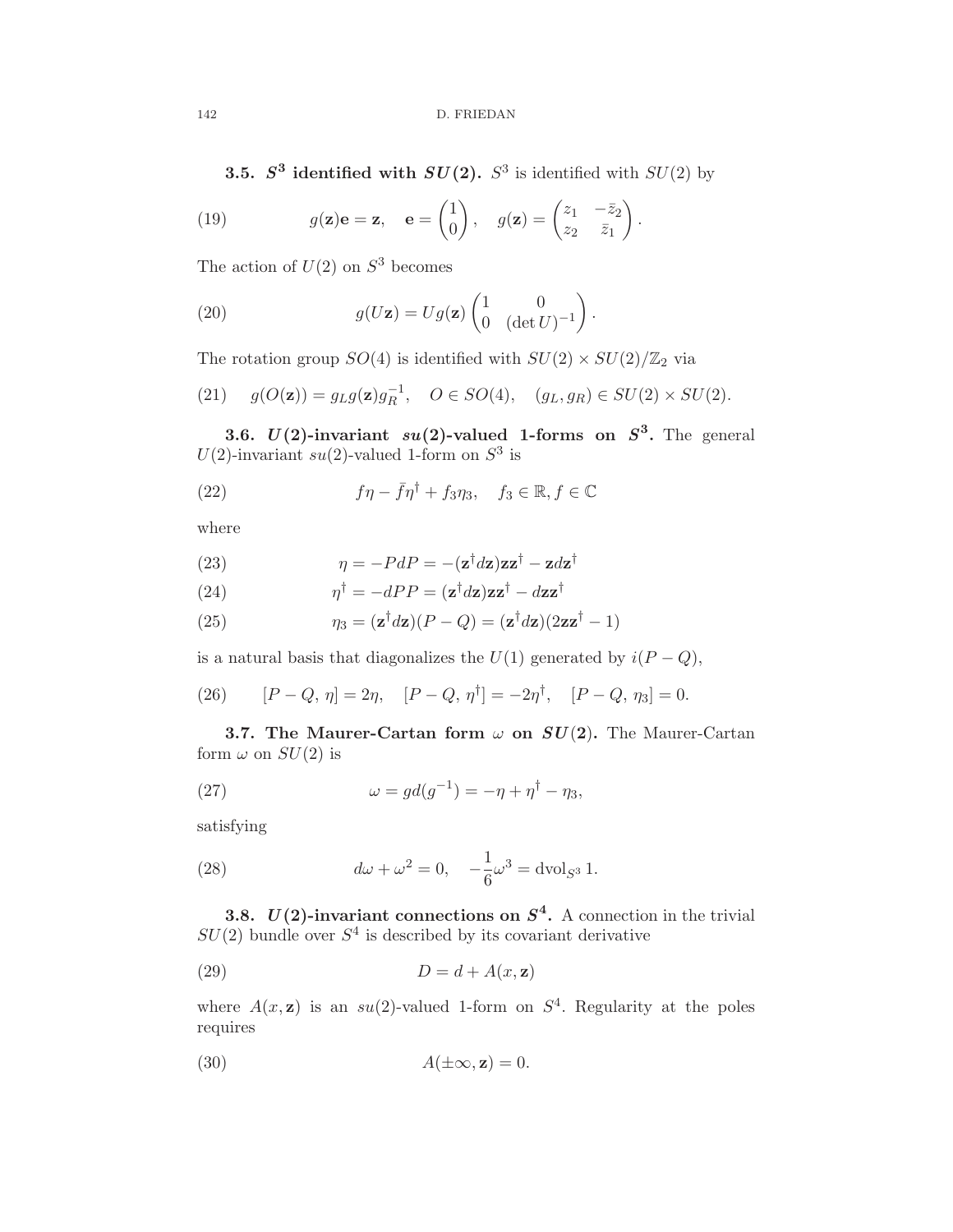Invariance under  $U(2)$  is the condition

(31) 
$$
A(x, U\mathbf{z}) = UA(x, \mathbf{z})U^{-1} \quad U \in U(2).
$$

Define

(32) 
$$
d_{\omega} = g dg^{-1} = d + \omega
$$

which satisfies

(33) 
$$
d_{\omega}^{2} = 0, \quad [d_{\omega}, P - Q] = 0.
$$

The  $U(1)$  generated by  $i(P - Q)$  thus leaves  $d_{\omega}$  invariant. It is convenient to write the  $U(2)$ -invariant connections in the  $U(1)$ -covariant form

(34) 
$$
D = d + A = d_{\omega} + \Delta A
$$

(35) 
$$
\Delta A = A_0(x)dx i(P - Q) + f(x)\eta - \bar{f}(x)\eta^{\dagger} + f_3(x)\eta_3
$$

with

(36) 
$$
A_0(x), f_3(x) \in \mathbb{R}, f(x) \in \mathbb{C}.
$$

The  $U(2)$ -invariant gauge transformations act by

(37)  
\n
$$
D \mapsto e^{i\varphi(x)(P-Q)}De^{-i\varphi(x)(P-Q)} = d_{\omega} - (\partial_x \varphi dx) i(P-Q)
$$
\n
$$
+ e^{i\varphi(x)(P-Q)} \Delta A e^{-i\varphi(x)(P-Q)}
$$
\n
$$
e^{i\varphi(x)(P-Q)} \Delta A e^{-i\varphi(x)(P-Q)} = A_0(x) dx i(P-Q) + e^{2i\varphi(x)} f(x)\eta
$$
\n(38)  
\n
$$
- e^{-2i\varphi(x)} \bar{f}(x)\eta^{\dagger} + f_3(x)\eta_3.
$$

Connections with  $A_0(x) = 0$  are said to be in  $A_0 = 0$  gauge. Any connection can be brought to  $A_0 = 0$  gauge by the gauge transformation with  $\partial_x \varphi =$  $A_0(x)$ , perhaps at the cost of introducing singularities at the poles  $x = \pm \infty$ .

## <span id="page-12-0"></span>**3.9. The Yang-Mills action.** The curvature 2-form is

$$
(39) \t\t\t F = D2 = dA + A2.
$$

The Yang-Mills action is

(40) 
$$
S_{YM} = \frac{1}{2\pi^2} \int_{S^4} \frac{1}{4} \text{tr}(-F \ast F)
$$

where  $*$  is the Hodge operator taking k-forms to  $(4-k)$ -forms and satisfying  $*^2 = (-1)^k$ .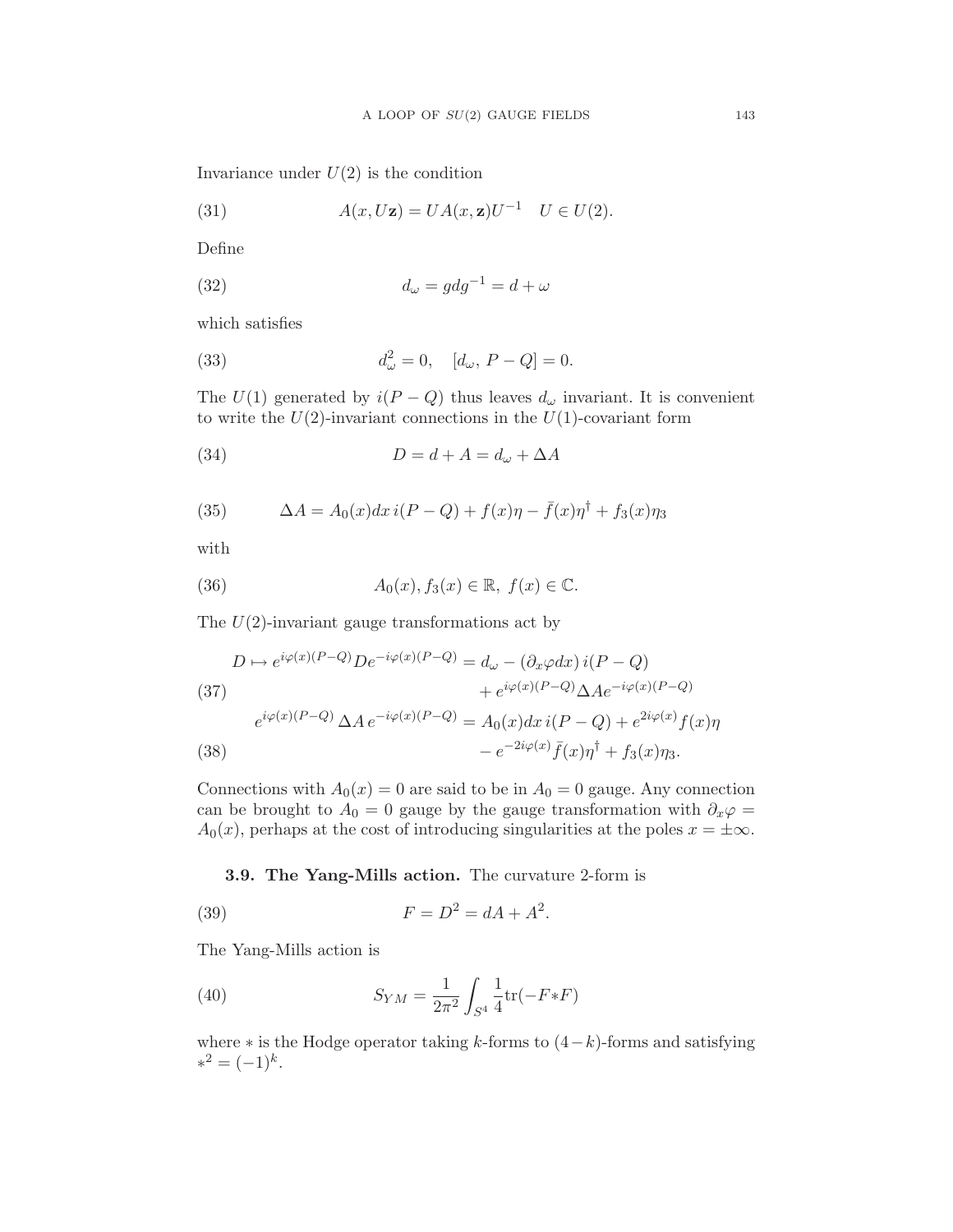For  $U(2)$ -invariant connections, the integrand is an invariant volume form

(41) 
$$
\frac{1}{4}\text{tr}(-F*F) = dx L_{YM}(x) \text{dvol}_{S^3}
$$

and the Y-M action is

(42) 
$$
S_{YM} = \int_{-\infty}^{\infty} dx L_{YM}(x).
$$

<span id="page-13-0"></span>**3.10. Hodge duality.** The (anti-)self-dual curvature is

(43) 
$$
F_{\pm} = \frac{1}{2} (F \pm *F)
$$

The Y-M action splits into contributions of the two chiralities,

(44) 
$$
S_{YM} = S_+ + S_- \quad S_{\pm} = \frac{1}{2\pi^2} \int \frac{1}{4} \text{tr}(-F_{\pm} * F_{\pm}).
$$

The integer instanton number is

(45) 
$$
S_{top} = S_+ - S_-.
$$

<span id="page-13-1"></span>The instanton number vanishes for connections in the trivial bundle over  $S<sup>4</sup>$ .

**3.11.** Hodge duality for  $U(2)$ -invariant connections. For  $U(2)$ invariant connections,

(46) 
$$
L_{YM}(x) = L_{+}(x) + L_{-}(x)
$$

(47) 
$$
\frac{1}{4}\text{tr}(-F_{\pm}*F_{\pm}) = dx L_{\pm}(x) \text{ dvol}_{S^3}
$$

(48) 
$$
S_{\pm} = \int_{-\infty}^{\infty} dx L_{\pm}(x)
$$

(49) 
$$
S_{YM} = \int_{-\infty}^{\infty} dx \, [L_+(x) + L_-(x)], \quad S_{top} = \int_{-\infty}^{\infty} dx \, [L_+(x) - L_-(x)].
$$

For a  $U(2)$ -invariant connection in  $A_0 = 0$  gauge,

(50) 
$$
D = d_{\omega} + \Delta A, \quad \Delta A = f(x)\eta - \bar{f}(x)\eta^{\dagger} + f_3(x)\eta_3,
$$

<span id="page-13-2"></span>(51) 
$$
L_{\pm} = \frac{1}{4} \left[ \partial_x f_3 \pm 2 \left( f_3 - |f|^2 \right) \right]^2 + \frac{1}{2} \left[ \partial_x f \pm 2 \left( 1 - f_3 \right) f \right]^2
$$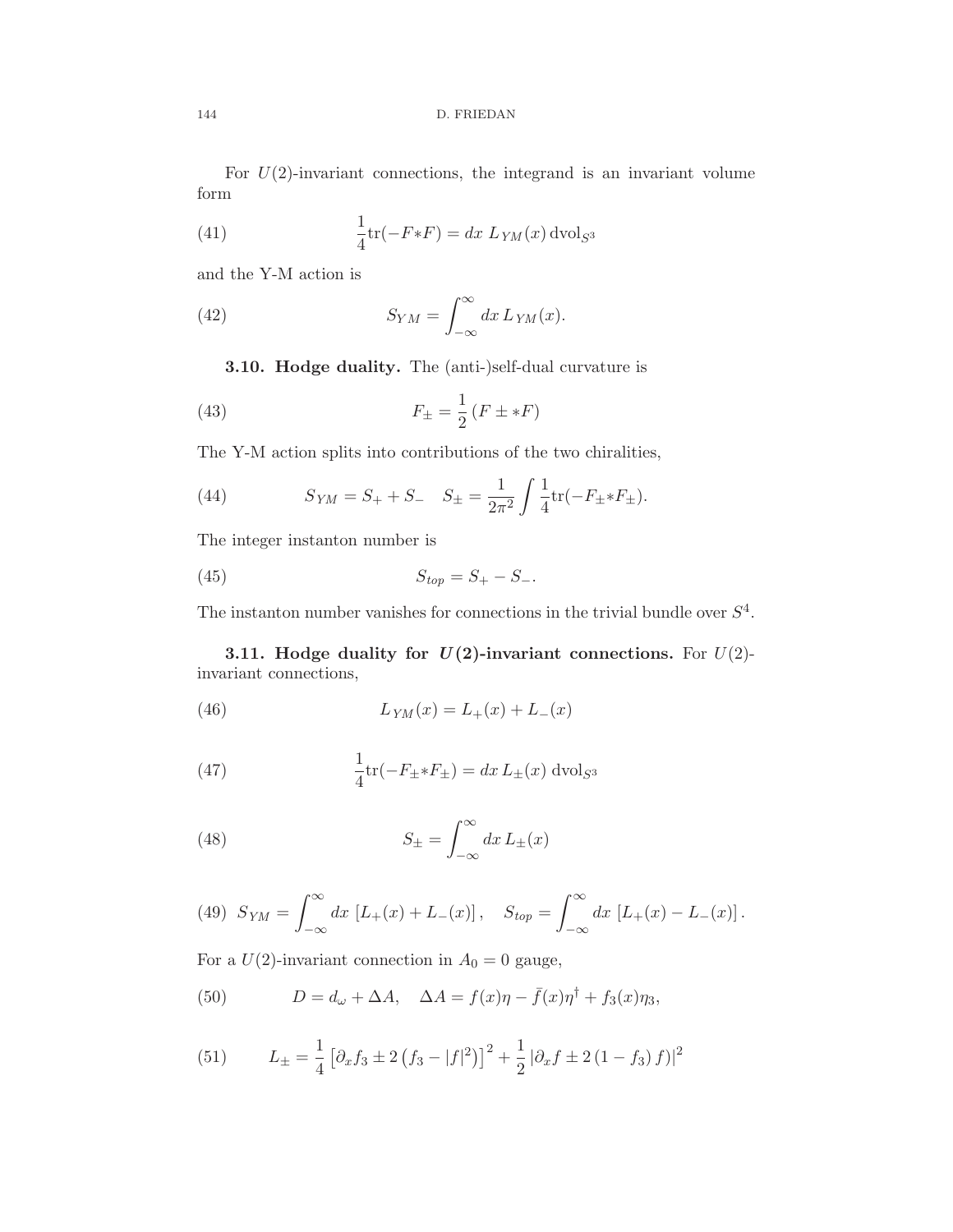<span id="page-14-3"></span>(52) 
$$
L_{YM} = \frac{1}{2} (\partial_x f_3)^2 + |\partial_x f|^2 + 2 (f_3 - |f|^2)^2 + 4 (1 - f_3)^2 |f|^2
$$

<span id="page-14-2"></span>(53) 
$$
L_{+} - L_{-} = \partial_{x} \left( f_{3}^{2} + 2 |f|^{2} - 2f_{3} |f|^{2} \right),
$$

$$
S_{top} = \left( f_{3}^{2} + 2 |f|^{2} - 2f_{3} |f|^{2} \right) \Big|_{x=-\infty}^{x=\infty}.
$$

<span id="page-14-0"></span>**3.12. Connections**  $d_{\omega} - f(x)\omega$ . The  $U(2)$ -invariant connections that are invariant under the full  $O(4) = SU(2) \times SU(2)/\{\pm 1\}$  are of the form

(54) 
$$
D = d_{\omega} - f(x)\omega = d_{\omega} + f(x)(\eta - \eta^{\dagger} + \eta_3).
$$

Substituting in equations [51](#page-13-2) and [53,](#page-14-2)

<span id="page-14-4"></span>(55) 
$$
L_{\pm}(x) = \frac{3}{4} [\partial_x f \pm 2f(1-f)]^2.
$$

(56) 
$$
S_{top} = (3f^2 - 2f^3)\Big|_{x=-\infty}^{x=\infty}.
$$

<span id="page-14-1"></span>**3.13. The basic instanton.** The BPST instanton [**8**] is the self-dual connection,  $F = F_{+}$ , of instanton number 1. For us, the basic instanton is the self-dual  $U(2)$ -invariant connection of the form

(57) 
$$
D_+ = d_\omega - f_+(x)\omega.
$$

The self-duality equation  $F_ = 0$  becomes the ordinary differential equation

(58) 
$$
\partial_x f_+ = 2f_+(1 - f_+).
$$

The general solution is

(59) 
$$
f_{+}(x) = \frac{1}{1 + e^{-2(x - x_{+})}} = \frac{1}{1 + \rho_{+}^{-2}e^{-2x}}.
$$

The parameter  $\rho_+ = e^{-x_+}$  is the *size* of the instanton. The Y-M action density is

(60) 
$$
L_{YM}(x) = L_{+}(x) = \frac{3}{4\cosh^{4}(x - x_{+})}
$$

and the Y-M action is

(61) 
$$
S_{YM} = S_+ = S_{top} = 1.
$$

The basic instanton is regular at the south pole  $(x = \infty)$ , because  $D_+ \to d$ there. Near the north pole,  $D_+ \to d_\omega = g \dot{d}g^{-1}$ , so the instanton lives in the nontrivial bundle formed from trivial bundles over the two hemispheres,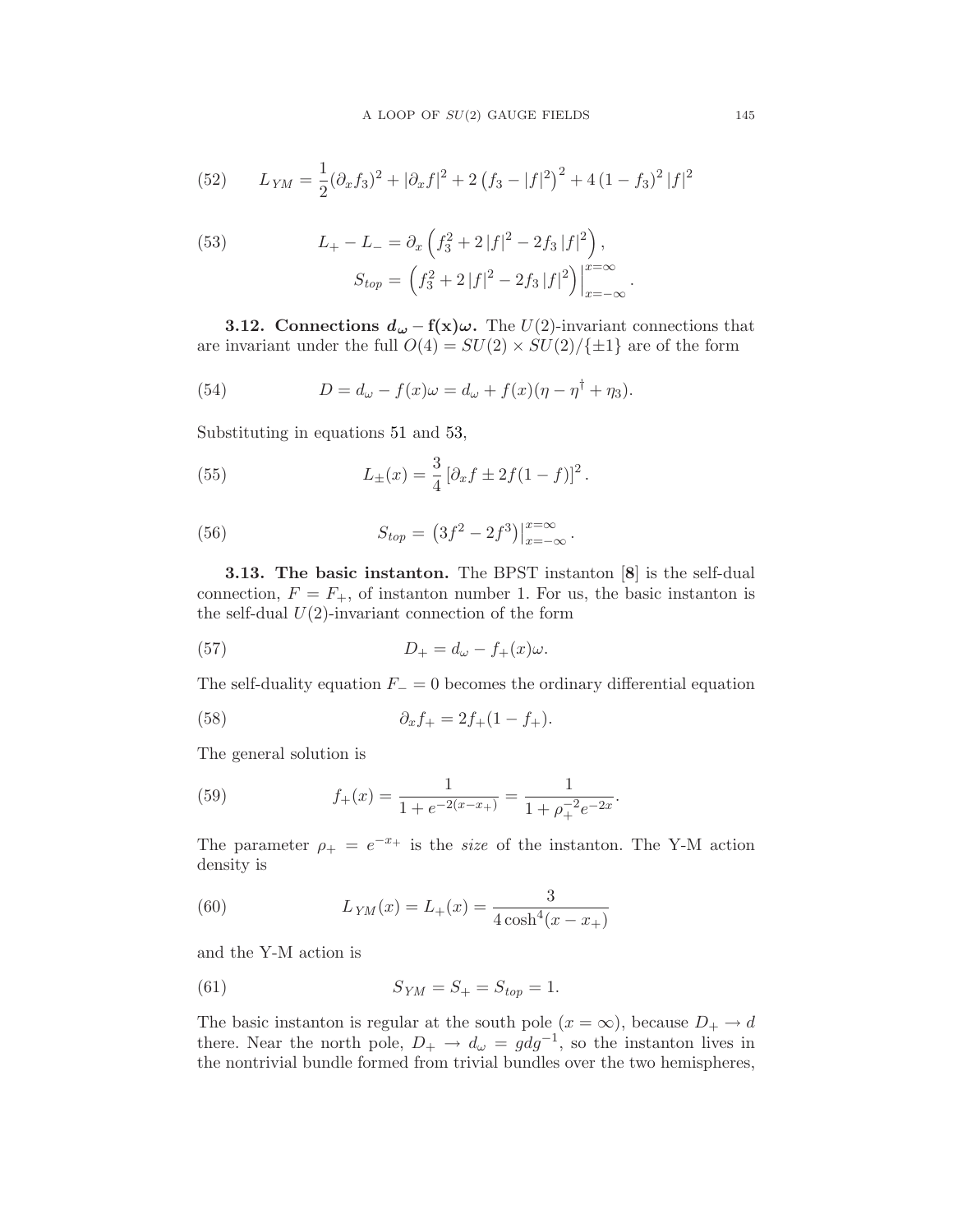#### 146 D. FRIEDAN

patched together at the equator using the index  $+1$  map  $z \mapsto g(z)$  from  $S^3$ to  $SU(2)$ . When the instanton size goes to zero, when  $x_+ \to \infty$ , the action density becomes a delta-function concentrated at the south pole, at  $x = \infty$ . We say that the basic instanton is *located* at the south pole.

<span id="page-15-0"></span>**3.14. The basic anti-instanton.** The anti-instanton is the anti-selfdual connection of instanton number −1. Our basic anti-instanton is

(62) 
$$
D_{-} = d_{\omega} - f_{-}(x)\omega
$$

(63) 
$$
\partial_x f_- = -2f_-(1 - f_-)
$$

(64) 
$$
f_{-}(x) = \frac{1}{1 + e^{2(x - x_{-})}} = \frac{1}{1 + \rho_{-}^{-2}e^{2x}}.
$$

The parameter  $\rho = e^{x-1}$  is the size of the anti-instanton. The basic instanton and anti-instanton are related by the orientation reversing map  $x \mapsto -x$ ,  $\rho_+ \leftrightarrow \rho_-.$  The Y-M action is

(65) 
$$
L_{YM}(x) = L_{-}(x) = \frac{3}{4 \cosh^{4}(x - x_{-})}, \quad S_{YM} = S_{-} = -S_{top} = 1.
$$

The basic anti-instanton is regular at the south pole  $(x = -\infty)$ , because  $D_+ \rightarrow d$ . Near the north pole,  $D_+ \rightarrow g dg^{-1}$ , so the anti-instanton lives in the nontrivial bundle formed from trivial bundles on the hemispheres patched together at the equator using the index  $-1$  map  $z \mapsto g(z)^{-1}$ . When the anti-instanton size goes to zero, when  $x_-\rightarrow -\infty$ , the action density becomes a delta-function concentrated at the north pole, at  $x = -\infty$ . The basic anti-instanton is *located* at the north pole.

<span id="page-15-1"></span>**3.15. Twisted (anti-)instantons.** The  $U(2)$ -invariant twisted instanton with twist angle  $\sigma_+ \in [0, 2\pi]$  is

(66) 
$$
e^{i\alpha_{+}(x)(P-Q)}D_{+}e^{-i\alpha_{+}(x)(P-Q)}
$$

where  $\alpha(x)$  satisfies

(67) 
$$
\alpha_{+}(-\infty) = \frac{1}{2}\sigma_{+}, \quad \alpha_{+}(\infty) = 0.
$$

and the  $U(2)$ -invariant twisted (anti-)instanton with twist angle  $\sigma_-\$  is

(68) 
$$
e^{i\alpha_{-}(x)(P-Q)}D_{-}e^{-i\alpha_{-}(x)(P-Q)}
$$

(69) 
$$
\alpha_{-}(-\infty) = 0, \quad \alpha_{-}(\infty) = \frac{1}{2}\sigma_{-}.
$$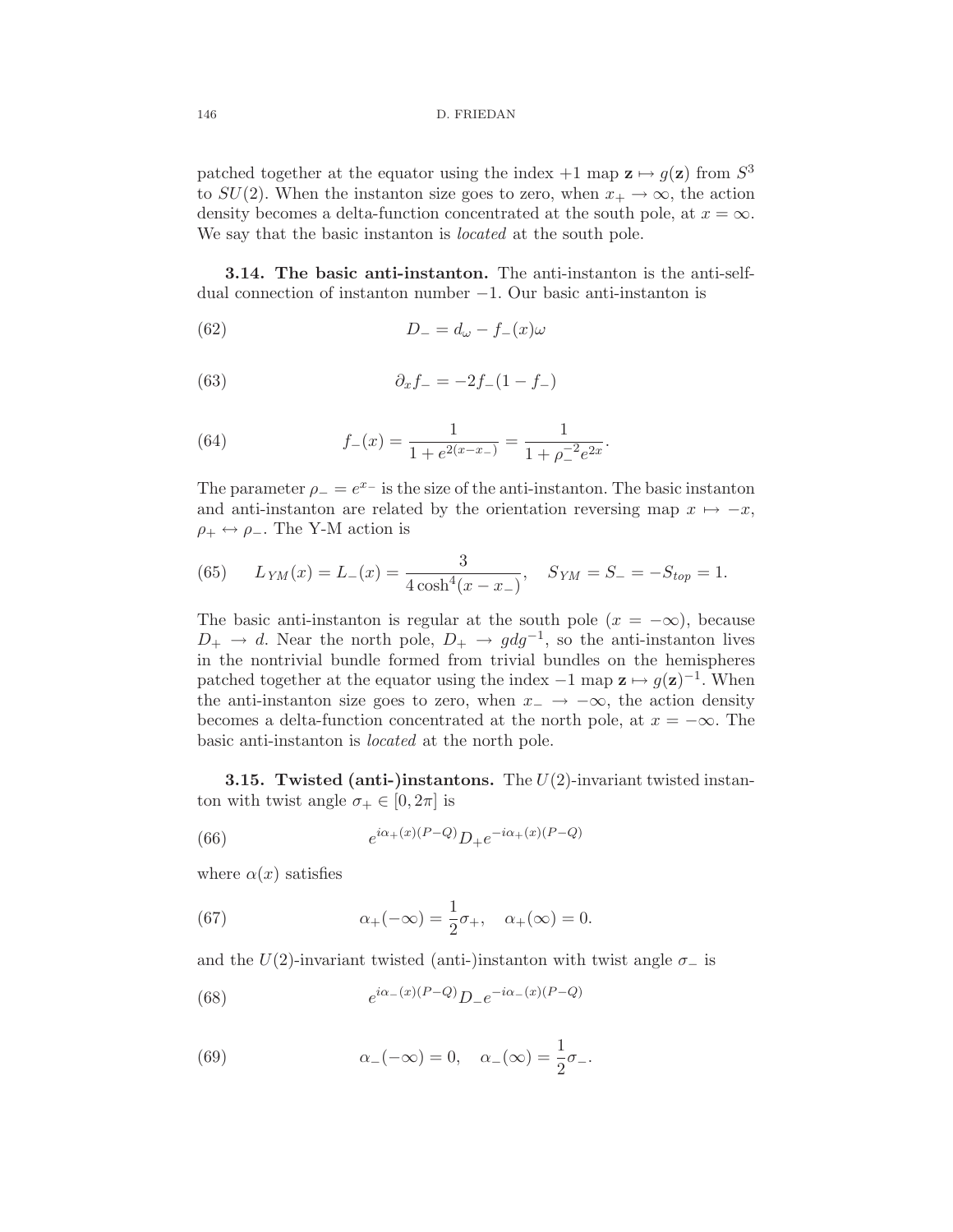These are of course merely gauge transforms of the basic (anti-)instanton. The twist angle  $\sigma_{\pm}$  is gauge invariant only if we restrict our notion of gauge equivalence to the group of pointed gauge transformations, that act as the identity at a base-point in  $S^4$ , here the gauge transformations  $e^{i\varphi(x)(P-Q)}$ with  $\varphi(\pm\infty) = 0$ .

The (anti-)instanton twisted by a general element  $g_{tw} \in SU(2)/\{\pm 1\}$  is

−1

(70) 
$$
D_{\pm}(g_{tw}) = \phi(g_{tw})D_{\pm}\phi(g_{tw})^{-}
$$

where

(71) 
$$
\phi(g_{tw})(x, \mathbf{z}) \to g(\mathbf{z})g_{tw}g(\mathbf{z})^{-1}, \quad x \to \pm \infty.
$$

The  $U(2)$ -invariant twisted (anti-)instanton corresponds to

(72) 
$$
g_{tw} = \begin{pmatrix} e^{\frac{1}{2}i\sigma_{\pm}} & 0\\ 0 & e^{-\frac{1}{2}i\sigma_{\pm}} \end{pmatrix}, \quad g(\mathbf{z})g_{tw}g(\mathbf{z})^{-1} = e^{i\frac{1}{2}\sigma_{\pm}(P-Q)}
$$

Rotations  $O = (g_L, g_R)$  in  $SO(4) = SU(2) \times SU(2)/\mathbb{Z}_2$  transform the twisted (anti-)instanton by

(73) 
$$
D_{\pm}(g_{tw})(x,Q\mathbf{z}) = g_L D_{\pm}(g_R^{-1}g_{tw}g_R)(x,\mathbf{z})g_L^{-1}.
$$

The  $g_R$  act by conjugation on the twist  $g_{tw}$ , so every twisted instanton can be taken to a  $U(2)$ -invariant one by a rotation in  $SO(4)$ . The  $g<sub>L</sub>$  are symmetries, as are the  $g_R$  that commute with  $g_{tw}$ .

<span id="page-16-0"></span>**3.16.** Nontrivial  $U(2)$ -invariant maps  $\phi_h: S^4 \rightarrow SU(2)$ . The Hopf fibration [2] is the map  $h: S^3 \to S^2 \subset \mathbb{R} \oplus \mathbb{C}$ ,

(74) 
$$
h(\mathbf{z}) = (|z_1|^2 - |z_2|^2, 2\bar{z}_1 z_2).
$$

The nontrivial element in  $\pi_4 SU(2) = \mathbb{Z}_2$  is represented by the suspension,  $Sh : S^4 \to S^3 = SU(2)$ , of the Hopf fibration [3]. In particular, the  $U(2)$ invariant maps  $\phi_h : S^4 \mapsto SU(2)$  of the form

(75) 
$$
\phi_h(x, \mathbf{z}) = e^{i\varphi_h(x)(P-Q)} = g(\mathbf{z}) \begin{pmatrix} e^{i\varphi_h(x)} & 0\\ 0 & e^{-i\varphi_h(x)} \end{pmatrix} g(\mathbf{z})^{-1}
$$

with

(76) 
$$
\varphi_h(-\infty) = \pi, \quad \varphi_h(\infty) = 0
$$

represent the nontrivial element in  $\pi_4 SU(2) = \mathbb{Z}_2$  [17]. Explictly,

$$
(77)
$$

$$
\phi_h(x, \mathbf{z}) = \cos \varphi_h(x) \begin{pmatrix} 1 & 0 \\ 0 & 1 \end{pmatrix} + i \sin \varphi_h(x) \begin{pmatrix} |z_1|^2 - |z_2|^2 & 2z_1 \bar{z}_2 \\ 2\bar{z}_1 z_2 & -|z_1|^2 + |z_2|^2 \end{pmatrix}
$$

.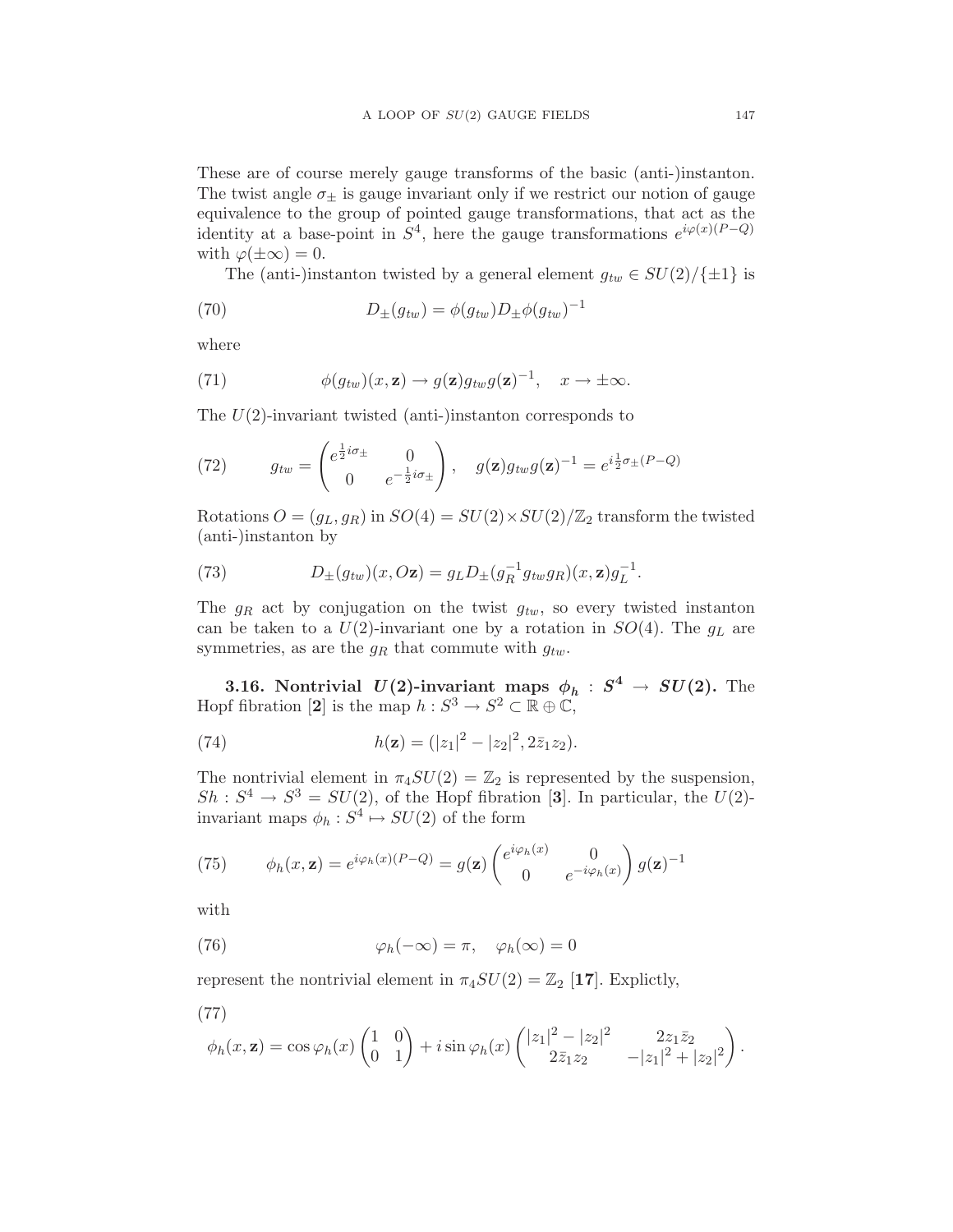## **4. Computer calculation**

<span id="page-17-0"></span>We start with a numerical calculation, looking for a clue to the long term behavior of the Y-M flow on the nontrivial loops. We pick a particular nontrivial loop and try to discover what it flows to. The calculation is sketched here. Details are given in Appendix [B.](#page-66-0)

<span id="page-17-1"></span>**4.1. Rationale.** We use the homogeneous space  $SU(3)/SU(2) = S^5$  to construct a nontrivial loop of connections on  $S<sup>4</sup>$ . The  $SU(2)$  bundles over  $S<sup>5</sup>$ are classified topologically by  $\pi_4SU(2)$ , since they are made by gluing two trivial bundles along the equator in  $S^5$  by a map from the equator,  $S^4$ , to  $SU(2)$ . The bundle  $SU(2) \rightarrow SU(3) \rightarrow S^5$  represents the nontrivial element in  $\pi_4SU(2)$  [4].

There is a canonical invariant connection  $D_{inv}$  in  $SU(2) \rightarrow SU(3) \rightarrow S^5$ . We pull back  $D_{inv}$  along a certain map  $[-1,1] \times S^4 \to S^5$  to obtain a one parameter family  $D(s)$  of connections over  $S<sup>4</sup>$ . The map is chosen so that the endpoint connections  $D(\pm 1)$  are both flat, so  $s \mapsto D(s)$  forms a closed loop in  $\mathcal{A}/\mathcal{G}$ . The nontriviality of the loop is verified explicitly in Appendix [B.](#page-66-0) The map  $[-1, 1] \times S^4 \to S^5$  preserves a  $U(2)$  subgroup of the symmetries of  $D_{inv}$ , so each  $D(s)$  is a  $U(2)$ -invariant connection over  $S<sup>4</sup>$ .

We want to see what happens to this particular nontrivial loop under the Y-M flow. The Y-M flow preserves symmetry, so loop will remain within the  $U(2)$ -invariant connections on  $S<sup>4</sup>$ . Two additional discrete symmetries of  $D_{inv}$  are likewise preserved by our construction, one taking each  $D(s)$  to itself, the other taking  $D(s)$  to  $D(-s)$ . The connection  $D(0)$  at the midpoint of the loop thus has an extra discrete symmetry. Again, the Y-M flow preserves these discrete symmetries.

In order to simplify the computational problem, we assume a plausibleseeming scenario. We assume that the midpoint  $D(0)$  of the initial loop will flow to a fixed point in  $A/G$  of Morse index 1, while the rest of the loop will flow to the one dimensional unstable manifold of the fixed point. The discrete symmetry that takes  $D(s)$  to  $D(-s)$  will exchange the two outgoing branches of the unstable manifold. Now we do not need to run the Y-M flow on the entire loop, but only on the single connection  $D(0)$ . We simplify still further by assuming that  $D(0)$  will flow to a connection that minimizes  $S_{YM}$  among all the  $U(2)$ -invariant conections with the same two discrete symmetries as  $D(0)$ . Assuming this scenario, there is no need to run the Y-M flow at all. We need only minimize  $S_{YM}$  on this class of invariant connections, which is quite easy to do numerically. There is a fairly extensive literature on minimizing  $S_{YM}$  over connections with specific prescribed symmetries  $[13, 14, 18-27]$ , but seemingly not the  $U(2) \times \mathbb{Z}_2^2$  symmetry of interest here. The closest seems to be [25], which studies  $U(2)$  invariant connections on non-round  $S<sup>4</sup>$ and finds a solution of the Yang-Mills equation which degenerates, in the round limit, to a zero-size instanton/anti-instanton pair.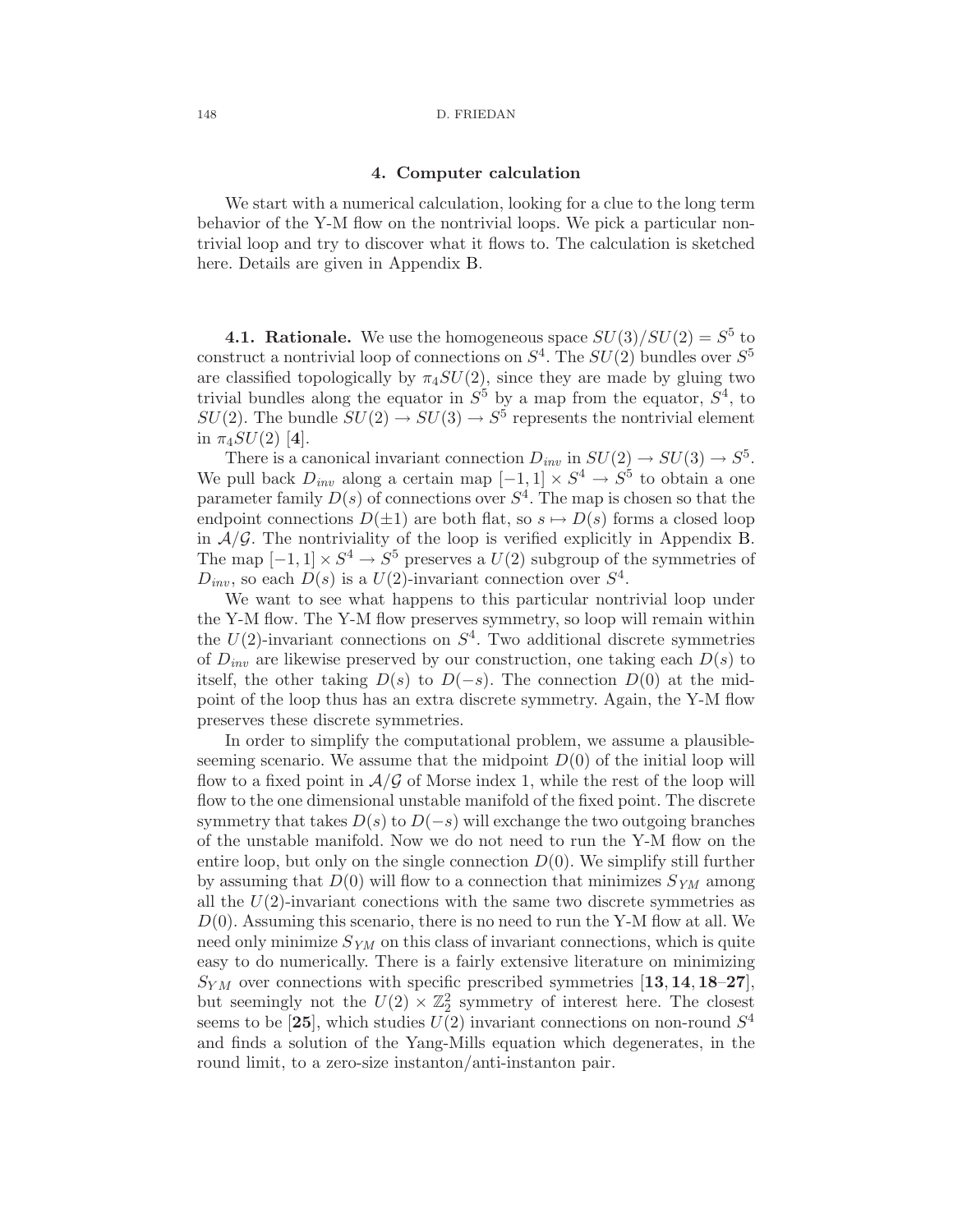The purpose of the numerical calculation is only heuristic. The simplifying assumptions are justified by the clue that emerges from the computation. It could have turned out otherwise. In particular, it could have turned out that an initial loop with such special symmetries would not detect generic properties of the Y-M flow acting on loops.

<span id="page-18-0"></span>**4.2. Numerical results.** The midpoint connection  $D(0) = d_{\omega} + \Delta A(0)$ of the initial loop is calculated in Appendix [B,](#page-66-0)

(78) 
$$
\Delta A(0) = \cos \theta (\eta - \eta^{\dagger}) + \left(1 - \frac{1}{2}\sin^2 \theta\right)\eta_3.
$$

It is convenient to use the polar angle  $\theta$  here, rather than  $x = \ln \tan \frac{1}{2}\theta$ which we use elsewhere. The two discrete symmetries of  $\Delta A(0)$  are derived in Appendix [B.](#page-66-0) The general  $U(2)$ -invariant connection with these two additional discrete symmetries has the form

(79) 
$$
\Delta A = f(\theta)(\eta - \eta^{\dagger}) + f_3(\theta)\eta_3
$$

with

(80) 
$$
f = \bar{f} \quad f(\pi - \theta) = -f(\theta) \quad f_3(\pi - \theta) = f_3(\theta).
$$

Regularity at the poles requires the boundary conditions

(81) 
$$
f = f_3 = 1
$$
 at  $\theta = 0$ .

We change variables again, to

$$
(82) \t\t t = \cos \theta
$$

The Y-M action is given by equation [52,](#page-14-3)

(83) 
$$
S_{YM} = \int_{-1}^{1} dt \, (1 - t^2)^{-1} L_{YM}
$$

(84) 
$$
L_{YM} = \frac{1}{2}(1-t^2)^2(\partial_t f_3)^2 + 2(f_3 - f^2)^2 + (1-t^2)^2(\partial_t f)^2 + 4(1-f_3)^2f^2.
$$

The initial connection  $D(0)$  has

(85) 
$$
L_{YM} = \frac{3}{2}(1 - t^2)(1 - t^4), \quad S_{YM} = 2.4.
$$

To minimize S*YM* numerically, we use a finite mode approximation [**23**]. We write  $f_3$  and  $f$  as polynomials in  $t$  obeying the symmetry and boundary conditions,

(86) 
$$
f_3 = 1 + \sum_{n=1}^{N/2} (t^{2n} - 1)a_{2n} \quad f = t + \sum_{n=1}^{N/2} (t^{2n+1} - t)a_{2n-1}
$$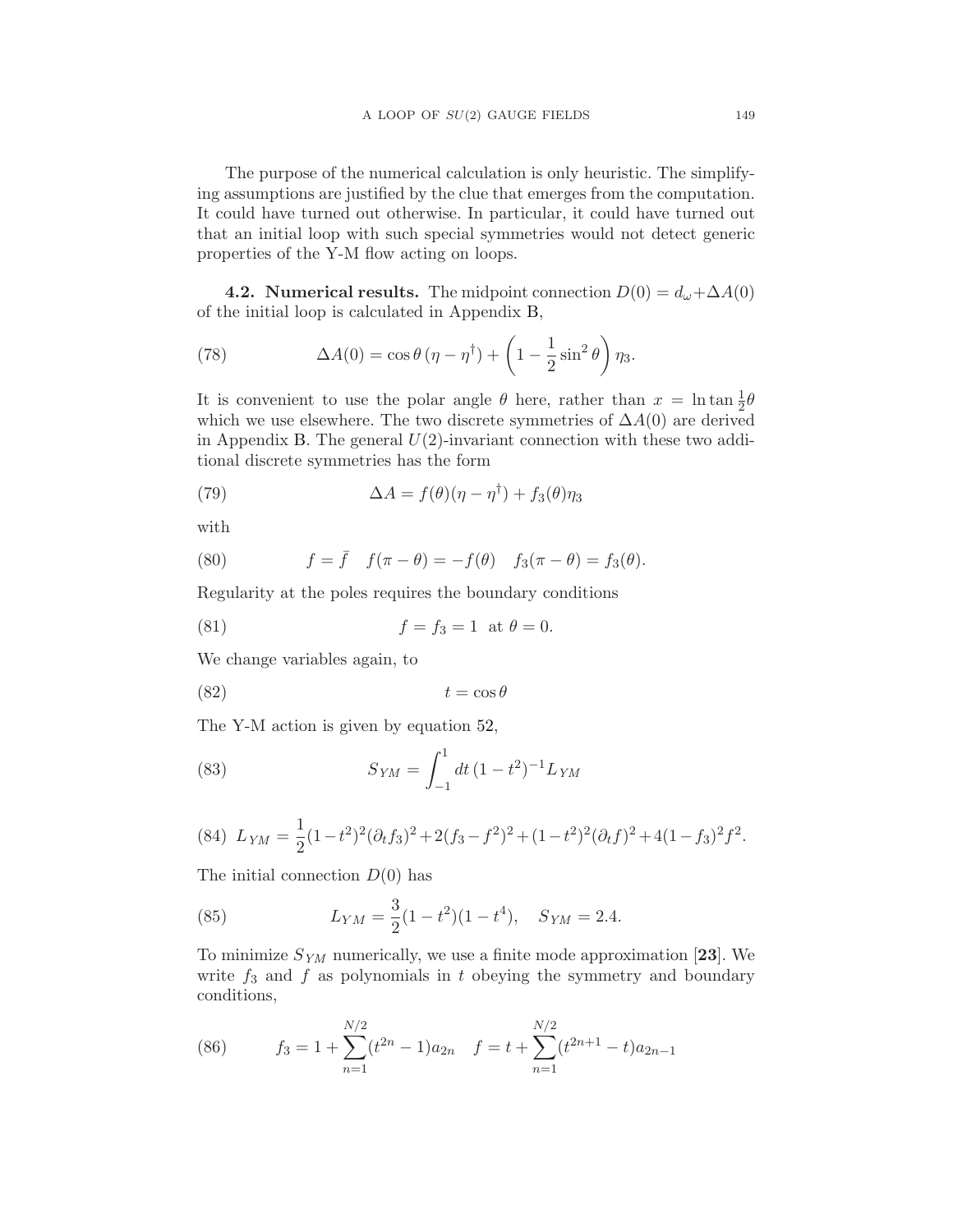<span id="page-19-1"></span>

|                | $N \min(S_{YM})$ |                       |  |
|----------------|------------------|-----------------------|--|
| $\mathfrak{D}$ | 2.15627          | 12 2.00723 22 2.00286 |  |
|                | 4 2.06011        | 14 2.00504 24 2.00251 |  |
|                | 6 2.03019        | 16 2.00368 26 2.00202 |  |
|                | 8 2.01735        | 18 2.00346 28 2.00186 |  |
|                | 10 2.01086       | 20 2.00313 30 2.00147 |  |

Table 1. Results of numerical minimization of S*YM* on affine subspaces of  $A$  of dimension  $N$ .

where N is an even number. The N real variables  $a_k$  parametrize an affine subspace of  $A$  of dimension N. We are approximating  $A$  by an increasing family of finite dimensional affine subspaces. On each subspace, S*YM* evaluates to a quartic polynomial in the  $a_k$ , which is minimized numerically using mathematical software such as Sage [**28**]. Typical results are shown in Table [1.](#page-19-1) The numerical results suggest that there is a global minimum with  $S_{YM} = 2$ . The possibility of an integer global minimum motivates examining the self-dual and anti-self-dual action densities  $L_{\pm}(x)$  of the approximate minima obtained from the computer calculations. Figure [3](#page-20-2) plots the evolution of  $L_{\pm}(x)$  as N increases. It looks like the global minimum is a connection that consists of a zero-size instanton at the south pole and a zero-size antiinstanton at the north pole, and is otherwise flat. Closer inspection suggests that the minimum is attained at the connection given by

(87) 
$$
f_3 = f = f_- = \frac{1}{1 + e^{2(x - x_-)}}, \qquad x < 0
$$

(88) 
$$
f_3 = -f = f_+ = \frac{1}{1 + e^{-2(x - x_+)}}, \quad x > 0
$$

in the limit  $x_+ \to \infty$ ,  $x_- \to -\infty$ . This is the zero-size basic anti-instanton at the north pole combined with a twisted zero-size instanton at the south pole, twisted by  $\pi$ .

#### **5. Twisted pairs**

<span id="page-19-0"></span>Motivated by the numerical calculation, we investigate the long time behavior of the Y-M flow near the singular connections that consist of a zerosize instanton and a zero-size anti-instanton patched together on a 3-sphere separating their locations. We are calling such connections *twisted pairs*. The general twisted pair is parametrized by the locations of the instanton and anti-instanton and by their relative twist  $g_{tw}$ . The  $U(2)$ -invariant twisted pair has the instanton at the south pole and the anti-instanton at the north pole and has diagonal  $g_{tw}$ , so is parametrized by the twist angle  $\sigma \in [0, 2\pi]$ . We write the  $U(2)$ -invariant twisted pair explicitly in the next section. The general twisted pair is obtained by making a conformal transformation of  $S<sup>4</sup>$ .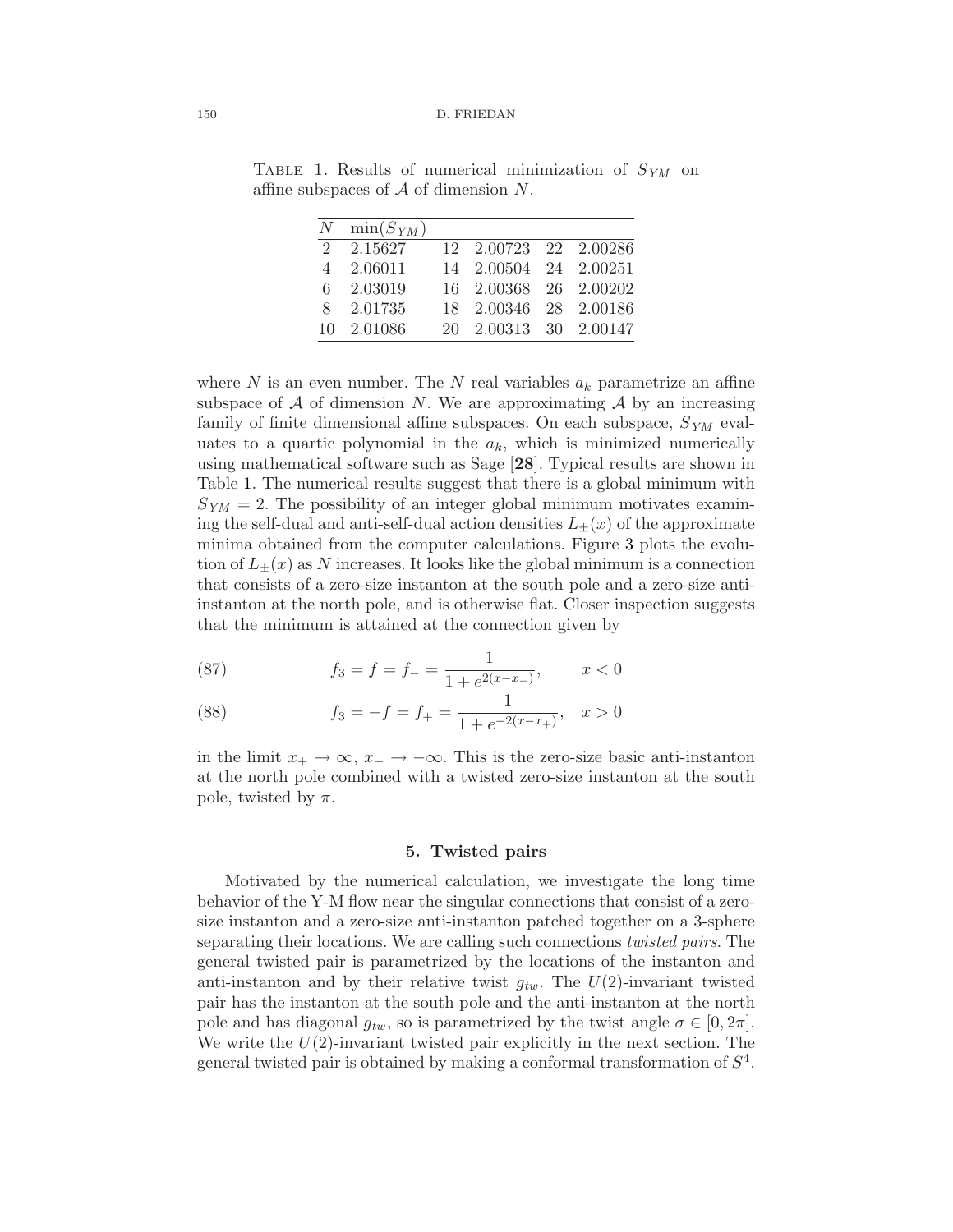

<span id="page-20-2"></span>FIGURE 3. Plots of  $L_{\pm}(x)$  for the connections numerically minimizing  $S_{YM}$  for  $N \leq 30$ . The curves move away from the origin as N increases. For comparison, the rightmost curve is  $L_{+}(x)$  for the instanton of size  $\rho_{+} = e^{-x_{+}}$ ,  $x_{+} = 4$ .

<span id="page-20-0"></span>**5.1. The** U(2)**-invariant twisted pairs.** A U(2)-invariant twisted pair combines a  $U(2)$ -invariant twisted instanton of small size  $\rho_+$  at the south pole with a  $U(2)$ -invariant twisted anti-instanton of the same size  $\rho$ at the north pole, in the limit  $\rho_{\pm} \rightarrow 0$ ,

(89) 
$$
D_{tw}(\alpha_+, \alpha_-) = \lim_{\rho \pm \to 0} \begin{cases} e^{i\alpha_+(x)(P-Q)} D_- e^{-i\alpha_+(x)(P-Q)} & x > 0 \\ e^{i\alpha_-(x)(P-Q)} D_+ e^{-i\alpha_-(x)(P-Q)} & x < 0. \end{cases}
$$

The functions  $\alpha_{\pm}(x)$  should vanish fast enough at the poles to ensure that the connection is regular there,

(90) 
$$
\alpha_{\pm}(x) = O(e^{\mp 2x}), \quad x \to \pm \infty.
$$

The connection  $D_{tw}(\alpha_+, \alpha_-)$  and its curvature are discontinuous at the equator as long as  $\rho_{\pm} > 0$ , but the discontinuities disappear in the zero-size limit. The relative twist is

(91) 
$$
\sigma = 2\alpha_{+}(0) - 2\alpha_{-}(0).
$$

The U(2)-invariant gauge transformations  $e^{i\varphi(x)(P-Q)}$  act by  $\alpha_{+}(x) \mapsto$  $\alpha_{\pm}(x) - \varphi(x)$ , so the relative twist  $\sigma$  is gauge invariant. Any two  $U(2)$ invariant twisted pairs with the same twist  $\sigma$  are gauge equivalent.

<span id="page-20-1"></span>**5.2. The nontrivial loop of twisted pairs.** The U(2)-invariant twisted pairs with twist  $\sigma \in [0, 2\pi]$  form a nontrivial closed loop in  $\mathcal{A}/\mathcal{G}$ (for references on the nontriviality of such loops, reference [**14**] refers to reference [**15**]). To see this explicitly, let  $D_{tw}(2\pi) = D_{tw}(\alpha_+, \alpha_-)$  be any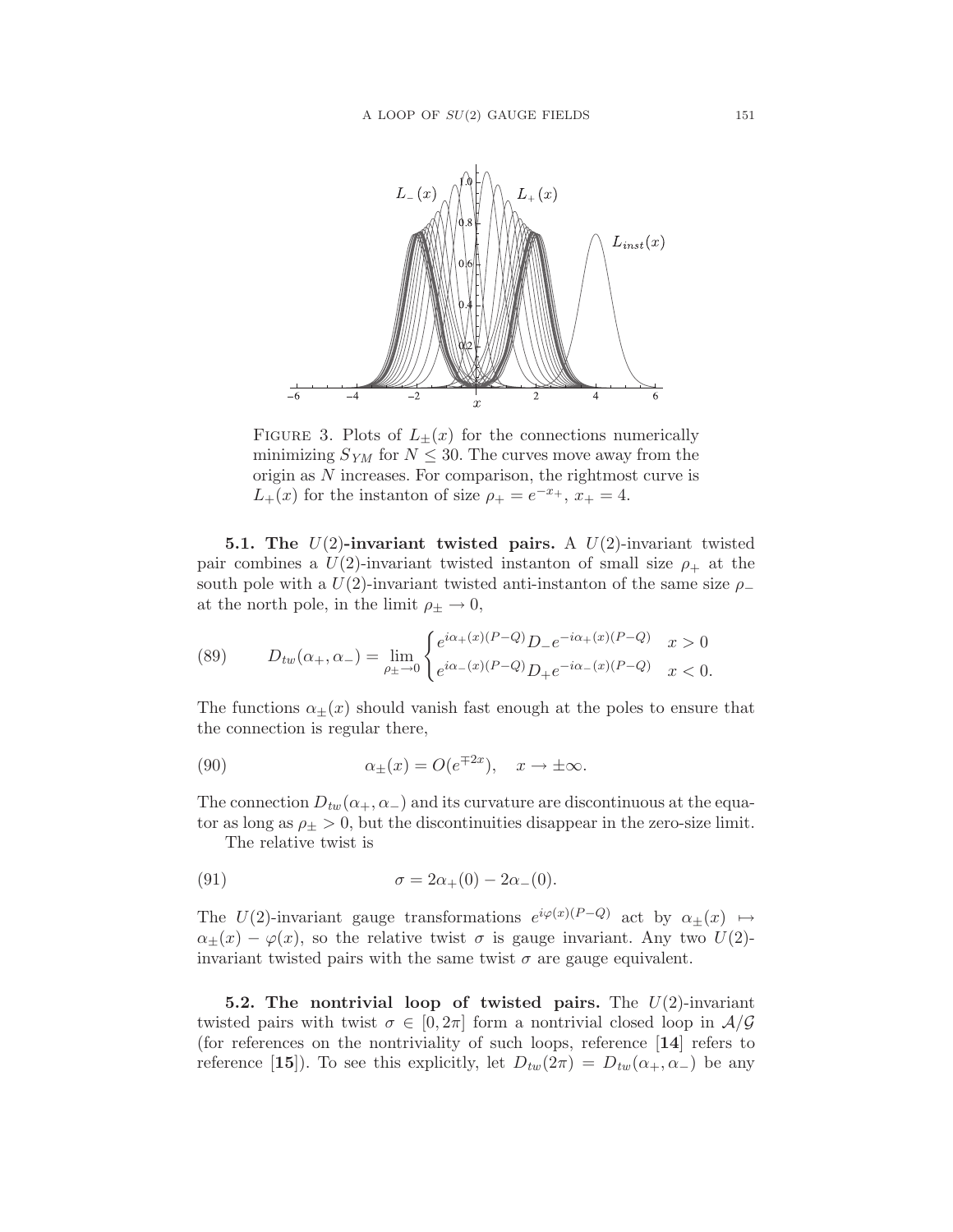twisted pair with  $\sigma = 2\alpha_{+}(0) - 2\alpha_{-}(0) = 2\pi$ , and let  $D_{tw}(0) = D_{tw}(0,0)$ , which has twist 0. Then

(92) 
$$
D_{tw}(2\pi) = \phi_h D_{tw}(0) \phi_h^{-1}
$$

where  $\phi_h$  is one of the nontrivial maps  $S^4 \to SU(2)$  described in section [3.16](#page-16-0) above,

(93) 
$$
\phi_h(x, \mathbf{z}) = e^{i\varphi_h(x)(P-Q)}, \quad \varphi_h(x) = \begin{cases} \alpha_+(x) & x > 0 \\ \pi + \alpha_-(x) & x < 0. \end{cases}
$$

## **6. The slow manifold**

<span id="page-21-0"></span>A twisted pair is everywhere self-dual or anti-self-dual or flat, so the twisted pairs are all fixed points under the Y-M flow. Instantons in isolation are stable under the Y-M flow, as are anti-instantons. All perturbations of the instanton transverse to the space of instantons are driven rapidly to zero under the Y-M flow. Therefore, the Y-M flow, acting on a small neighborhood of the twisted pairs, rapidly compresses the neighborhood down to a space of approximate fixed points, the *slow manifold*, which is parametrized by an asymptotically small instanton and an asymptotically small anti-instanton. The long time behavior of the Y-M flow near the twisted pairs is determined by the flow on the slow manifold, which can be represented as a flow on the parameter space of the instanton-anti-instanton pair. To find the long time behavior, it will be enough to calculate the asymptotic expansion of the flow equation on the slow manifold to leading order in the sizes of the instanton and anti-instanton, at least if the leading order flow is robust against small perturbations.

The slow manifold is parametrized by the location, size and twist of the instanton and by the location, size and twist of the anti-instanton. A gauge transformation eliminates one of the twists, leaving the relative twist. The slow manifold is thus parametrized by the two locations, the two sizes and the relative twist g*tw* .

The Y-M action S*YM* is invariant under the 15 parameter conformal group  $SO(1,5)$ , so  $S_{YM}$  on the slow manifold, as a function of the parameters of the instanton-anti-instanton pair, is invariant under  $SO(1,5)$ . Therefore it suffices to calculate the generator of the Y-M flow, which is the gradient of S*YM* , on a representative slice through the orbits of the conformal group.

We move the instanton to the south pole in  $S<sup>4</sup>$  using a conformal transformation, and the anti-instanton to the north pole using another. The remaining subgroup of  $SO(1,5)$  consists of the rotation group  $SO(4)$  and the translations in x (which are the dilations of  $\mathbb{R}^4$  in the stereographic projection). A rotation in  $SO(4)$  diagonalizes the relative twist  $g_{tw}$ . We now have a  $U(2)$ -invariant instanton and a  $U(2)$ -invariant anti-instanton. A translation  $x \mapsto x + a$  takes  $\rho_+$  to  $e^{-a}\rho_+$  and  $\rho_-$  to  $e^a\rho_-,$  so we can use a translation in x to set  $\rho_+ = \rho_- = \rho$ . We now have a representative slice of the slow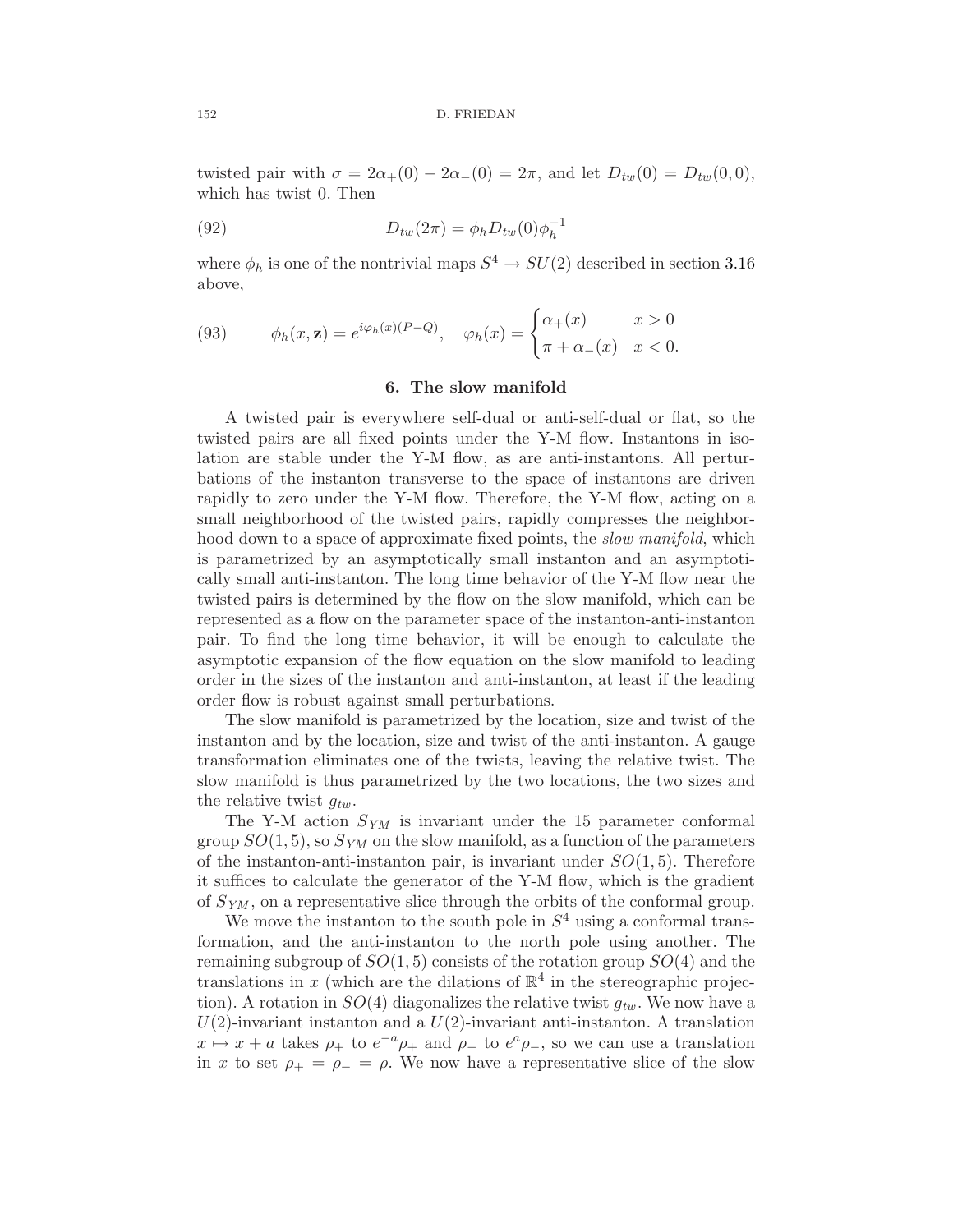<span id="page-22-0"></span>manifold parametrized by the  $U(2)$ -invariant instanton-anti-instanton pairs of equal size  $\rho$  and relative twist  $\sigma$ .

#### **7. The Y-M flow equation on the slow manifold**

To calculate the asymptotic expansion of the Y-M flow equation on the slow manifold, we start with a larger than necessary slice of the slow manifold: all the  $U(2)$ -invariant instanton-anti-instanton pairs, parametrized by their asymptotically small sizes  $\rho_{\pm}$  and their twist angles  $\sigma_{\pm} \in [0, 2\pi]$ . This slice of the slow manifold is a family of  $U(2)$ -invariant connections

(94) 
$$
D^{slow} = \begin{cases} e^{i\alpha_+(x)(P-Q)} (D_+ + \delta A_+) e^{-i\alpha_+(x)(P-Q)} & x > 0 \\ e^{i\alpha_-(x)(P-Q)} (D_- + \delta A_-) e^{-i\alpha_-(x)(P-Q)} & x < 0, \end{cases}
$$

(95) 
$$
\alpha_{\pm}(0) = \frac{1}{2}\sigma_{\pm}.
$$

The  $\delta A_{\pm}$  are asymptotically small perturbations of the instanton and antiinstanton, to be determined by the condition that the family of connections  $D^{slow}$ , parametrized by  $\rho_{\pm}$  and  $\sigma_{\pm}$ , is preserved under the Y-M flow. There must be velocity vector fields

(96) 
$$
\frac{d}{dt}\rho_{\pm} = \dot{\rho}_{\pm}, \quad \frac{d}{dt}\alpha_{\pm}(x) = \dot{\alpha}_{\pm}(x), \quad \frac{d}{dt}\sigma_{\pm} = \dot{\sigma}_{\pm} = 2\dot{\alpha}_{\pm}(0)
$$

such that the Y-M flow equation is satisfied on the slow manifold

(97) 
$$
\frac{d}{dt}D^{slow} = *D^{slow} * F^{slow}
$$

where  $F^{slow}$  is the curvature of  $D^{slow}$ . We solve for the velocities in two steps:

- <span id="page-22-1"></span>1. First we solve equation [97,](#page-22-1) the Y-M flow equation, separately in each open hemisphere. The general solution in each hemisphere depends on several undetermined parameters, including  $\dot{\rho}_{\pm}$  and  $\dot{\sigma}_{\pm}$ .
- 2. Then we require  $D^{slow}$  and  $F^{slow}$  to be continuous at the equator,  $x = 0$ , so that the flow equation holds there as well. At this stage, to simplify the calculation, we specialize to the subfamily where there is an  $x \rightarrow -x$  symmetry, where

(98) 
$$
\rho_+ = \rho_- = \rho, \quad \alpha_+(x) = -\alpha_-(-x) = \alpha(x), \quad \sigma_+ = -\sigma_- = \frac{1}{2}\sigma.
$$

The symmetric twisted pairs still represent every orbit of the conformal group.

The continuity conditions at  $x = 0$  fix all parameters in the separate solutions on the two hemispheres, thereby determining the velocity vectors  $\dot{\rho}$ ,  $\dot{\alpha}(x)$ , and  $\dot{\sigma}$ .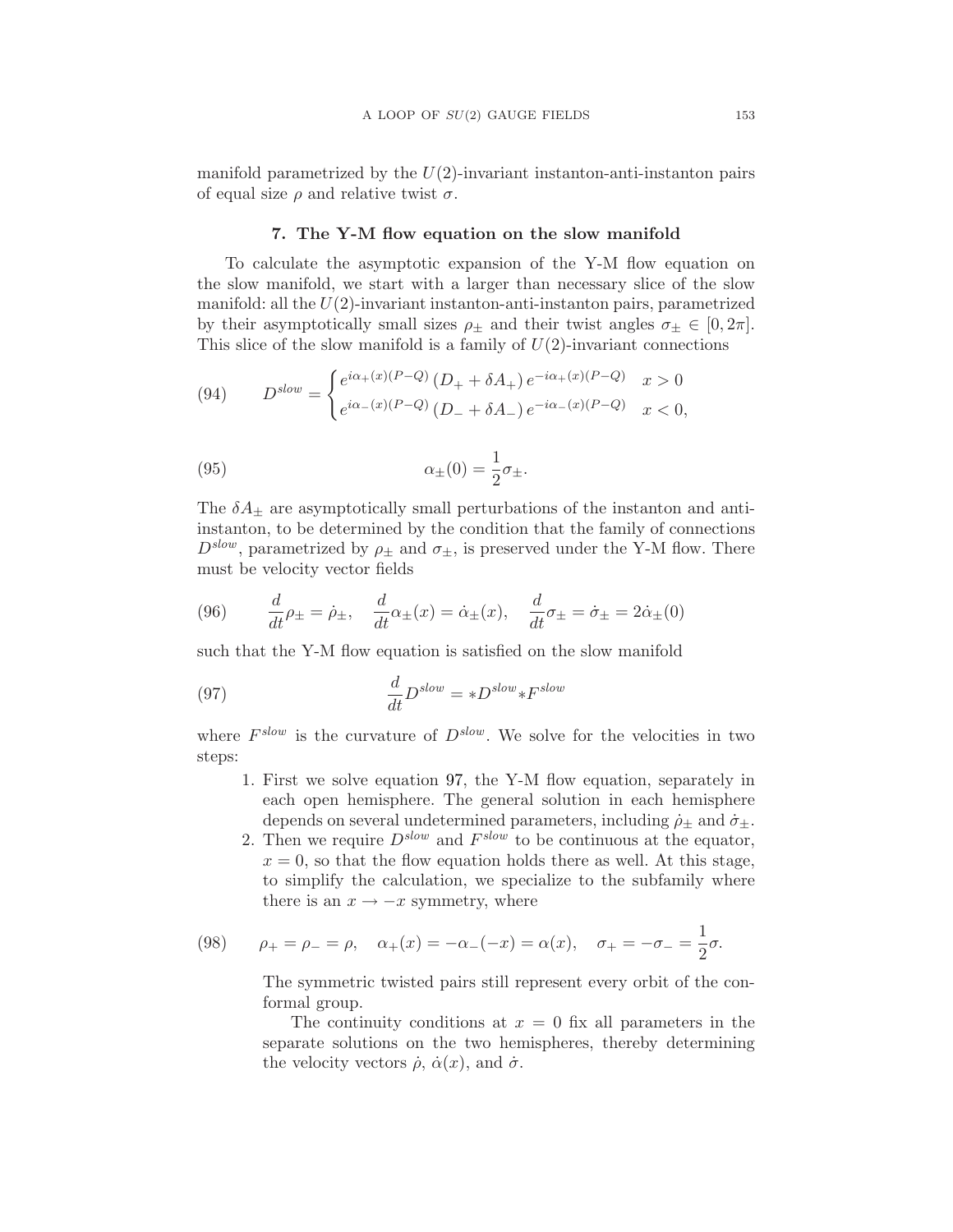All calculations are to leading order in  $\rho$ . With more work, the method would produce the velocity vectors on the slow manifold to all orders in  $\rho$ .

<span id="page-23-0"></span>**7.1. The flow equation in each open hemisphere.** In this section, we solve the flow equation, equation [97,](#page-22-1) in each hemisphere separately, to leading order in  $\rho_{\pm}$ . The calculation is the same in each hemisphere, so, for the sake of legibility, we temporarily write  $\rho$  instead of  $\rho_{\pm}$  and f instead of  $f_{+}$ .

The lhs of equation [97](#page-22-1) is, to leading order,

(99) 
$$
\frac{d}{dt}D^{slow} = e^{i\alpha_{\pm}(x)(P-Q)} \left( \dot{\rho} \frac{\partial}{\partial \rho} D_{\pm} + [D_{\pm}, -i\dot{\alpha}_{\pm}(x)(P-Q)] \right) \times e^{-i\alpha_{\pm}(x)(P-Q)}
$$

We only need the rhs of equation [97](#page-22-1) expanded to first order in  $\delta A$ . To this order, the connection  $D = D_{\pm} + \delta A$  has curvature  $F = D_{\pm}^2 + D_{\pm} \delta A$  where  $D^2_{\pm}$  is the curvature of the (anti-)instanton. So

(100) 
$$
*D*F = *[\delta A, D_{\pm}^2] + *D_{\pm} *D_{\pm}\delta A = \mp *D_{\pm}^2 \delta A + *D_{\pm} *D_{\pm}\delta A
$$

$$
= *D_{\pm}(* \mp 1)D_{\pm}\delta A
$$

so the rhs of equation [97](#page-22-1) becomes

(101) 
$$
*D^{slow} * F^{slow} = e^{i\alpha_{\pm}(x)(P-Q)} [ *D_{\pm}( * \mp 1)D_{\pm} \delta A] e^{-i\alpha_{\pm}(x)(P-Q)}.
$$

The flow equation, equation [97,](#page-22-1) is now

<span id="page-23-1"></span>(102) 
$$
\dot{\rho}\frac{\partial}{\partial \rho}D_{\pm} + [D_{\pm}, -i\dot{\alpha}_{\pm}(x)(P-Q)] = *D_{\pm}(*\mp 1)D_{\pm}\delta A.
$$

This takes a particularly simple form if we make a change of basis

(103) 
$$
\omega = -\eta + \eta^{\dagger} - \eta_3, \quad \omega_1 = \eta - \eta^{\dagger} - 2\eta_3, \quad \omega_2 = -i(\eta + \eta^{\dagger}).
$$

Recall that

(104) 
$$
f = \frac{1}{1 + \rho^{-2} e^{\mp 2x}}, \quad \frac{1}{f} - 1 = \rho^{-2} e^{\mp 2x}
$$

so

(105) 
$$
\rho \frac{\partial}{\partial \rho} D_{\pm} = \rho \frac{\partial}{\partial \rho} (d_{\omega} - f \omega) = -2f(1 - f)\omega.
$$

The  $U(2)$ -invariant infinitesimal gauge transformations of the (anti-) instanton are

(106) 
$$
[D_{\pm}, -i\varphi(x)(P-Q)] = -\partial_x \varphi(x) dx \, i(P-Q) - \varphi(x) \left[ -f\omega, i(P-Q) \right]
$$

<span id="page-23-2"></span>(107) 
$$
= -\partial_x \varphi(x) dx i(P - Q) - 2f\varphi(x)\omega_2.
$$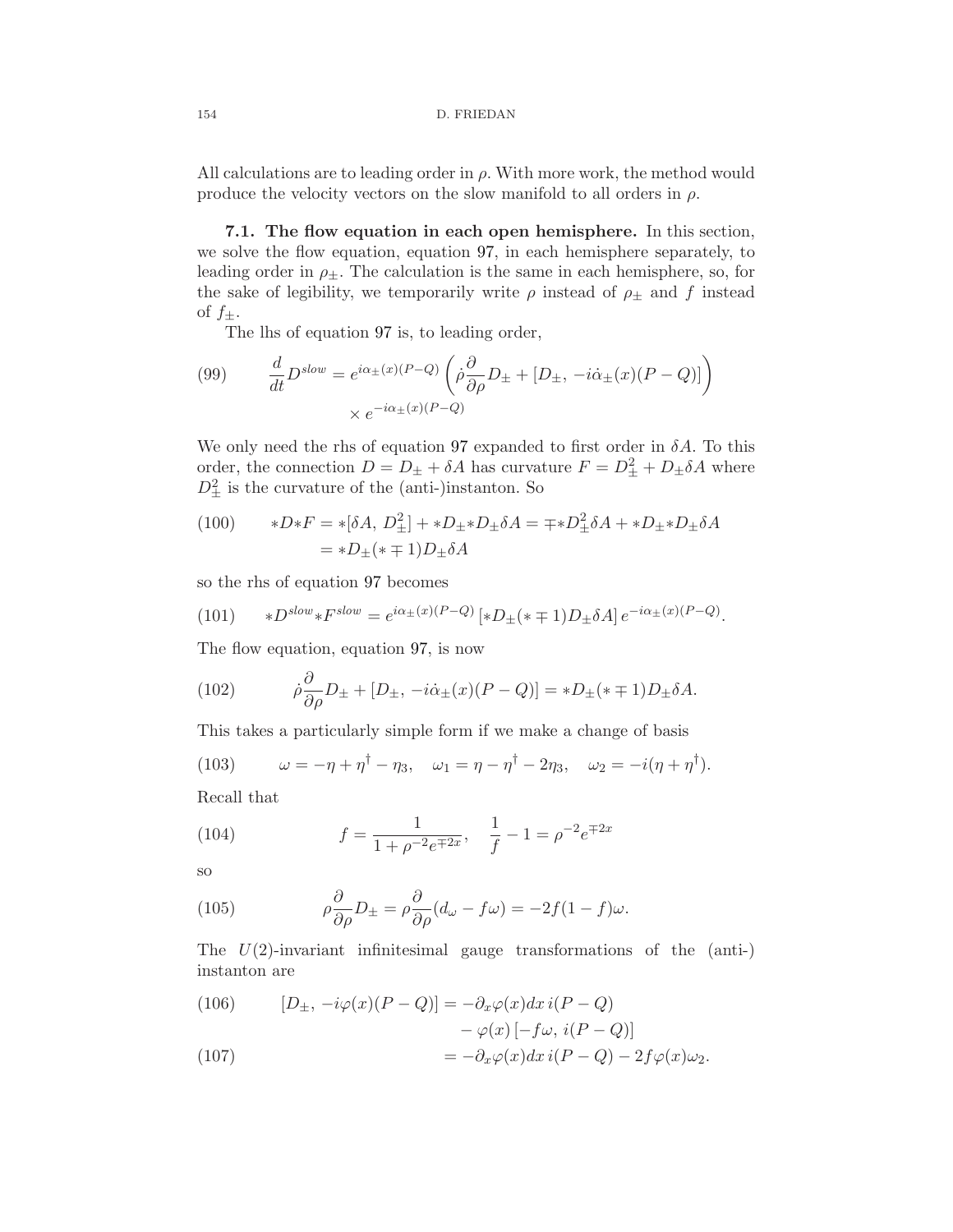Using this formula with  $\varphi = \dot{\alpha}_{\pm}$ , equation [102](#page-23-1) becomes

<span id="page-24-0"></span>(108) 
$$
-2\rho^{-1}\dot{\rho}f(1-f)\omega - \partial_x\dot{\alpha}_{\pm}dx\ i(P-Q) - 2f\dot{\alpha}_{\pm}\omega_2 = *D_{\pm}(*\mp 1)D_{\pm}\delta A.
$$

We expand in the new basis

(109) 
$$
\delta A = \delta A_0(x) dx \, i(P - Q) + \delta f(x) \omega + \delta A_1(x) \omega_1 + \delta A_2(x) \omega_2.
$$

The laplacian, derived in Appendix [A.13,](#page-64-1) is diagonal in this basis,

(110) 
$$
*D_{\pm}(*\mp 1)D_{\pm}\delta A = -8R^2(x)^{-1}f^2\delta \tilde{A}_0 i dx (P - Q) - 2R^2(x)^{-1}f^{-1}\partial_x \left(f^2\delta \tilde{A}_0\right)\omega_2
$$

(111) 
$$
+ R^{2}(x)^{-1} f^{-1} (1-f)^{-1} \partial_{x} f^{2} (1-f)^{2} \partial_{x} f^{-1} (1-f)^{-1} \delta f \omega
$$

(112) 
$$
+ R^2(x)^{-1} f^{-1} (1-f)^2 \partial_x f^2 (1-f)^{-4} \partial_x f^{-1} (1-f)^2 \delta A_1 \omega_1
$$

where  $R^2(x) = (\cosh x)^{-2}$  is the conformal factor in the round metric on  $S^4$ as written in equation [18](#page-10-5) and where

(113) 
$$
\delta \tilde{A}_0 = \delta A_0 - \frac{1}{2} \partial_x (f^{-1} \delta A_2).
$$

Note that  $\delta \tilde{A}_0$  vanishes for perturbations of the form  $\delta A_0 = -\partial_x \varphi$ ,  $\delta A_2 =$  $-2f\varphi$ , which are the infinitesimal gauge transformations of the (anti-) instanton as given in equation [107.](#page-23-2) So the laplacian annihilates the infinitesimal gauge transformations, as it should.

We take advantage of the infinitesimal gauge transformations to set  $\delta A_0 = 0$ , keeping the perturbation  $\delta A$  in  $A_0 = 0$  gauge. Then

<span id="page-24-3"></span>(114) 
$$
\delta \tilde{A}_0 = -\frac{1}{2} \partial_x (f^{-1} \delta A_2).
$$

The flow equation, equation [108,](#page-24-0) is now four ordinary equations

<span id="page-24-1"></span>(115) 
$$
-\partial_x \dot{\alpha}_{\pm} = -8R^2(x)^{-1} f^2 \delta \tilde{A}_0
$$

(116) 
$$
-2f\dot{\alpha}_{\pm} = -2R^2(x)^{-1}f^{-1}\partial_x \left(f^2\delta \tilde{A}_0\right)
$$

(117) 
$$
-2\rho^{-1}\dot{\rho}f(1-f) = R^2(x)^{-1}f^{-1}(1-f)^{-1}\partial_x f^2(1-f)^2
$$

<span id="page-24-2"></span>(118) 
$$
\begin{aligned} \times \partial_x f^{-1} (1-f)^{-1} \delta f \\ 0 &= R^2(x)^{-1} f^{-1} (1-f)^2 \partial_x f^2 (1-f)^{-4} \\ &\times \partial_x f^{-1} (1-f)^2 \delta A_1 \end{aligned}
$$

Since we are solving the flow equation only to leading order, we expand

<span id="page-24-4"></span>(119) 
$$
R^2(x) = (\cosh x)^{-2} = \frac{4f(1-f)}{[\rho^{-1}f + \rho(1-f)]^2} = 4\rho^2 f^{-1}(1-f) + O(\rho^4)
$$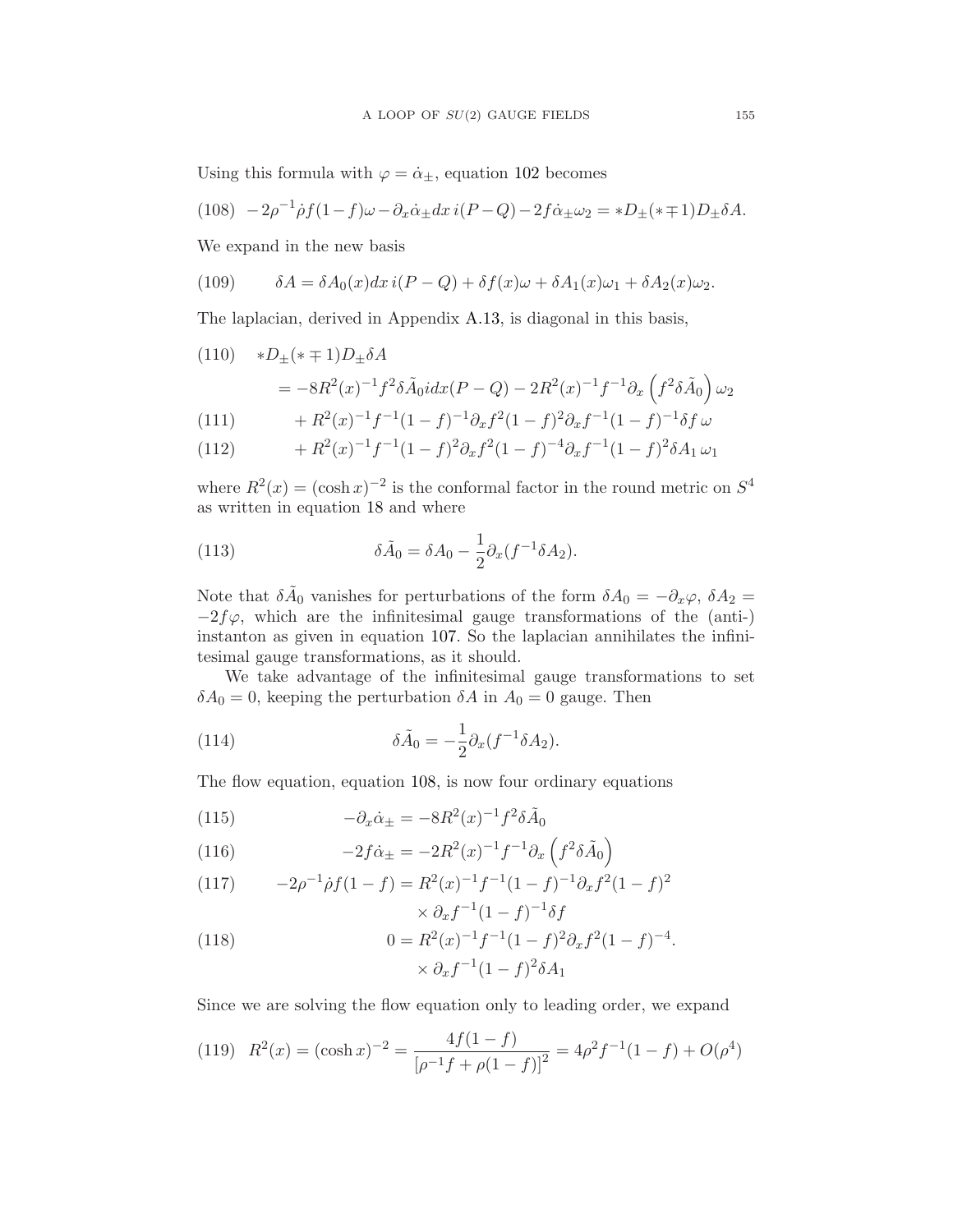and keep only the leading order term. This approximation expresses the fact that, in the limit  $\rho \rightarrow 0$ , only the metric at the location of the (anti-) instanton enters into the solution of the flow equation. The four equations [115–](#page-24-1)[118](#page-24-2) become

<span id="page-25-0"></span>(120) 
$$
\partial_x \dot{\alpha}_{\pm} = 2\rho^{-2} f^3 (1 - f)^{-1} \delta \tilde{A}_0
$$

<span id="page-25-1"></span>(121) 
$$
\dot{\alpha}_{\pm} = \frac{1}{4} \rho^{-2} f^{-1} (1 - f)^{-1} \partial_x \left( f^2 \delta \tilde{A}_0 \right)
$$

<span id="page-25-4"></span>(122) 
$$
\rho^{-1}\dot{\rho} = -\frac{1}{8}\rho^{-2}f^{-1}(1-f)^{-3}\partial_x f^2(1-f)^2\partial_x f^{-1}(1-f)^{-1}\delta f
$$

<span id="page-25-5"></span>(123) 
$$
0 = \partial_x f^2 (1 - f)^{-4} \partial_x f^{-1} (1 - f)^2 \delta A_1.
$$

For  $D^{slow}$  to be regular at the pole, the perturbations must vanish at  $x = \pm \infty$ ,

(124) 
$$
\delta f = \delta A_1 = \delta A_2 = O(e^{\mp 2x}) = O(1 - f)
$$
  $x \to \pm \infty$ ,  $f \to 1$ .

7.1.1. *The first two flow equations.* The first of the four flow equations, equation [120,](#page-25-0) is trivially solved to give

<span id="page-25-3"></span>(125) 
$$
\delta \tilde{A}_0 = \frac{1}{2} \rho^2 f^{-3} (1 - f) \partial_x \dot{\alpha}_{\pm}.
$$

Then the second of the four flow equations, equation [121,](#page-25-1) becomes an equation on  $\dot{\alpha}_{\pm}(x)$ ,

(126) 
$$
8f(1-f)\dot{\alpha}_{\pm} = \partial_x \left[ f^{-1}(1-f)\partial_x \dot{\alpha}_{\pm} \right].
$$

If we change independent variable from x to  $f(x)$ ,

$$
(127) \t df = \pm 2f(1-f)dx,
$$

this becomes

(128) 
$$
2\dot{\alpha}_{\pm} = \partial_f (1-f)^2 \partial_f \dot{\alpha}_{\pm}
$$

which has two independent solutions,  $1 - f$  and  $(1 - f)^{-2}$ . The latter is singular at the pole  $x = \pm \infty$ , so we must have

(129) 
$$
\dot{\alpha}_{\pm} = C_{\alpha \pm} (1 - f).
$$

At  $x = 0$ , this is

(130) 
$$
\dot{\alpha}_{\pm}(0) = \frac{C_{\alpha\pm}}{1+\rho^2}
$$

so, to leading order,

<span id="page-25-2"></span>(131) 
$$
C_{\alpha \pm} = \frac{1}{2}\dot{\sigma}_{\pm}, \quad \dot{\alpha}_{\pm} = \frac{1}{2}\dot{\sigma}_{\pm}(1-f).
$$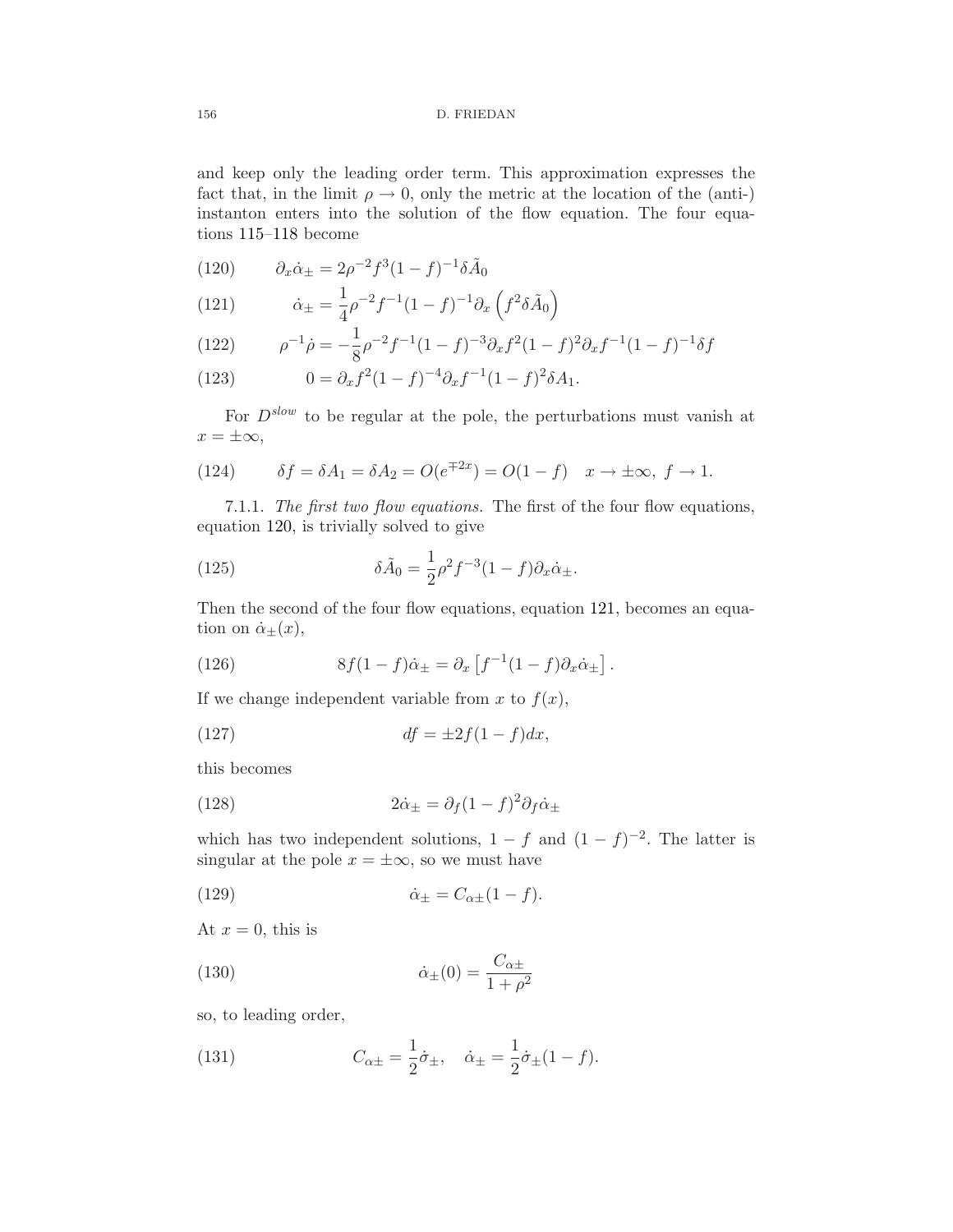Using equations [131](#page-25-2) and [114](#page-24-3) in equation [125,](#page-25-3) we get

(132) 
$$
\partial_x (f^{-1} \delta A_2) = -\frac{1}{4} \rho^2 \dot{\sigma}_\pm \partial_x \left[ f^{-2} (1-f)^2 \right].
$$

The unique solution that goes to zero at the pole, where  $f = 1$ , is

(133) 
$$
\delta A_2 = -\frac{1}{4}\rho^2 \dot{\sigma}_\pm f^{-1}(1-f)^2.
$$

We now have the general solution of the first two equations,

(134) 
$$
\delta A_2 = -\frac{1}{4}\rho^2 \dot{\sigma}_\pm f^{-1} (1-f)^2, \quad \dot{\alpha}_\pm = \frac{1}{2}\dot{\sigma}_\pm (1-f).
$$

7.1.2. *The last two flow equations.* The last two of the four flow equations, equations [122](#page-25-4) and [123,](#page-25-5) become, after the change of independent variable from x to  $f(x)$ ,

(135) 
$$
-2\rho\dot{\rho}(1-f)^2 = \partial_f f^3 (1-f)^3 \partial_f f^{-1} (1-f)^{-1} \delta f
$$

(136) 
$$
0 = \partial_f f^3 (1 - f)^{-3} \partial_f f^{-1} (1 - f)^2 \delta A_1.
$$

Integrating once, we get

(137) 
$$
\frac{2}{3}\rho \dot{\rho} f^{-3} = \partial_f f^{-1} (1 - f)^{-1} \delta f
$$

(138) 
$$
-2C_1\rho^2f^{-3}(1-f)^3 = \partial_f f^{-1}(1-f)^2\delta A_1.
$$

The integration constant in the first equation is fixed by the boundary condition that  $\delta f$  should go to zero at  $f = 1$ . We write the integration constant in the second equation as  $-2C_1\rho^2$  for later convenience.

Integrating again, we get

(139) 
$$
\delta f = -\frac{1}{3}\rho \dot{\rho} f^{-1} (1-f) + C_f f (1-f)
$$

(140) 
$$
\delta A_1 = C_1 \rho^2 \left[ f^{-1} + 2 - 6(1 - f)^{-1} - 6f(1 - f)^{-2} \ln f \right].
$$

The integration constant  $C_f$  can be absorbed into a redefinition of  $\rho$ , so we set  $C_f = 0$ . The new integration constant in the second equation is fixed by the boundary condition at  $f = 1$ .

7.1.3. *Summary: the general solution in each hemisphere.* Now we restore the  $\pm$  subscripts to  $\rho$  and f, indicating the hemisphere in which they obtain. The general solution to the flow equation in each hemisphere,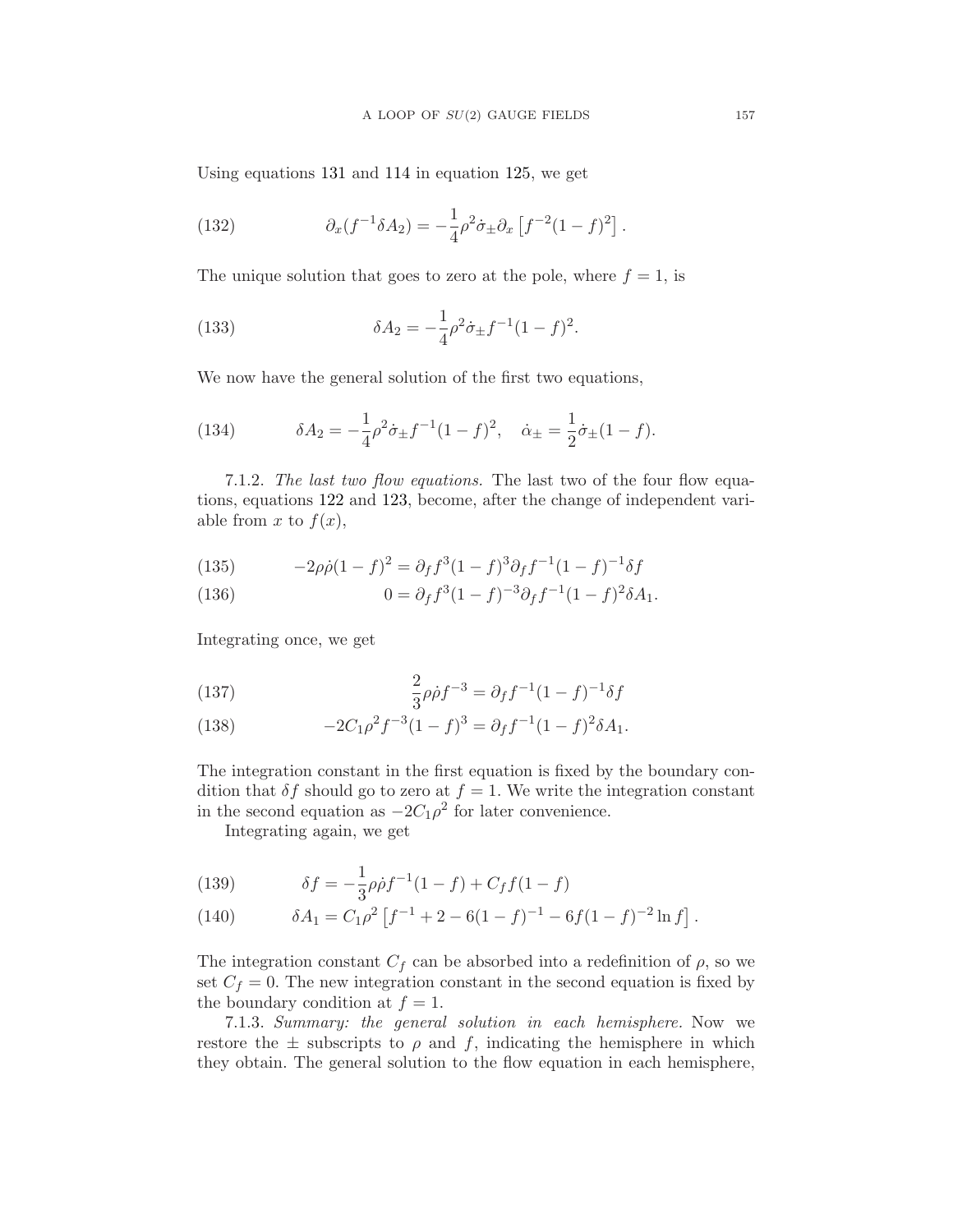with the gauge fixing condition  $\delta A_{0\pm} = 0$ , is

(141) 
$$
\delta f_{\pm} = -\frac{1}{3} \rho_{\pm} \dot{\rho}_{\pm} f_{\pm}^{-1} (1 - f_{\pm})
$$

(142) 
$$
\delta A_{1\pm} = C_{1\pm} \rho_{\pm}^2 \left[ f_{\pm}^{-1} + 2 - 6(1 - f_{\pm})^{-1} - 6f_{\pm} (1 - f_{\pm})^{-2} \ln f_{\pm} \right]
$$

(143) 
$$
\delta A_{2\pm} = -\frac{1}{4}\rho_{\pm}^2 \dot{\sigma}_{\pm} f_{\pm}^{-1} (1 - f_{\pm})^2
$$

(144)  $\dot{\alpha}_{\pm}(x) = \frac{1}{2}\dot{\sigma}_{\pm}(1 - f_{\pm}).$ 

The solution in each hemisphere is parametrized by three quantities,  $\dot{r}_{\pm}$ ,  $\dot{\sigma}_{\pm}$  and  $C_{1\pm}$ , which are to be determined by the continuity equations at the equator.

<span id="page-27-0"></span>**7.2. Continuity conditions at the equator.** Now we specialize to the subfamily of connections D*slow* with

(145) 
$$
\rho_+ = \rho_- = \rho, \quad \sigma_+ = -\sigma_- = \frac{1}{2}\sigma, \quad \alpha_+(x) = -\alpha_-(-x) = \alpha(x).
$$

These connections  $D^{slow}$  have an  $x \mapsto -x$  symmetry that simplifies the calculations. The general solution to the flow equation in each hemisphere is now

(146)  $\delta A_{0\pm} = 0$ 

(147) 
$$
\delta f_{\pm} = -\frac{1}{3} \rho \dot{\rho} f_{\pm}^{-1} (1 - f_{\pm})
$$

(148) 
$$
\delta A_{1\pm} = C_{1\pm} \rho^2 \left[ f_{\pm}^{-1} + 2 - 6(1 - f_{\pm})^{-1} - 6f_{\pm} (1 - f_{\pm})^{-2} \ln f_{\pm} \right]
$$

(149) 
$$
\delta A_{2\pm} = \mp \frac{1}{8} \rho^2 \dot{\sigma} f_{\pm}^{-1} (1 - f_{\pm})^2
$$

(150) 
$$
\dot{\alpha}_{\pm} = \pm \frac{1}{4} \dot{\sigma} (1 - f_{\pm})
$$

$$
(151)\qquad \alpha_{\pm}(0) = \pm \frac{1}{4}\sigma
$$

We will need, at  $x = 0$ , the values

<span id="page-27-1"></span>(152) 
$$
\delta f_{\pm}(0) = -\frac{1}{3}\rho^{-1}\dot{\rho}, \quad \delta A_{1\pm}(0) = C_{1\pm}, \quad \delta A_{2\pm}(0) = \mp \frac{1}{8}\dot{\sigma},
$$

and the first derivatives

<span id="page-27-2"></span>(153) 
$$
\partial_x \delta f_{\pm}(0) = \pm \frac{2}{3} \rho^{-1} \dot{\rho}, \quad \partial_x \delta A_{1\pm}(0) = \mp 2C_{1\pm}, \quad \partial_x \delta A_{2\pm}(0) = \frac{1}{4} \dot{\sigma}.
$$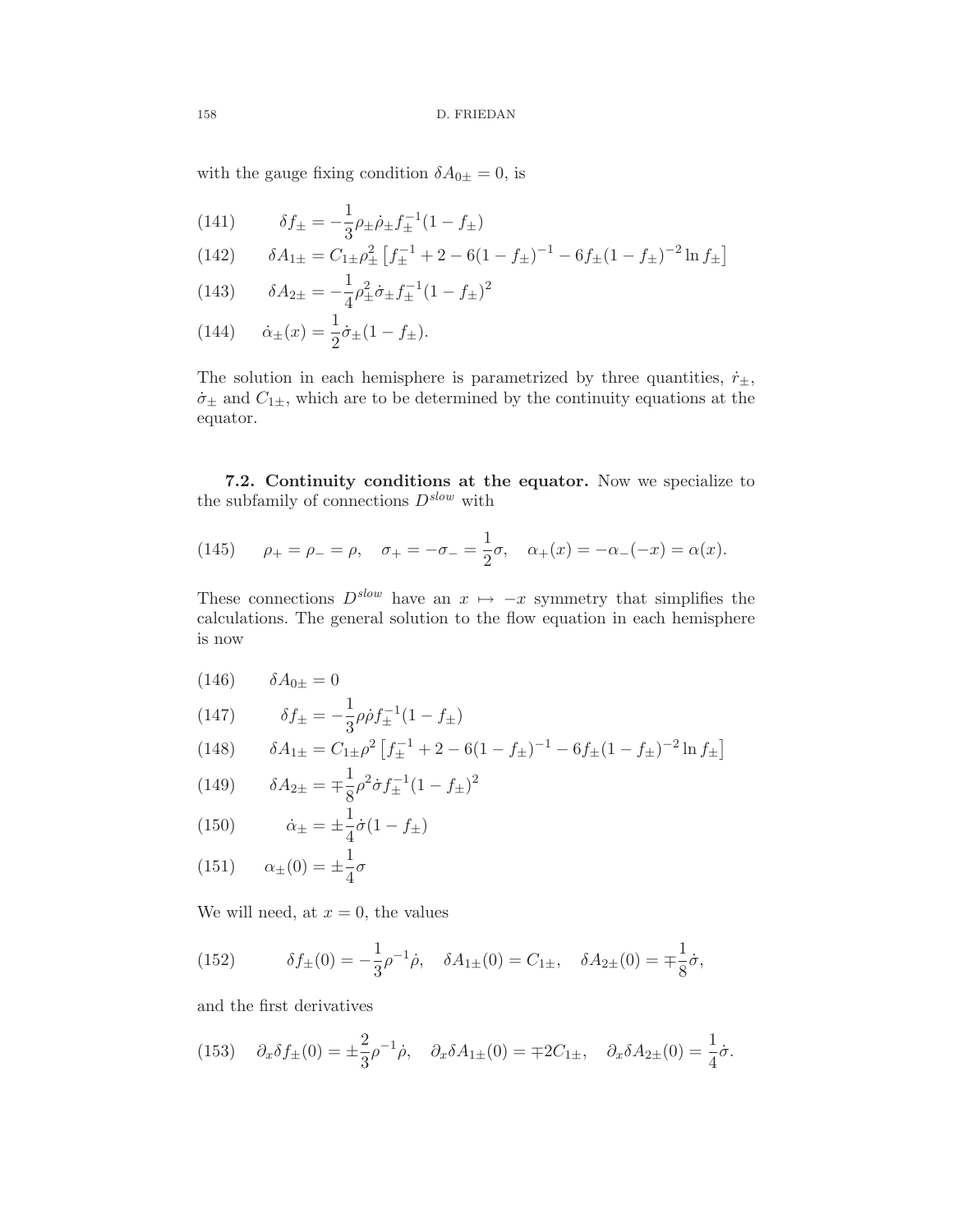7.2.1. *Continuity of* D*slow .* The continuity of D*slow* at the equator is the condition, at  $x = 0$ ,

(154) 
$$
e^{i\alpha_{+}(x)(P-Q)} (D_{+} + \delta A_{+}) e^{-i\alpha_{+}(x)(P-Q)} = e^{i\alpha_{-}(x)(P-Q)} (D_{-} + \delta A_{-}) e^{-i\alpha_{-}(x)(P-Q)}.
$$

This is equivalent to

(155) 
$$
e^{\frac{1}{4}i\sigma(P-Q)}\left(-\rho^2\omega+\delta A_+\right)e^{-\frac{1}{4}i\sigma(P-Q)}\\=e^{-\frac{1}{4}i\sigma(P-Q)}\left(-\rho^2\omega+\delta A_-\right)e^{\frac{1}{4}i\sigma(P-Q)}\end{aligned}
$$

since  $D_{\pm} = d_{\omega} - f_{\pm} \omega$  and  $\partial_x \alpha_{+}(0) = \partial_x \alpha_{-}(0)$  by the symmetry  $\alpha_{-}(x) =$  $-\alpha_{+}(-x)$  and

(156) 
$$
f_{+}(0) = f_{-}(0) = \rho^{2} + O(\rho^{4}).
$$

At  $x = 0$ ,

(157) 
$$
-\rho^2 \omega + \delta A_{\pm} = \left(-\rho^2 - \frac{1}{3}\rho^{-1}\dot{\rho}\right)\omega + C_{1\pm}\omega_1 \mp \frac{1}{8}\dot{\sigma}\omega_2
$$

(158) 
$$
= \left(\rho^2 + \frac{1}{3}\rho^{-1}\dot{\rho} + C_{1\pm} \pm \frac{1}{8}i\dot{\sigma}\right)\eta
$$

(159) 
$$
- \left( \rho^2 + \frac{1}{3} \rho^{-1} \dot{\rho} + C_{1\pm} \mp \frac{1}{8} i \dot{\sigma} \right) \eta^{\dagger} + \left( \rho^2 + \frac{1}{3} \rho^{-1} \dot{\rho} - 2C_{1\pm} \right) \eta_3
$$

so the continuity condition becomes the two equations

(160)  
\n
$$
e^{\frac{1}{2}i\sigma} \left( \rho^2 + \frac{1}{3} \rho^{-1} \dot{\rho} + C_{1+} + \frac{1}{8} i \dot{\sigma} \right) = e^{-\frac{1}{2}i\sigma} \left( \rho^2 + \frac{1}{3} \rho^{-1} \dot{\rho} + C_{1-} - \frac{1}{8} i \dot{\sigma} \right)
$$
\n(161)  
\n
$$
\rho^2 + \frac{1}{3} \rho^{-1} \dot{\rho} - 2C_{1+} = \rho^2 + \frac{1}{3} \rho^{-1} \dot{\rho} - 2C_{1-}
$$

which are equivalent to the two equations

$$
(162)\t\t C1+ = C1-
$$

and

<span id="page-28-0"></span>(163) 
$$
\left(\rho^2 + \frac{1}{3}\rho^{-1}\dot{\rho} + C_{1+}\right)\sin\frac{1}{2}\sigma = -\frac{1}{8}\dot{\sigma}\cos\frac{1}{2}\sigma.
$$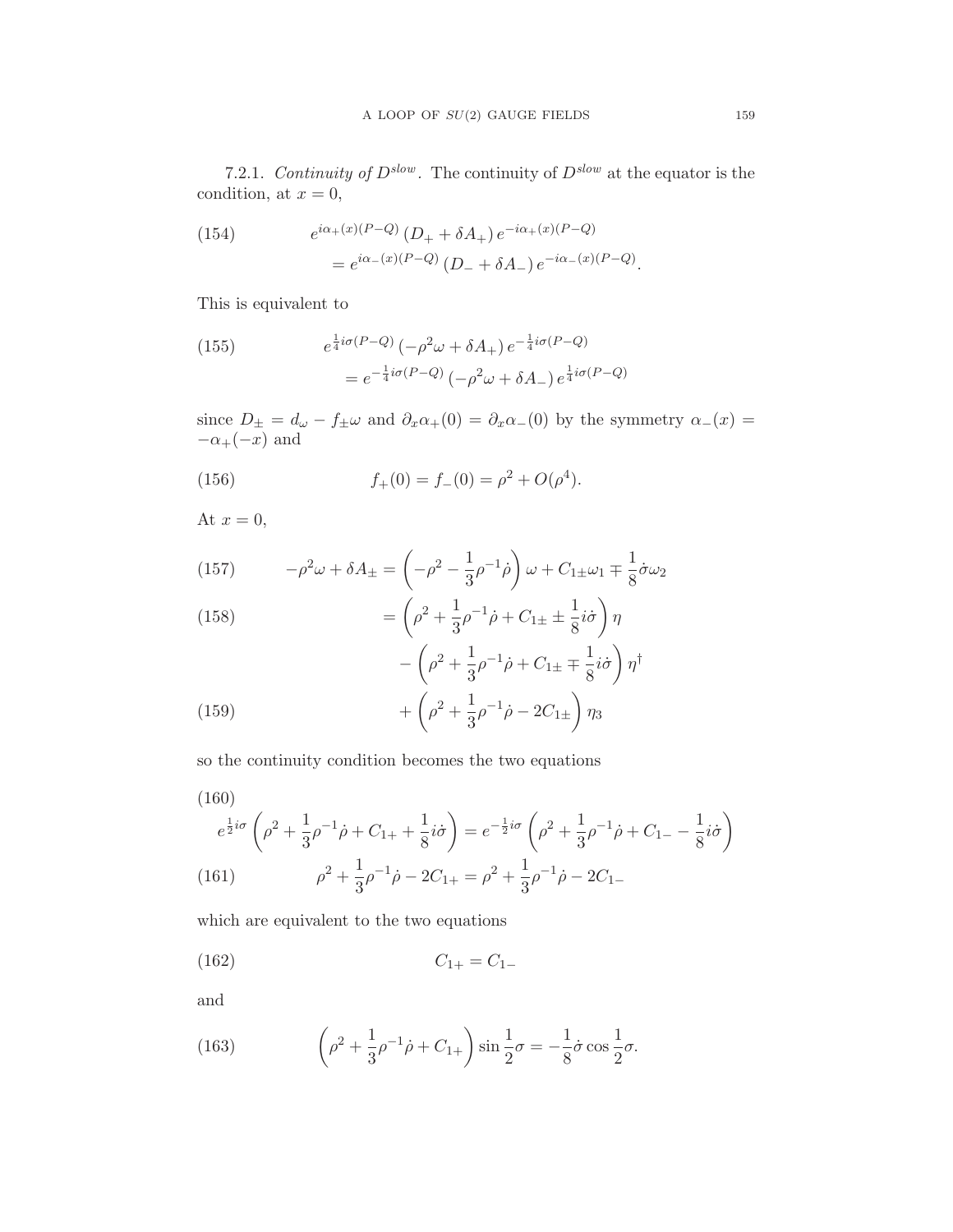7.2.2. *Continuity of*  $F^{slow}$ . Continuity of  $F^{slow}$  at  $x = 0$  is

(164) 
$$
e^{\frac{1}{4}i\sigma(P-Q)} (D_+^2 + D_+\delta A_+) e^{-\frac{1}{4}i\sigma(P-Q)} = e^{-\frac{1}{4}i\sigma(P-Q)} (D_-^2 + D_-\delta A_-) e^{\frac{1}{4}i\sigma(P-Q)}
$$

The self-dual part of this condition is

<span id="page-29-0"></span>(165) 
$$
e^{\frac{1}{4}i\sigma(P-Q)} (2D_+^2 + (*+1)D_+\delta A_+) e^{-\frac{1}{4}i\sigma(P-Q)} = e^{-\frac{1}{4}i\sigma(P-Q)} (*+1)D_-\delta A_- e^{\frac{1}{4}i\sigma(P-Q)}
$$

while the anti-self-dual part is

<span id="page-29-1"></span>(166) 
$$
e^{\frac{1}{4}i\sigma(P-Q)}(*-1)D_+\delta A_+e^{-\frac{1}{4}i\sigma(P-Q)}= e^{-\frac{1}{4}i\sigma(P-Q)}(-2D_-^2 + (*-1)D_-\delta A_-)e^{\frac{1}{4}i\sigma(P-Q)}.
$$

The self-dual and anti-self-dual continuity equations are equivalent under the  $x \mapsto -x$  symmetry.

From Appendix [A.6,](#page-61-1) the (anti-)instanton curvature is

(167) 
$$
D_{\pm}^{2} = -2f_{\pm}(1 - f_{\pm})(* \pm 1)dx
$$

which is, at  $x = 0$ ,

(168) 
$$
D_{\pm}^{2} = -2\rho^{2}(* \pm 1)dx\omega.
$$

From Appendix [A.13,](#page-64-1)

(169) 
$$
D_{\pm}\delta f_{\pm}\omega = \partial_x \delta f_{\pm} dx \omega + \lambda \delta f_{\pm} * dx \omega
$$

(170) 
$$
D_{\pm}\delta A_{1\pm}\omega_1 = \partial_x \delta A_{1\pm} dx \omega_1 + \lambda_1 \delta A_{1\pm} * dx \omega_1
$$

(171) 
$$
D_{\pm}\delta A_{2\pm}\omega_2 = \partial_x \delta A_{2\pm} dx \omega_2 + \lambda_2 \delta A_{2\pm} * dx \omega_2
$$

where, to leading order,

(172) 
$$
\lambda = \lambda_1 = \lambda_2 = 2.
$$

At  $x = 0$ , using the values collected in equations [152](#page-27-1) and [153,](#page-27-2)

(173) 
$$
D_{\pm}\delta f_{\pm}\omega = -\frac{2}{3}\rho^{-1}\dot{\rho}(*\mp 1)dx\omega
$$

(174) 
$$
D_{\pm}\delta A_{1\pm}\omega_1 = 2C_{1\pm}(*\mp 1)dx\omega_1
$$

(175) 
$$
D_{\pm}\delta A_{2\pm}\omega_2 = \mp \frac{1}{4}\dot{\sigma}(*\mp 1)dx\omega_2
$$

so

(176) 
$$
D_{\pm}\delta A_{\pm} = (*\mp 1)dx\left(-\frac{2}{3}\rho^{-1}\dot{\rho}\omega + 2C_{1\pm}\omega_1 \mp \frac{1}{4}\dot{\sigma}\omega_2\right).
$$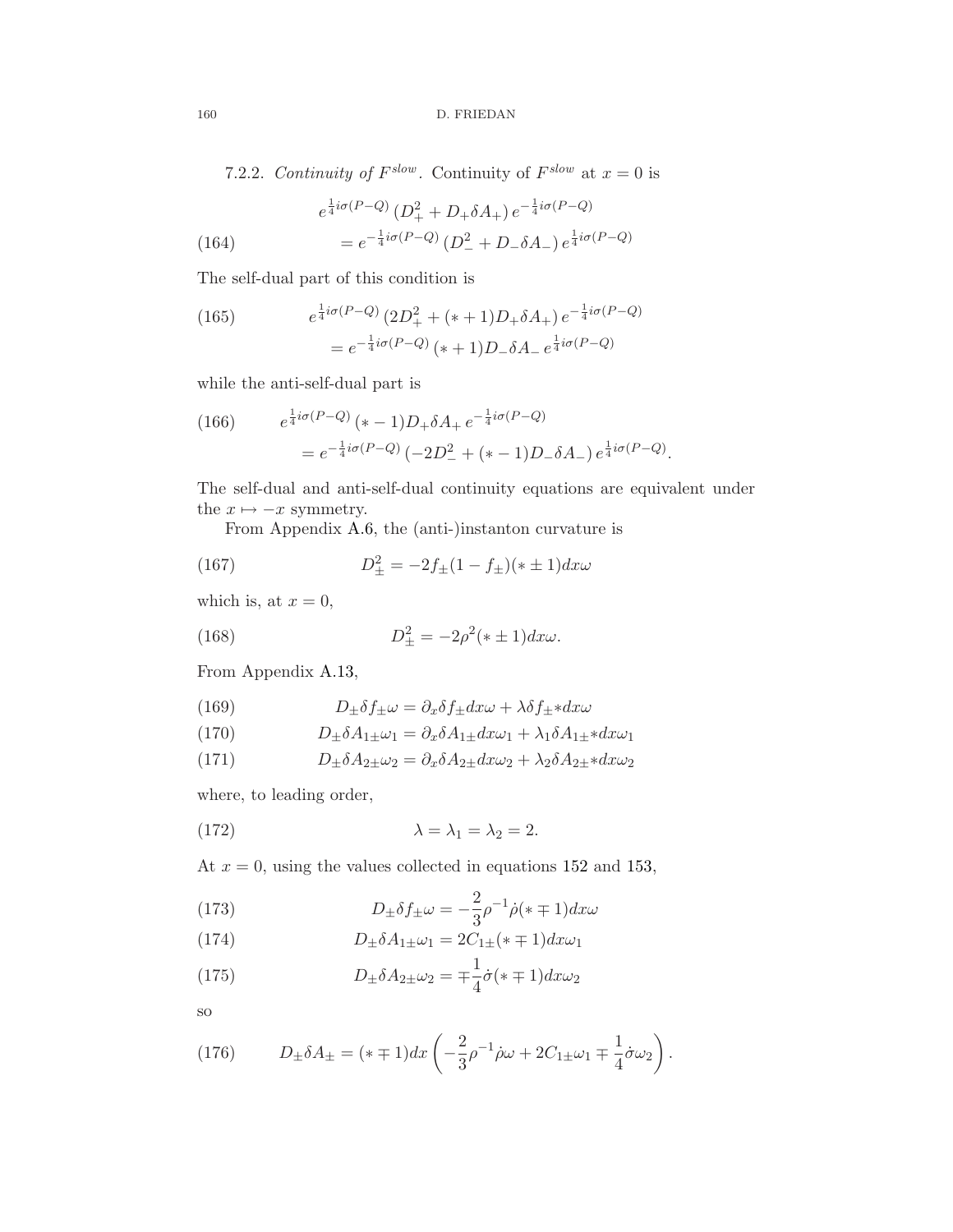Equation [165,](#page-29-0) the self-dual continuity condition, becomes

(177) 
$$
e^{\frac{1}{4}i\sigma(P-Q)}\rho^2\omega e^{-\frac{1}{4}i\sigma(P-Q)} = e^{-\frac{1}{4}i\sigma(P-Q)}\left(\frac{1}{3}\rho^{-1}\dot{\rho}\omega - C_{1\pm}\omega_1 - \frac{1}{8}\dot{\sigma}\omega_2\right)e^{\frac{1}{4}i\sigma(P-Q)}.
$$

Equation [166,](#page-29-1) the anti-self-dual continuity condition, becomes the equivalent equation

(178) 
$$
e^{\frac{1}{4}i\sigma(P-Q)} \left( \frac{1}{3} \rho^{-1} \dot{\rho} \omega - C_{1\pm} \omega_1 + \frac{1}{8} \dot{\sigma} \omega_2 \right) e^{-\frac{1}{4}i\sigma(P-Q)} = e^{-\frac{1}{4}i\sigma(P-Q)} \rho^2 \omega e^{\frac{1}{4}i\sigma(P-Q)}.
$$

Their solution is

(179) 
$$
C_{1+} = \frac{1}{3}\rho^2(\cos\sigma - 1)
$$

(180) 
$$
\rho^{-1} \dot{\rho} = \rho^2 (1 + 2 \cos \sigma)
$$

(181) 
$$
\dot{\sigma} = -8\rho^2 \sin \sigma.
$$

where we have used  $C_{1+} = C_{1-}$  which was required for continuity of  $D^{slow}$ . Finally, we check that the remaining continuity condition on  $D^{slow}$ , equation [163,](#page-28-0) is now also satisfied.

<span id="page-30-0"></span>**7.3. Summary: the Y-M flow equation on the slow manifold.** The slow manifold is represented by the family of  $U(2)$ -invariant connections

(182) 
$$
D^{slow} = \begin{cases} e^{i\alpha_+(x)(P-Q)} (D_+ + \delta A_+) e^{-i\alpha_+(x)(P-Q)} & x > 0 \\ e^{i\alpha_-(x)(P-Q)} (D_- + \delta A_-) e^{-i\alpha_-(x)(P-Q)} & x < 0. \end{cases}
$$

obeying the symmetry condition

(183) 
$$
\rho_+ = \rho_- = \rho \quad \alpha_+(x) = -\alpha_-(-x) = \alpha(x).
$$

The relative twist of the instanton and anti-instanton is

$$
\sigma = 4\alpha(0).
$$

The slow manifold is parametrized by the instanton size  $\rho$ , the relative twist σ, and by the gauge function  $\alpha(x)$ ,  $\alpha(0) = \frac{1}{4}$ σ. The gauge transformations

(185) 
$$
D^{slow} \mapsto e^{i\varphi(x)(P-Q)} D^{slow} e^{-i\varphi(x)(P-Q)}, \quad \varphi(x) = -\varphi(-x)
$$

act on the slow manifold by

(186) 
$$
\alpha(x) \mapsto \alpha(x) + \varphi(x)
$$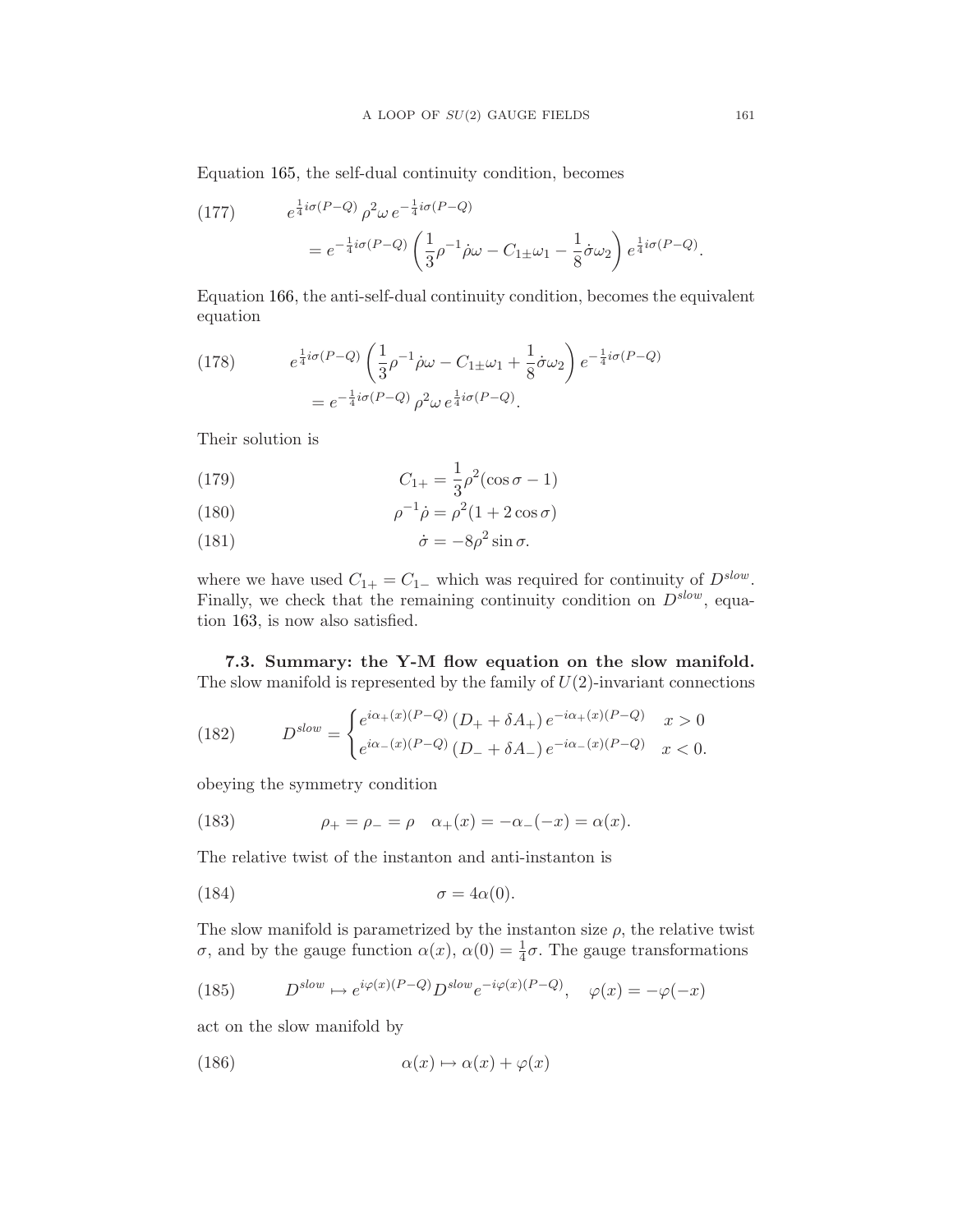so the slow manifold in  $A/G$  is parametrized by  $\rho$  and  $\sigma$  alone.

The Y-M flow equations on the slow manifold are

(187) 
$$
\dot{\rho} = \rho^3 (1 + 2 \cos \sigma) + O(\rho^5)
$$

(188) 
$$
\dot{\sigma} = -8\rho^2 \sin \sigma + O(\rho^4)
$$

(189) 
$$
\dot{\alpha} = \frac{1}{4}\dot{\sigma}(1 - f_+) + O(\rho^4).
$$

The perturbation  $\delta A_{\pm}$  of the (anti-)instanton is

(190) 
$$
\delta A_{\pm} = \delta f_{\pm}(x)\omega + \delta A_{1\pm}(x)\omega_1 + \delta A_{2\pm}(x)\omega_2
$$

where

(191) 
$$
\delta f_{\pm} = -\frac{1}{3}\rho^4 (1 + 2\cos\sigma) f_{\pm}^{-1} (1 - f_{\pm}) + O(\rho^6)
$$

<span id="page-31-1"></span>(192) 
$$
\delta A_{1\pm} = \frac{1}{3} \rho^4 (\cos \sigma - 1) [f_{\pm}^{-1} + 2 - 6(1 - f_{\pm})^{-1}]
$$

<span id="page-31-2"></span>(193) 
$$
-6f_{\pm}(1-f_{\pm})^{-2}\ln f_{\pm}]+O(\rho^{6})
$$

$$
\delta A_{2\pm}=2\rho^{4}\sin\sigma f_{\pm}^{-1}(1-f_{\pm})^{2}+O(\rho^{6}).
$$

which indeed is a small perturbation of the (anti-)instanton 
$$
D_{\pm}
$$
 everywhere on  $S^4$ .

# <span id="page-31-0"></span>**8. The gradient formula and** *S YM* **on the slow manifold**

We check that the Y-M flow on the slow manifold is a gradient flow with respect to the metric induced from the space of connections A.

Let  $dD^{slow}$  be an infinitesimal variation in the slow manifold, corresponding to variations  $d\rho$  and  $d\alpha(x)$  of the parameters. In the metric on A, given by equation [6,](#page-4-0) the length-squared of the variation is

(194) 
$$
(ds^2)^{slow} = \frac{1}{4\pi^2} \int_{S^4} tr\left(-dD^{slow}*dD^{slow}\right)
$$

In each hemisphere, to leading order,

(195) 
$$
dD^{slow} = e^{i\alpha_{\pm}(x)(P-Q)} \left( d\rho_{\pm} \frac{\partial}{\partial \rho_{\pm}} D_{\pm} + [D_{\pm}, -id\alpha_{\pm}(x)(P-Q)] \right) \times e^{-i\alpha_{\pm}(x)(P-Q)}
$$

with

(196) 
$$
d\rho_{\pm} \frac{\partial}{\partial \rho_{\pm}} D_{\pm} = -2\rho_{\pm}^{-1} d\rho_{\pm} f_{\pm} (1 - f_{\pm}) \omega
$$

(197) 
$$
[D_{\pm}, -id\alpha_{\pm}(x)(P-Q)] = -\partial_x d\alpha_{\pm} dx \, i(P-Q) - 2f_{\pm} d\alpha_{\pm} \omega_2.
$$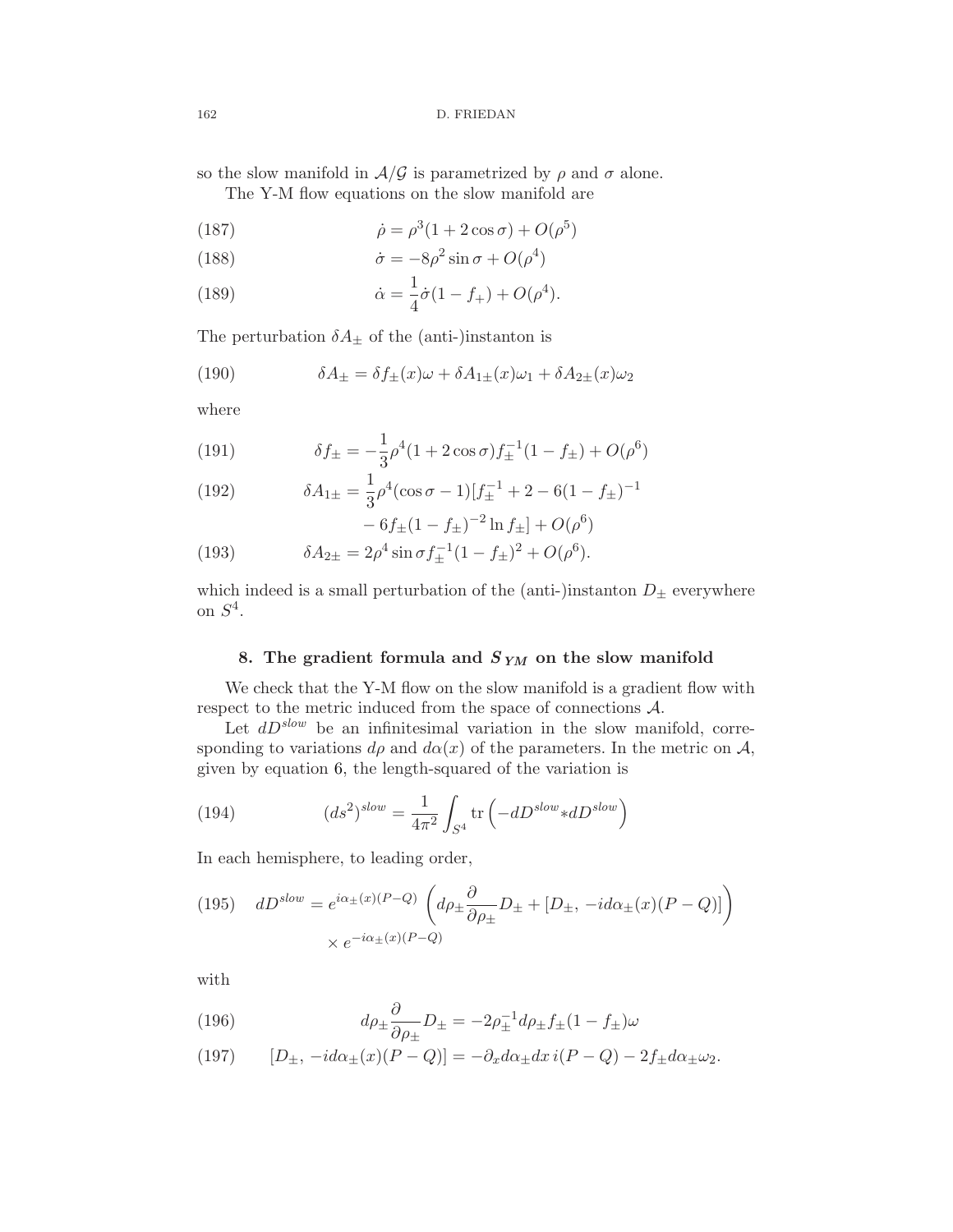Using the inner-product formulas given in Appendix [A.11,](#page-63-1) equation [430,](#page-63-2) we get

(198) 
$$
(ds^2)^{slow} = \int_{-\infty}^{\infty} dx R^2(x) [12\rho_{\pm}^{-2} (d\rho_{\pm})^2 f_{\pm}^2 (1 - f_{\pm})^2 + (\partial_x d\alpha_{\pm})^2 + 8f_{\pm}^2 (d\alpha_{\pm})^2]
$$

We replace the conformal factor  $R^2(x)$  by its leading order approximation, equation [119,](#page-24-4) getting

(199) 
$$
(ds^2)^{slow} = \int_{-\infty}^{\infty} dx \, 4\rho_{\pm}^2 f_{\pm}^{-1} (1 - f_{\pm}) [12\rho_{\pm}^{-2} (d\rho_{\pm})^2 f_{\pm}^2 (1 - f_{\pm})^2 + (\partial_x d\alpha_{\pm})^2 + 8f_{\pm}^2 (d\alpha_{\pm})^2]
$$

Specializing to the  $x \leftrightarrow -x$  symmetric subfamily, and again writing f for  $f_+$ , we have

(200)

$$
(ds^2)^{slow} = 2 \int_0^\infty dx \, 4\rho^2 f^{-1} (1 - f) [12\rho^{-2} (d\rho)^2 f^2 (1 - f)^2
$$

$$
+ (\partial_x d\alpha)^2 + 8f^2 (d\alpha)^2]
$$

$$
(201) = 16 \int_0^1 df \, [3(d\rho)^2 (1 - f)^2 + \rho^2 (1 - f)^2 (\partial_f d\alpha)^2 + 2\rho^2 (d\alpha)^2]
$$

<span id="page-32-0"></span>(202) = 
$$
16(d\rho)^2 + 16\rho^2 \int_0^1 df [(1 - f)^2 (\partial_f d\alpha)^2 + 2(d\alpha)^2]
$$

The generator of the Y-M flow,  $\dot{\rho}$ ,  $\dot{\alpha}$ , has inner product with a general variation

(203)

$$
(ds^2)^{slow}(\dot{\rho}, \dot{\alpha}; d\rho, d\alpha) = 16\dot{\rho}d\rho + 16\rho^2 \int_0^1 df \left[ (1-f)^2 \partial_f \dot{\alpha} \partial_f d\alpha + 2\dot{\alpha} d\alpha \right]
$$
  
(204)  

$$
= 16\dot{\rho}d\rho + 4\dot{\sigma}\rho^2 \int_0^1 df \partial_f \left[ -(1-f)^2 d\alpha \right]
$$

$$
(205) \qquad \qquad = 16\dot{\rho}d\rho + \dot{\sigma}\rho^2d\sigma
$$

(206) 
$$
= 16\rho^3(1+2\cos\sigma)d\rho - 8\rho^2\sin\sigma\rho^2d\sigma
$$

so

(207) 
$$
(ds^2)^{slow}(\dot{\rho}, \dot{\alpha}; d\rho, d\alpha) = -dS_{YM}
$$

with

(208) 
$$
S_{YM} = 2 - 4\rho^4 (1 + 2\cos\sigma) + O(\rho^6).
$$

This is the gradient formula, equation [5.](#page-4-1) The additive constant in  $S_{YM}$  is fixed because  $S_{YM} = 2$  for the twisted pairs at  $\rho = 0$ .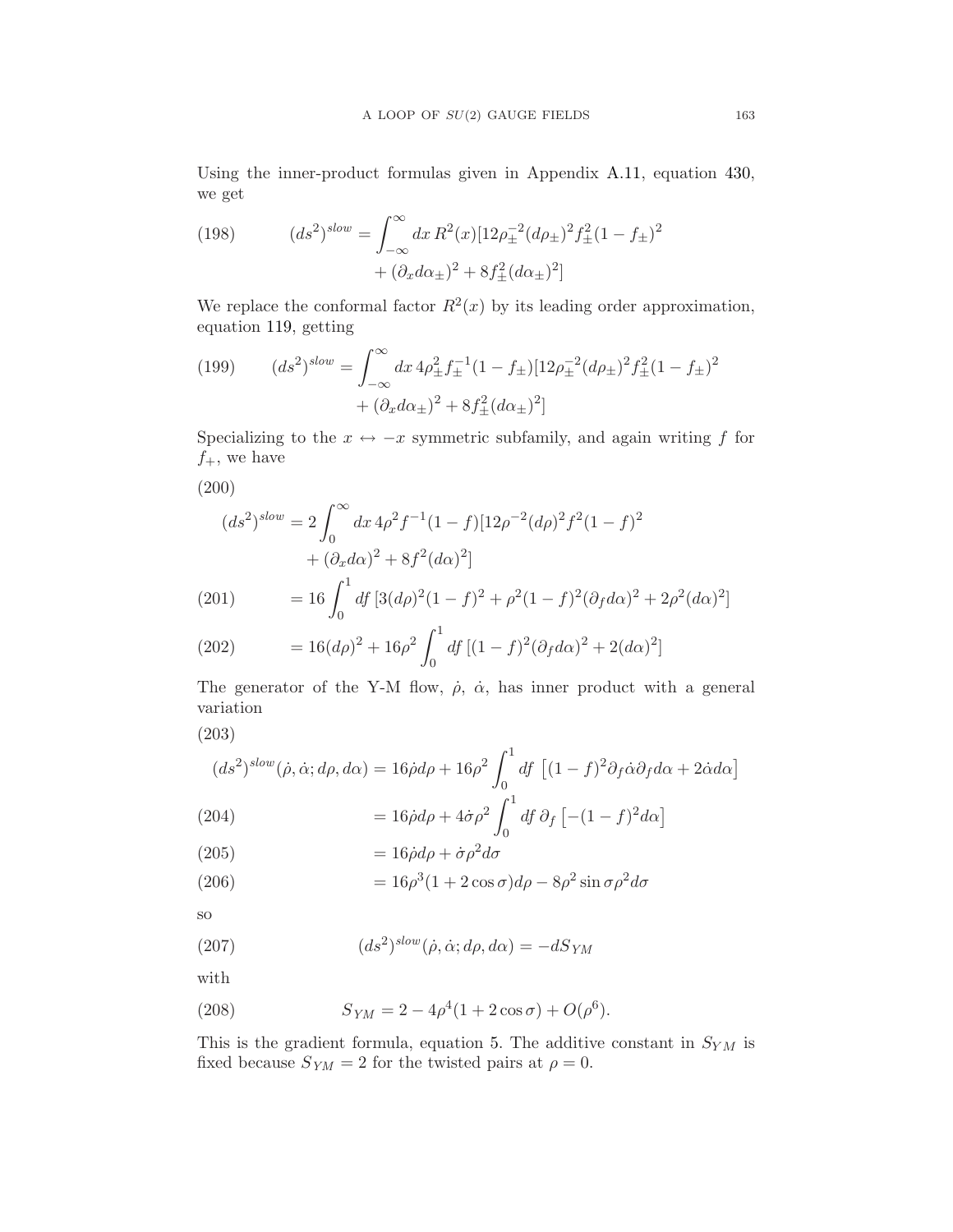#### <span id="page-33-0"></span>164 D. FRIEDAN

# **9. The metric on the slow manifold in** A/G

The metric on the slow manifold in  $A$  is given by equation [202.](#page-32-0) To find the metric on the slow manifold in  $\mathcal{A}/\mathcal{G}$ , we need to project on the horizontal subspace of the tangent space of  $A$  — the variations orthogonal to the infinitesimal gauge transformations.

The infinitesimal gauge transformations are the perturbations  $d\alpha_V(x)$ with  $d\alpha_V(0) = 0$ . A variation  $d\alpha_H$  is perpendicular to the gauge transformations iff, for all  $d\alpha_V(x)$  with  $d\alpha_V(0) = 0$ ,

(209) 
$$
\int_0^1 df \left[ (1-f)^2 (\partial_f d\alpha_V) (\partial_f d\alpha_H) + 2 (d\alpha_V) (d\alpha_H) \right] = 0
$$

which is to say that  $d\alpha_H$  satisfies the ordinary differential equation

(210) 
$$
\left[-\partial_f(1-f)^2\partial_f+2\right]d\alpha_H=0.
$$

The only solution that vanishes at  $f = 1$  is

(211) 
$$
d\alpha_H = \frac{1}{4}d\sigma(1-f).
$$

Substituting in equation [202,](#page-32-0) we get the metric on the slow manifold in  $\mathcal{A}/\mathcal{G}$ ,

(212) 
$$
(ds^2)^{slow}_{A/G} = 16(d\rho)^2 + \rho^2(d\sigma)^2.
$$

The gradient formula of course holds here as well,

<span id="page-33-1"></span>(213) 
$$
(ds^2)^{slow}_{A/G}(\dot{\rho}, \dot{\sigma}; d\rho, d\sigma) = -dS_{YM}.
$$

## **10. Long time behavior of the flow**

The Y-M flow on the slow manifold,

(214) 
$$
\frac{d\rho}{dt} = \rho^3 (1 + 2\cos\sigma), \quad \frac{d\sigma}{dt} = -8\rho^2 \sin\sigma,
$$

has flow lines given by

(215) 
$$
\frac{d\rho}{d\sigma} = -\frac{\rho}{8} \left( \frac{1 + 2\cos\sigma}{\sin\sigma} \right)
$$

which integrates to

(216) 
$$
\rho^8 (1 - \cos \sigma) \sin \sigma = 4C.
$$

Changing variable from  $\sigma$  to

(217) 
$$
s = \cos \frac{\sigma}{2}, \quad s \in [-1, 1],
$$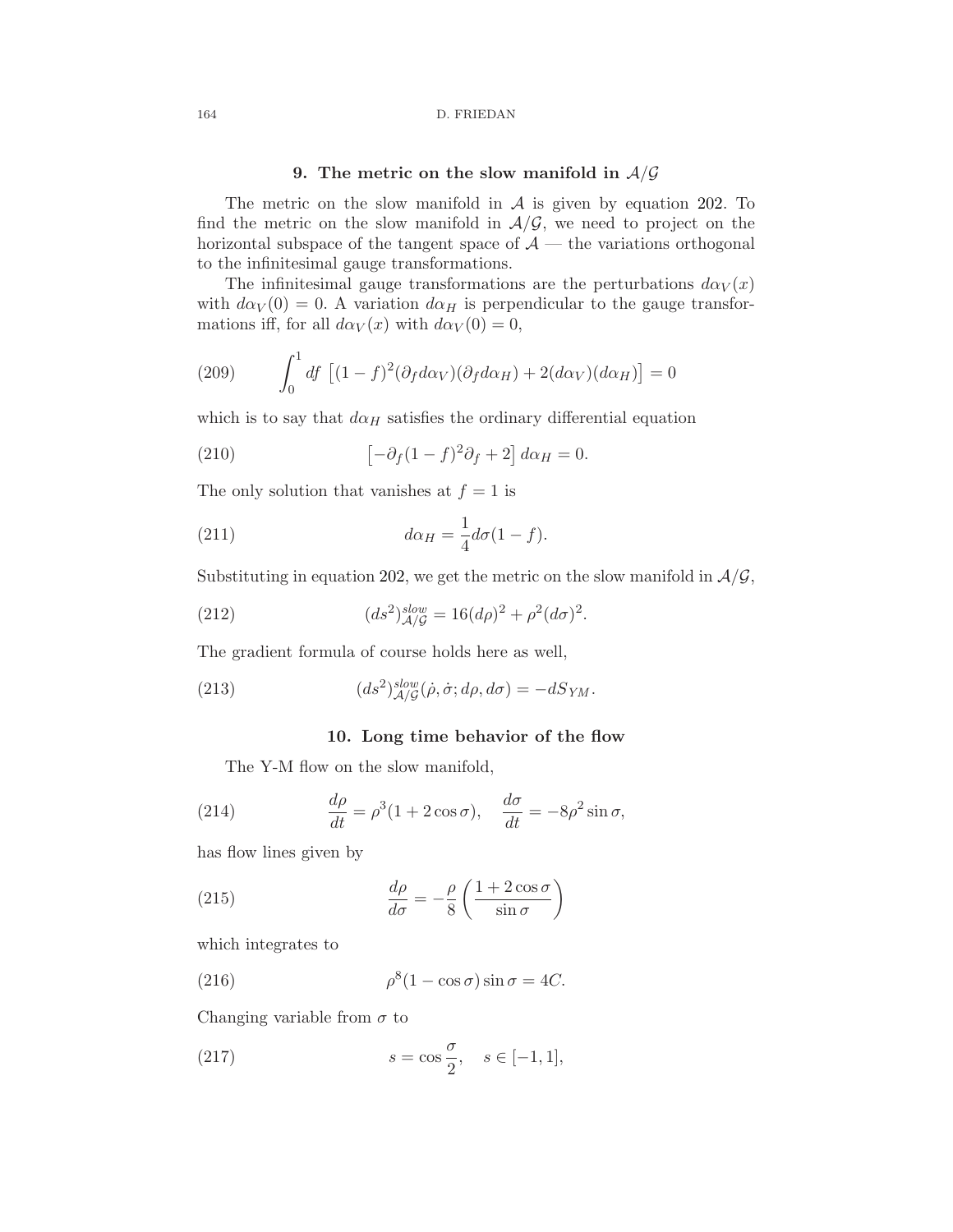the flow is

(218) 
$$
\frac{d\rho}{dt} = \rho^3 (4s^2 - 1), \quad \frac{ds}{dt} = 8\rho^2 s (1 - s^2),
$$

and the flow lines are

(219) 
$$
\rho^8 s (1 - s^2)^{3/2} = C.
$$

On a flow line, say on the side  $s \geq 0$  where  $C \geq 0$ , the flow equation is

(220) 
$$
\frac{ds}{dt} = 8C^{1/4}(1-s^2)^{5/8}s^{3/4}.
$$

which integrates to

(221) 
$$
2C^{1/4}t = s_t^{\frac{1}{4}}F(s_t^2) - s_0^{\frac{1}{4}}F(s_0^2)
$$

where  $H(s^2)$  is the hypergeometric function

(222) 
$$
F(z) = F\left(\frac{1}{8}, \frac{5}{8}; \frac{9}{8}; z\right), \quad F(0) = 1, \quad F(1 - \epsilon) = F(1) - \frac{1}{3}\epsilon^{\frac{3}{8}} + O(\epsilon).
$$

Substituting for  $C$ , we get

(223) 
$$
2\rho_0^2(1-s_0^2)^{3/8}t = \left(\frac{s_t}{s_0}\right)^{\frac{1}{4}}F(s_t^2) - F(s_0^2)
$$

(224) 
$$
2\rho_t^2 (1 - s_t^2)^{3/8} t = F(s_t^2) - \left(\frac{s_0}{s_t}\right)^{\frac{1}{4}} F(s_0^2)
$$

Suppose t large. If we hold  $\rho_0$  fixed and letting  $s_0$  vary near 0, we see explicitly from these formulas that the trajectory moves first towards  $\rho =$  $0,s = 0$ , then along the s-axis to the neighborhood of  $\rho = 0$ ,  $s = 1$ , then outward to increasing  $\rho$  with s near 1.

## **11. The outgoing trajectory**

<span id="page-34-0"></span>For the symmetric twisted pair, where the instanton and anti-instanton are located at opposite poles in the round  $S<sup>4</sup>$ , we can show that the outgoing trajectory at  $\sigma = 0.2\pi$  ends at the flat connection. The argument does not work for other twisted pairs, whose outgoing trajectories have less symmetry.

The perturbations  $\delta A_{1,2}$ , equations [192](#page-31-1) and [193](#page-31-2) vanish for  $\sigma = 0, 2\pi$ , so the outgoing trajectory has the full  $SO(4)$  symmetry of the aligned instanton-anti-instanton and of the round geometry on  $S<sup>4</sup>$ . The connections on the outgoing trajectory are therefore all of the form

(225) 
$$
D = d_{\omega} - f\omega, \quad f(\pm \infty) = 1.
$$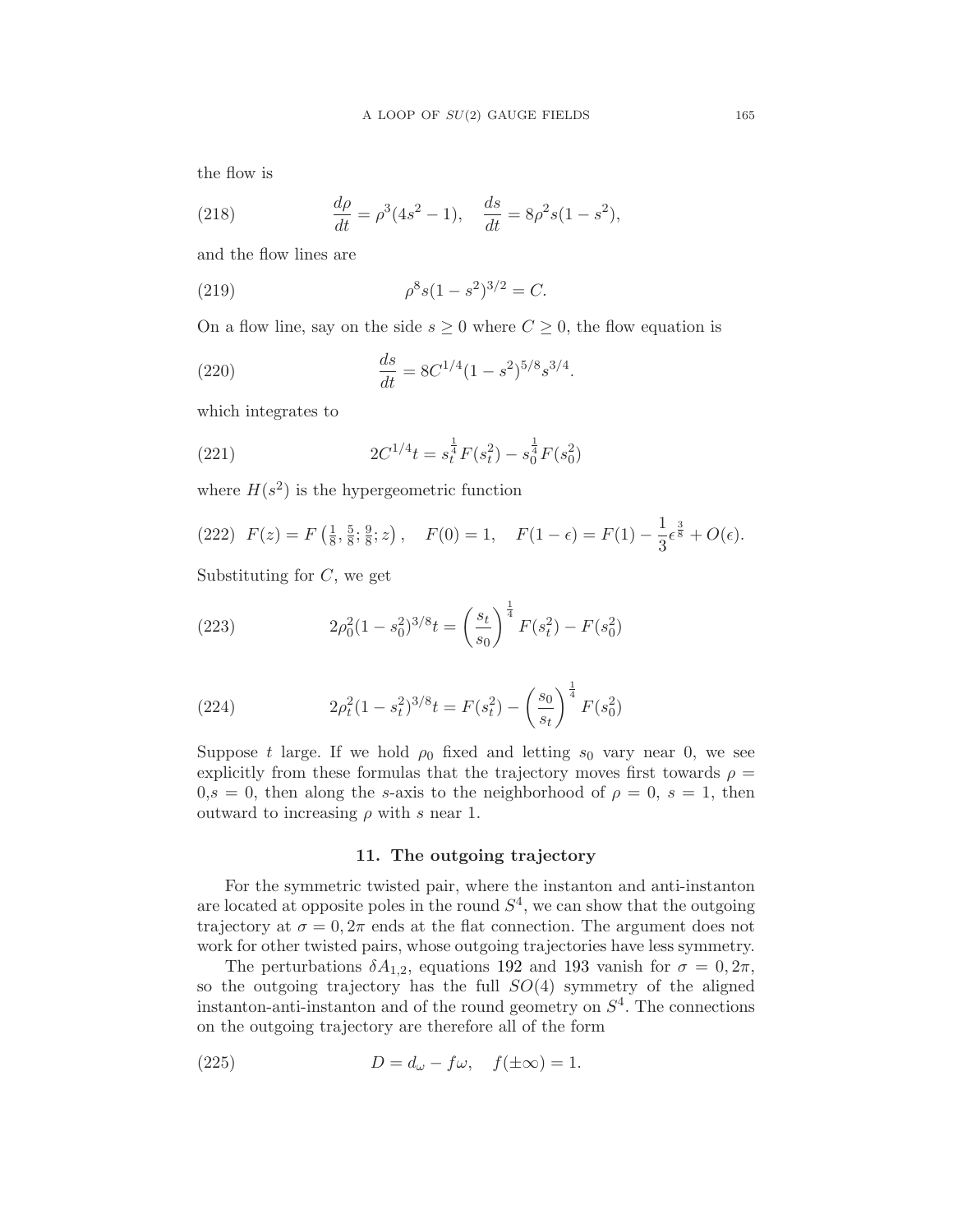From equation [55,](#page-14-4) the Y-M action is

(226) 
$$
S_{YM} = \int dx \frac{3}{2} [(\partial_x f)^2 + 4f^2(1 - f)^2].
$$

From Appendix [A,](#page-59-1)

(227) 
$$
*F_{\pm} = -[\partial_x f \pm 2f(1-f)] \frac{1}{2} (* \pm 1) dx \omega
$$

(228) 
$$
*D*F_{\pm} = -\frac{1}{2}R^2(x)^{-1} \left[\partial_x \pm 2(2f-1)\right] \left[\partial_x f \pm 2f(1-f)\right] \omega
$$

so the Y-M flow equation is

(229) 
$$
\frac{df}{dt} = R^2(x)^{-1} \left[ \partial_x^2 f + 4f(1-f)(2f-1) \right].
$$

Let us assume that the flow ends at a fixed point. The fixed point equation is

(230) 
$$
\partial_x^2 f + 4f(1-f)(2f-1) = 0.
$$

For any solution  $f$  of the fixed point equation, the quantity

(231) 
$$
A = (\partial_x f)^2 - 4f^2(1 - f)^2
$$

is constant,  $\partial_x A = 0$ , and must vanish because  $S_{YM} < \infty$ . So, for all x,

(232) 
$$
\partial_x f = \pm 2f(1-f).
$$

The only solution of this equation compatible with the boundary conditions  $f(\pm\infty) = 1$ , besides the twisted pair, is  $f = 1$ , the flat connection. There is no other fixed point where the outgoing trajectory can end.

## <span id="page-35-0"></span>**12. Stable 2-manifolds of** *SU* **(2) and** *SU* **(3) gauge fields**

Nontrivial stable 2-spheres of gauge fields might give 2-d instanton corrections to the space-time quantum field theory in the lambda model (discussed in section [13.3](#page-56-0) below). Nontrivial 2-spheres of gauge fields are classified by  $\pi_2(\mathcal{A}/\mathcal{G})$ , which is  $\pi_5$  of the gauge group. Potentially interesting examples are  $\pi_5 SU(2) = \mathbb{Z}_2$  and  $\pi_5 SU(3) = \mathbb{Z}$ . We describe some partial results towards constructing stable 2-spheres for  $SU(3)$  and for  $SU(2)$  gauge groups.

<span id="page-35-1"></span>**12.1.** *SU* **(3).** Numerical evidence suggests that there is a stable 2-sphere of  $SU(3)$  connections on  $S^4$  consisting again of zero-size instanton-anti-instanton twisted pairs [**29**]. The numerical calculation is analogous to the  $SU(2)$  calculation reported above (and was actually done first). The  $SU(3)$  principle bundles over  $S^6$  are classified by  $\pi_5 SU(3) = \mathbb{Z}$ . The homogeneous space  $SU(3) \rightarrow G_2 \rightarrow S^6$  represents a generator of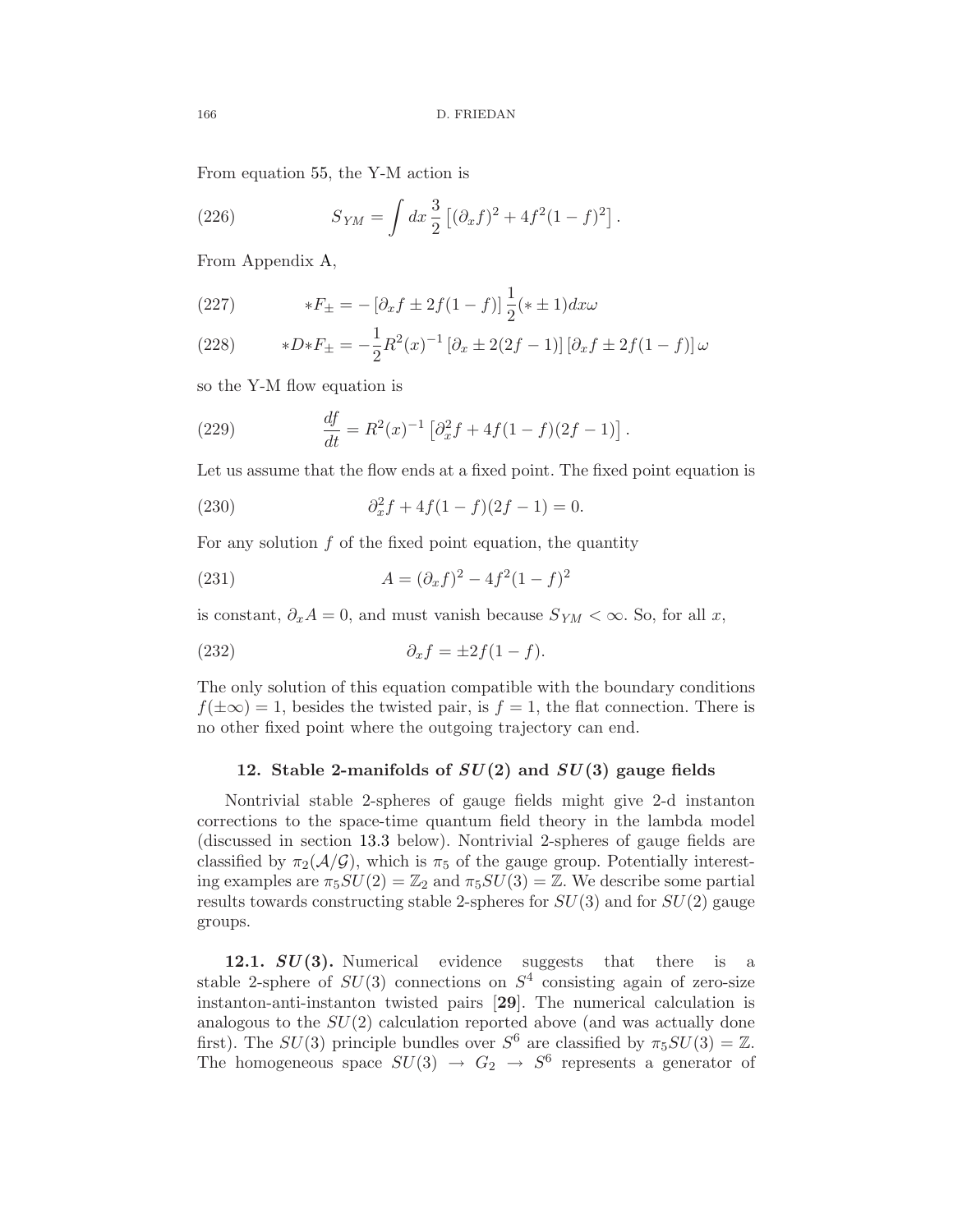$\pi_5SU(3)$  [30]. Pulling back along a suitably chosen map  $S^2 \times S^4 \rightarrow S^6$ gives a nontrivial 2-sphere of connections in the trivial  $SU(3)$  bundle over  $S<sup>4</sup>$ , representing a generator of  $\pi_2(\mathcal{A}/\mathcal{G})$ . The south pole of  $S<sup>4</sup>$  is mapped to the flat connection. Some of the  $G_2$  symmetry survives, so that all of the connections on  $S^4$  are  $SU(2)$ -invariant. An additional  $U(1)$  symmetry acts on the 2-sphere family of connections, rotating the 2-sphere around its poles. The north pole of the 2-sphere is left fixed, so the connection at the north pole has an additional  $U(1)$  symmetry. It also has a discrete symmetry exchanging  $x \to -x$ . It seems plausible that this connection flows to an index 2 fixed point whose two dimensional unstable manifold is a stable 2-sphere. It also seems plausible that this connection flows to the connection that minimizes  $S_{YM}$  among all connections with the same symmetries. Carrying out this minimization of S*YM* numerically, we find strong indications that the minimum value is  $S_{YM} = 2$ , realized by a twisted pair.

All  $SU(3)$  instantons on  $S^4$  of instanton number  $\pm 1$  are reducible [31]. That is, they are  $SU(2)$  instantons embedded in  $SU(3)$ . We identify  $SU(2)$ with the upper-left  $2 \times 2$  block in  $SU(3)$ , identifying an element  $q \in SU(2)$ with the block matrix

(233) 
$$
g \in SU(2) \equiv \left(\begin{array}{c|c} g & 0 \\ \hline 0 & 1 \end{array}\right) \in SU(3).
$$

The basic  $SU(2)$  instanton  $D_+$  is now an  $SU(3)$  instanton. The general  $SU(3)$  instanton — of given size and location — is  $GD_+G^{-1}$  for  $G \in SU(3)$ , up to the equivalence  $G \sim GK(\theta)$ , for  $K(\theta)$  in the  $U(1)$  subgroup of  $SU(3)$ of elements that commute with  $SU(2)$ , which take the block matrix form

(234) 
$$
K(\theta) = \begin{pmatrix} e^{i\theta} & 0 \\ 0 & e^{-2i\theta} \end{pmatrix}.
$$

The space of orientations of the  $SU(3)$  instanton is thus  $SU(3)/U(1)$ . The space of relative twists of a twisted pair of  $SU(3)$  instantons is  $M_{tw}^{SU(3)} =$  $U(1)\setminus SU(3)/U(1)$ , which consists of the individual orientations of the instanton and anti-instanton,  $SU(3)/U(1) \times SU(3)/U(1)$ , modulo the global  $SU(3)$ gauge transformations.  $M_{tw}^{SU(3)}$  contains nontrivial 2-spheres,  $\pi_2 M_{tw}^{SU(3)} \supset \mathbb{Z}$ , that can represent  $\pi_2(\mathcal{A}/\mathcal{G})$ .

To write a concrete nontrivial 2-sphere of relative twists, it is convenient to parametrize  $SU(3)$  as  $SU(2) \times D^2 \times SU(2)$ ,

(235) 
$$
G(g_-, u, g_+) = g_-^{-1} G_1(u) g_+
$$

where

(236) 
$$
G_1(u) = \begin{pmatrix} 1 & 0 & 0 \ 0 & u & -\sqrt{1-|u|^2} \\ 0 & \sqrt{1-|u|^2} & \bar{u} \end{pmatrix}, \quad |u| \le 1.
$$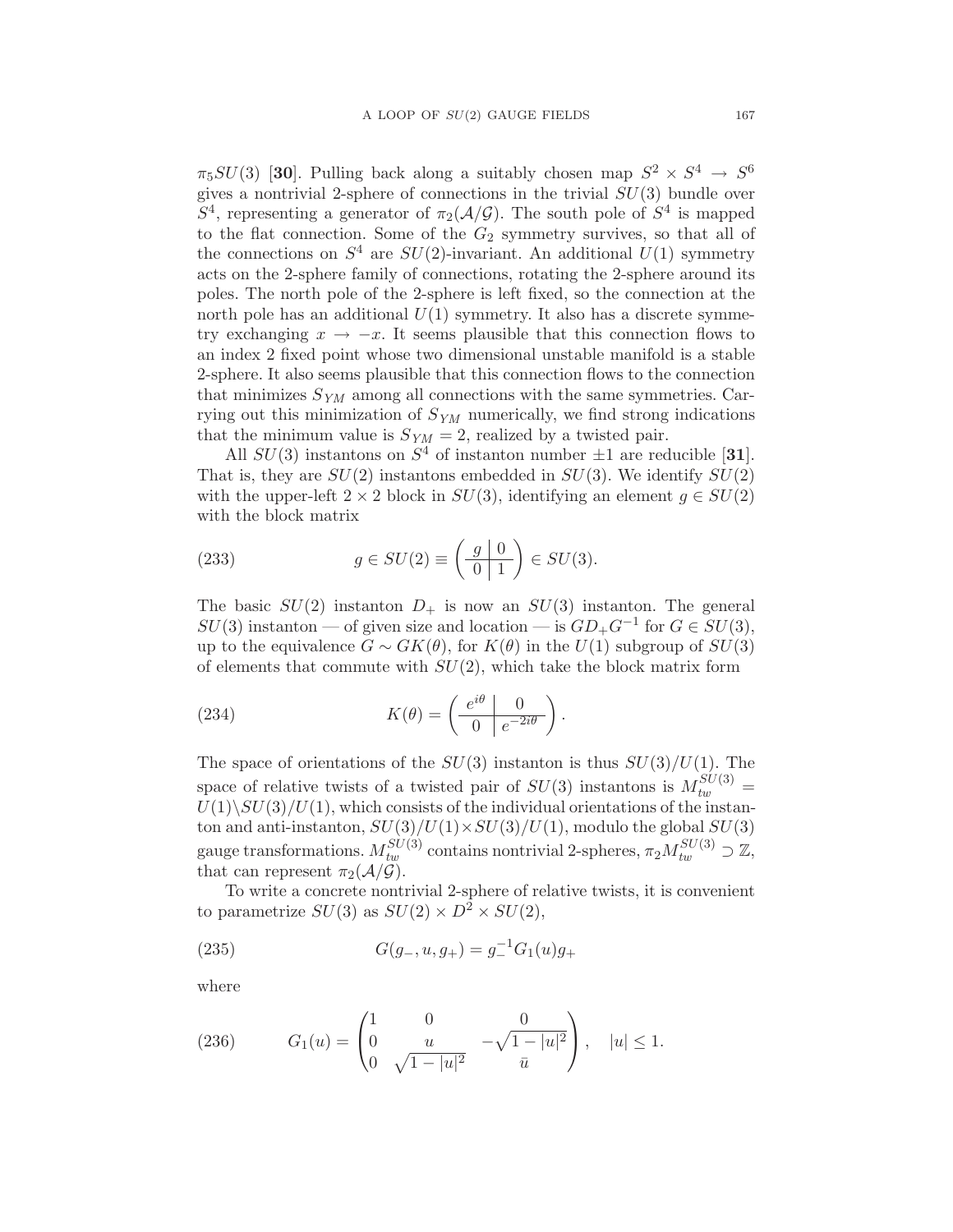#### 168 D. FRIEDAN

The parametrization is faithful for  $|u| < 1$ , while at the boundary of the 2-disk,  $|u|=1$ , it gives a redundant parametrization of the subgroup  $SU(2) \times$  $U(1) \subset SU(3)$ . The  $U(1)$  subgroup of  $SU(3)$  acts on the left and right by (237)

$$
K(\theta)G(g_-,u,g_+)K(\theta')^{-1} = G(h(\theta+2\theta')g_-,e^{2i\theta-2i\theta'}u,h(2\theta+\theta')g_+)
$$

where

(238) 
$$
h(\theta) = \begin{pmatrix} e^{i\theta} & 0 \\ 0 & e^{-i\theta} \end{pmatrix}.
$$

The  $O(4)=SU(2)\times SU(2)/\{\pm 1\}$  group of rotations around the poles of  $S^4$ acts on the relative twists by  $(g_L, g_R) : G \mapsto g_R^{-1} G g_R$ , the  $g_L$  all leaving the twisted pair invariant. In our parametrization of  $SU(3)$ , the symmetries act twisted pair invariant. In our parametrization of  $SU(3)$ , the symmetries act by

(239) 
$$
G(g_-, u, g_+) \mapsto G(g_-g_R, u, g_+g_R)
$$

We represent the symmetry classes of twists by the  $G(1, u, g<sub>+</sub>)$  subject to the gauge equivalence

(240) 
$$
G(1, u, g_+) \equiv G(1, e^{2i\theta}u, h(\theta)g_+) = K\left(\frac{2\theta}{3}\right)G(1, u, g_+)K\left(-\frac{\theta}{3}\right)^{-1}
$$

and a remaining  $U(1)$  symmetry

(241) 
$$
G(1, u, g_+) \mapsto G(1, u, h(\theta)g_+h(\theta)^{-1}).
$$

The symmetry classes of twisted pairs with an additional  $U(1)$  invariance are the  $G(1, u, 1)$  and also  $G(1, 0, g_0)$  with

$$
(242) \t\t\t g_0 = \begin{pmatrix} 0 & 1 \\ -1 & 0 \end{pmatrix}.
$$

The latter,  $G(1, 0, g_0)$ , is the  $U(2)$ -invariant twisted pair indicated by the computer calculation.

A 2-sphere family of twisted pairs invariant under  $U(1)$  acting by rotation around the poles of  $S^2$  is given by

(243) 
$$
G(w) = G(1, w^2, g_1(w)), \quad |w| \le 1
$$

where

(244) 
$$
g_1(w) = \begin{pmatrix} w & -\sqrt{1-|w|^2} \\ \sqrt{1-|w|^2} & \bar{w} \end{pmatrix}.
$$

The  $U(1)$  symmetry is

$$
(245) \t G(w) \mapsto G(e^{i\theta}w).
$$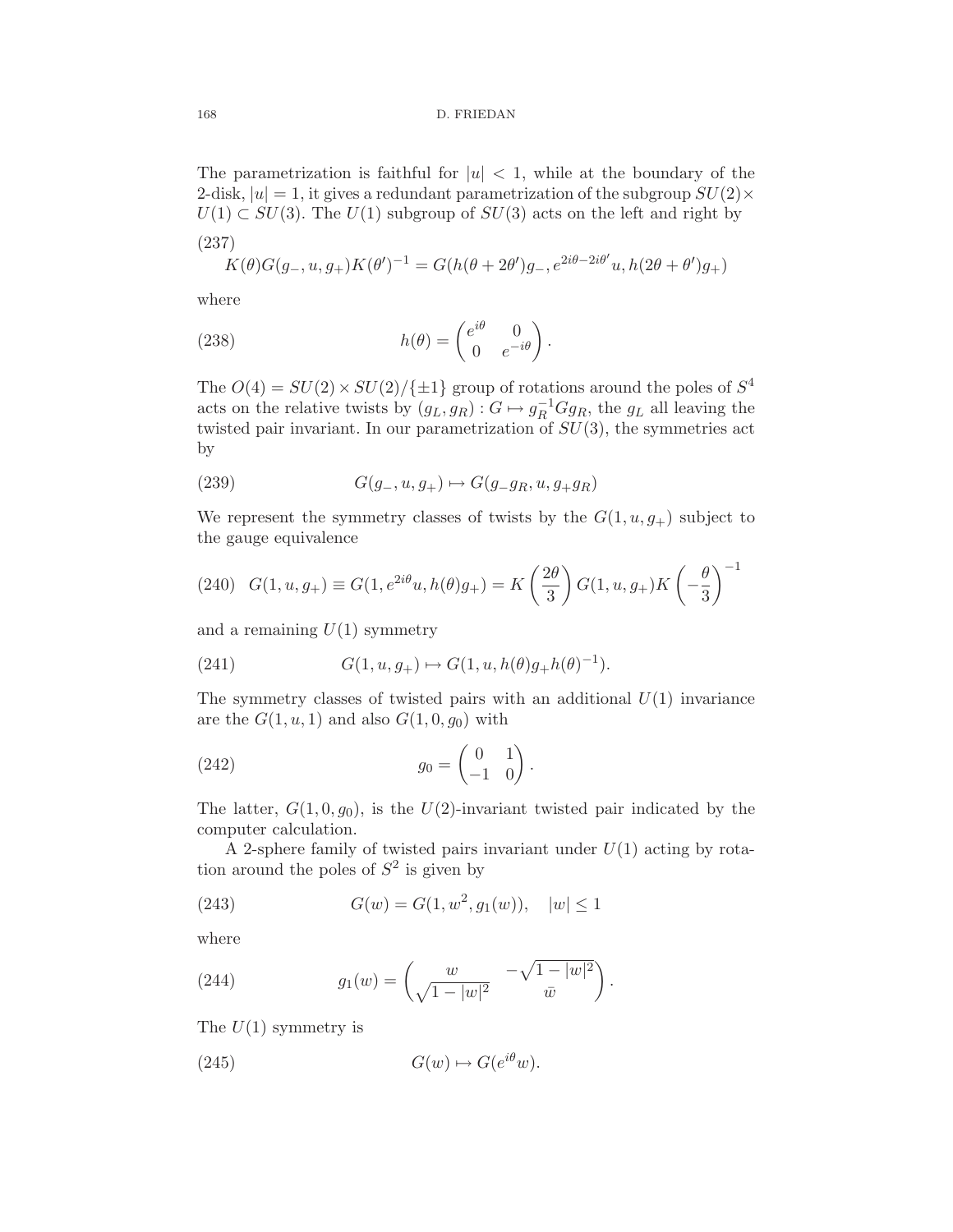The twisted pair at the north pole of  $S^2$ ,  $w = 0$ , is the  $U(2)$ -invariant  $G(1, 0, q_0)$ . At  $|w|=1$ ,

$$
(246) \t G(w) = K(w) \equiv 1
$$

so  $|w|=1$  can be identified to the the south pole in  $S^2$ , which is mapped to the aligned twisted pair,  $G = 1$ .

It should be straightforward to check directly that  $w \mapsto G(w)$  represents a generator of  $\pi_2(\mathcal{A}/\mathcal{G})$ , by the same argument used above to check the nontriviality of the loop of  $SU(2)$  twisted pairs. We leave  $A_0 = 0$  gauge, making  $G(w)D<sub>+</sub>(w)^{-1}$  non-singular at the south pole of  $S<sup>4</sup>$  by a gauge transformation  $\phi(w, x) \in SU(3)$ . The twisted pairs at  $|w| = 1$  will all be gauge equivalent, giving a loop in the gauge group, a map  $S^1 \times S^4 \rightarrow SU(3)$ . This will factor through a map  $S^5 \to SU(3)$ , which we can check is a generator of  $\pi_5SU(3)$  by composing with  $SU(3) \rightarrow S^5 = SU(3)/SU(2)$  to get a map  $S^5 \rightarrow S^5$  whose index should be  $\pm 1$  [4].

A quicker way to check the nontriviality of the 2-sphere  $w \mapsto G(w)$  is to evaluate the family index  $[32]$  of the Dirac operator on  $S<sup>4</sup>$  acting on spinors tensored with the defining representation, **3**, of SU(3). The chiral zero-modes of the Dirac operator of each handedness are localized respectively in the instanton and and the anti-instanton. It is a simple calculation to show that the left-handed zero mode forms a line bundle of Chern number 1 over the 2-sphere of twisted pairs, which must then necessarily be a generator of  $\pi_2(\mathcal{A}/\mathcal{G})=\mathbb{Z}.$ 

The Y-M flow on the slow manifold remains to be calculated in order to check that that the 2-sphere  $w \mapsto G(w)$ , or some deformation, is locally stable under the flow. The calculation is the same, in principle, as for the  $SU(2)$ twisted pairs. For  $SU(3)$ , the symmetry classes of twists are described by 3 parameters, analogous to the twist angle  $\sigma$  for  $SU(2)$  twists. Unfortunately, there does seem to be any symmetry that singles out a distinguished set of representatives of the symmetry classes, closed under the flow, analogous to the  $U(2)$  symmetry for  $SU(2)$  twisted pairs. It might be possible to find a perpendicular slice through the symmetry classes, which would be closed under the gradient flow. Otherwise, it will be necessary to parametrize the slow manifold by the full 6 parameter space of  $SU(3)$  twists, in addition to the instanton size  $\rho$ . Inverting the instanton laplacian will be considerably more work than in the  $SU(2)$  case. In any case, the calculation of the Y-M flow on the slow manifold and the check of local stability remain to be done.

**12.2.** *SU*(2). Since  $\pi_5 SU(2) = \mathbb{Z}_2$ , there should be a nontrivial stable 2-sphere of  $SU(2)$  gauge fields on  $S<sup>4</sup>$ . We do not know of a homogeneous realization of the generator of  $\pi_5SU(2)$  analogous to the bundles  $SU(2) \rightarrow$  $SU(3) \rightarrow S^5$  for  $\pi_4 SU(2)$  and  $SU(3) \rightarrow G_2 \rightarrow S^6$  for  $\pi_5 SU(3)$ , but there is available a realization with enough symmetry to reduce the problem to minimizing  $S_{YM}$  on the space of connections with a certain fixed symmetry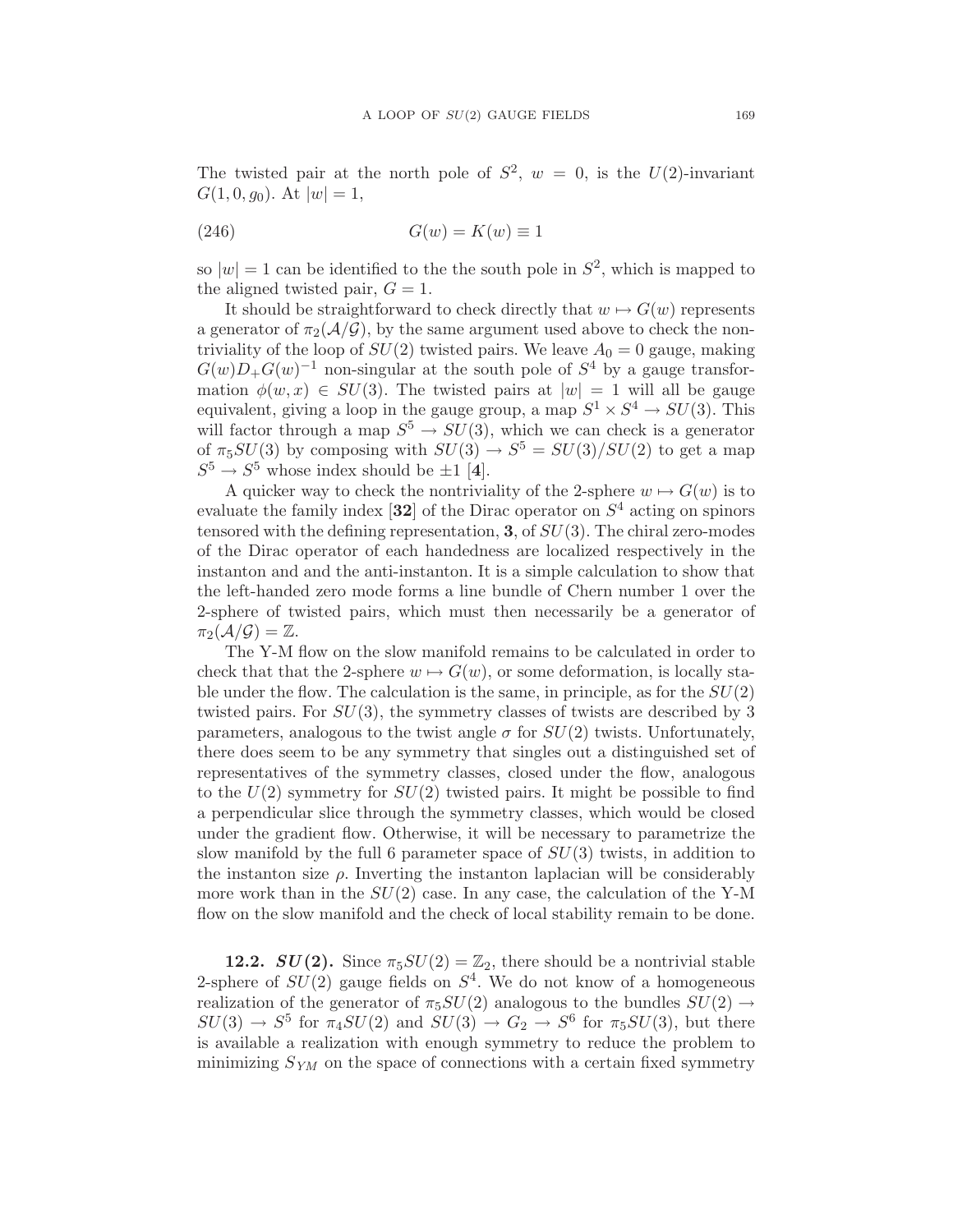group, as in the other two cases. In this case, the symmetry group is large enough that numerical minimization is (barely) practical.

We construct a nontrivial 2-sphere family of  $SU(2)$  bundles over  $S<sup>4</sup>$ , each having the symmetry group  $(U(1) \times U(1)/\mathbb{Z}_2) \times \mathbb{Z}_2$ . The bundle at the north pole in  $S^2$  has an extra  $\mathbb{Z}_2 \times \mathbb{Z}_2$  symmetry. We attempt to minimize S*YM* numerically over connections with the enhanced symmetry group  $(U(1)\times U(1)/\mathbb{Z}_2)\times (\mathbb{Z}_2)^3$ , again approximating the space of such connections by finite dimensional affine subspaces. We find  $\min(S_{YM}) < 4.0053$ . The numerical computations are more expensive in processing time and memory than the previous ones because the two continuous symmetries reduce  $S<sup>4</sup>$  to a 2-dimensional domain, instead of the 1-dimensional domain of the previous calculations. We have to minimize  $S_{YM}$  over connections that are polynomials in two variables.

The numerical results suggest that, at the enhanced symmetry point in the 2-sphere family,  $\min(S_{YM})$  is realized by a fixed point of the Y-M flow that consists of two zero-size instantons and two zero-size anti-instantons, arranged along the x axis in the order  $\overline{I}I\overline{I}I$ . Writing the sizes of the instantons  $r_{+1} = e^{-x_{+1}}$ ,  $r_{+2} = e^{x_{+2}}$  and the sizes of the anti-instantons  $r_{-1} = e^{x_{-1}}$ ,  $r_{-2} = e^{-x_{-2}}$ , the zero-size limit is taken with

(247) 
$$
x_{-1} \ll x_{+2} \ll 0 \ll x_{-2} \ll x_{+1}.
$$

Each pair of neighbors in the sequence is maximally twisted. It seems plausible that repulsion between neighbors will drive such a configuration of finitesize instantons and anti-instantons to this zero-size limit. In the limit, there is an an instanton/anti-instanton pair at each of the poles.

The evidence for  $\min(S_{YM}) = 4$  at the enhanced symmetry point, realized by the twisted quadruplet of zero-size (anti-)instantons, is good, though perhaps not as compelling as in the previous calculations. The twisted quadruplet has  $S_{YM} = 4$ , so  $S_{YM} \leq 4$  is a rigorous upper bound at the enhanced symmetry point.

The continuous  $U(1) \times U(1)/\mathbb{Z}_2$  symmetry restricts the relative twists of the instantons to the diagonal  $SU(2)$  matrices. We write explicitly a 2-parameter family of twisted quadruplet connections, in the 2-parameter family of bundles. This family of connections forms a 2-torus, not a 2-sphere. It remains to calculate the Y-M flow in the slow modes, to check first that the twisted quadruplet connection at the enhanced symmetry point has a 2 dimensional unstable manifold, and then to find the global structure of that unstable manifold, presumably either a 2-torus of zero area or a 2-sphere of nonzero area. The first possibility would be of interest for the lambda model.

<span id="page-39-0"></span>12.2.1. *A nontrivial 2-sphere of*  $SU(2)$  *<i>bundles over*  $S<sup>4</sup>$ . The nontrivial element in  $\pi_5SU(2)$  was originally realized as the suspension map  $S(h \circ Sh)$ :  $S^5 \rightarrow S^3$ , where  $h : S^3 \rightarrow S^2$  is the Hopf fibration, and  $Sh : S^4 \rightarrow S^3$  is its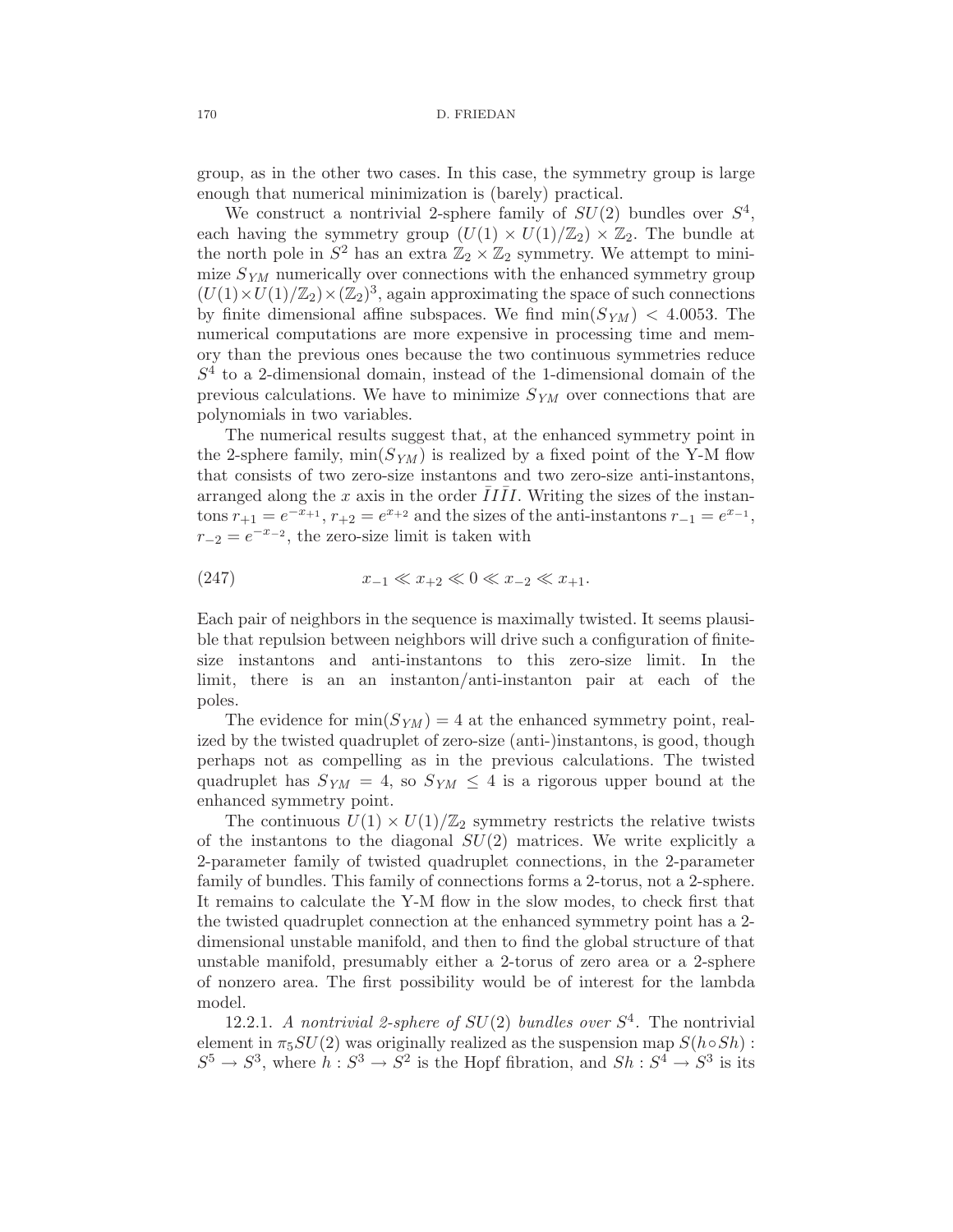suspension [**6**]. We write explicitly

(248) 
$$
S(h \circ Sh) : [0, \pi]^2 \times SU(2) \rightarrow SU(2)
$$

(249) 
$$
S(h \circ Sh)(\beta_1, \beta_2, g) = (gh_{\beta_2}g^{-1})^{-1}h_{\beta_1}(gh_{\beta_2}g^{-1})
$$

where

(250) 
$$
h_{\beta} = \begin{pmatrix} e^{i\beta} & 0 \\ 0 & e^{-i\beta} \end{pmatrix}.
$$

We make a topologically insignificant modification, defining

(251) 
$$
\Phi_2 : [0, \pi]^2 \times SU(2) \to SU(2)
$$

(252) 
$$
\Phi_2(\beta_1, \beta_2)(g) = h_{\beta_1}^{-1} S(h \circ Sh) = h_{\beta_1}^{-1} (gh_{\beta_2}g^{-1})^{-1} h_{\beta_1} (gh_{\beta_2}g^{-1}),
$$

which satisfies

(253) 
$$
\Phi_2(\beta_1, 0, g) = \Phi_2(\beta_1, \pi, g) = \Phi_2(0, \beta_2, g) = \Phi_2(\pi, \beta_2, g) = 1,
$$

so the boundary of the square  $[0, \pi]^2$  can be identified to a point, the square becoming a 2-sphere, and  $\Phi_2$  becoming a nontrivial map  $S^2 \times SU(2) \rightarrow$  $SU(2)$ . For each  $(\beta_1, \beta_2) \in S^2$ , we construct an  $SU(2)$  bundle over  $S^4$  using  $g \mapsto \Phi_2(\beta_1, \beta_2, g)$  as the gluing map at the equator in  $S^4$ . Thus  $\Phi_2$  defines a nontrivial 2-sphere of trivial  $SU(2)$  bundles over  $S<sup>4</sup>$ .

The group  $SO(4) = SU(2) \times SU(2)/\{\pm 1\}$  of rotations of  $S^4$  around the polar axis acts by

(254) 
$$
\Phi_2(\beta_1, \beta_2, g_L g g_R^{-1}) = g_L \left[ h_1^{-1} \left( g h_2 g^{-1} \right)^{-1} h_1 \left( g h_2 g^{-1} \right) \right] g_L^{-1}
$$

where

(255) 
$$
h_1 = g_L^{-1} h_{\beta_1} g_L, \quad h_2 = g_R^{-1} h_{\beta_2} g_R.
$$

If  $g_L$  and  $g_R$  are both diagonal,

(256) 
$$
g_L = h_{\alpha'}, \quad g_R = h_{\alpha},
$$

then

(257) 
$$
\Phi_2(\beta_1, \beta_2, h_{\alpha'}gh_{\alpha}^{-1}) = h_{\alpha'}\Phi_2(\beta_1, \beta_2, g)h_{\alpha'}^{-1}
$$

so each of the  $SU(2)$  bundles over  $S^4$  is invariant under the  $U(1)\times U(1)/\{\pm 1\}$ subgroup of diagonal matrices  $(h_{\alpha'}, h_{\alpha})$  modulo  $(-1, -1)$ .<br>In addition, the optical enhancement of bundles is in

In addition, the entire 2-sphere family of bundles is invariant under the  $\mathbb{Z}_2 \times \mathbb{Z}_2$  subgroup generated by  $(g_L, g_R) = (\mu_2, \mu_2)$  and  $(\mu_1, \mu_3)$  where

(258) 
$$
\mu_1 = \begin{pmatrix} 0 & i \\ i & 0 \end{pmatrix}, \quad \mu_2 = \begin{pmatrix} 0 & 1 \\ -1 & 0 \end{pmatrix}, \quad \mu_3 = \begin{pmatrix} i & 0 \\ 0 & -i \end{pmatrix}.
$$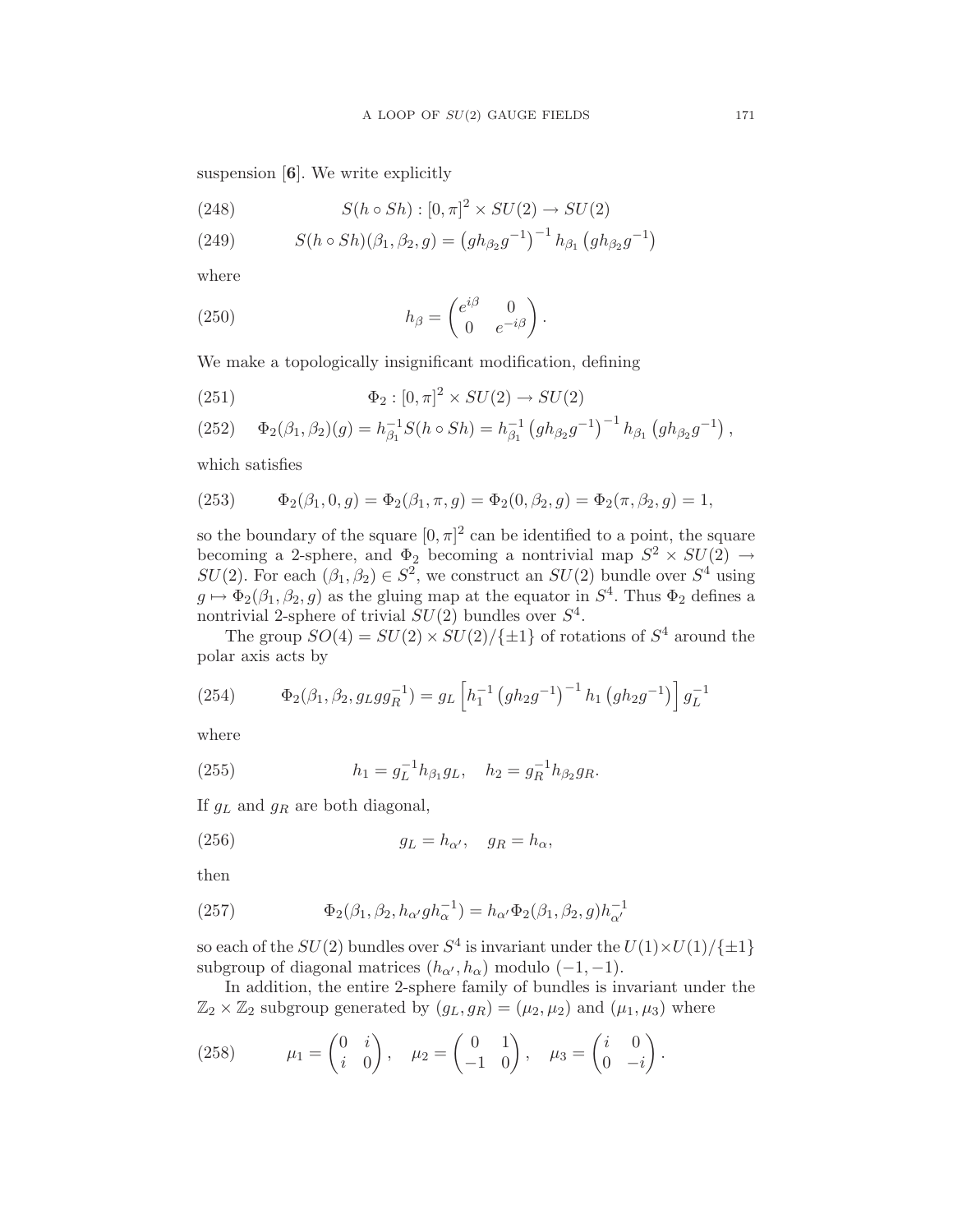This  $\mathbb{Z}_2 \times \mathbb{Z}_2$  acts on the family of bundles by

(259) 
$$
\Phi_2(\beta_1, \beta_2, \mu_2 g \mu_2^{-1}) = \mu_2 \Phi_2(\pi - \beta_1, \pi - \beta_2, g) \mu_2^{-1}
$$

(260) 
$$
\Phi_2(\beta_1, \beta_2, \mu_1 g \mu_3^{-1}) = \mu_1 \Phi_2(\pi - \beta_1, \beta_2, g) \mu_1^{-1}
$$

(261) 
$$
\Phi_2(\beta_1, \beta_2, \mu_3 g \mu_1) = \mu_3 \Phi_2(\beta_1, \pi - \beta_2, g) \mu_3^{-1}.
$$

Finally, there is a  $\mathbb{Z}_2$  symmetry

(262) 
$$
\Phi_2(\beta_1, \beta_2, g)^{-1} = h_{\beta_1}^{-1} \Phi_2(\pi - \beta_1, \beta_2, g) h_{\beta_1}
$$

that acts by reflecting  $S^4$  in the equator, taking  $\theta \to \pi - \theta$ ,  $x \to -x$ . Combining with the discrete symmetry  $g \mapsto \mu_1 g \mu_3^{-1}$ , we get a reflection symmetry of each bundle in the family,

(263) 
$$
\Phi_2(\beta_1, \beta_2, g)^{-1} = h_{\beta_1}^{-1} \mu_1^{-1} \Phi_2(\beta_1, \beta_2, \mu_1 g \mu_3^{-1}) \mu_1 h_{\beta_1}
$$

so each connection has symmetry group  $(U(1) \times U(1)/\{\pm 1\}) \times \mathbb{Z}_2$ .

The  $SU(2)$  bundle at the midpoint  $\beta_1 = \beta_2 = \frac{\pi}{2}$  thus has an extra  $\mathbb{Z}_2 \times \mathbb{Z}_2$ symmetry. If we were to choose a 2-sphere family of connections in this 2-sphere family of  $SU(2)$  bundles, respecting the symmetries of the bundles, then run the Y-M flow on the family of connections, we might expect that the connection at the midpoint  $\beta_1 = \beta_2 = \frac{\pi}{2}$  would flow to a fixed point with effective Morse index 2 that minimizes S*YM* among all connections with the enhanced symmetry of the bundle at  $\beta_1 = \beta_2 = \frac{\pi}{2}$ . With this scenario in mind, we attempt to minimize  $S_{YM}$  among the connections invariant under this  $(U(1) \times U(1)/\{\pm 1\}) \times (\mathbb{Z}_2)^3$  group.

12.2.2. *Reduction to 2-dimensions.* The continuous symmetry group  $U(1) \times U(1)/\{\pm 1\}$  acts on  $S^4$  by

(264) 
$$
g = \begin{pmatrix} z_1 & -\bar{z}_2 \\ z_2 & \bar{z}_1 \end{pmatrix} \mapsto h_{\alpha'}gh_{\alpha}^{-1} = \begin{pmatrix} z_1 e^{i\alpha' - i\alpha} & -\bar{z}_2 e^{i\alpha' + i\alpha} \\ z_2 e^{-i\alpha' - i\alpha} & \bar{z}_1 e^{-i\alpha' + i\alpha} \end{pmatrix} = \begin{pmatrix} z_1 e^{i\alpha_1} & -\bar{z}_2 e^{-i\alpha_2} \\ z_2 e^{i\alpha_2} & \bar{z}_1 e^{-i\alpha_1} \end{pmatrix}
$$

(265) 
$$
\alpha' = \frac{1}{2}(\alpha_1 - \alpha_2), \quad \alpha = \frac{1}{2}(-\alpha_1 - \alpha_2).
$$

We write

(266) 
$$
z_1 = r_1 e^{i\theta_1}
$$
,  $z_2 = r_2 e^{i\theta_2}$ ,  $r_1 = \cos \frac{1}{2} \psi$ ,  $r_2 = \sin \frac{1}{2} \psi$ ,  $\psi \in [0, \pi]$ 

and use  $\theta$ ,  $\psi$ ,  $\theta_1$ ,  $\theta_2$  as coordinates on  $S^4$ . We can write the coordinate map

(267) 
$$
g = h_{\frac{1}{2}(\theta_1 - \theta_2)} g(\psi) h_{\frac{1}{2}(-\theta_1 - \theta_2)}^{-1}
$$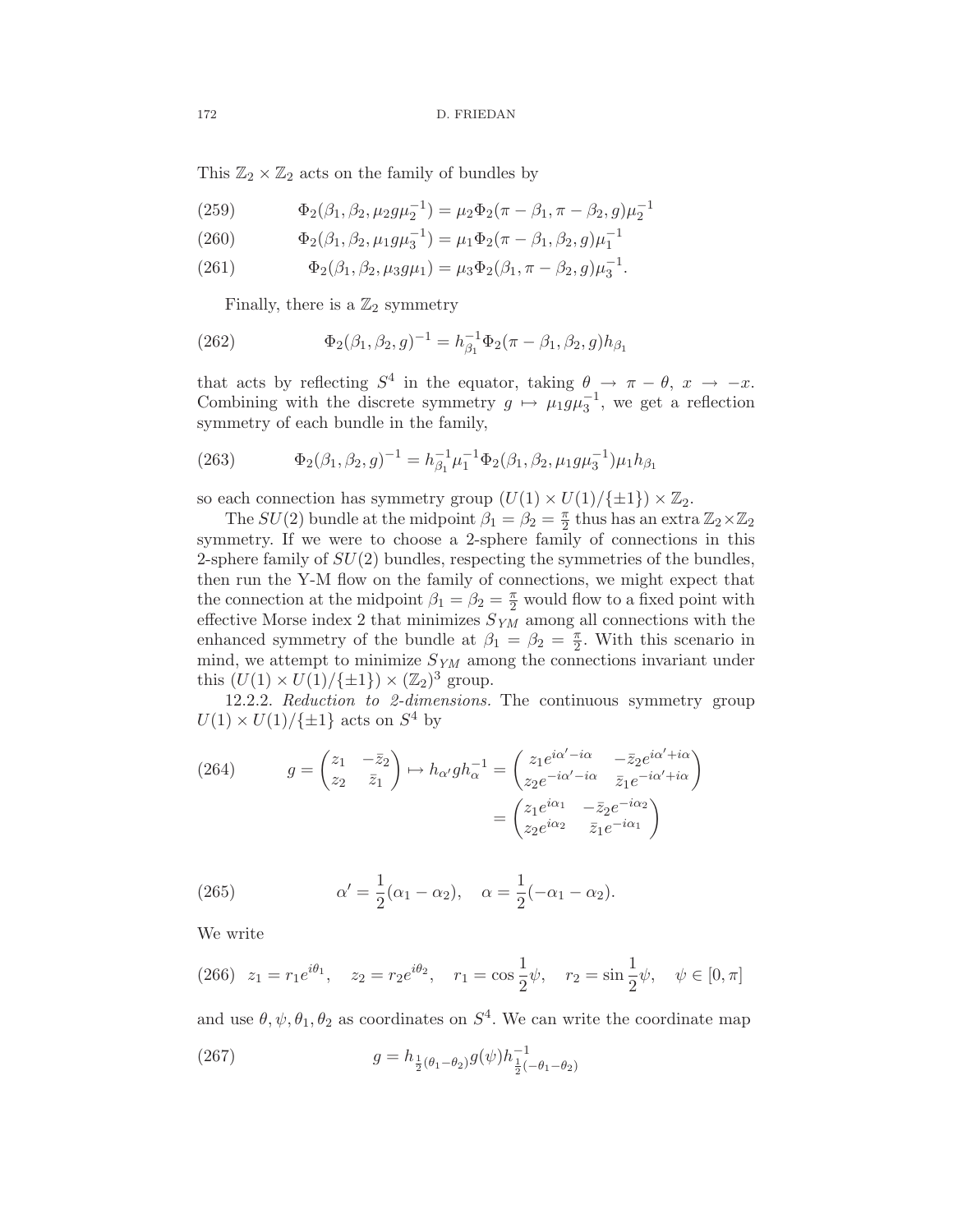where

(268) 
$$
g(\psi) = \begin{pmatrix} r_1 & -r_2 \\ r_2 & r_1 \end{pmatrix} = e^{-\frac{1}{2}\psi\mu_2}.
$$

The coordinate map is redundant at the poles  $\theta = 0, \pi$  and at  $\psi = 0, \pi$ . All of  $S^4$  is covered when  $\psi$  ranges over  $[0, \pi]$ , but it is useful to think of  $\psi$ taking any real value, the coordinate map being many-to-one.

The slice  $\theta_1 = \theta_2 = 0$  contains one representative in each symmetry class (except at the poles  $\theta = 0, \pi$ ). A connection on  $S^4$  invariant under the continuous symmetry will reduce to a connection on the slice, the 2 dimensional domain parametrized by  $\theta$  and  $\psi$ .

A connection in the bundle defined by the patching map  $\Phi_2(\beta_1, \beta_2)$  consists of a connection in each hemisphere,  $D_{\pm} = d + A_{\pm}$ , related on the overlap of the hemispheres by

(269) 
$$
D_{-} = \Phi_{2}(\beta_{1}, \beta_{2}) D_{+} \Phi_{2}(\beta_{1}, \beta_{2})^{-1}.
$$

Writing

(270) 
$$
\Phi_2(\beta_1, \beta_2) = \Phi^{-1}_-\Phi_+
$$

with

(271) 
$$
\Phi_+ = h_{\beta_1} g h_{\beta_2} g^{-1}, \quad \Phi_- = g h_{\beta_2} g^{-1} h_{\beta_1},
$$

the patching formula becomes

(272) 
$$
\Phi_- D_- \Phi_-^{-1} = \Phi_+ D_+ \Phi_+^{-1}.
$$

The continuous symmetry group  $(U(1) \times U(1)/\{\pm 1\})$  acts by

(273) 
$$
D_{\pm}(\theta, h_{\alpha'}gh_{\alpha}^{-1}) = h_{\alpha'}D_{\pm}(\theta, g)h_{\alpha'}^{-1}
$$

or, equivalently,

(274) 
$$
A_{\pm}(\theta, h_{\alpha'}gh_{\alpha}^{-1}) = h_{\alpha'}A_{\pm}(\theta, g)h_{\alpha'}^{-1}.
$$

We eliminate the dependence on  $\theta_{1,2}$  by a gauge transformation

(275) 
$$
\tilde{D}_{\pm} = d + \tilde{A}_{\pm} = h_{\frac{1}{2}(-\theta_1 + \theta_2)} D_{\pm} h_{\frac{1}{2}(-\theta_1 + \theta_2)}^{-1}
$$

(276) 
$$
\tilde{A}_{\pm} = h_{\frac{1}{2}(-\theta_1 + \theta_2)} A_{\pm} h_{\frac{1}{2}(-\theta_1 + \theta_2)}^{-1} + \frac{1}{2} (d\theta_1 - d\theta_2) \mu_3
$$

(277) 
$$
\partial_{\theta_1} \tilde{A}_{\pm} = \partial_{\theta_2} \tilde{A}_{\pm} = 0.
$$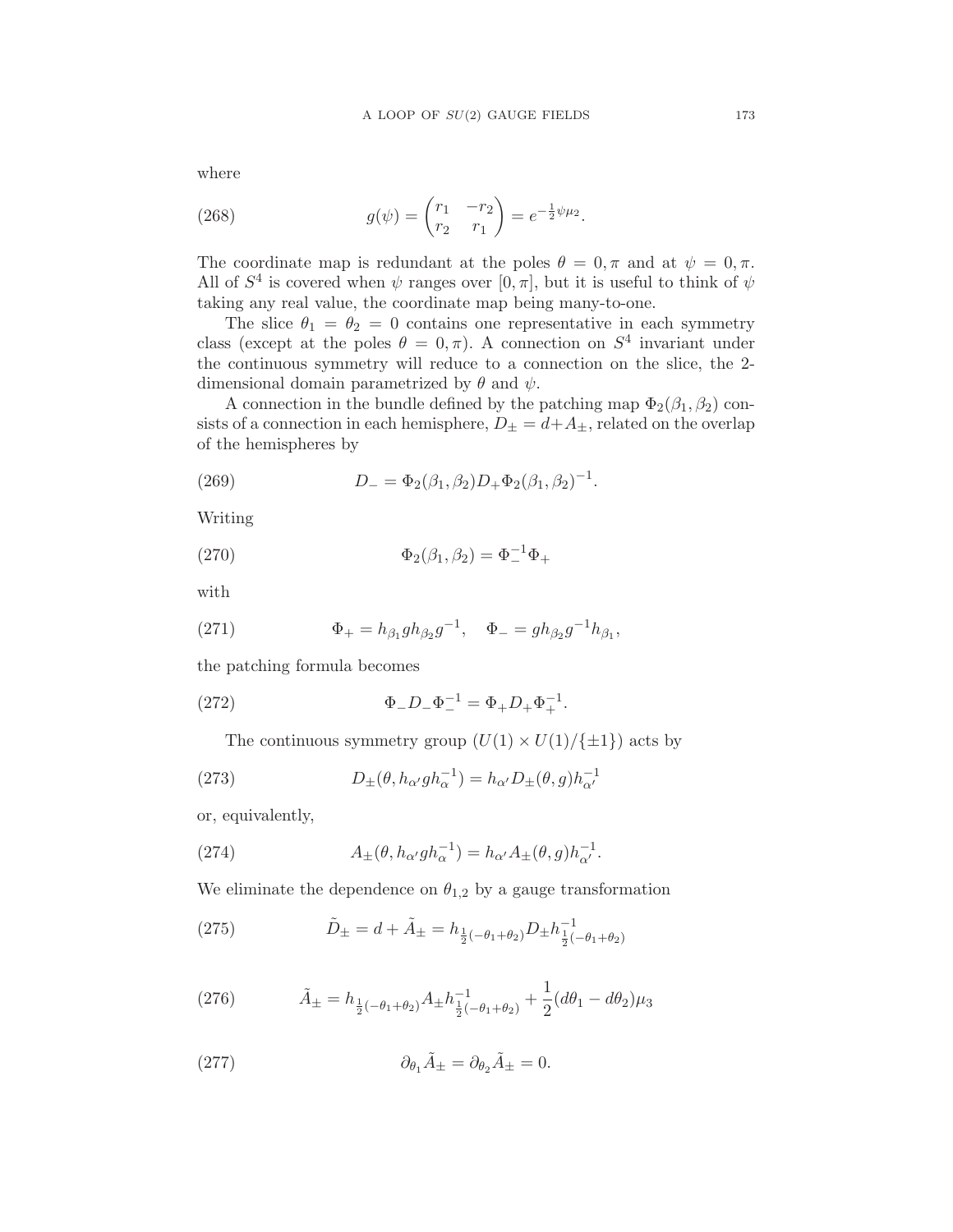The patching formula now becomes

(278) 
$$
\tilde{\Phi}_{-}\tilde{D}_{-}\tilde{\Phi}_{-}^{-1} = \tilde{\Phi}_{+}\tilde{D}_{+}\tilde{\Phi}_{+}^{-1}
$$

where

(279) 
$$
\tilde{\Phi}_{\pm} = h_{\frac{1}{2}(-\theta_1 + \theta_2)} \Phi_{\pm} h_{\frac{1}{2}(-\theta_1 + \theta_2)}^{-1}
$$

also do not depend on  $\theta_{1,2}$ ,

(280) 
$$
\tilde{\Phi}_+ = h_{\beta_1} g(\psi) h_{\beta_2} g(\psi)^{-1}, \quad \tilde{\Phi}_- = g(\psi) h_{\beta_2} g(\psi)^{-1} h_{\beta_1}.
$$

Finally, we define

(281) 
$$
D = d + A = \tilde{\Phi} - \tilde{D} - \tilde{\Phi}^{-1} = \tilde{\Phi} + \tilde{D} + \tilde{\Phi}^{-1} +
$$

which is regular everywhere on  $S<sup>4</sup>$  except at the poles, and which is independent of  $\theta_{1,2}$ . At the poles,

(282) 
$$
D \to \tilde{\Phi}_{-} \left[ d + \frac{1}{2} (d\theta_1 - d\theta_2) \mu_3 \right] \tilde{\Phi}_{-}^{-1}
$$
 at the north pole,  $\theta = 0$ .

(283) 
$$
D \to \tilde{\Phi}_{+} \left[ d + \frac{1}{2} (d\theta_1 - d\theta_2) \mu_3 \right] \tilde{\Phi}_{+}^{-1} \text{ at the south pole, } \theta = \pi.
$$

We have traded the patching condition at the equator and the dependence on  $\theta_{1,2}$  for boundary conditions at  $\theta = 0, \pi$ . We now can write

(284) 
$$
A = A_{\theta}(\theta, \psi)d\theta + A_{\psi}(\theta, \psi)d\psi + A_{\theta_1}(\theta, \psi)d\theta_1 + A_{\theta_2}(\theta, \psi)d\theta_2.
$$

12.2.3. *Reduction from SU*(2) *to*  $U(1)$  *by a*  $\mathbb{Z}_2$  *symmetry at*  $\beta_1 = \beta_2 = \frac{\pi}{2}$ *.* The extra  $\mathbb{Z}_2$  symmetry at  $\beta_1 = \beta_2 = \frac{\pi}{2}$ ,

(285) 
$$
\Phi_2\left(\frac{\pi}{2}, \frac{\pi}{2}, \mu_2 g \mu_2^{-1}\right) = \mu_2 \Phi_2\left(\frac{\pi}{2}, \frac{\pi}{2}, g\right) \mu_2^{-1}
$$

becomes, on the slice,

(286) 
$$
A(\theta, \psi, -\theta_1, -\theta_2) = \mu_2 A(\theta, \psi, \theta_1, \theta_2) \mu_2^{-1}
$$

because

(287) 
$$
\mu_2 g(\psi) \mu_2^{-1} = g(\psi), \quad \mu_2 h_{\frac{1}{2}(-\theta_1 + \theta_2)} \mu_2^{-1} = h_{\frac{1}{2}(\theta_1 - \theta_2)},
$$

and, at the enhanced symmetry point,

(288) 
$$
\tilde{\Phi}_{-} = g(\psi)h_{\frac{\pi}{2}}g(\psi)^{-1}h_{\frac{\pi}{2}} = e^{-\frac{1}{2}\psi\mu_{2}}\mu_{3}e^{\frac{1}{2}\psi\mu_{2}}\mu_{3} = -e^{-\psi\mu_{2}}
$$

(289) 
$$
\tilde{\Phi}_+ = h_{\frac{\pi}{2}} g(\psi) h_{\frac{\pi}{2}} g(\psi)^{-1} = \mu_3 e^{-\frac{1}{2}\psi \mu_2} e^{+\frac{1}{2}\psi \mu_2} \mu_3 = -e^{\psi \mu_2}.
$$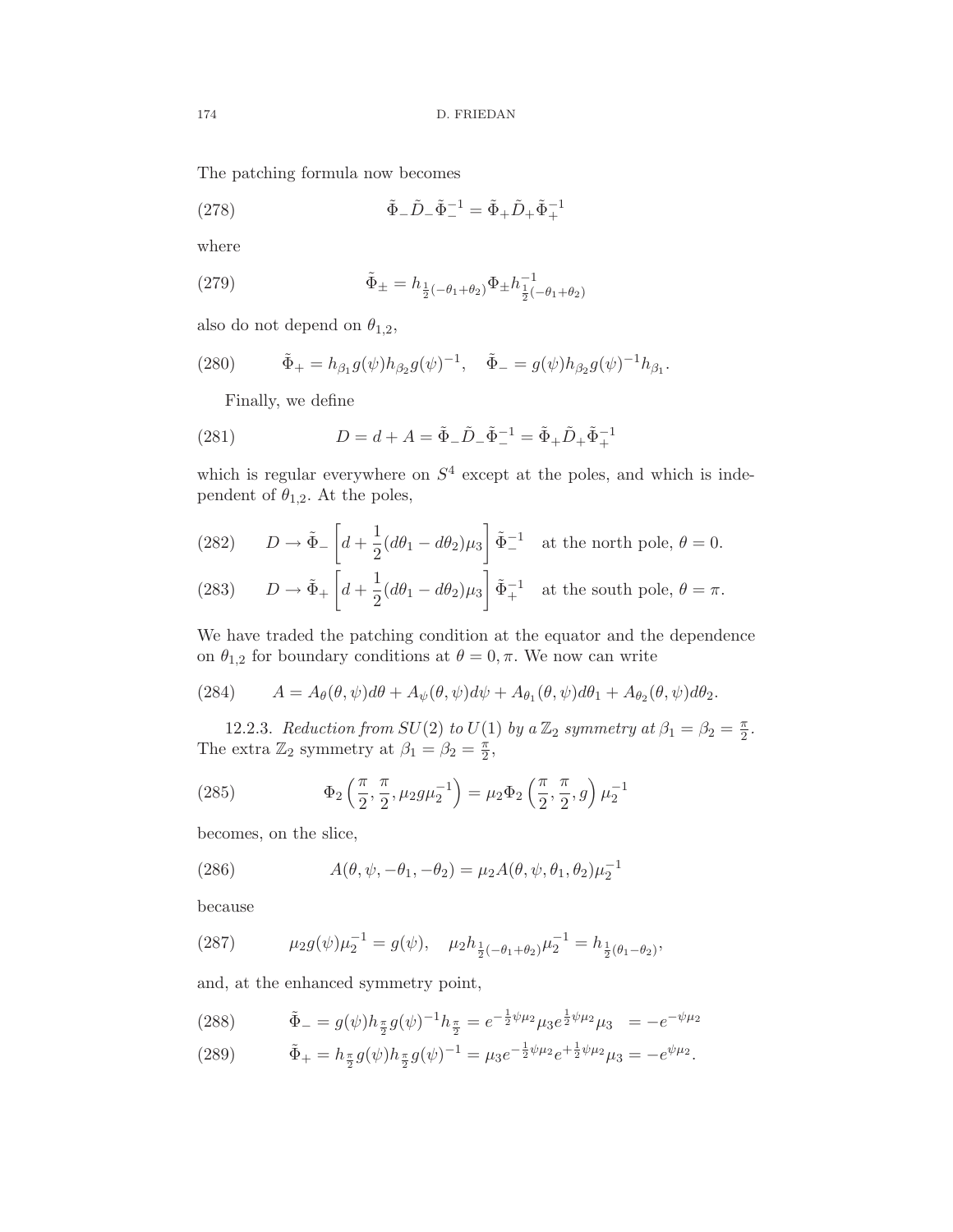The connection on the slice therefore takes the form

$$
(290) \quad A = a_{\theta}\mu_2 d\theta + a_{\psi}\mu_2 d\psi + (v_1\mu_+ - \bar{v}_1\mu_+^{\dagger})d\theta_1 + (v_2\mu_+ - \bar{v}_2\mu_+^{\dagger})d\theta_2
$$

where

(291) 
$$
\mu_{+} = \frac{1}{2}(\mu_{3} + i\mu_{1}), \quad \mu_{2}\mu_{+}\mu_{2}^{-1} = -\mu_{+}, \quad [\mu_{2}, \mu_{+}] = 2i\mu_{+}
$$

and where the components  $a_{\theta}$ ,  $a_{\psi}$ , and  $v_{1,2}$  are functions only of  $\theta$  and  $\psi$ . Thus the invariant  $SU(2)$  connection reduces to a  $U(1)$  connection on the slice, plus the two additional fields  $v_{1,2}$ .

We write the  $U(1)$  connection as

(292) 
$$
D_r = d + iA_r = d\theta D_{r,\theta} + d\psi D_{r,\psi}, \quad A_r = a_\theta d\theta + a_\psi d\psi.
$$

Its curvature 2-form is

(293) 
$$
F_r = dA_r = F_{r,\theta\psi} d\theta d\psi, \quad F_{r,\theta\psi} = \partial_\theta a_\psi - \partial_\psi a_\theta
$$

12.2.4.  $S_{YM}$ . The curvature 2-form of D is

(294) 
$$
F = [F_r + i(v_1\bar{v}_2 - \bar{v}_1v_2)d\theta_1d\theta_2]\mu_2 + (D_r v_1d\theta_1 + D_r v_2d\theta_2)\mu_+
$$

$$
- (\overline{D_r v_1}d\theta_1 + \overline{D_r v_2}d\theta_2)\mu_+^{\dagger}
$$

where the covariant derivatives of the fields  $v_{1,2}$  are given by

(295) 
$$
D_r v_k = (d + 2iA_r)v_k, \quad D_{r,\theta} v_k = (\partial_{\theta} + 2ia_{\theta})v_k,
$$

$$
D_{r,\psi} v_k = (\partial_{\psi} + 2ia_{\psi})v_k.
$$

The round metric on  $S^4$  is

(296) 
$$
(ds)_{S^4}^2 = (d\theta)^2 + (\sin \theta)^2 \frac{1}{4} (d\psi)^2 + (\sin \theta)^2 \frac{1}{2} (1 + \cos \psi) (d\theta_1)^2 + (\sin \theta)^2 \frac{1}{2} (1 - \cos \psi) (d\theta_2)^2.
$$

The volume element of  $S^4$  reduced to the 2-dimensional domain is

(297) 
$$
\frac{1}{8\pi^2} \int_0^{2\pi} \int_0^{2\pi} d\theta_1 d\theta_2 \, d\text{vol}_{S^4} = \frac{1}{8} d\theta d\psi \, (\sin \theta)^3 \sin \psi.
$$

The Yang-Mills action is most neatly written in terms of a certain metric on the 2-dimensional domain

(298) 
$$
(ds)_2^2 = (2\sin\psi)^{-1} [4(\sin\theta)^{-2} (d\theta)^2 + (d\psi)^2]
$$

$$
= (2\sin\psi)^{-1} [4(dx)^2 + (d\psi)^2]
$$

whose area element is

(299) 
$$
\mathrm{dvol}_2 = d\theta d\psi \left(\sin \theta \sin \psi\right)^{-1} = dx d\psi \left(\sin \psi\right)^{-1}
$$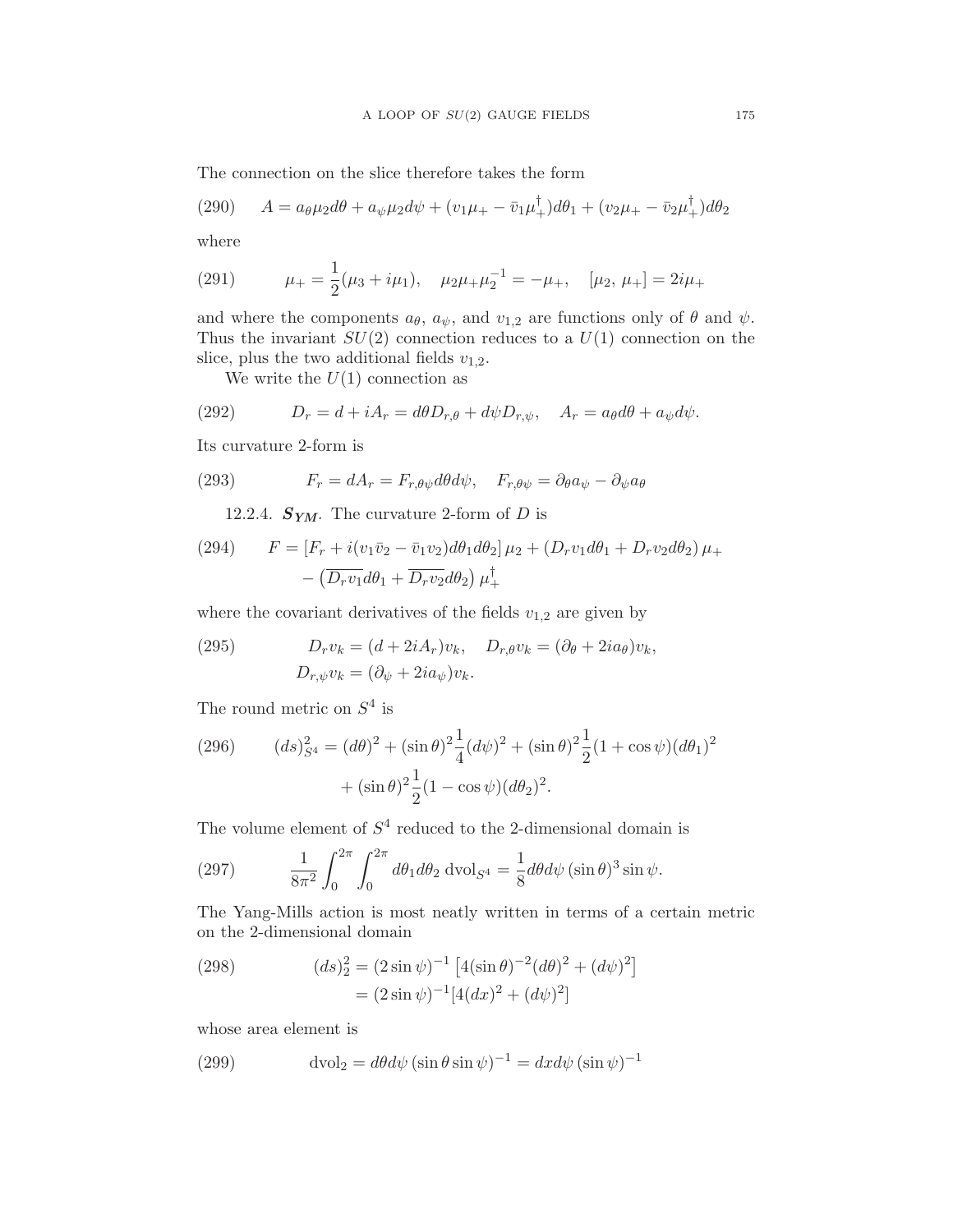and in terms of hermitian forms on the line bundles

(300)  
\n
$$
||v_1||_2^2 = h_{\bar{1}1}|v_1|^2, \quad ||v_2||_2^2 = h_{\bar{2}2}|v_2|^2, \quad h_{\bar{1}1} = \tan\frac{1}{2}\psi, \quad h_{\bar{2}2} = \cot\frac{1}{2}\psi = h^{1\bar{1}}.
$$

That is,  $v_1$  is a section of a line bundle  $L_1$  with hermitian form h, and  $v_2$  is a section of  $L_2 = \bar{L}_1^{-1}$ . Then  $S_{YM}$  is given by the covariant formula

$$
(301) \quad S_{YM} = \int \mathrm{d}v \, \mathrm{d}v_2 \, \left( \frac{1}{2} \|F\|_2^2 + \|v_1 \overline{v}_2 - \overline{v}_1 v_2\|_2^2 + \|D_r v_1\|_2^2 + \|D_r v_2\|_2^2 \right)
$$

where

(302) 
$$
||F||_2^2 = F_{r,ab}F_r^{ab}, \quad ||v_1\bar{v}_2 - \bar{v}_1v_2||_2^2 = h_{\bar{1}1}h_{\bar{2}2}|v_1\bar{v}_2 - \bar{v}_1v_2|^2,
$$

$$
||D_r v_k||_2^2 = h_{\bar{k}k}\overline{D_{r,a}v_k}D_r^a v_k.
$$

12.2.5. *Discrete symmetries and boundary conditions.* The remaining  $\mathbb{Z}_2 \times \mathbb{Z}_2$  symmetries are:

(303)  $a_{\theta}(\pi - \theta, \psi) = a_{\theta}(\theta, \psi) \qquad v_1(\pi - \theta, \psi) = \bar{v}_1(\theta, \psi)$ 

(304) 
$$
a_{\psi}(\pi - \theta, \psi) = -a_{\psi}(\theta, \psi) \quad v_2(\pi - \theta, \psi) = \bar{v}_2(\theta, \psi)
$$

(305) 
$$
a_{\theta}(\theta, \pi - \psi) = -a_{\theta}(\theta, \psi) \quad v_1(\theta, \pi - \psi) = -\bar{v}_2(\theta, \psi)
$$

(306) 
$$
a_{\psi}(\theta, \pi - \psi) = a_{\psi}(\theta, \psi) \qquad v_2(\theta, \pi - \psi) = -\bar{v}_1(\theta, \psi)
$$

In addition, if we regard the connection as a function of  $\psi \in \mathbb{R}$ , we have

(307)  $a_{\theta}(\theta, -\psi) = -a_{\theta}(\theta, \psi) \quad v_1(\theta, -\psi) = \bar{v}_1(\theta, \psi)$ 

(308) 
$$
a_{\psi}(\theta, -\psi) = a_{\psi}(\theta, \psi) \qquad v_2(\theta, -\psi) = \bar{v}_2(\theta, \psi).
$$

Combined with the  $\psi \to \pi - \psi$  symmetry, this gives

(309) 
$$
a_{\theta}(\theta, \psi + \pi) = a_{\theta}(\theta, \psi) \quad v_1(\theta, \psi + \pi) = -v_2(\theta, \psi)
$$

(310) 
$$
a_{\psi}(\theta, \psi + \pi) = a_{\psi}(\theta, \psi) \quad v_2(\theta, \psi + \pi) = -v_1(\theta, \psi)
$$

so the  $U(1)$  connection  $D_r$  lives on the 2-sphere parametrized by  $\theta$ ,  $\psi$  with the identification  $\psi \sim \psi + \pi$ . The fields  $v_{1,2}$  live on a 2-sheeted covering of this 2-sphere.

The boundary conditions at  $\theta = 0, \pi$  are:

(311)

$$
a_{\theta}(0, \psi) = 0
$$
,  $a_{\psi}(0, \psi) = 1$ ,  $v_1(0, \psi) = \frac{1}{2}e^{-2i\psi}$ ,  $v_2(0, \psi) = -\frac{1}{2}e^{-2i\psi}$ ,  
(312)

$$
a_{\theta}(\pi, \psi) = 0
$$
  $a_{\psi}(\pi, \psi) = -1$   $v_1(\pi, \psi) = \frac{1}{2}e^{2i\psi}$   $v_2(\pi, \psi) = -\frac{1}{2}e^{2i\psi}$ .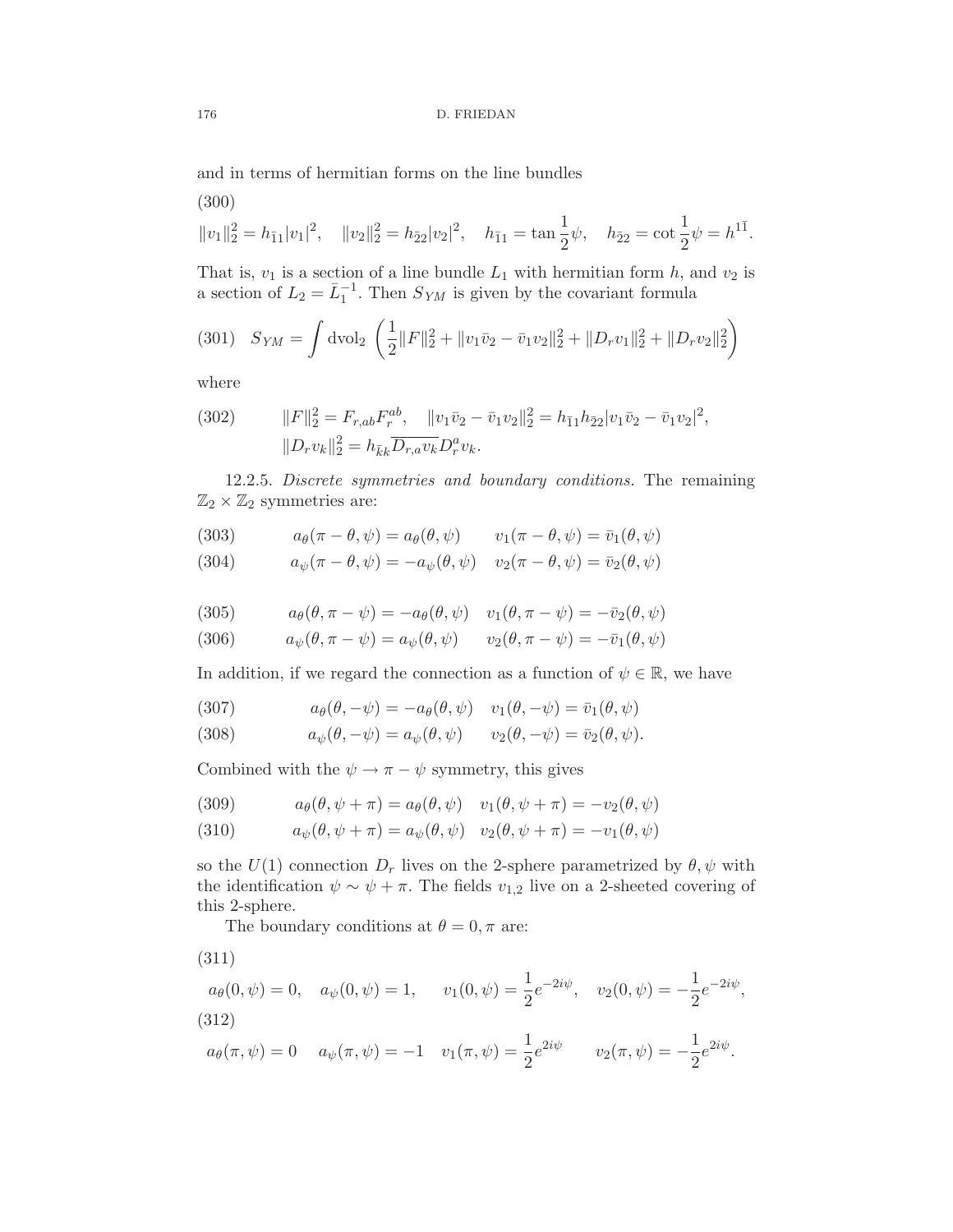At  $\psi = 0$  and at  $\psi = \pi$ , the  $U(1) \times U(1)/\{\pm 1\}$  continuous symmetry degenerates to  $U(1)$ , giving rise to boundary conditions at  $\psi = 0, \pi$ 

(313)  
\n
$$
a_{\theta}(\theta, 0) = 0
$$
,  $v_1(\theta, 0) = \bar{v}_1(\theta, 0)$ ,  $v_2(\theta, 0) = -\frac{1}{2}$ ,  $D_{r,\psi}v_2(\theta, 0) = 0$ ,  
\n(314)  
\n $a_{\theta}(\theta, \pi) = 0$   $v_2(\theta, \pi) = \bar{v}_2(\theta, \pi)$   $v_1(\theta, \pi) = \frac{1}{2}$   $D_{r,\psi}v_1(\theta, \pi) = 0$ .

Because of the degeneration of the continuous symmetry group, the  $U(1)$ gauge transformations must act trivially at  $\psi = 0, \pi$ . The boundary conditions on  $v_{1,2}$  at  $\psi = 0, \pi$  are gauge invariant for this restricted group of gauge transformations.

Over the 2-sphere  $\psi \sim \psi + \pi$ ,

$$
\frac{1}{2\pi} \int 2F_r = -2
$$

<span id="page-46-0"></span>so the fields  $v_{1,2}$  live in the  $U(1)$  bundle of Chern number  $-2$ .

12.2.6. *Numerical computations.* We try to minimize S*YM* numerically in this two dimensional setting by the same technique as in the previous one dimensional problems, approximating the space of connections by increasing finite dimensional affine subspaces of polynomial connections. We let the fields be polynomials of finite degree, whose coefficients are real variables. If there are  $N$  of these real variables, we are approximating the space of connections by an affine subspace of dimension  $N$ . We use mathematical software  $[28]$  to evaluate  $S_{YM}$  as a quartic polynomial in these N real variables, and then to minimize it.

First, we design the polynomial approximation so that the evaluation of S*YM* requires only multiplication of polynomials (to conserve computational resources). We use as coordinates

(316) 
$$
t = \cos \theta, \quad s = \cos \psi,
$$

and write

(317) 
$$
a_{\theta} = Q_{\theta}(t, s) \sin \theta \sin \psi, \quad a_{\psi} = t + (1 - t^2) Q_{\psi}(t, s)
$$

(318) 
$$
v_1 = v_{11} + i\tilde{v}_{12}\sin\psi \quad v_2 = v_{21} + i\tilde{v}_{22}\sin\psi
$$

(319) 
$$
v_{11} = -\frac{1}{2} + s^2 + (1 - t^2)(1 + s)P_{11}(t, s)
$$

(320) 
$$
v_{21} = \frac{1}{2} - s^2 - (1 - t^2)(1 - s)P_{11}(-t, -s)
$$

(321) 
$$
\tilde{v}_{12} = -ts + (1 - t^2)P_{12}(t, s)
$$

(322)  $\tilde{v}_{22} = ts - (1 - t^2)P_{12}(-t, -s)$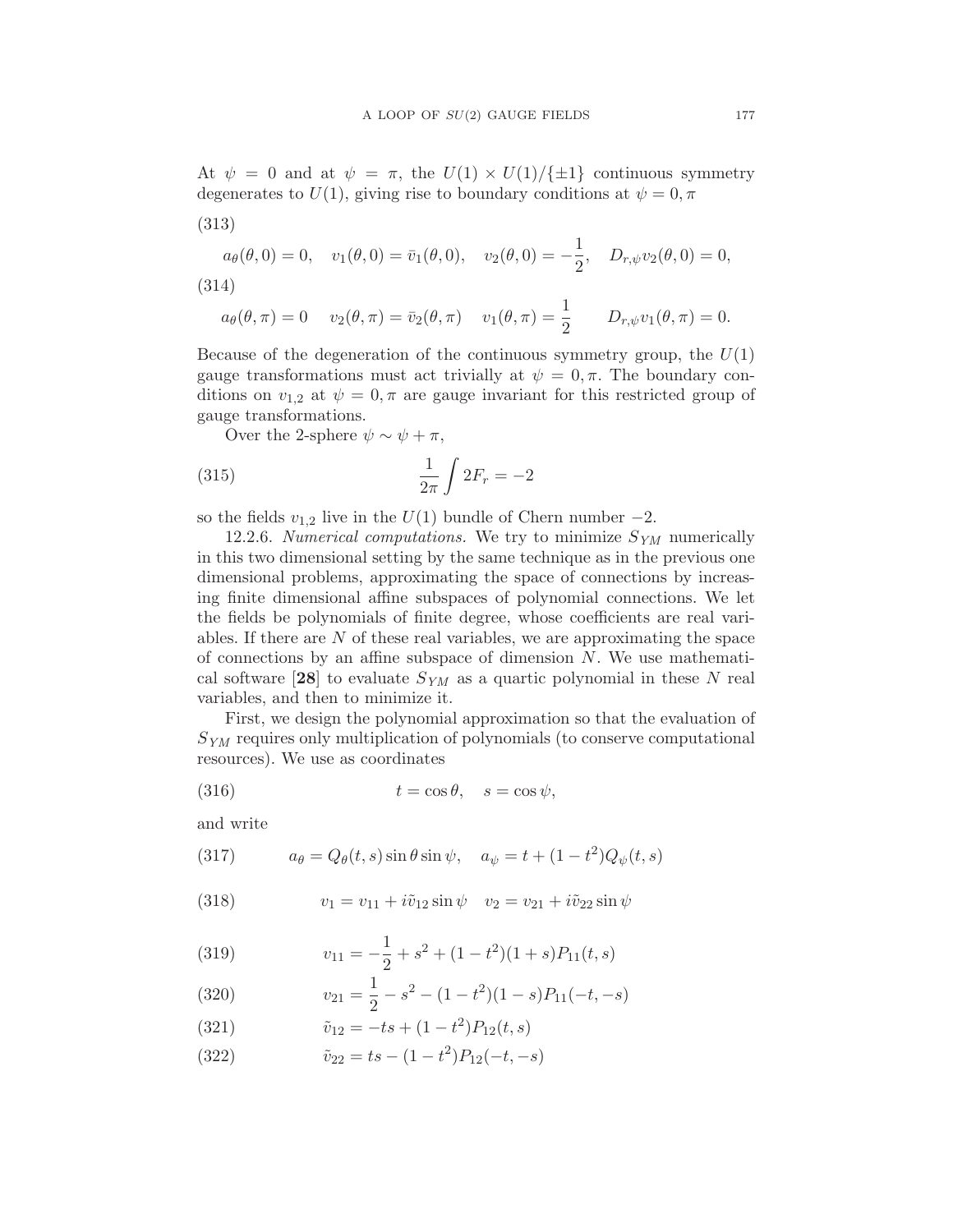<span id="page-47-0"></span>

| $n_t$          | $n_{s}$ | N   | $\min(S_{YM})$ |
|----------------|---------|-----|----------------|
| $\mathfrak{D}$ | 2       | 16  | 5.23           |
| 3              | 3       | 36  | 4.91           |
| 4              | 4       | 64  | 4.73           |
| 5              | 5       | 100 | 4.60           |
|                | 3       |     | 4.48           |

Table 2. Numerical minimization of S*YM* for the reduced 2-dimensional  $U(1)$  system.

where  $Q_{\theta}$ ,  $Q_{\psi}$ ,  $P_{11}$ , and  $P_{12}$  are polynomials in t and s obeying the symmetry conditions

(323) 
$$
Q_t(t,s) = -Q_t(t,-s) = Q_t(-t,s)
$$

(324) 
$$
Q_{\psi}(t,s) = Q_{\psi}(t,-s) = -Q_{\psi}(-t,s)
$$

(325) 
$$
P_{11}(t,s) = P_{11}(-t,s), \quad P_{12}(t,s) = -P_{12}(-t,s).
$$

All of the discrete symmetries are automatically satisfied, as are all of the boundary conditions except the boundary conditions on  $D_{r,\psi}v_{1,2}$ . These last conditions are solved by

(326) 
$$
P_{12}(t,s) = Q_{\psi}(t,s) + (1+s)Q_{\psi}(t,-s)
$$

where  $Q_v$  is a new polynomial with symmetry

(327) 
$$
Q_v(t,s) = -Q_v(-t,s).
$$

The connection is now specified by the polynomials  $P_{11}$ ,  $Q_{\theta}$ ,  $Q_{\psi}$ , and  $Q_{\nu}$ , which obey the various symmetries written above, but are otherwise arbitrary.

For simplicity in the computer program, each of the four polynomials is written so as to contain the first  $n_t$  powers of t and the first  $n_s$  powers of s consistent with the symmetries, so each polynomial contains  $n_t n_s$ coefficients, so the total number of coefficients is  $N = 4n_t n_u$ . We are approximating the space of connections by an affine subspace of dimension N.

Numerical results are shown in Table [2.](#page-47-0) They were obtained using the Sage mathematics software [**28**]. The calculations became too timeconsuming for  $N > 100$ . Nothing is especially suggested by the values of  $\min(S_{YM})$ , besides insufficiency of the computing resources.

Slightly more suggestive are the graphs of the chiral action density

(328) 
$$
\frac{1}{8\pi^2} \text{tr}\left(-F\frac{1}{2}(1+s)F\right) = dt ds L_+(t,s)
$$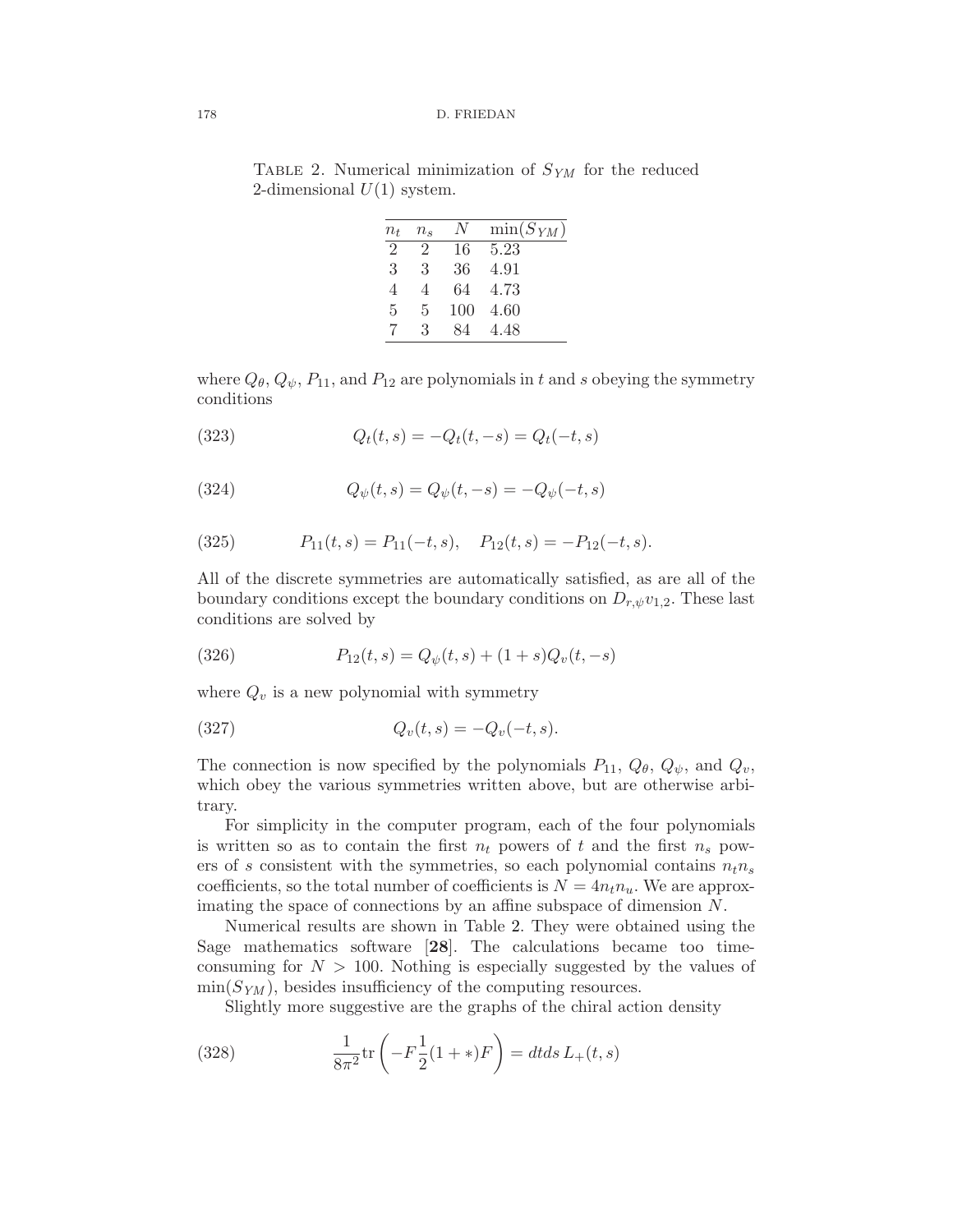

<span id="page-48-0"></span>FIGURE 4. Plots of  $L_{+}(x)$  for the connections numerically minimizing  $S_{YM}$ . The bumps at positive x move away from the origin as  $\min(S_{YM})$  decreases (becomes a better upper bound). The graphs of  $L_-(x)$  are given by reflecting  $x \to -x$ .

or rather, of its projection onto the  $t$  or  $x$  coordinate

(329) 
$$
dx L_{+}(x) = dt \int_{-1}^{1} ds L_{+}(t, s).
$$

Recall that

(330) 
$$
x = \ln \tan \frac{1}{2}\theta, \quad t = \cos \theta = -\tanh x.
$$

The graphs are shown in Figure [4.](#page-48-0) There appears to be a separation into four lumps of alternating topological charges (the two lumps of positive charge are shown in the graphs), though there is no indication that the topological charges are quantized. Still, we can guess that the outer lumps will travel to  $x = \pm \infty$ , the lump going to  $x = \infty$  resolving into a zero-size instanton and the lump going to  $x = -\infty$  resolving into a zero-size anti-instanton, the argument being that there seems to be nothing to stop this happening. A better method of approximation is needed that could give more convincing numerical evidence in support of this extrapolation.

12.2.7. *Assume zero-size (anti-)instantons at the poles.* We now assume that a zero-size instanton has gone to the south pole and a zero-size instanton to the north pole. These provide new boundary conditions at  $\theta = 0, \pi$  for the connection away from the poles. We minimize  $S_{YM}$  numerically using the new boundary conditions.

An instanton of size  $r_{+} = e^{-x_{+}}$  at the south pole is the connection

(331) 
$$
D_{+} = d + (1 - f_{+})\omega, \quad \omega = gd(g^{-1}), \quad f_{+}(x) = \frac{1}{1 - e^{-2(x - x_{+})}}.
$$

In the limit of zero size, the instanton becomes

(332) 
$$
D_{+} = d + \omega = g dg^{-1}
$$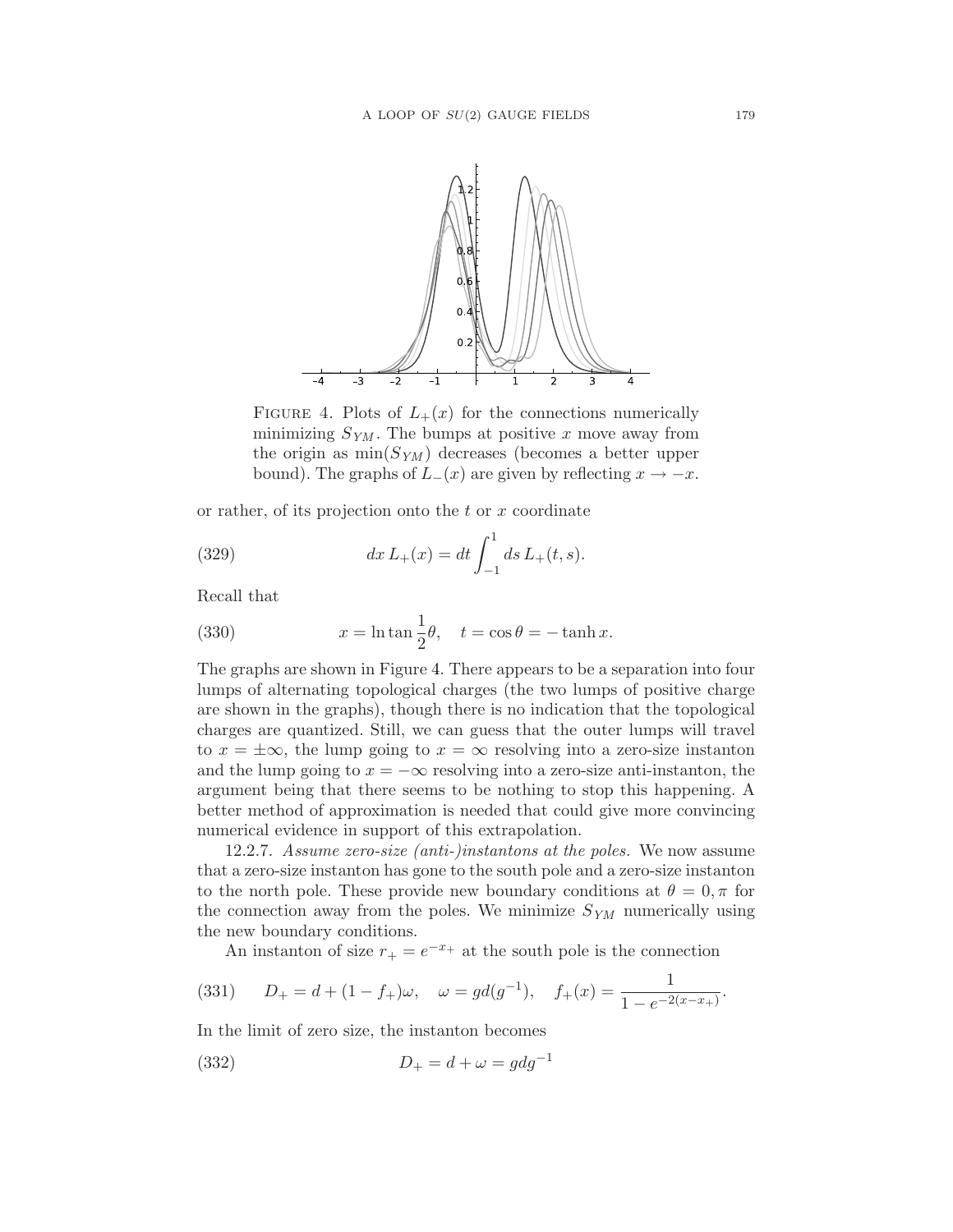which will provide the new boundary condition at the south pole,  $\theta = \pi$ ,  $x = \infty$ .

Going to the slice  $\theta_{1,2} = 0$ , the zero-size instanton becomes

(333) 
$$
\tilde{D}_{+} = h_{\frac{1}{2}(-\theta_1 + \theta_2)} D_{+} h_{\frac{1}{2}(-\theta_1 + \theta_2)}^{-1}
$$

(334) 
$$
= g(\psi)h_{\frac{1}{2}(-\theta_1 - \theta_2)}^{-1}dh_{\frac{1}{2}(-\theta_1 - \theta_2)}g(\psi)^{-1}
$$

(335) 
$$
= g(\psi) \left[ d - \frac{1}{2} (d\theta_1 + d\theta_2) \mu_3 \right] g(\psi)^{-1}
$$

(336) 
$$
= e^{-\frac{1}{2}\psi\mu_2} \left[ d - \frac{1}{2}(d\theta_1 + d\theta_2)\mu_3 \right] e^{\frac{1}{2}\psi\mu_2}
$$

(337) 
$$
D = \tilde{\Phi}_{+} \tilde{D}_{+} \tilde{\Phi}_{+}^{-1}
$$

(338) 
$$
= e^{\psi \mu_2} \tilde{D}_+ e^{-\psi \mu_2}
$$

(339) 
$$
= e^{\frac{1}{2}\psi\mu_2} \left[ d - \frac{1}{2}(d\theta_1 + d\theta_2)\mu_3 \right] e^{-\frac{1}{2}\psi\mu_2}
$$

(340) 
$$
= d - \frac{1}{2} d\psi \mu_2 - \frac{1}{2} (d\theta_1 + d\theta_2) (e^{i\psi} \mu_+ - e^{-i\psi} \mu_+^{\dagger}).
$$

At the north pole we put the reflected connection, respecting the  $\theta \rightarrow \pi - \theta$ symmetry:

(341) 
$$
D = d + \frac{1}{2}d\psi\mu_2 - \frac{1}{2}(d\theta_1 + d\theta_2)(e^{-i\psi}\mu_+ - e^{i\psi}\mu_+^{\dagger}).
$$

Working backwards,

(342) 
$$
D = e^{-\frac{1}{2}\psi\mu_2} \left[ d - \frac{1}{2}(d\theta_1 + d\theta_2)\mu_3 \right] e^{\frac{1}{2}\psi\mu_2}
$$

(343) 
$$
= \tilde{\Phi}_{-\mu_3 g}(\psi) \mu_3^{-1} \left[ d - \frac{1}{2} (d\theta_1 + d\theta_2) \mu_3 \right] \mu_3 g(\psi)^{-1} \mu_3^{-1} \tilde{\Phi}_-^{-1}
$$

so the zero-size anti-instanton is given by

(344) 
$$
D_{-} = \mu_3 (g dg^{-1}) \mu_3^{-1}
$$

which is the maximally twisted zero-size anti-instanton.

The new boundary conditions at  $\theta = 0, \pi$  are:

$$
(345)
$$

$$
a_{\theta}(0, \psi) = 0, \quad a_{\psi}(0, \psi) = \frac{1}{2}, \quad v_1(0, \psi) = -\frac{1}{2}e^{-i\psi}, \quad v_2(0, \psi) = -\frac{1}{2}e^{-i\psi},
$$
\n(346)

$$
a_{\theta}(\pi, \psi) = 0
$$
  $a_{\psi}(\pi, \psi) = -\frac{1}{2} v_1(\pi, \psi) = -\frac{1}{2} e^{i\psi}$   $v_2(\pi, \psi) = -\frac{1}{2} e^{i\psi}.$ 

The fields  $v_{1,2}$  now live in the  $U(1)$  bundle of Chern number  $-1$ .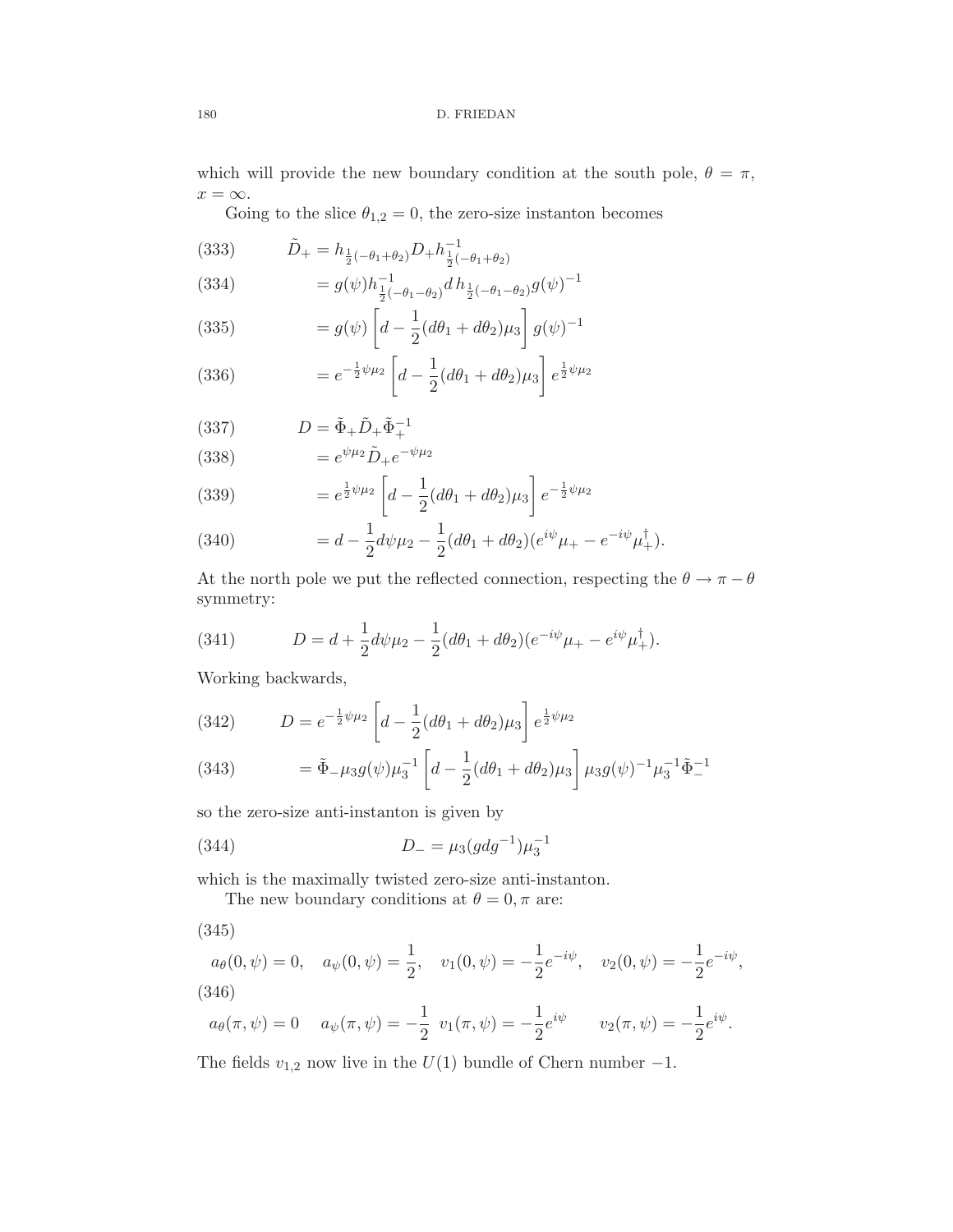<span id="page-50-0"></span>Table 3. Numerical minimization of S*YM* for the reduced 2-dimensional  $U(1)$  system, with a zero-size instanton at the south pole and a zero-size anti-instanton at the north pole. S*YM* here does not include the contribution of 2 units from the instantons. N is the dimension of the affine subspace of connections on which S*YM* is minimized.



<span id="page-50-1"></span>FIGURE 5. Plots of  $L_{+}(x)$  for the connections numerically minimizing  $S_{YM}$ , with a zero-size instanton at the south pole and a zero-size anti-instanton at the north pole. The bumps move away from the origin as  $\min(S_{YM})$  decreases. The graphs of  $L_-(x)$  are given by the reflection  $x \to -x$ .

12.2.8. *Numerical calculations with the new boundary conditions.* We use the same technique to minimize S*YM* with the zero-size instanton at the south pole and the zero-size anti-instanton at the north pole, using the same Sage program, making only the changes needed to implement the new boundary conditions. The numerical results are shown in Table [3.](#page-50-0) Counting the two units of action from the instantons, we now have an upper bound  $\min(S_{YM}) < 4.0053$ . Graphs of  $L_{+}(x)$  are shown in Figure [5.](#page-50-1) It seems clear that an instanton is moving towards  $x = \infty$  and an anti-instanton towards  $x = -\infty$ .

Given a widely separated sequence of instantons,  $III$ , the symmetry conditions at the enhanced symmetry point force all three of the neighboring pairs to be maximally twisted.

The zero-size limit of such a sequence,  $\overline{I}I\overline{I}I$ , of instantons and antiinstantons, widely separated in  $x$ , seems a plausible candidate for the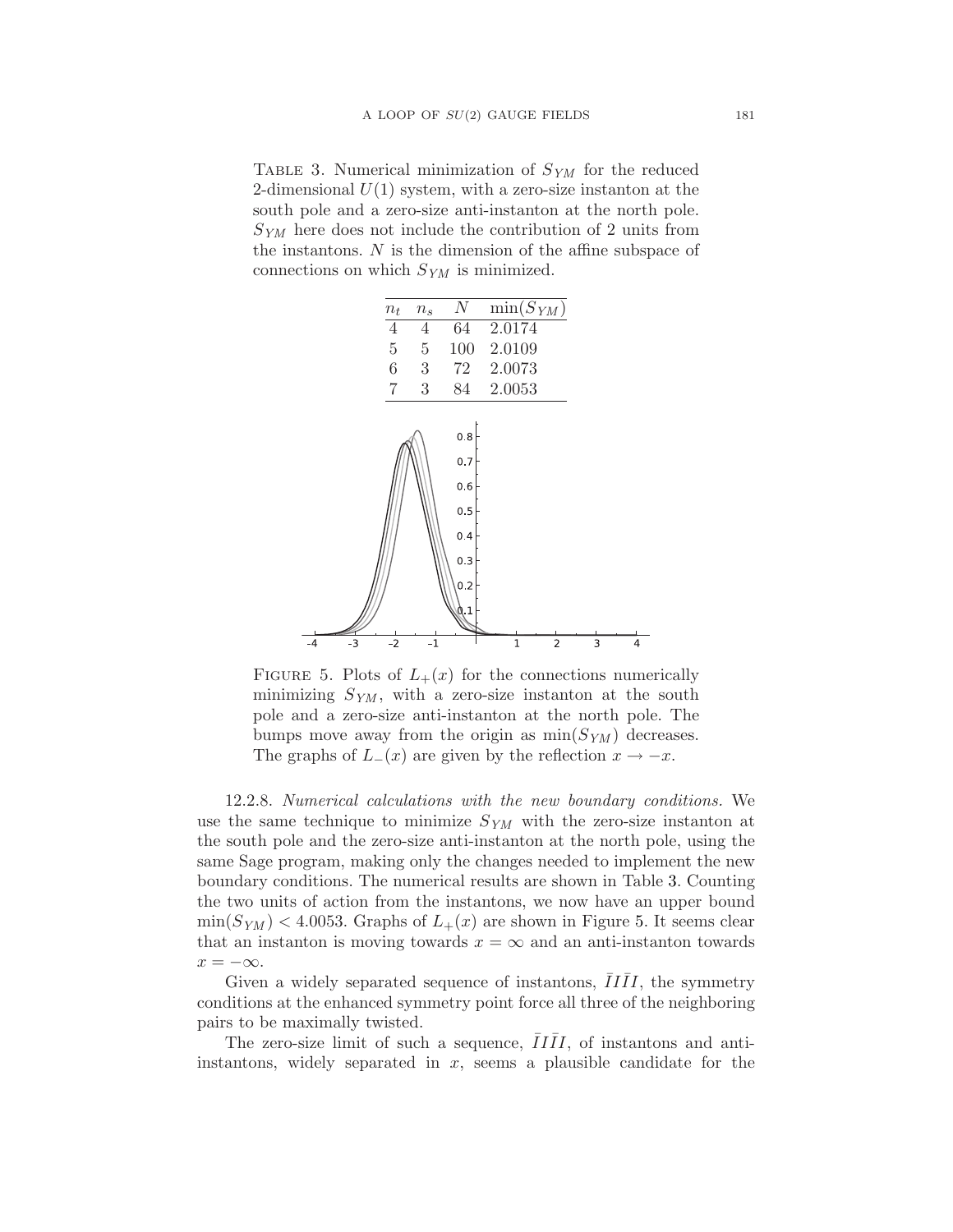| TABLE 4. Numerical minimization of $S_{YM}$ with coordinate          |  |  |  |  |
|----------------------------------------------------------------------|--|--|--|--|
| re-scaling $x \to x/x_1$ , choosing $x_1$ to obtain the best minimum |  |  |  |  |
| (roughly).                                                           |  |  |  |  |

<span id="page-51-0"></span>

| $n_{t}$        | $n_{s}$        | N   |     | $x_1$ min $(S_{YM})$ |
|----------------|----------------|-----|-----|----------------------|
| $\overline{3}$ | 5 <sup>5</sup> | 60  | 3.0 | 4.34                 |
| $\overline{4}$ | $\sqrt{2}$     | 32  |     | 3.0 4.17             |
| $\overline{5}$ | $\overline{2}$ | 40  |     | 3.5 4.13             |
| $\overline{5}$ | 5              | 100 |     | $4.0 \quad 4.13$     |
| 6              | $\overline{2}$ | 48  |     | 4.5 4.08             |
| 8              | $\overline{2}$ | 64  |     | 3.5 4.05             |
| 10             | $\overline{2}$ | 80  | 4.0 | 4.04                 |
| 12             | 2              | 96  | 4.0 | 4.04                 |

enhanced symmetry fixed point connection with effective index 2. It seems at least worth trying to check by calculating the Yang-Mills flow on the slow manifold.

It is worrisome that the first numerical minimization did not get closer to  $\min(S_{YM}) = 4$ . We would naively expect the sequence of four separated (anti-)instantons to appear quickly, leaving only the sizes as slow modes. Perhaps there is a competing process. Or perhaps there is an error in the computer program. Most likely, the polynomials are not of high enough degree in t to sufficiently resolve the region near  $t = \pm 1$ .

There is no compelling evidence from the numerical calculations that  $\min(S_{YM}) = 4$  at the enhanced symmetry point. There could still be a smooth fixed point with  $S_{YM}$  < 4, or a hybrid connection containing a zerosize instanton and a zero-size anti-instanton plus a smooth part, with total action  $2 < S_{YM} < 4$ . We might note that this could not be the Sibner-Sibner-Uhlenbeck [14] solution of the Yang-Mills equation with  $S_{YM} < 4$ . Their fixed point must have an unstable manifold of dimension  $\geq 3$ . The Sibner-Sibner-Uhlenbeck construction presupposes a certain  $U(1)$  symmetry, and produces a connection with a 1 dimensional unstable manifold in the space of  $U(1)$ -invariant connections. Any other unstable directions would have to come in doublets of the  $U(1)$  symmetry group (two dimensional real representations). So there is no possibility of a two dimensional unstable manifold. A smooth fixed-point must have at least two unstable directions [**16**], so the Sibner-Sibner-Uhlenbeck connection with  $S_{YM}$  < 4 must have at least 3 unstable directions.

12.2.9. *Improved numerical results.* The first calculation, described in Section [12.2.6](#page-46-0) above, can be re-done with improved resolution near the poles by a trivial modification, simply rescaling  $x \to x/x_1$ , redefining  $t =$  $-\tanh(x/x_1)$ , for appropriate values of  $x_1$  that are determined empirically. The only change to the computer program is a rescaling of each term in the Yang-Mills action by a power of  $x_1$ .

Some results are shown in Table [4.](#page-51-0) The evidence for a local minimum at  $S_{YM} = 4$  is much better. Figure [6](#page-52-0) shows the chiral action density  $L_{+}(x)$ .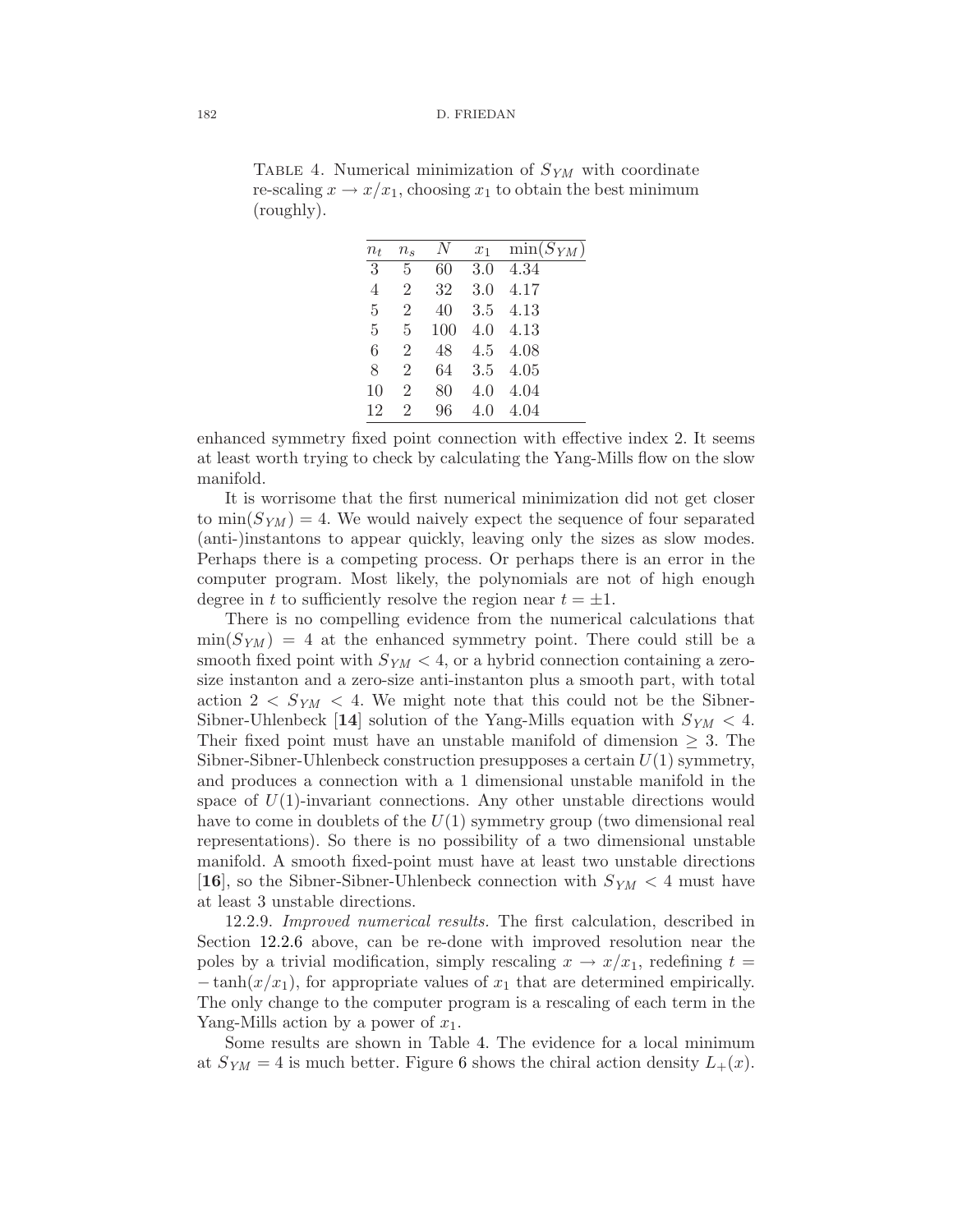

<span id="page-52-0"></span>FIGURE 6.  $L_{+}(x)$  for the connection minimizing  $S_{YM}$  at 4.04 with the improved resolution, the last run in Table [4.](#page-51-0) For comparison, the curve centered at  $x = 0$  is  $L_{+}(x)$  for an instanton.



<span id="page-52-1"></span>FIGURE 7.  $L(x)$  for the connection minimizing  $S_{YM}$  at 4.04 with the improved resolution, the last run in Table [4.](#page-51-0) The separation into four small (anti-)instantons is more apparent.

Figure [7](#page-52-1) shows the full action density  $L(x) = L_{+}(x) + L_{-}(x)$ . The evidence is stronger for separation into a quadruplet of zero-size (anti-)instantons at the minimum.

12.2.10. *A 2-torus family of twisted quadruplets.* We write an explicit 2-parameter family of twisted quadruplets of zero-size (anti-)instantons living in the 2-parameter family of bundles constructed in Section [12.2.1](#page-39-0) above, parametrized by  $(\beta_1, \beta_2) \in [0, \pi]^2$ . Although the family of bundles forms a 2-sphere, the boundary of the square being identified to a point, the 2-parameter family of connections forms a 2-torus, opposite sides of the square being identified with each other.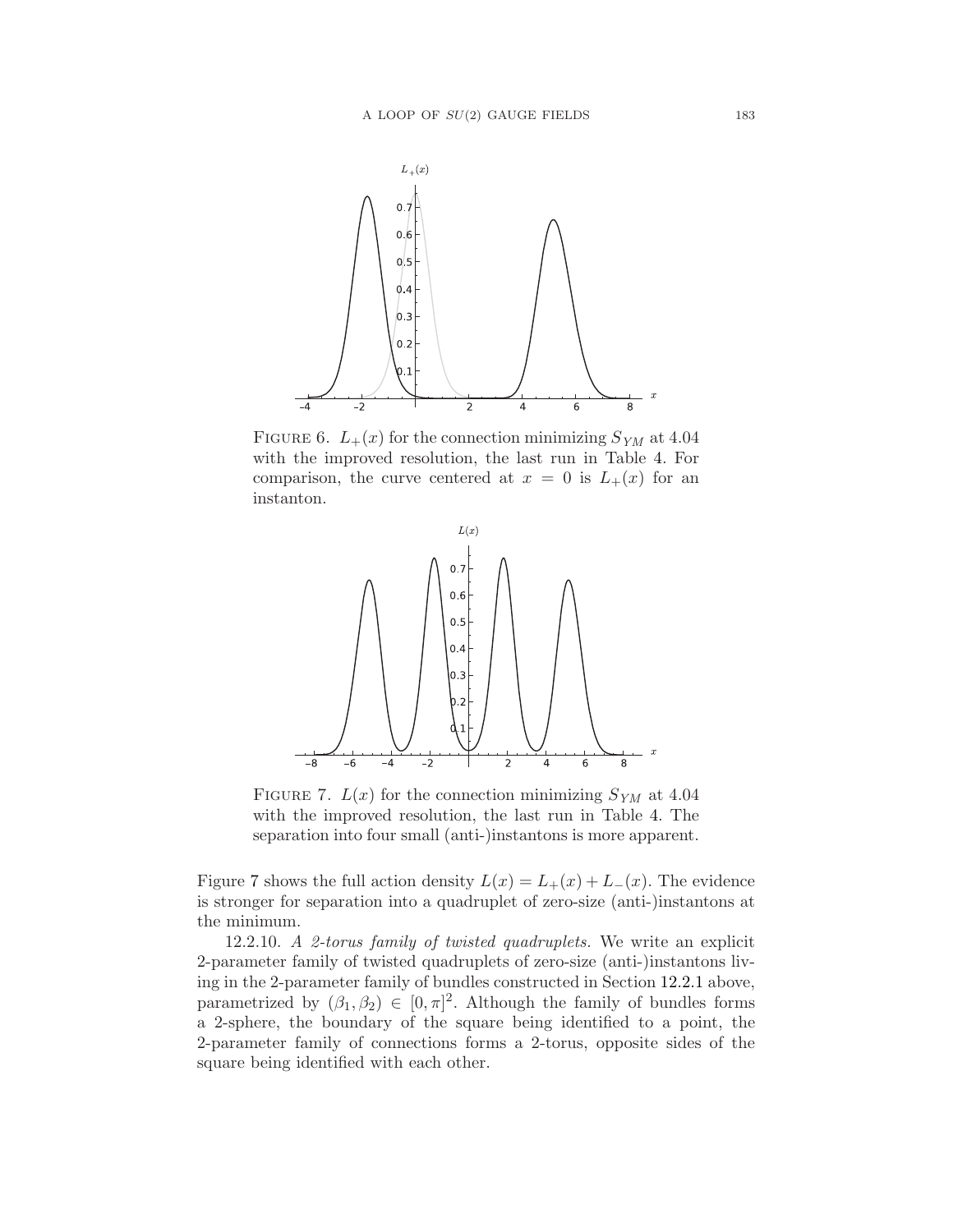Write the basic instanton as

(347) 
$$
D_I(x-x_+) = d + \omega - f_+\omega, \quad f_+ = \frac{1}{1 + e^{-2(x-x_+)}}.
$$

The basic anti-instanton is

(348) 
$$
D_{\bar{I}}(x-x_{-}) = D_{I}(-x+x_{-}).
$$

The twisted quadruplet is constructed from an instanton  $D_I(x-x_+)$ , an antiinstanton  $D_{\bar{I}}(x-x_{-})$ , and their reflections under  $x \to -x$ , the instanton  $D_I(x+x_-) = D_{\bar{I}}(-x-x_-)$ , and the anti-instanton  $D_{\bar{I}}(x+x_+) = D_I(-x-x_-)$ , in the limit  $x_{+}$ ), in the limit

$$
(349) \t\t x_-\to\infty, \t x_+\to x_-\to\infty
$$

twisted as follows,

$$
(350) \ D(\beta_1, \beta_2) = \begin{cases} \Phi_- h_{\beta_1}^{-1} D_{\bar{I}}(x+x_+) h_{\beta_1} \Phi_-^{-1} & x < -\frac{1}{2}(x_+ + x_-) \\ D_I(x+x_-) & -\frac{1}{2}(x_+ + x_-) < x < 0 \\ h_{\beta_1} D_{\bar{I}}(x-x_-) h_{\beta_1}^{-1} & 0 < x < \frac{1}{2}(x_+ + x_-) \\ \Phi_+ D_I(x-x_+) \Phi_+^{-1} & \frac{1}{2}(x_+ + x_-) < x \end{cases}
$$

Recall that the patching map for the bundle is

(351) 
$$
\Phi_2(\beta_1, \beta_2) = \Phi_-^{-1} \Phi_+, \quad \Phi_+ = h_{\beta_1} g h_{\beta_2} g^{-1}, \quad \Phi_- = g h_{\beta_2} g^{-1} h_{\beta_1}.
$$

In the limit, the instantons and anti-instantons agree at the junctions, taking the values

(352) 
$$
D = \begin{cases} g dg^{-1} & x = -\frac{1}{2}(x_+ + x_-) \\ d & x = 0 \\ h_{\beta_1} g dg^{-1} h_{\beta_1}^{-1} & x = \frac{1}{2}(x_+ + x_-) \end{cases}
$$

At the north pole,  $x = -\infty$ ,

(353) 
$$
D = \Phi_- h_{\beta_1}^{-1} dh_{\beta_1} \Phi_-^{-1} = \Phi_- d\Phi_-^{-1}
$$

and at the south pole,  $x = \infty$ ,

$$
(354) \t\t D = \Phi_+ d\Phi_+^{-1}
$$

so D satisfies the boundary conditions defining the bundle. Alternatively, we have connections on the two hemispheres, nonsingular at the poles,

(355)  
\n
$$
D_{-} = \begin{cases} h_{\beta_1}^{-1} D_{\bar{I}}(x + x_+) h_{\beta_1} & x < -\frac{1}{2}(x_+ + x_-) \\ \Phi_{-}^{-1} D_I(x + x_-) \Phi_{-} & -\frac{1}{2}(x_+ + x_-) < x < 0 \end{cases}
$$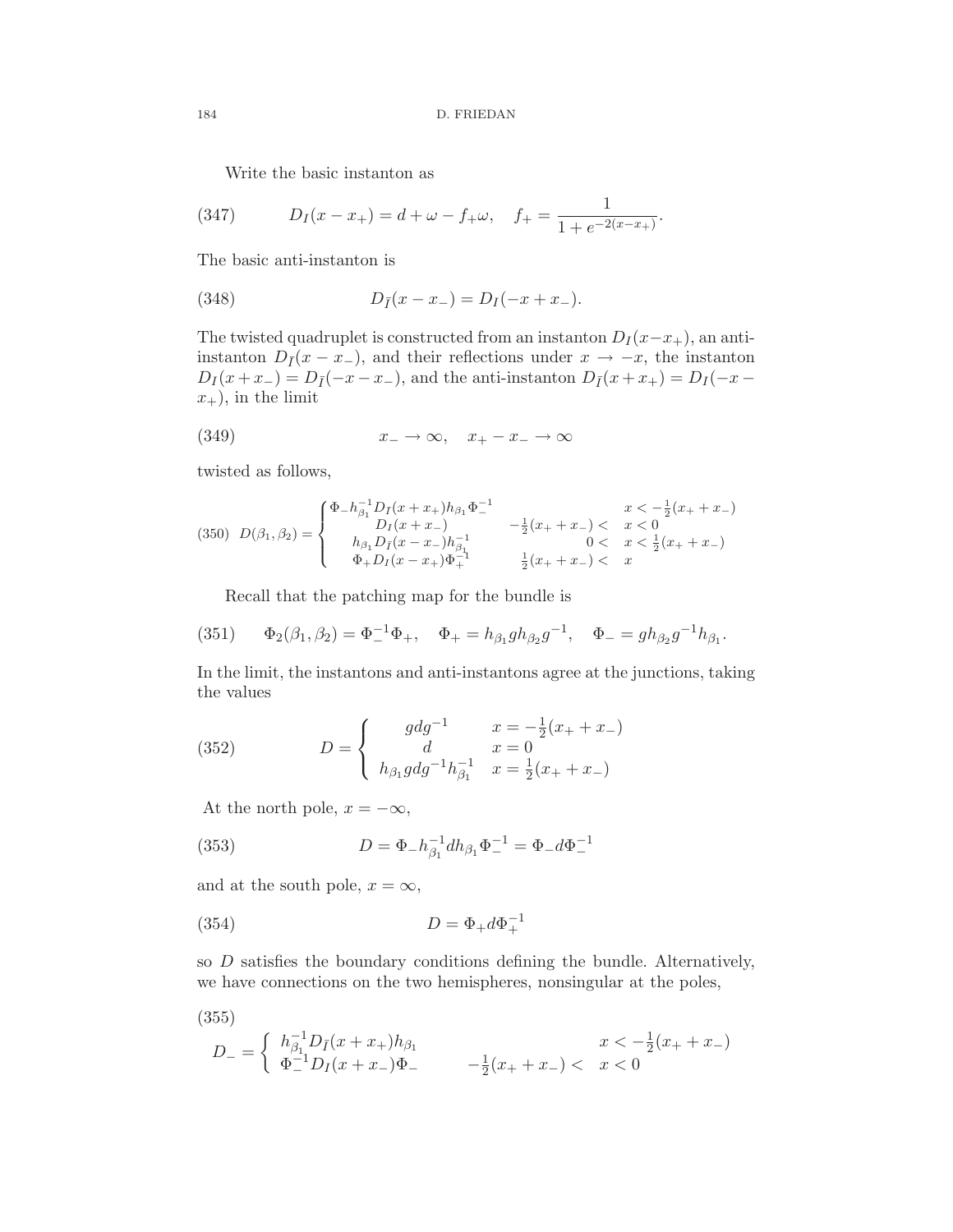(356)  
\n
$$
D_{+} = \begin{cases} \n\Phi_{+}^{-1}h_{\beta_{1}}D_{\bar{I}}(x-x_{-})h_{\beta_{1}}^{-1}\Phi_{+} & 0 < x < \frac{1}{2}(x_{+}+x_{-})\\ \nD_{I}(x-x_{+}) & \frac{1}{2}(x_{+}+x_{-}) < x \n\end{cases}
$$

whose values at  $x = 0$  are

(357) 
$$
D_{-} = \Phi_{-}^{-1} d\Phi_{-}, \qquad D_{+} = \Phi_{+}^{-1} h_{\beta_{1}} dh_{\beta_{1}}^{-1} \Phi_{+} = \Phi_{+}^{-1} d\Phi_{+}
$$

which are related by the patching map defining the bundle

(358) 
$$
D_{-} = \Phi_{2}(\beta_{1}, \beta_{2}) D_{+} \Phi_{2}(\beta_{1}, \beta_{2})^{-1}.
$$

So the connection  $D(\beta_1, \beta_2)$  lives in the bundle defined by the patching map  $\Phi_2(\beta_1, \beta_2)$ . Moreover, it can be checked that all the symmetry conditions of the family of bundles are satisfied by the family of connections  $D(\beta_1, \beta_2)$ .

On the boundary of the square,  $\beta_{1,2} = 0, \pi$ , the patching map is trivial,  $\Phi_2(\beta_1, \beta_2) = 1$ , but the connections  $D(\beta_1, \beta_2)$  are not all gauge equivalent on the boundary. At  $\beta_1 = 0, \pi$ ,

$$
(359)
$$

$$
D_{\mp} = \begin{cases} D_{\bar{I}}(x + x_{+}) & x < -\frac{1}{2}(x_{+} + x_{-}) \\ (gh_{\beta_{2}}g^{-1})^{-1} D_{I}(x + x_{-}) (gh_{\beta_{2}}g^{-1}) & -\frac{1}{2}(x_{+} + x_{-}) < x < 0 \\ (gh_{\beta_{2}}g^{-1})^{-1} D_{\bar{I}}(x - x_{-}) (gh_{\beta_{2}}g^{-1}) & 0 < x < \frac{1}{2}(x_{+} + x_{-}) \\ D_{I}(x - x_{+}) & \frac{1}{2}(x_{+} + x_{-}) < x \end{cases}
$$
  
At  $\beta_{2} = 0, \pi$ ,  

$$
D_{\mp} = \begin{cases} h_{\beta_{1}}^{-1} D_{\bar{I}}(x + x_{+})h_{\beta_{1}} & x < -\frac{1}{2}(x_{+} + x_{-}) \\ h_{\beta_{1}}^{-1} D_{I}(x + x_{-})h_{\beta_{1}} & -\frac{1}{2}(x_{+} + x_{-}) < x < 0 \\ D_{\bar{I}}(x - x_{-}) & 0 < x < \frac{1}{2}(x_{+} + x_{-}) \\ D_{I}(x - x_{+}) & \frac{1}{2}(x_{+} + x_{-}) < x \end{cases}
$$

The boundary of the square cannot be identified to a single point to give a 2-sphere family of connections. Rather, the opposite sides of the square are identified, giving a 2-torus family of connections, as might have been expected from the symmetry conditions on the family.

It remains to calculate the Y-M flow near this family of connections, first to check that the connection at the enhanced symmetry point  $\beta_1 = \beta_2 = \frac{\pi}{2}$ has a two-dimensional unstable manifold, then to trace the global shape of that 2-manifold. We see two possibilities, depending on details of the flow on the slow manifold, yet to be calculated. The 2-torus of twisted quadruplets could be connected to the flat connection by a single outgoing trajectory leaving from the distinguished point  $(\beta_1, \beta_2) = (0, 0)$  (identified with the other 3 corners of the square). This outgoing trajectory in  $A/G$  would lift to a 2-cylinder in A, each point on the trajectory in  $A/G$  lifting to a nontrivial loop in the group of gauge transformations,  $\mathcal{G}$ . In this scenario, the Y-M flow would have a stable 2-torus of zero area which might, in the lambda model,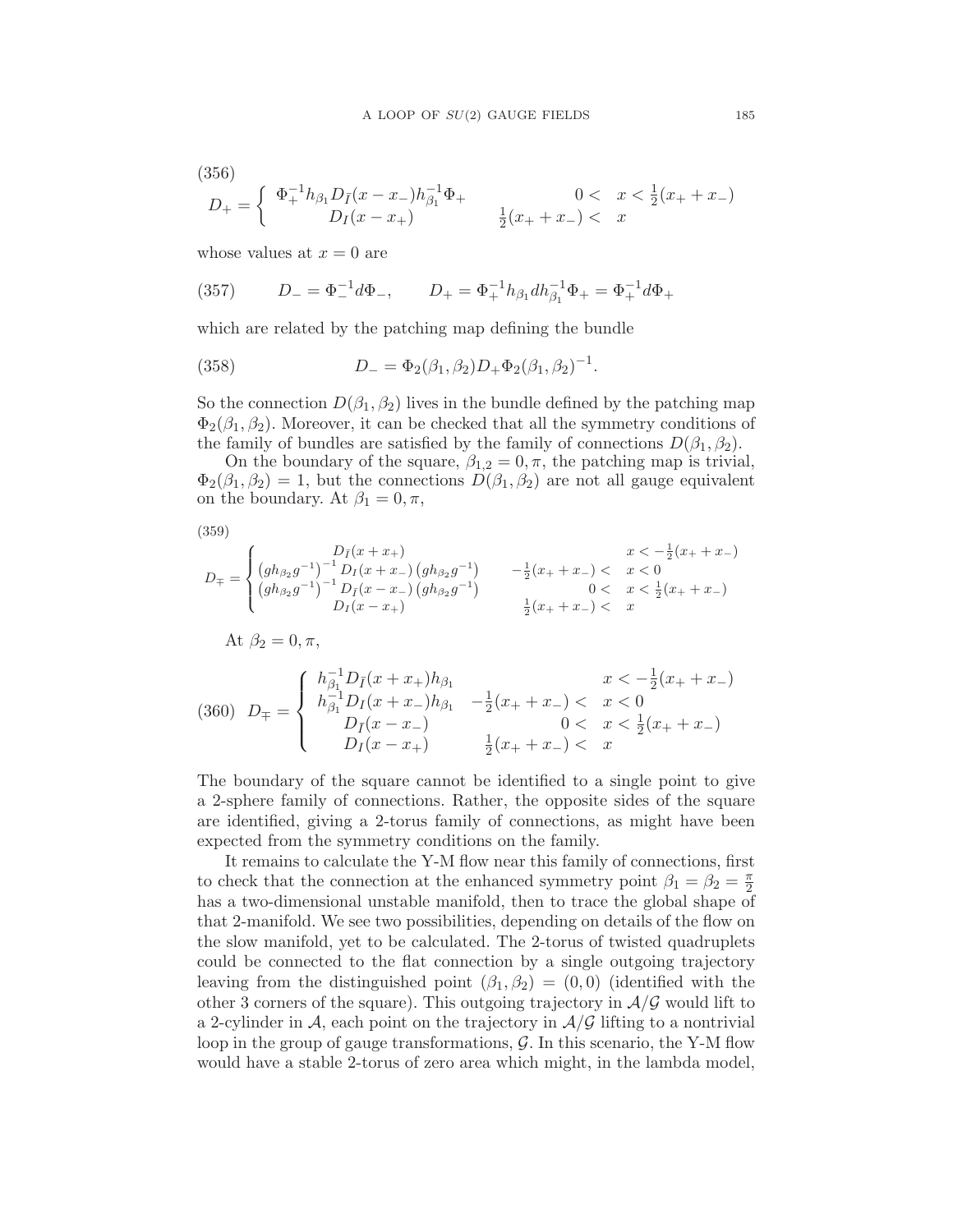produce non-canonical low energy interactions in  $SU(2)$  gauge theory. A second, less attractive, scenario would have outgoing trajectories leaving from each point on the boundary of the square, travelling to the flat connection. The unstable manifold would form a 2-sphere stable under the Y-M flow, with non-zero area.

#### **13. Questions and comments**

**13.1. Does the outgoing trajectory end at the flat connection?** The topology of the Y-M flow is the same whatever the locations of the twisted pair in  $S<sup>4</sup>$  and whatever the geometry on  $S<sup>4</sup>$ . There is always an outgoing trajectory from the aligned twisted pair. Does that outgoing trajectory always end at the flat connection?

Euclidean  $\mathbb{R}^4$  is the setting of interest for the possible physics appli-cation (discussed in section [13.3](#page-56-0) below). The twisted pair in euclidean  $\mathbb{R}^4$ can be obtained as the limit of twisted pairs in  $S<sup>4</sup>$  in which the instanton and anti-instanton are brought together while the metric on  $S<sup>4</sup>$  is scaled so that the distance of separation remains constant. Scaling the metric on  $S<sup>4</sup>$ is equivalent to scaling the Y-M flow time, so the outgoing trajectory for twisted pairs in  $\mathbb{R}^4$  is the same as the limiting trajectory for twisted pairs in  $S<sup>4</sup>$  as the instanton and anti-instanton approach each other. Even if the outgoing trajectory ends at the flat connection for all twisted pairs in  $S<sup>4</sup>$ , there would still remain the possibility of cross-over to another fixed point as the locations of the instanton and anti-instanton approach each other, which would govern the outgoing trajectory for twisted pairs in  $\mathbb{R}^4$ . Does such a cross-over take place? or does the outgoing trajectory end at the flat connection for twisted pairs in euclidean  $\mathbb{R}^4$ ?

Whatever the fixed point at the end of the outgoing trajectory, it will have  $S_{YM}$  < 2, so it cannot be singular. If it is not the flat connection, then Taubes' theorem [**16**] says it must have at least a two dimensional unstable manifold. It would seem extraordinary for the outgoing trajectory from the twisted pairs to end exactly on a twice unstable fixed point.

**13.2. Asymptotic behavior of the outgoing trajectory?** For the possible application to physics, we would like to know how the outgoing trajectory approaches the flat connection at large time, especially for twisted pairs in euclidean  $\mathbb{R}^4$  (presuming the outgoing trajectory does end at the flat connection). Near its end, the trajectory  $A_t$  will approach the flat connection as a decaying perturbation whose Fourier transform in  $\mathbb{R}^4$  takes the form

(361) 
$$
\tilde{A}_t(p) = e^{-tp^2} \tilde{A}_0(p).
$$

The amplitudes  $\tilde{A}_0(p)$  will depend on the locations and twist of the twisted pair and will presumably control the observable properties of the hypothetical physical states associated with the twisted pair.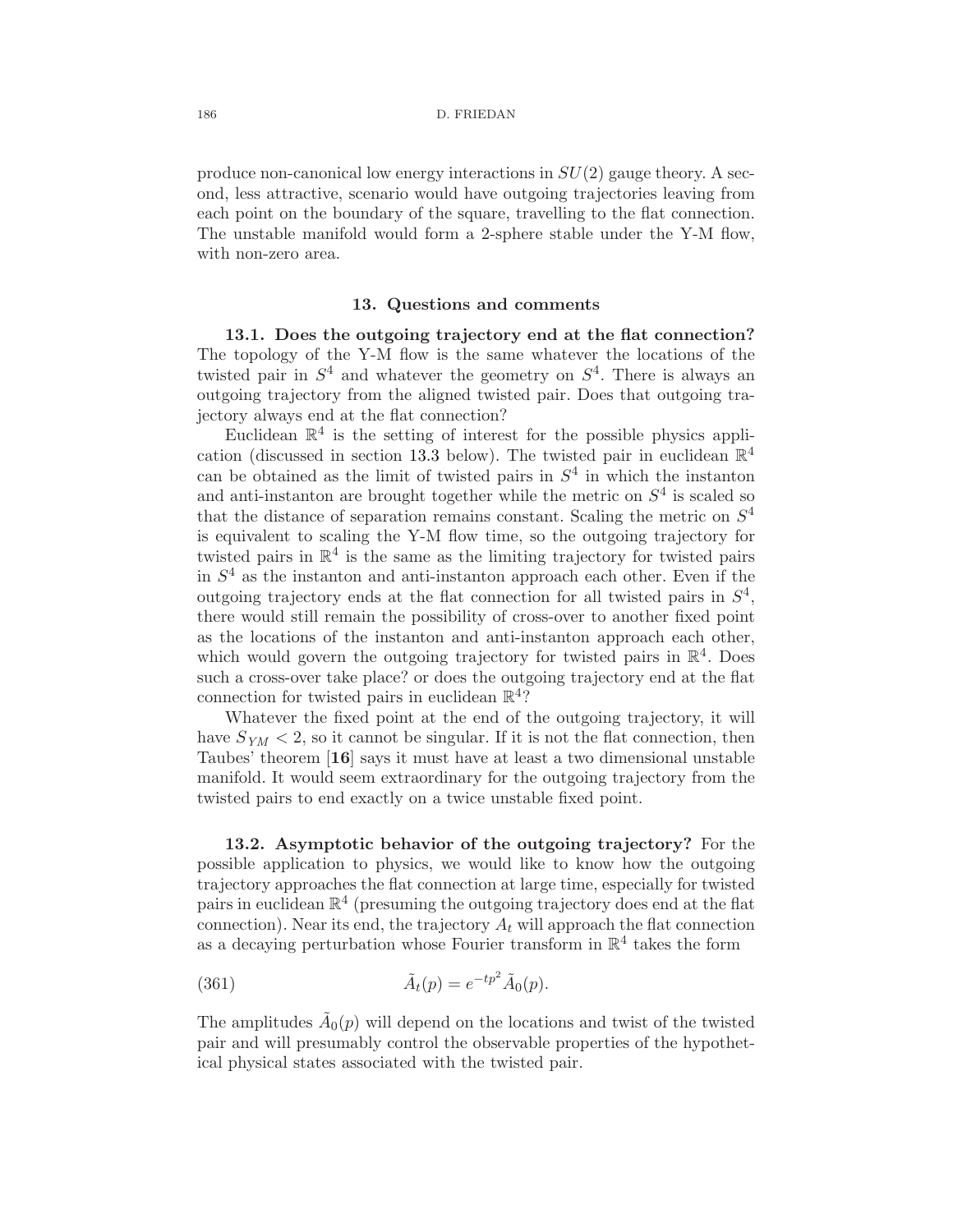We might explore for clues to the outgoing trajectories by looking at the outgoing trajectory for the  $U(2)$ -invariant twisted pair on  $S<sup>4</sup>$ , given by equation [229,](#page-35-0)

(362) 
$$
\frac{df}{dt} = R^2(x)^{-1} \left[ \partial_x^2 f + 4f(1-f)(2f-1) \right] \n= (\cosh x)^2 \left[ \partial_x^2 f + 4f(1-f)(2f-1) \right].
$$

The flow equation for the outgoing trajectory in the slow manifold is given by equation [214](#page-33-0) at  $\sigma = 0$  or  $\sigma = 2\pi$ ,

(363) 
$$
\frac{d\rho}{dt} = 3\rho^3.
$$

It determines the asymptotic initial conditions in the far past,  $t \to -\infty$ , for the outgoing trajectory,

$$
(364)
$$

$$
f_t(x) \to f_+(|x|), \quad f_+(x) = \frac{1}{1 + e^{-2(x - x_+(t))}}, \quad x_+(t) = \frac{1}{2}\ln(-6t) + O(t^{-1}).
$$

If, instead of the round metric on  $S<sup>4</sup>$ , we were to use the cylindrical metric,  $R^2(x) = 1$ , the outgoing trajectory would be given by

(365) 
$$
\frac{df}{dt} = \partial_x^2 f + 4f(1-f)(2f-1)
$$

which is a nonlinear diffusion or reaction-diffusion equation known as the Newell-Whitehead-Segel equation, a special case of the Kolmogorov-Petrovsky-Piskounov/FitzHugh-Nagumo equation. It is apparently not integrable, but some exact solutions are known (see for example [**33**]). Given the asymptotic  $t \to -\infty$  conditions we need for the outgoing trajectory, the methods by which the exact solutions were produced do not seem applicable [**34**]. Still, the possibility of an exact solution for the outgoing trajectory is tantalizing.

For twisted pairs in  $\mathbb{R}^4$ , the only symmetry of the outgoing trajectory is the  $SO(3)$  group of rotations around the axis that passes through the locations of the instanton and anti-instanton. The unstable trajectory is given by a set of nonlinear diffusion equations in two spatial dimensions. Numerical integration might be the only way to find its long time asymptotic behavior.

<span id="page-56-0"></span>**13.3. The lambda model.** The lambda model [**7**] is a two-dimensional nonlinear model whose target space is the manifold of spacetime fields: gauge fields, fermion fields, scalar fields, and the spacetime metric of general relativity. The functional integral of the lambda model is

(366) 
$$
\int \mathcal{D}\lambda \exp\left[-\int d^2z \frac{1}{g^2} G_{ij}(\lambda)\partial \lambda^i \bar{\partial} \lambda^j\right]
$$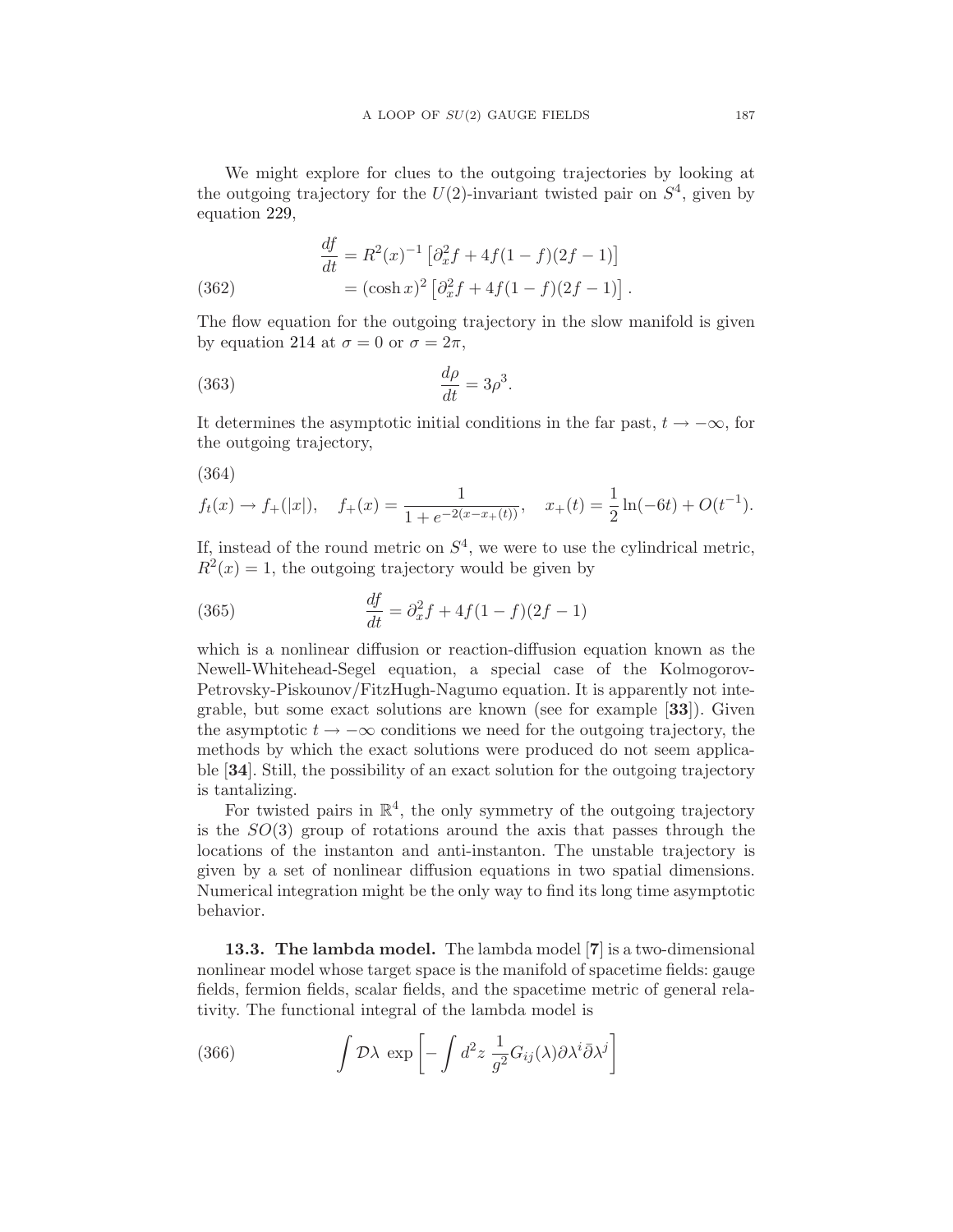188 D. FRIEDAN

(367) 
$$
\mathcal{D}\lambda = \prod_{z,\bar{z}} d\rho(\lambda(z,\bar{z})).
$$

The field  $\lambda(z,\bar{z})$  maps a two-dimensional domain, parametrized by a complex coordinate z, to the manifold of spacetime fields. The  $\lambda^i$  are coordinates on the manifold of spacetime fields (e.g., their momentum modes),  $G_{ij}(\lambda)d\lambda^i d\lambda^j$  is the natural metric on the manifold of spacetime fields, g is<br>the coupling constant, and  $d\rho(\lambda)$  is a massure on the spacetime fields, the the coupling constant, and  $d\rho(\lambda)$  is a measure on the spacetime fields, the *a priori* measure of the nonlinear model. The lambda model differs from the standard two dimensional nonlinear model in that the fields  $\lambda^{i}(z,\bar{z})$  are not precisely dimensionless, but change with the two-dimensional scale  $\Lambda$ according to the gradient flow

(368) 
$$
\Lambda \frac{\partial}{\partial \Lambda} \lambda^i = -\nabla^i S(\lambda), \quad \nabla^i S = g^2 G^{ij} \frac{\partial}{\partial \lambda^j} \left( \frac{1}{g^2} S \right)
$$

where  $\frac{1}{g^2}S$  is the classical action functional of the spacetime field theory. For<br>small fluctuations, the dimension of the mode  $\lambda^i$  is  $x(i)$ ? where  $x(i)$  is the small fluctuations, the dimension of the mode  $\lambda^i$  is  $p(i)^2$  where  $p(i)$  is the spacetime momentum of the mode.

The *a priori* measure is produced by the fluctuations of the lambda fields at short 2-d distances, acting in combination with the gradient flow. The mechanism of production is expressed by the renormalization group equation for the *a priori* measure, which at leading order is the driven diffusion equation

(369) 
$$
\Lambda \frac{\partial}{\partial \Lambda} d\rho = \nabla_i g^2 G^{ij} \left[ \nabla_j + \partial_j \left( \frac{1}{g^2} S \right) \right] d\rho
$$

which equilibrates at

(370) 
$$
d\rho = d\lambda \; e^{-\frac{1}{g^2}S},
$$

dλ being the metric volume element. We recognize the *a priori* measure produced by the small fluctuations as the functional measure of the canonically quantized spacetime quantum field theory.

The exact *a priori* measure produced by the lambda model is a quantum field theory in spacetime that might not be identical to the canonically quantized field theory. We are pursuing the possibility that non-canonical corrections to the canonical quantum field theory might be produced by large two-dimensional fluctuations in the lambda model. At weak coupling, large fluctuations in a nonlinear model show up as winding modes, associated with  $\pi_1$  of the target manifold, and as 2-d instantons, associated with  $\pi_2$  of the target manifold. The winding modes might provide weakly interacting states not present in the canonical quantum  $SU(2)$  gauge field theory. The 2-d instantons might provide interactions not present in the canonical quantum  $SU(2)$  and  $SU(3)$  gauge field theories.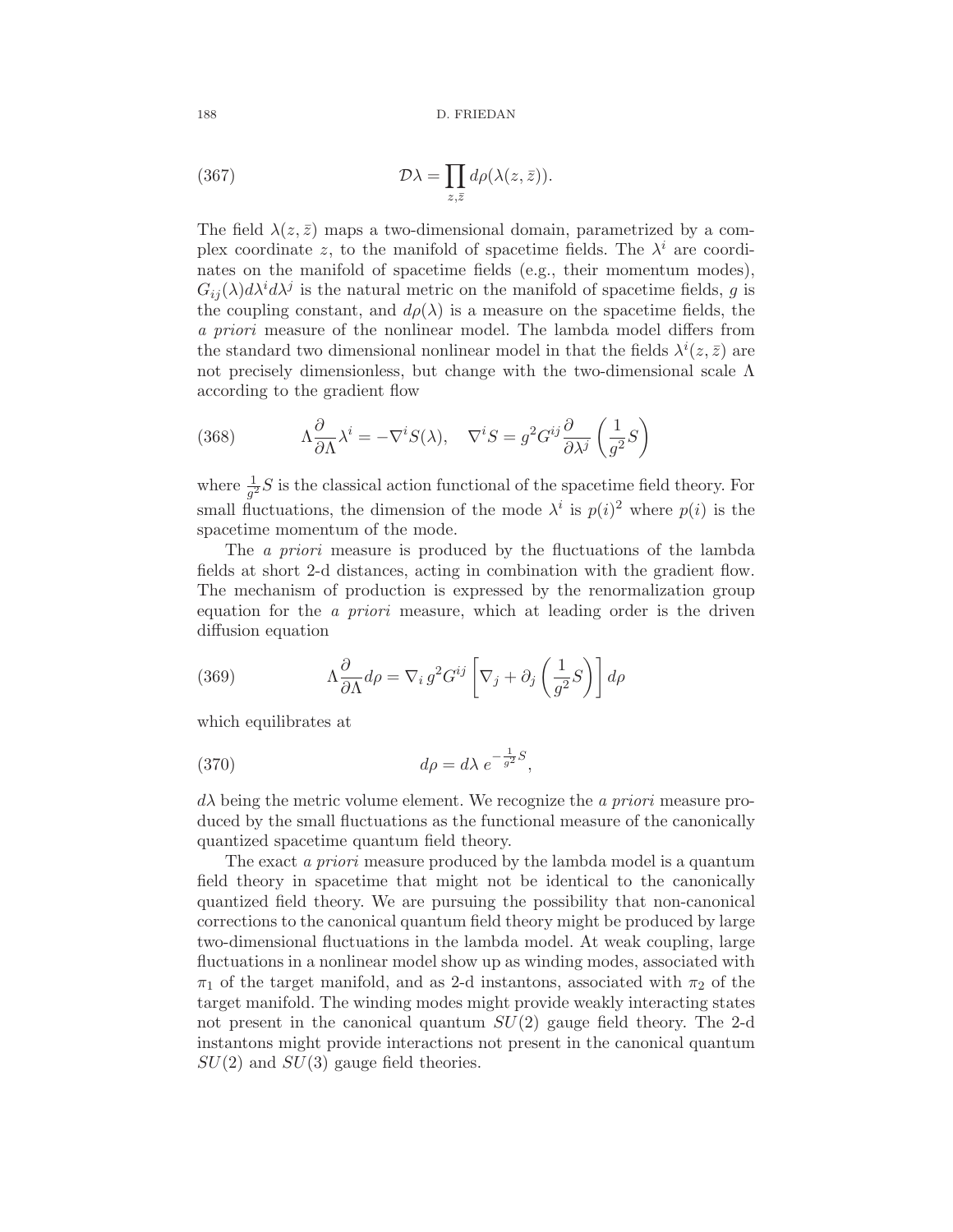The evolution of the nonlinear model in the two dimensional scale can be represented by the radial quantization, in which the wave functions live on the loop space of the target manifold and the hamiltonian is the 2-d dilation operator. The dilation operator of the lambda model is the ordinary dilation operator of the nonlinear model combined with the gradient flow. The winding modes are wave functions on the nontrivial component(s) of the loop space. In a normal nonlinear model, the low-lying winding modes are concentrated on the nontrivial loops of minimal length. In the lambda model, the gradient flow attempts to concentrate the wave function on the stable nontrivial loops. The two processes compete, in principle, so searching only for loops stable under the gradient flow was ill-conceived. Finding a stable loop of zero length was pure luck.

It remains to quantize the stable loop of  $SU(2)$  gauge fields. The ground state or states will be concentrated on the nontrivial loop at the tip of the cone in Figure [2.](#page-9-0) Regarding the cone as an orbifold of the plane, the states of the stable loop are the twist states for the orbifold. The classical ground state energy is zero because the length of the loop is zero. But, if the stable loop is to provide any low energy states, the quantum corrections to the ground state energy must also vanish, at least to many orders in the coupling constant. We assume a high fundamental spacetime energy scale in the lambda model. Fermion zero-modes localized in the zero-size instanton and anti-instanton of the stable loop will provide degenerate ground states that offers at least a possibility of canceling the quantum corrections to the ground state energy, but to get cancellation to many orders or to all orders, we will probably need perturbative spacetime supersymmetry. The hypothetical non-canonical  $SU(2)$  gauge theory states would only be visible at low energy in theories with perturbative supersymmetry.

It also remains to figure out the spacetime interpretation of the states of the stable loop. Do they appear as additional fields in the quantum field theory, or as extra states, in addition to the quantum field theory? In any case, they will presumably be bi-local objects, depending on the two instanton locations parametrizing the loop of twisted pairs.

For consistency in the 2-d quantum field theory, twist fields have to be accompanied by a projection that eliminates all states with nontrivial monodromy around the twist field. Here, nontrivial monodromy means change of sign under nontrivial  $SU(2)$  gauge transformations. Such states arise in canonically quantized gauge theories that have a global SU(2) anomaly [**35**]. By projecting out the anomalous states, and adding new non-canonical states, the lambda model might produce a non-anomalous quantization of such gauge theories.

We expect that interactions with the ordinary modes of the gauge field theory will be determined by the outgoing trajectory that leads from the twisted pairs to the flat connection. We picture two twist fields — two loops of twisted pairs — merging in the two dimensional domain. Any closed curve surrounding them will be a topologically trivial loop in the twisted pairs. In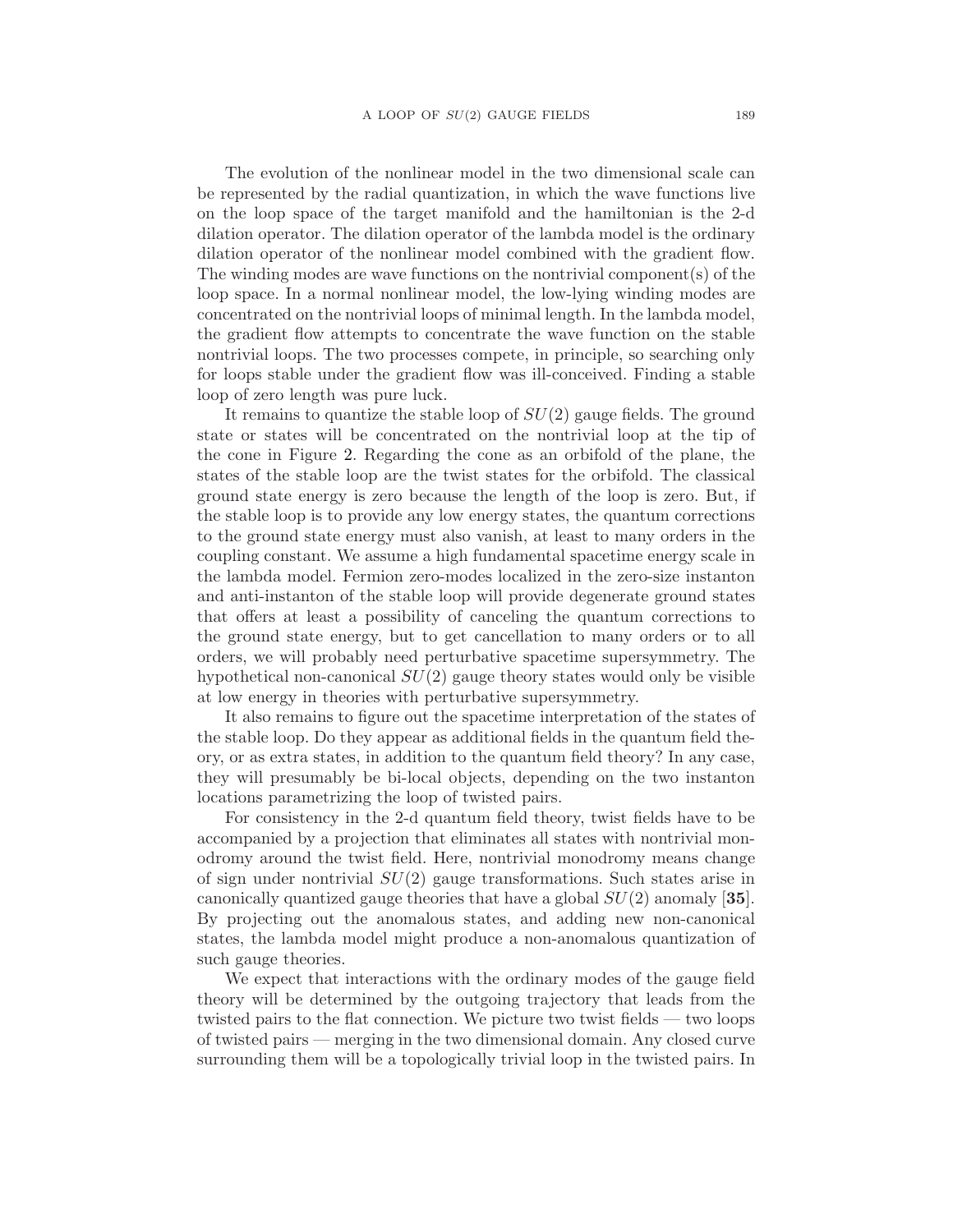190 D. FRIEDAN

the radial quantization, it will be driven down the outgoing trajectory to the flat connection, where it can join to the rest of the two dimensional domain where there are only small fluctuations around the flat connection. The interactions of the new states associated with the stable loop should then be determined by how the outgoing trajectory approaches the flat connection.

We picture a 2-d instanton in the lambda model to consist of a point-like core that is the nontrivial 2-sphere of twisted pairs of  $SU(3)$  gauge fields (or twisted quadruplets of  $SU(2)$  gauge fields), evolving outwards in the radial quantization, down the outgoing trajectory towards the flat connection. Again, the effects on the ordinary states will be determined by how the outgoing trajectory approaches the flat connection. On the two dimensional domain, the instanton will look like a defect, around which the nearly flat gauge field winds by a nontrivial loop in the group of gauge transformations.

So far, we have only such vague speculations. The task now is to figure out how to calculate in the lambda model with the stable loop and the stable 2-spheres of gauge fields.

# **Appendices**

A.  $U(2)$ -invariant connections on  $S<sup>4</sup>$ 

**A.1.** 
$$
S^3
$$
,  $SU(2)$ ,  $U(2)$ ,  $SO(4)$ ,  $S^4$ .  $S^3$ :  
\n(371)  $\mathbf{z} = \begin{pmatrix} z_1 \\ z_2 \end{pmatrix}$ ,  $\mathbf{z}^{\dagger} \mathbf{z} = \bar{z}_1 z_1 + \bar{z}_2 z_2 = 1$ ,  $P(\mathbf{z}) = \mathbf{z} \mathbf{z}^{\dagger}$ ,  $Q(\mathbf{z}) = 1 - P(\mathbf{z})$ ,  
\n(372) 
$$
dvol_{S^3} = -\frac{1}{2} (\mathbf{z}^{\dagger} d\mathbf{z}) (d\mathbf{z}^{\dagger} d\mathbf{z})
$$
,  $\int_{S^3} dvol_{S^3} = 2\pi^2$ .

 $SU(2)$ :

(373) 
$$
g(\mathbf{z}) = \begin{pmatrix} z_1 & -\bar{z}_2 \\ z_2 & \bar{z}_1 \end{pmatrix}.
$$

 $U(2)$ :

(374) 
$$
g(U\mathbf{z}) = Ug(\mathbf{z})\begin{pmatrix} 1 & 0\\ 0 & (\det U)^{-1} \end{pmatrix}.
$$

 $SO(4) = SU(2) \times SU(2)/\mathbb{Z}_2$ :

(375) 
$$
g(O(\mathbf{z})) = g_L g(\mathbf{z}) g_R^{-1}.
$$

 $S^4$ :

(376) 
$$
\vec{y} = (\cos \theta, \mathbf{z} \sin \theta), \quad x = \ln \tan \left(\frac{\theta}{2}\right), \quad -\infty \leq x \leq \infty.
$$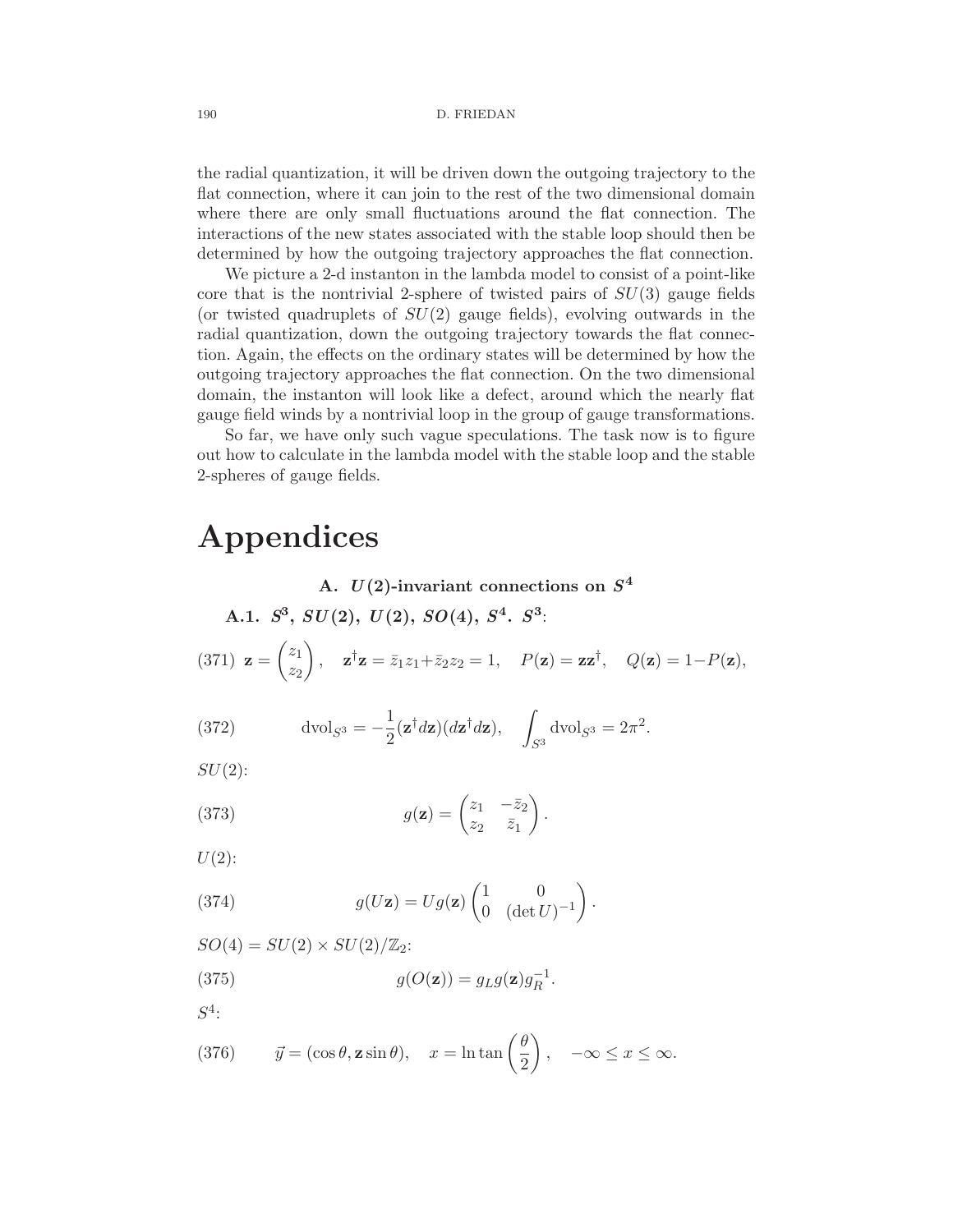(377) 
$$
(ds)_{S^4}^2 = R^2(x) \left[ (dx)^2 + d\mathbf{z}^\dagger d\mathbf{z} \right], \quad R^2(x) = (\cosh x)^{-2}.
$$

# <span id="page-60-0"></span>A.2.  $U(2)$ -invariant  $su(2)$ -valued 1-forms on  $S^3$ .

(378) 
$$
\eta = -PdP \qquad \qquad = -(\mathbf{z}^{\dagger}d\mathbf{z})\mathbf{z}\mathbf{z}^{\dagger} - \mathbf{z}d\mathbf{z}^{\dagger}
$$

(379) 
$$
\eta^{\dagger} = -dPP \qquad \qquad = (\mathbf{z}^{\dagger} d\mathbf{z}) \mathbf{z} \mathbf{z}^{\dagger} - d\mathbf{z} \mathbf{z}^{\dagger}
$$

(380) 
$$
\eta_3 = (\mathbf{z}^\dagger d\mathbf{z})(P - Q) = (\mathbf{z}^\dagger d\mathbf{z})(2\mathbf{z}\mathbf{z}^\dagger - 1)
$$

(381) 
$$
\eta(\mathbf{e}) = \begin{pmatrix} 0 & -d\overline{z}_2 \\ 0 & 0 \end{pmatrix} \quad \eta^{\dagger}(\mathbf{e}) = \begin{pmatrix} 0 & 0 \\ -dz_2 & 0 \end{pmatrix} \quad \eta_3(\mathbf{e}) = \begin{pmatrix} dz_1 & 0 \\ 0 & -dz_1 \end{pmatrix}
$$

(382) 
$$
\eta^2 = (\eta^{\dagger})^2 = \eta_3^2 = 0
$$

(383) 
$$
d_{\omega}\omega = d\omega + {\omega, \omega} = \omega^2
$$

(384) 
$$
d_{\omega}(-\eta + \eta^{\dagger} - \eta_3) = {\eta_3, \eta} - {\eta_3, \eta^{\dagger}} - {\eta, \eta^{\dagger}}
$$

so, by  $U(1)$ -covariance,

(385) 
$$
d_{\omega}\eta = -\{\eta_3, \eta\} \quad d_{\omega}\eta^{\dagger} = -\{\eta_3, \eta^{\dagger}\} \quad d_{\omega}\eta_3 = \{\eta, \eta^{\dagger}\}
$$

# **A.3.**  $U(2)$ -invariant  $su(2)$ -valued 2-forms on  $S^3$ . Define

(386) 
$$
\sigma = \frac{1}{2}d_{\omega}\eta = -\frac{1}{2}\{\eta_3, \eta\} = \mathbf{z}^{\dagger}d\mathbf{z}PdP = -\mathbf{z}^{\dagger}d\mathbf{z}\eta
$$

(387) 
$$
\sigma^{\dagger} = \frac{1}{2} d_{\omega} \eta^{\dagger} = -\frac{1}{2} \{\eta_3, \eta^{\dagger}\} = -\mathbf{z}^{\dagger} d\mathbf{z} dP P = \mathbf{z}^{\dagger} d\mathbf{z} \eta^{\dagger}
$$

(388) 
$$
\sigma_3 = \frac{1}{2} d_{\omega} \eta_3 = \frac{1}{2} {\eta, \eta^{\dagger}} = \frac{1}{2} (dP)^2 = \frac{1}{2} d\mathbf{z}^{\dagger} d\mathbf{z} (P - Q)
$$

(389)

$$
\sigma(\mathbf{e}) = \begin{pmatrix} 0 & dz_1 d\bar{z}_2 \\ 0 & 0 \end{pmatrix} \quad \sigma^{\dagger}(\mathbf{e}) = \begin{pmatrix} 0 & 0 \\ d\bar{z}_1 dz_2 & 0 \end{pmatrix} \quad \sigma_3(\mathbf{e}) = \frac{1}{2} d\bar{z}_2 dz_2 \begin{pmatrix} 1 & 0 \\ 0 & -1 \end{pmatrix}
$$

**A.4.**  $U(2)$ -invariant  $su(2)$ -valued forms on  $S<sup>4</sup>$ . The volume form on  $S^3$  is

$$
(390)
$$

$$
\mathrm{dvol}_{S^3}(\mathbf{e}) = -\frac{1}{2}dz_1d\bar{z}_2dz_2 \quad \mathrm{dvol}_{S^3} = -\frac{1}{2}(\mathbf{z}^\dagger d\mathbf{z})(d\mathbf{z}^\dagger d\mathbf{z}) \quad \int_{S^3} \mathrm{dvol}_{S^3} = 2\pi^2.
$$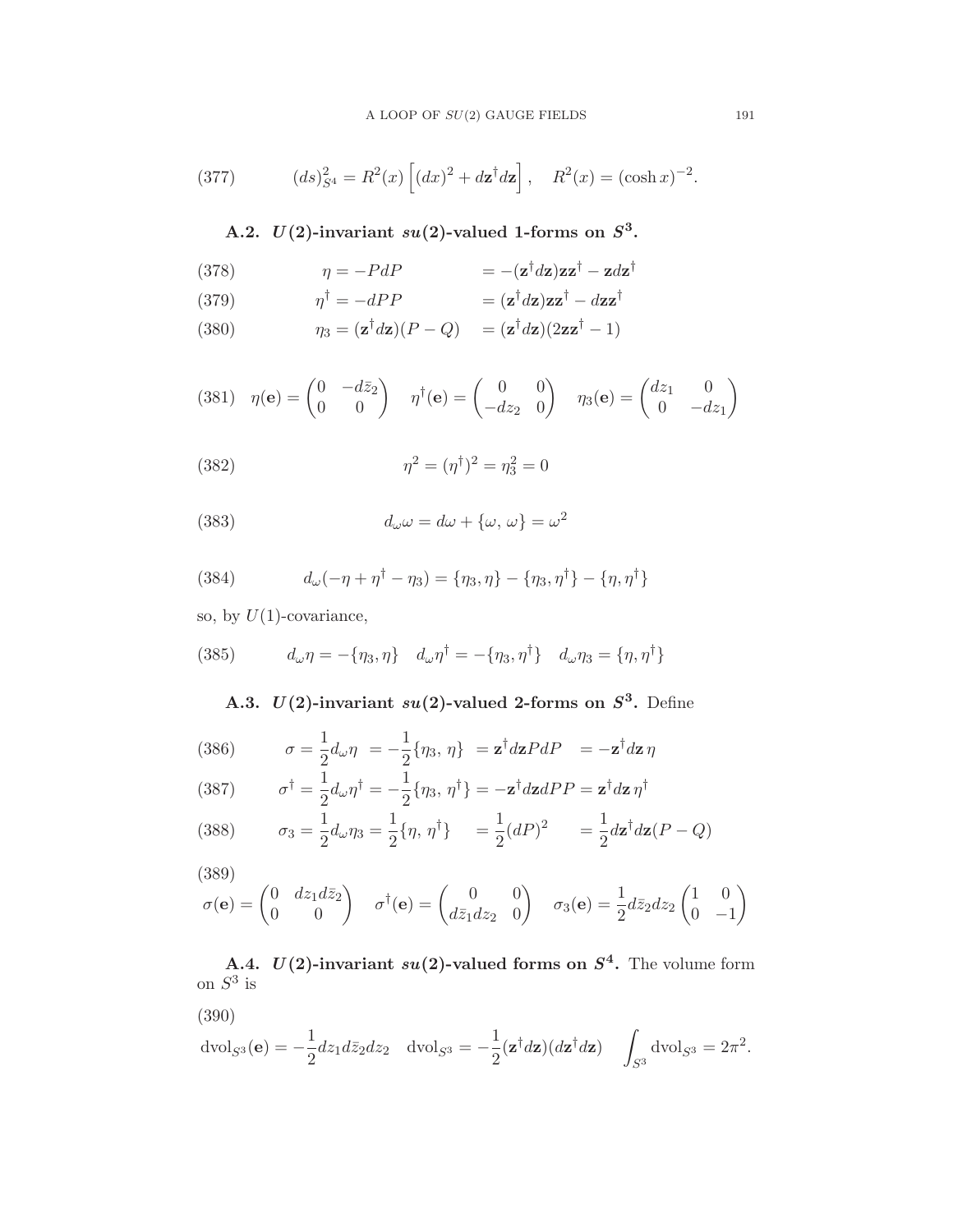In  $S^4$ , at each x, we have a basis for the  $U(2)$ -invariant su(2)-valued forms

(391) 0-forms:  $i(P - Q)$ ,

(392) 1-forms: 
$$
idx(P - Q), \eta, \eta^{\dagger}, \eta_3,
$$

- (393) 2-forms:  $\sigma, \sigma^{\dagger}, \sigma_3, dx \eta, dx \eta^{\dagger}, dx \eta_3$ ,
- (394) 3-forms:  $i\text{dvol}_{S^3}(P-Q)$ ,  $dx \sigma$ ,  $dx \sigma^{\dagger}$ ,  $dx \sigma_3$ .

**A.5. Hodge**  $\ast$ **.** At  $(x, e) \in S^4$ , the Hodge  $\ast$  operator acts on 1-forms and 3-forms:

(395) 
$$
*^{2} = -1 \quad *dx = R^{2}(x) \text{dvol}_{S^{3}} \quad *dz_{1} = -R^{2}(x) dx d\bar{z}_{2} dz_{2}
$$

$$
*dz_{2} = -R^{2}(x) dx dz_{1} dz_{2} \quad *d\bar{z}_{2} = R^{2}(x) dx dz_{1} d\bar{z}_{2}
$$

2-forms:

(397)  
\n
$$
*^2 = 1 \quad *(dxdz_1) = \frac{1}{2}d\overline{z}_2dz_2 \quad *(dxdz_2) = dz_1dz_2 \quad *(dxd\overline{z}_2) = -dz_1d\overline{z}_2
$$

So Hodge  $*$  acts on the  $U(2)$ -invariant su(2)-valued forms by:

1-forms and 3-forms:

(398) 
$$
*idx(P - Q) = R^2(x) \text{dvol}_{S^3}i(P - Q)
$$

(399) 
$$
*\eta = -R^2(x)dx\sigma \quad *\eta^{\dagger} = -R^2(x)dx\sigma^{\dagger} \quad *\eta_3 = -R^2(x)dx\sigma_3
$$

2-forms:

(400) 
$$
\ast(dx\eta) = \sigma \quad \ast(dx\eta^{\dagger}) = \sigma^{\dagger} \quad \ast(dx\eta_3) = \sigma_3
$$

**A.6.** *<sup>F</sup>***,** *<sup>F</sup> <sup>±</sup>***.** Recall

(401) 
$$
d + A = d_{\omega} + \Delta A
$$

(402) 
$$
\Delta A = f(x)\eta - \bar{f}(x)\eta^{\dagger} + f_3(x)\eta_3, \quad f_3 = \bar{f}_3
$$

(403) 
$$
F = (d_{\omega} + \Delta A)^2 = d_{\omega} \Delta A + (\Delta A)^2
$$

(404) 
$$
F_{\pm} = \frac{1}{2}(1 \pm *)F.
$$

Calculate

(405) 
$$
F = \partial_x f dx \eta - \partial_x \bar{f} dx \eta^{\dagger} + \partial_x f_3 dx \eta_3 + 2f \sigma - 2 \bar{f} \sigma^{\dagger} + 2 f_3 \sigma_3 - 2 f_3 f \sigma + 2 f_3 \bar{f} \sigma^{\dagger} - 2 f \bar{f} \sigma_3
$$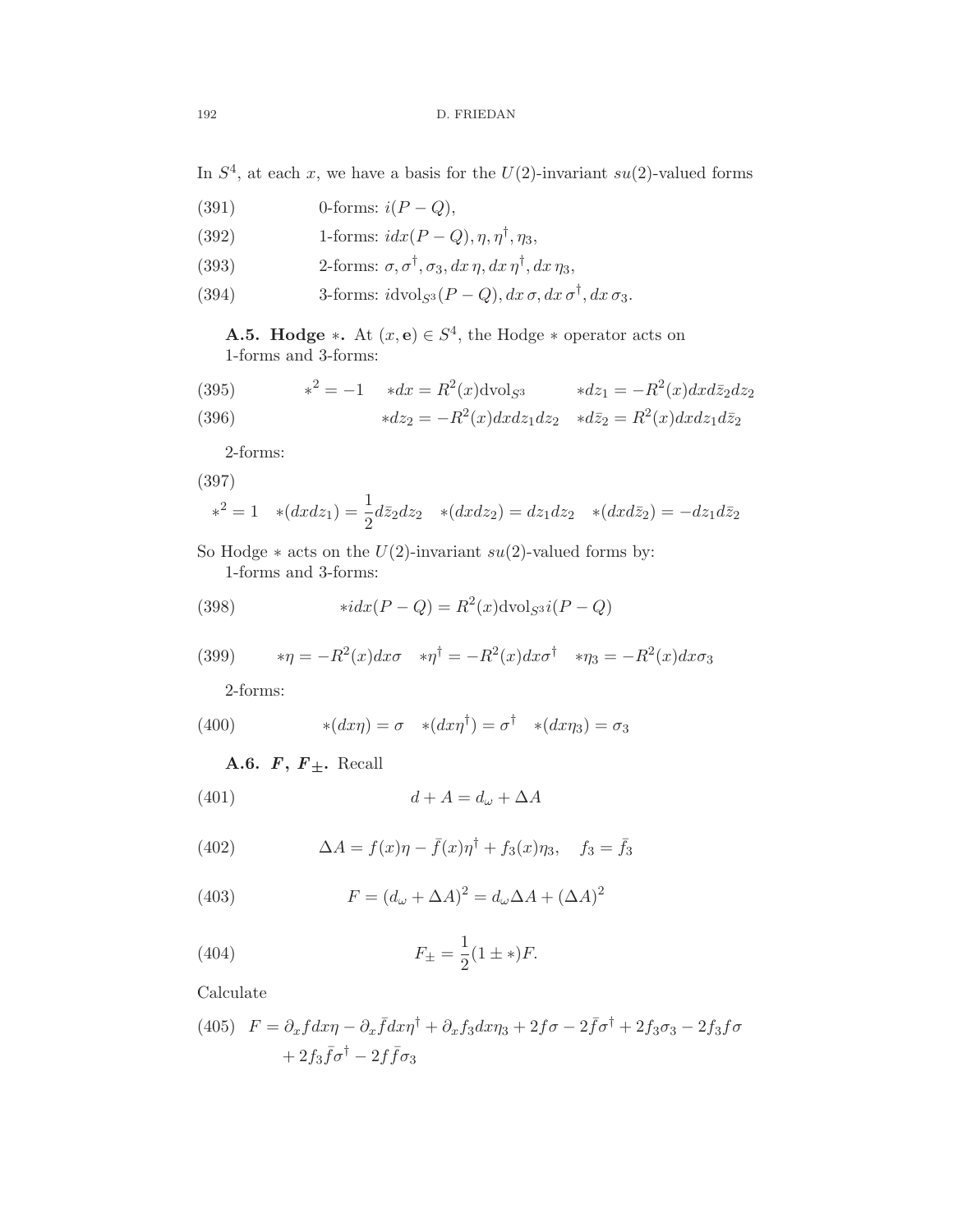(406)  
\n
$$
F_{\pm} = [\partial_x f \pm 2(1 - f_3)f)] \frac{1}{2} (1 \pm *) dx \eta
$$
\n
$$
- [\partial_x \bar{f} \pm 2(1 - f_3)\bar{f})] \frac{1}{2} (1 \pm *) dx \eta^{\dagger}
$$
\n(407)  
\n
$$
+ [\partial_x f_3 \pm 2(f_3 - f_3)] \frac{1}{2} (1 \pm *) dx \eta_3
$$

## **A.7.** *<sup>L</sup>±***.**

(408) 
$$
\frac{1}{4}\text{tr}(-F_{\pm}*F_{\pm}) = \mp \frac{1}{4}\text{tr}(F_{\pm}^2) = L_{\pm}(x)dx \text{ dvol}_{S^3}
$$

(409) 
$$
\mp \frac{1}{4} \text{tr}(F_{\pm}^2) = \mp \frac{1}{4} \left[ \partial_x f_3 \pm 2 \left( f_3 - |f|^2 \right) \right]^2 \frac{1}{2} \text{tr}(\pm dx \eta_3 \sigma_3)
$$

$$
= \frac{1}{4} \left[ \partial_x f \pm 2 \left( 1 - f_3 \right) f \right]^2 \frac{1}{2} \text{tr}(\mp dx \eta \sigma^{\dagger} \mp dx \eta^{\dagger} \sigma)
$$

$$
= \frac{1}{4} \left[ \partial_x f_3 \pm 2 \left( f_3 - |f|^2 \right) \right]^2 dx \, \text{dvol}_{S^3}
$$

$$
+ \frac{1}{2} \left[ \partial_x f \pm 2 \left( 1 - f_3 \right) f \right]^2 dx \, \text{dvol}_{S^3}
$$

(411) 
$$
L_{\pm} = \frac{1}{4} \left[ \partial_x f_3 \pm 2 \left( f_3 - |f|^2 \right) \right]^2 + \frac{1}{2} \left[ \partial_x f \pm 2 \left( 1 - f_3 \right) f \right]^2
$$

**A.8. Products of 1-forms and 2-forms.** The nonzero products of 1-forms and 2-forms are

(412)  
\n
$$
\sigma \eta^{\dagger} = \eta \sigma^{\dagger} = 2 \text{dvol}_{S^3} P \quad \sigma^{\dagger} \eta = \eta^{\dagger} \sigma = 2 \text{dvol}_{S^3} Q \quad \eta_3 \sigma_3 = \sigma_3 \eta_3 = -\text{dvol}_{S^3} \mathbf{1}
$$
\nSo

(413) 
$$
[\omega, \sigma] = [\omega, \sigma^{\dagger}] = -2 \text{dvol}_{S^3}(P - Q) \quad [\omega, \sigma_3] = 0
$$

**A.9. Inner products.** The non-zero inner products are: 1-forms:

(414) 
$$
\text{tr}\left[-i dx (P - Q) * i dx (P - Q)\right] = \text{tr}\left(\eta * \eta^{\dagger}\right) = \text{tr}\left(\eta^{\dagger} * \eta\right)
$$

$$
= \text{tr}\left(-\eta * \eta\right) = 2R^2(x) dxd\text{vol}_{S^3}
$$

2-forms:

(415) 
$$
\operatorname{tr}(-dx\eta_3\sigma_3) = \operatorname{tr}(dx\eta\sigma^{\dagger}) = \operatorname{tr}(dx\eta^{\dagger}\sigma) = 2dx \operatorname{dvol}_{S^3}
$$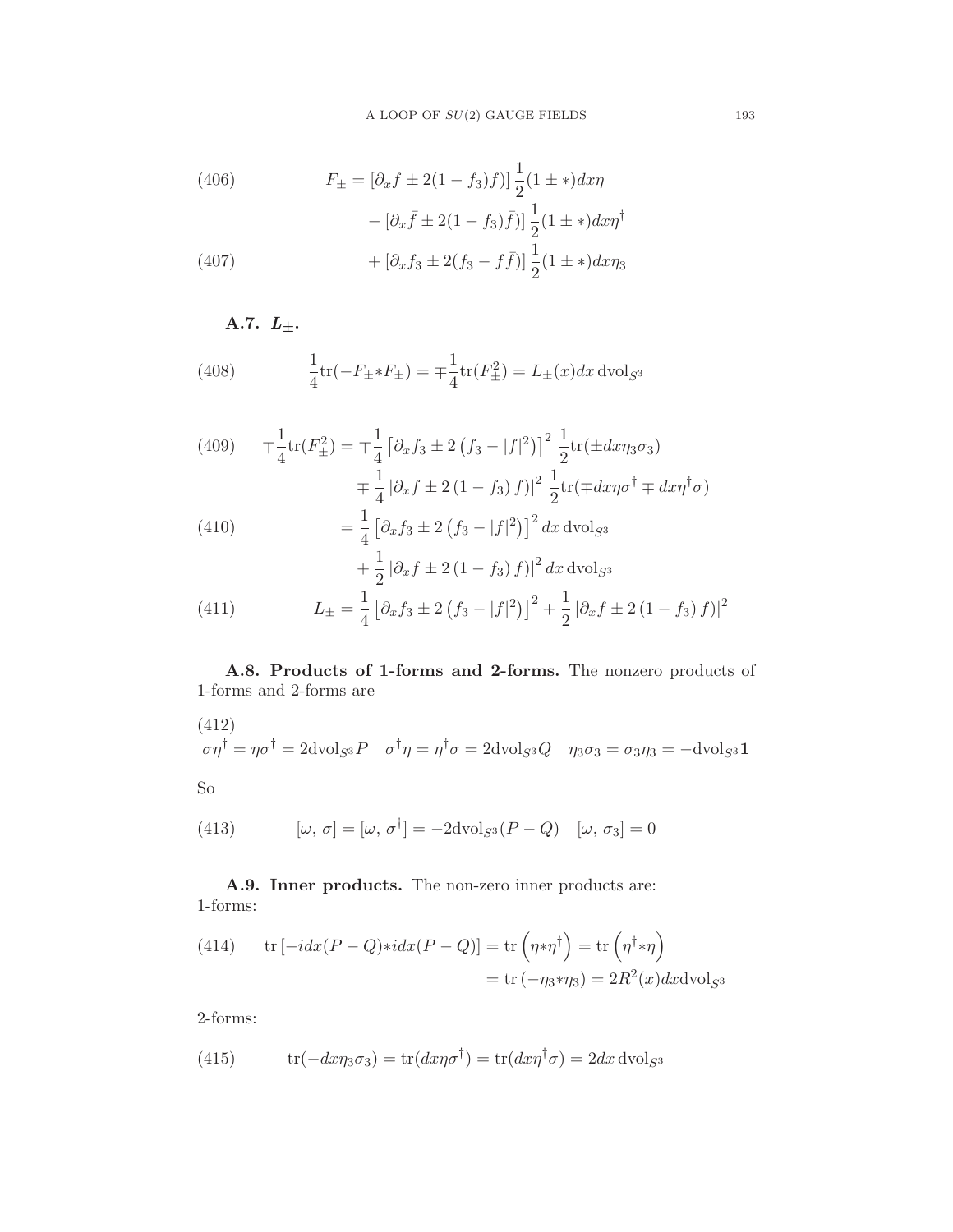**A.10. New basis for the** *U* **(2)-invariant forms.** Change basis for the  $U(2)$ -invariant su(2)-valued 1-forms and 2-forms on  $S^3$  to

(416) 
$$
\omega = -\eta + \eta^{\dagger} - \eta_3 \qquad \omega_1 = \eta - \eta^{\dagger} - 2\eta_3 \qquad \omega_2 = -i(\eta + \eta^{\dagger})
$$

(417) 
$$
\chi = -\sigma + \sigma^{\dagger} - \sigma_3 \qquad \chi_1 = \sigma - \sigma^{\dagger} - 2\sigma_3 \qquad \chi_2 = -i(\sigma + \sigma^{\dagger})
$$

Correspondingly, on  $S^4$ ,

(418) 1-forms: 
$$
idx(P - Q), \omega, \omega_1, \omega_2
$$

- (419) 2-forms:  $\chi, \chi_1, \chi_2$ ,
- (420)  $dx \omega, dx \omega_1, dx \omega_2$
- (421) 3-forms:  $i dvol_{S^3}(P-Q)$ ,  $dx \chi$ ,  $dx \chi_1$ ,  $dx \chi_2$ .

### **A.11. Formulas in the new basis.**

| (422) | $d_{\omega} \omega = 2\chi \quad d_{\omega} \omega_1 = 2\chi_1 \quad d_{\omega} \omega_2 = 2\chi_2$                          |  |
|-------|------------------------------------------------------------------------------------------------------------------------------|--|
|       | (423) $\{\omega, \omega\} = 4\chi \quad \{\omega, \omega_1\} = -2\chi_1 \quad \{\omega, \omega_2\} = 2\chi_2$                |  |
|       | (424) $D_{\pm}\omega = (2 - 4f_{\pm})\chi$ $D_{\pm}\omega_1 = (2 + 2f_{\pm})\chi_1$ $D_{\pm}\omega_2 = (2 - 2f_{\pm})\chi_2$ |  |

(425)  $[\omega, \chi] = [\omega, \chi_1] = 0 \quad [\omega, \chi_2] = 4i \text{dvol}_{S^3} (P - Q)$ 

Hodge ∗ on 1-forms:

(426) 
$$
*idx(P - Q) = R^2(x) \text{dvol}_{S^3}i(P - Q)
$$

(427) 
$$
*\omega = -R^2(x)dx\chi \quad *\omega_1 = -R^2(x)dx\chi_1 \quad *\omega_2 = -R^2(x)dx\chi_2
$$

Hodge ∗ on 2-forms:

(428) 
$$
*\chi = dx \omega * \chi_1 = dx \omega_1 * \chi_2 = dx \omega_2
$$

Non-zero inner products of 1-forms:

(429) 
$$
\text{tr}\left[-i dx (P - Q) * i dx (P - Q)\right] = 2R^2(x) dx \text{dvol}_{S^3}
$$

(430) 
$$
\frac{1}{6}\text{tr}(-\omega*\omega) = \frac{1}{8}\text{tr}(-\omega_1*\omega_1) = \frac{1}{4}\text{tr}(-\omega_2*\omega_2) = R^2(x)dxd\text{vol}_{S^3}
$$

Non-zero inner products of 2-forms:

(431)  
\n
$$
\frac{1}{6}\text{tr}(-dx\omega * dx\omega) = \frac{1}{8}\text{tr}(-dx\omega_1 * dx\omega_1) = \frac{1}{4}\text{tr}(-dx\omega_2 * dx\omega_2) = dx\text{dvol}_{S^3}
$$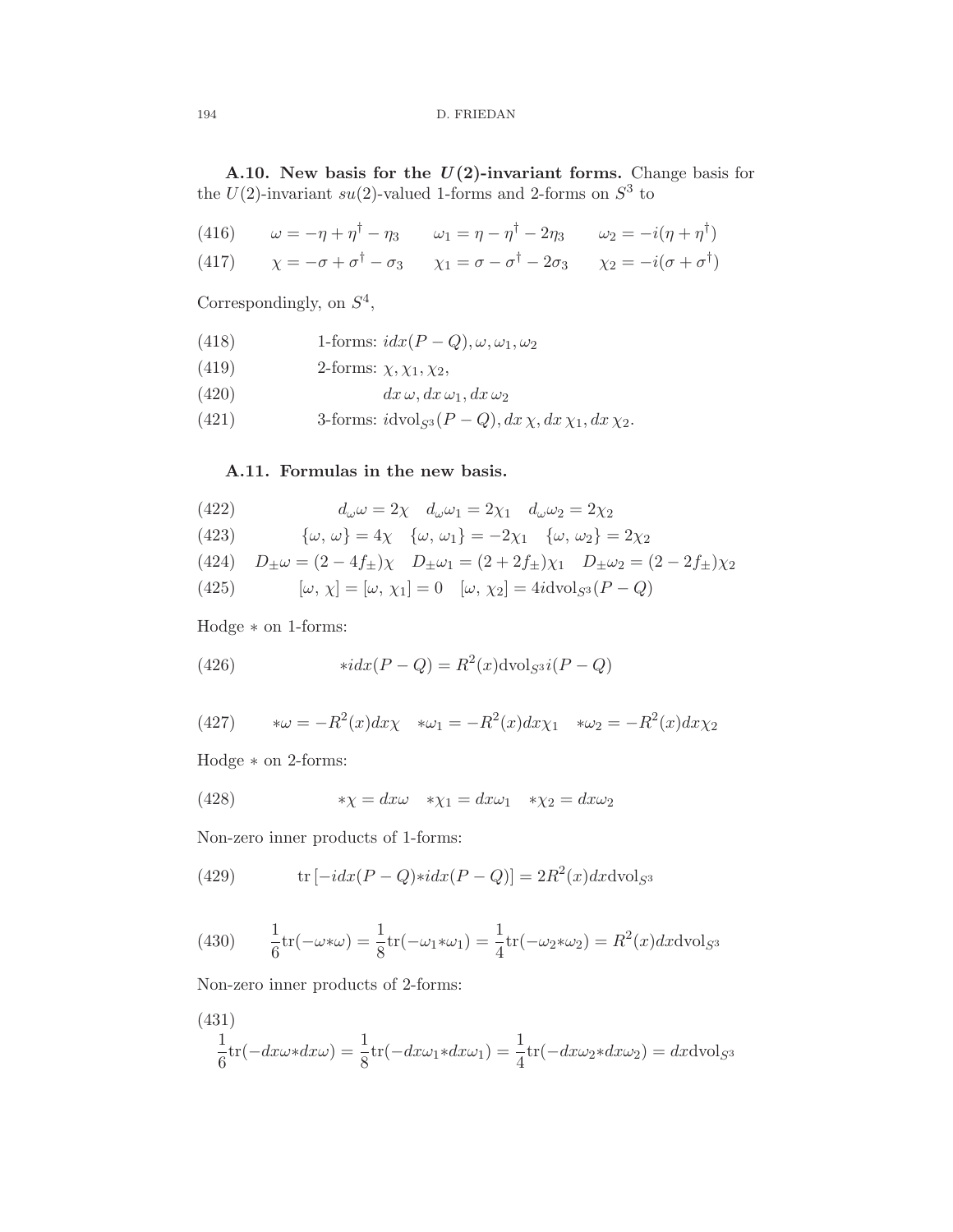**A.12. Instanton covariant derivatives.** Using the formulas in Appendix [A.2,](#page-60-0) we calculate the instanton covariant derivatives of the 1-forms

(432)  
\n
$$
D_{\pm}idx(P-Q) = -2f_{\pm}dx\omega_2 \quad D_{\pm}\omega = \lambda\chi \quad D_{\pm}\omega_1 = \lambda_1\chi_1 \quad D_{\pm}\omega_2 = \lambda_2\chi_2
$$

where

(433) 
$$
\lambda = 2(1 - 2f_{\pm}) \quad \lambda_1 = 2(1 + f_{\pm}) \quad \lambda_2 = 2(1 - f_{\pm}).
$$

The covariant derivatives of the 2-forms are

(434)  
\n
$$
D_{\pm}(dx \omega) = -\lambda dx \chi \quad D_{\pm}(dx \omega_1) = -\lambda_1 dx \chi_1 \quad D_{\pm}(dx \omega_2) = -\lambda_2 dx \chi_2
$$

(435) 
$$
D_{\pm} \chi = 0
$$
  $D_{\pm} \chi_1 = 0$   $D_{\pm} \chi_2 = -4 f_{\pm} \text{dvol}_{S^3} i (P - Q)$ 

Their Hodge duals are

(436) 
$$
*D_{\pm}(dx \omega) = -R^2(x)^{-1}\lambda \omega \quad *D_{\pm}(dx \omega_1) = -R^2(x)^{-1}\lambda_1 \omega_1
$$

(437) 
$$
*D_{\pm}(dx \,\omega_2) = -R^2(x)^{-1}\lambda_2\omega_2
$$

(438) 
$$
*D_{\pm} \chi = 0 \quad *D_{\pm} \chi_1 = 0 \quad *D_{\pm} \chi_2 = 4R^2(x)^{-1} f_{\pm} i dx (P - Q)
$$

## <span id="page-64-0"></span>**A.13. The instanton laplacian.**

(439) 
$$
D_{\pm}\delta A_{0\pm}(x)idx(P-Q) = -\delta A_{0\pm}2f_{\pm}dx\omega_{2}
$$
\n(440)  
\n
$$
(*)\mp 1)D_{\pm}\delta A_{0\pm}(x)idx(P-Q) = -2f_{\pm}\delta A_{0\pm}(\chi_{2} \mp dx\omega_{2})
$$
\n(441)  
\n
$$
D_{\pm}(**+1)D_{\pm}\delta A_{0\pm}(x)idx(P-Q) = -2\partial_{x}(f_{\pm}\delta A_{0\pm})dx\chi_{2}
$$
\n
$$
-2f_{\pm}\delta A_{0\pm}(D_{\pm}\chi_{2} \mp D_{\pm}dx\omega_{2})
$$
\n(442)  
\n
$$
*D_{\pm}(*\mp 1)D_{\pm}\delta A_{0\pm}(x)idx(P-Q) = -2\partial_{x}(f_{\pm}\delta A_{0\pm})R^{2}(x)^{-1}\omega_{2}
$$
\n(443)  
\n
$$
-2f_{\pm}\delta A_{0\pm}[4R^{2}(x)^{-1}f_{\pm}idx(P-Q)
$$
\n(444)  
\n
$$
\mp(-\lambda_{2})R^{2}(x)^{-1}\omega_{2}]
$$
\n(445)  
\n
$$
= -2R^{2}(x)^{-1}(\partial_{x} \pm \lambda_{2})(f_{\pm}\delta A_{0\pm})\omega_{2}
$$
\n(446)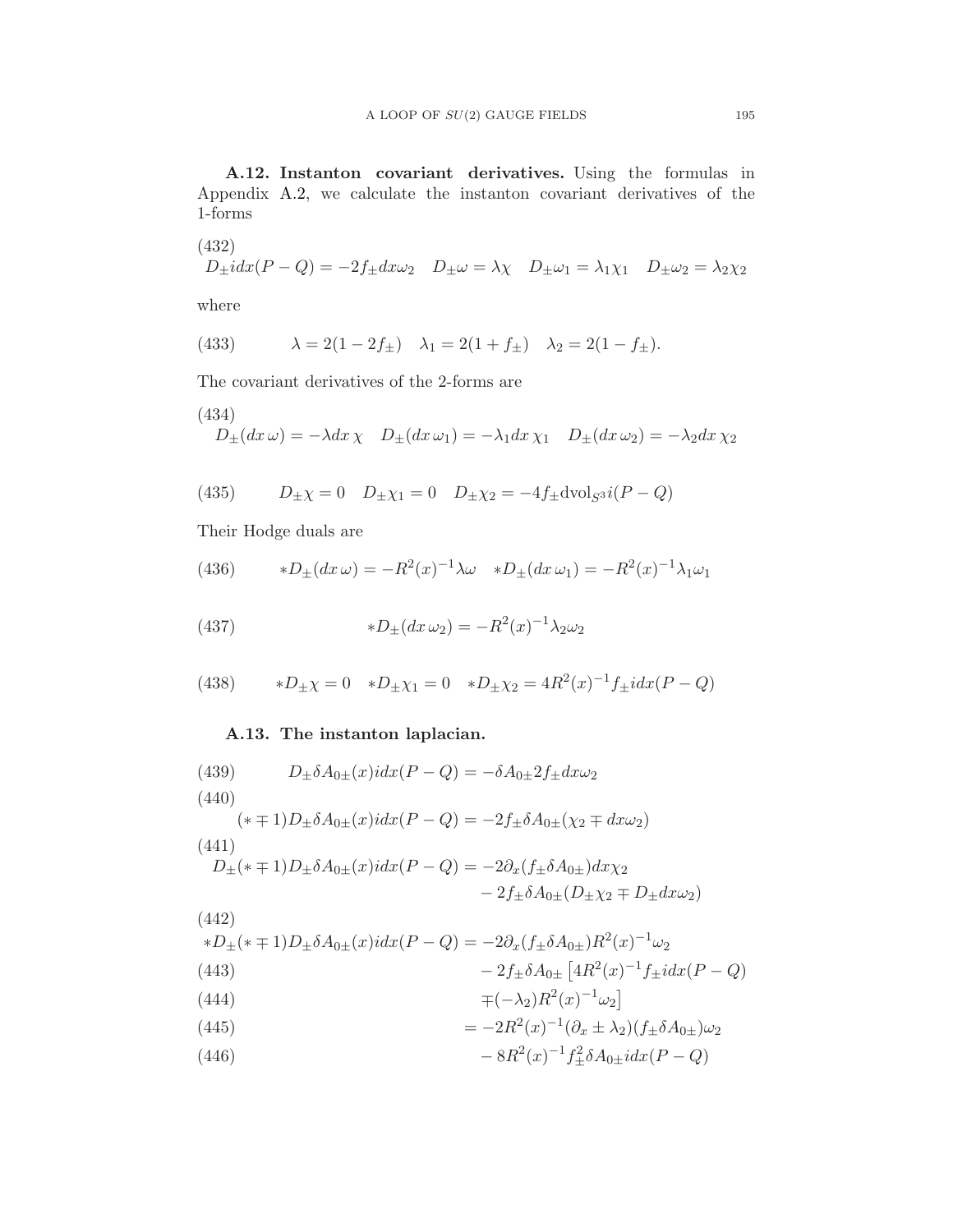196 D. FRIEDAN

(447) 
$$
D_{\pm}\delta f_{\pm}(x)\omega = \partial_x \delta f_{\pm} dx \omega + \delta f_{\pm} \lambda \chi
$$

(448) 
$$
(* \mp 1)D_{\pm}\delta f_{\pm}(x)\omega = (\partial_x \mp \lambda)\delta f_{\pm}(\chi \mp dx\omega)
$$

(449) 
$$
D_{\pm}(*\mp 1)D_{\pm}\delta f_{\pm}(x)\omega = \partial_x(\partial_x \mp \lambda)\delta f_{\pm}dx\chi
$$

$$
+ (\partial_x \mp \lambda)\delta f_{\pm}(D_{\pm} \chi \mp D_{\pm} dx \omega)
$$

(450) 
$$
*D_{\pm}(*\mp 1)D_{\pm}\delta f_{\pm}(x)\omega = R^2(x)^{-1}(\partial_x \pm \lambda)(\partial_x \mp \lambda)\delta f_{\pm}\omega
$$

(451) 
$$
D_{\pm}\delta A_{1\pm}(x)\omega_1 = \partial_x \delta A_{1\pm} dx \omega_1 + \delta A_{1\pm}\lambda_1 \chi_1
$$

(452) 
$$
(* \mp 1)D_{\pm}\delta A_{1\pm}(x)\omega_1 = (\partial_x \mp \lambda_1)\delta A_{1\pm}(\chi_1 \mp dx\omega_1)
$$

(453) 
$$
D_{\pm}(*\mp 1)D_{\pm}\delta A_{1\pm}(x)\omega_1 = \partial_x(\partial_x \mp \lambda_1)\delta A_{1\pm}dx\chi_1 + (\partial_x \mp \lambda_1)\delta A_{1\pm}(D_{\pm}\chi_1 \mp D_{\pm}dx\omega_1)
$$

(454) 
$$
*D_{\pm}(*\mp 1)D_{\pm}\delta A_{1\pm}(x)\omega_1 = R^2(x)^{-1}(\partial_x \pm \lambda_1)(\partial_x \mp \lambda_1)\delta A_{1\pm}\omega_1
$$

(455) 
$$
D_{\pm}\delta A_{2\pm}(x)\omega_{2} = \partial_{x}\delta A_{2\pm}dx\omega_{2} + \delta A_{2\pm}\lambda_{2}\chi_{2}
$$
  
(456) 
$$
(* \mp 1)D_{\pm}\delta A_{2\pm}(x)\omega_{2} = (\partial_{x} \mp \lambda_{2})\delta A_{2\pm}(\chi_{2} \mp dx\omega_{2})
$$
  
(457) 
$$
D_{\pm}(* \mp 1)D_{\pm}\delta A_{2\pm}(x)\omega_{2} = \partial_{x}(\partial_{x} \mp \lambda_{2})\delta A_{2\pm}dx\chi_{2}
$$

$$
+(\partial_{x} \mp \lambda_{2})\delta A_{2\pm}(D_{\pm}\chi_{2} \mp D_{\pm}dx\omega_{2})
$$

$$
(458)
$$

$$
*D_{\pm}(*\mp 1)D_{\pm}\delta A_{2\pm}(x)\omega_2 = \partial_x(\partial_x \mp \lambda_2)\delta A_{2\pm}R^2(x)^{-1}\omega_2 + (\partial_x \mp \lambda_2)\delta A_{2\pm}(4R^2(x)^{-1}f_{\pm}idx(P-Q) \pm R^2(x)^{-1}\lambda_2\omega_2)
$$

$$
(459)
$$

$$
*D_{\pm}(*\mp 1)D_{\pm}\delta A_{2\pm}(x)\omega_2 = R^2(x)^{-1}(\partial_x \pm \lambda_2)(\partial_x \mp \lambda_2)\delta A_{2\pm}\omega_2
$$

$$
+ 4R^2(x)^{-1}f_{\pm}(\partial_x \mp \lambda_2)\delta A_{2\pm}idx(P - Q)
$$

We expand  $\delta A_{\pm}$  in a basis of  $U(2)$  invariant  $su(2)$ -valued 1-forms on  $S^4$ , (460)  $\delta A_{\pm} = \delta A_{\pm 0}(x) i dx (P - Q) + \delta f_{\pm}(x) \omega + \delta A_{\pm 1}(x) \omega_1 + \delta A_{\pm 2}(x) \omega_2.$ From Appendix [A.13,](#page-64-0)

$$
(461)
$$

$$
*D_{\pm}(*\mp 1)D_{\pm}\delta A_{\pm} = R^{2}(x)^{-1}4f_{\pm}[-2f_{\pm}\delta A_{0\pm} + (\partial_{x} \mp \lambda_{2})\delta A_{2\pm}]i dx (P - Q) + R^{2}(x)^{-1}(\partial_{x} \pm \lambda)(\partial_{x} \mp \lambda)\delta f_{\pm}\omega + R^{2}(x)^{-1}(\partial_{x} \pm \lambda_{1})(\partial_{x} \mp \lambda_{1})\delta A_{1\pm}\omega_{1} + R^{2}(x)^{-1}(\partial_{x} \pm \lambda_{2})[-2f_{\pm}\delta A_{0\pm} + (\partial_{x} \mp \lambda_{2})\delta A_{2\pm}]\omega_{2}
$$

where

(462) 
$$
\lambda = 2(1 - 2f_{\pm}) \quad \lambda_1 = 2(1 + f_{\pm}) \quad \lambda_2 = 2(1 - f_{\pm}).
$$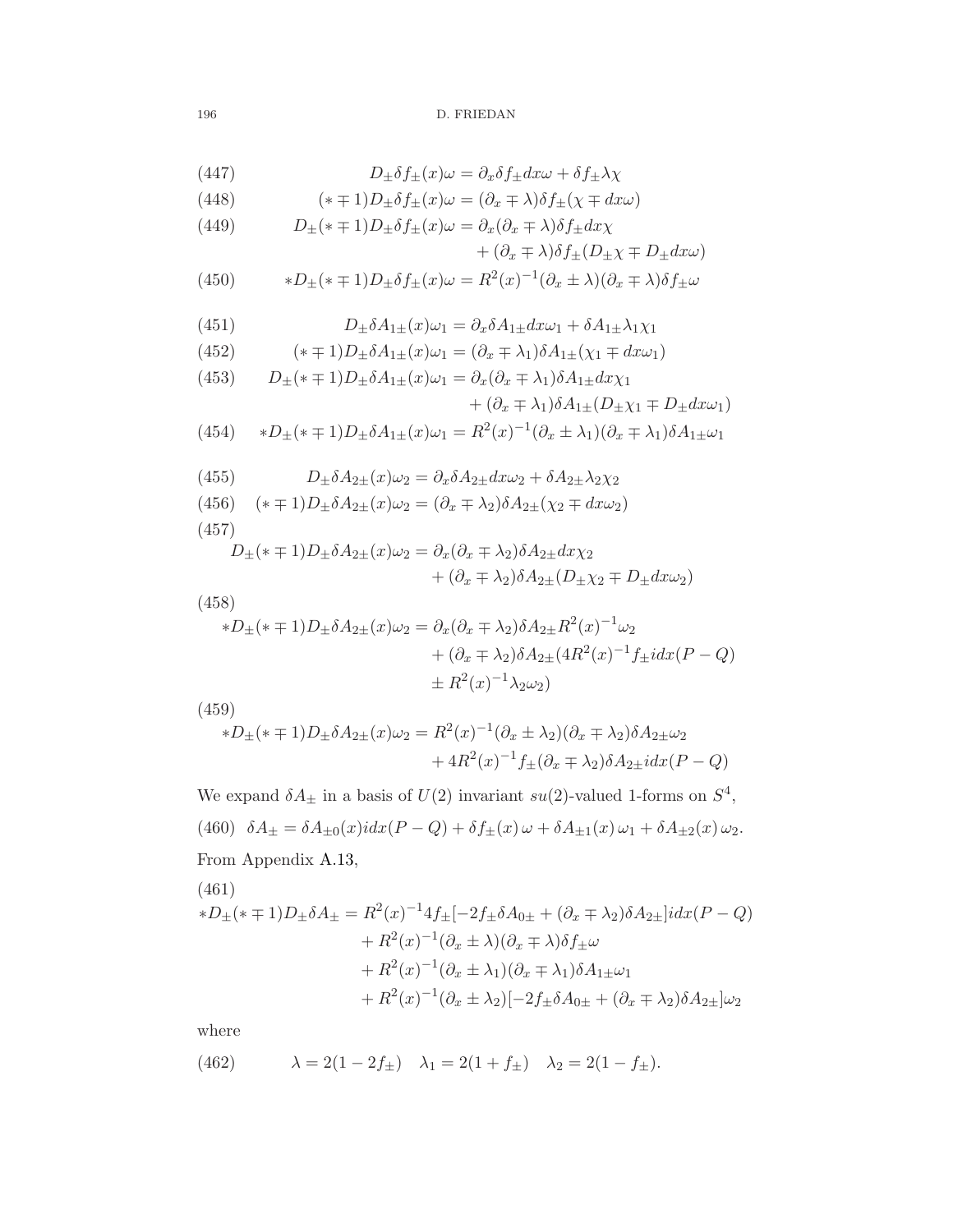(463) 
$$
(\partial_x \pm \lambda) = f_{\pm}^{-1} (1 - f_{\pm})^{-1} \partial_x f_{\pm} (1 - f_{\pm})
$$

(464) 
$$
(\partial_x \mp \lambda) = f_{\pm} (1 - f_{\pm}) \partial_x f_{\pm}^{-1} (1 - f_{\pm})^{-1}
$$

$$
(\partial_x \pm \lambda_1) = f_{\pm}^{-1} (1 - f_{\pm})^2 \partial_x f_{\pm} (1 - f_{\pm})^{-2}
$$

$$
(\partial_x \mp \lambda_1) = f_{\pm} (1 - f_{\pm})^{-2} \partial_x f_{\pm}^{-1} (1 - f_{\pm})^2
$$

(465)  
\n
$$
(\partial_x \pm \lambda_2) = f_{\pm}^{-1} \partial_x f_{\pm}
$$
\n
$$
(\partial_x \mp \lambda_2) = f_{\pm} \partial_x f_{\pm}^{-1}
$$

so

$$
(466)
$$
  
\n
$$
*D_{\pm}(*\mp 1)D_{\pm}\delta A_{\pm} = R^{2}(x)^{-1}4f_{\pm}^{2}[-2\delta A_{0\pm} + \partial_{x}(f_{\pm}^{-1}\delta A_{2\pm})]i dx (P - Q)
$$
  
\n
$$
+ R^{2}(x)^{-1}f_{\pm}^{-1}(1 - f_{\pm})^{-1}\partial_{x}f_{\pm}^{2}(1 - f_{\pm})^{2}
$$
  
\n
$$
\times \partial_{x}f_{\pm}^{-1}(1 - f_{\pm})^{-1}\delta f_{\pm}\omega
$$
  
\n
$$
+ R^{2}(x)^{-1}f_{\pm}^{-1}(1 - f_{\pm})^{2}\partial_{x}f_{\pm}^{2}(1 - f_{\pm})^{-4}
$$
  
\n
$$
\times \partial_{x}f_{\pm}^{-1}(1 - f_{\pm})^{2}\delta A_{1\pm}\omega_{1}
$$
  
\n
$$
+ R^{2}(x)^{-1}f_{\pm}^{-1}\partial_{x}(f_{\pm}^{2}[-2\delta A_{0\pm} + \partial_{x}(f_{\pm}^{-1}\delta A_{2\pm})])\omega_{2}
$$

**B.**  $SU(2) \rightarrow SU(3) \rightarrow S^5$  pulled back along  $[-1, 1] \times S^4 \rightarrow S^5$ 

**B.1.**  $SU(3)/SU(2) = S^5$ .  $S^5$  is represented as the unit sphere in  $\mathbb{C} \oplus$  $\mathbb{C}^2$ . The unit vectors are written

(467) 
$$
w = \begin{pmatrix} w_0 \\ \mathbf{w} \end{pmatrix} \quad |w_0|^2 + \mathbf{w}^\dagger \mathbf{w} = 1
$$

The north pole in  $S^5$  is

$$
(468)\qquad \qquad n = \begin{pmatrix} 1 \\ \mathbf{0} \end{pmatrix}
$$

 $SU(3)$  acts by block matrices on  $\mathbb{C} \oplus \mathbb{C}^2$ .  $SU(2)$  is identified with the subgroup of  $SU(3)$  leaving n fixed, the block matrices of the form

$$
(469) \qquad \qquad \begin{pmatrix} 1 & \mathbf{0}^{\dagger} \\ \mathbf{0} & g \end{pmatrix}.
$$

We will write this  $SU(3)$  matrix simply as g.  $w \in S^5$  is identified with the  $SU(2)$  coset

(470) 
$$
{G \in SU(3): G_n = w}.
$$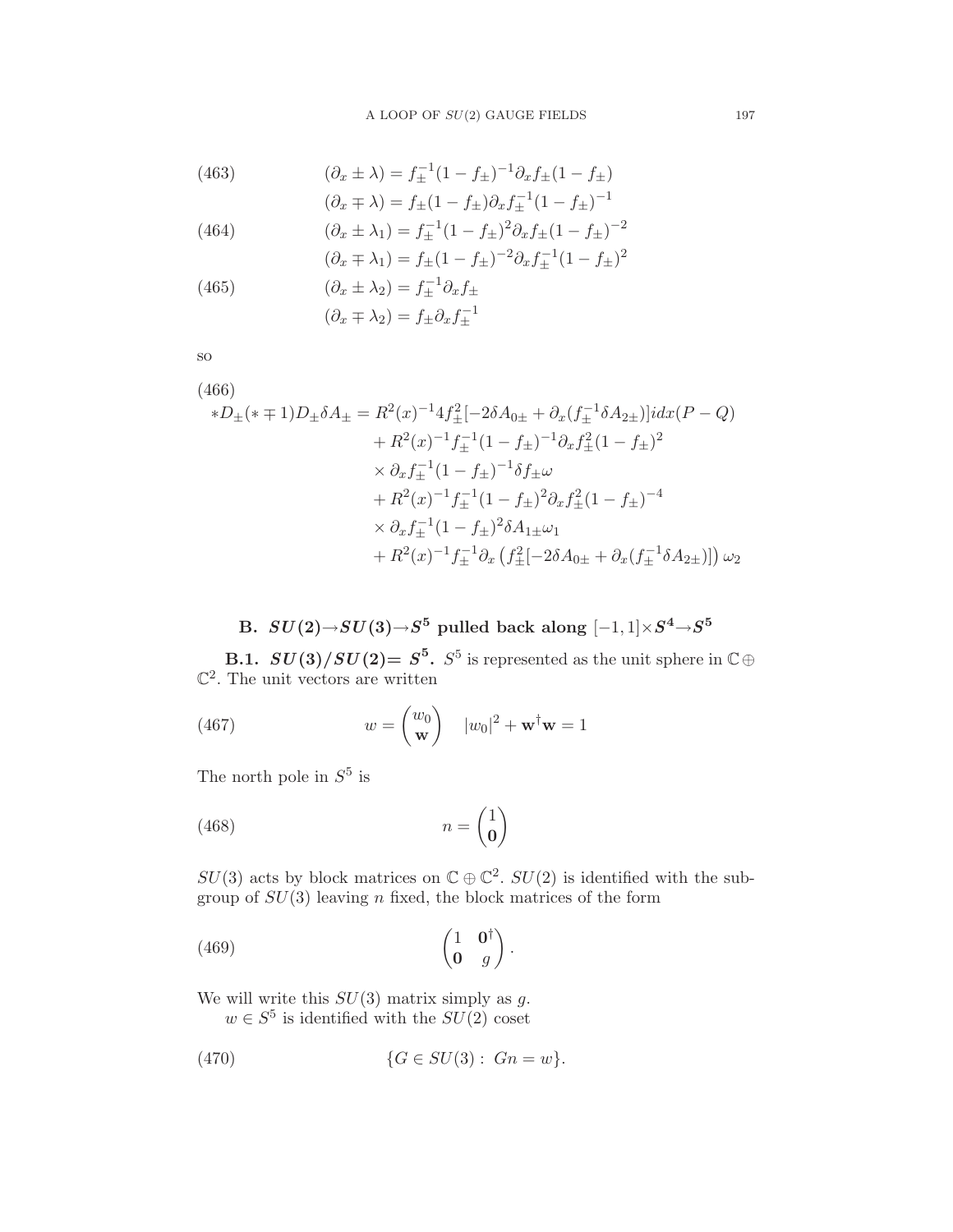**B.2.**  $U(2)$  acts on  $SU(3) \rightarrow S^5$ .  $U \in U(2)$  acts as a symmetry of the bundle  $SU(3) \rightarrow S^5$  by

(471) 
$$
G \mapsto \begin{pmatrix} 1 & \mathbf{0}^{\dagger} \\ \mathbf{0} & U \end{pmatrix} G \begin{pmatrix} 1 & \mathbf{0}^{\dagger} \\ \mathbf{0} & (\det U)^{-1/2} \mathbf{1} \end{pmatrix}
$$

(472) 
$$
\begin{pmatrix} w_0 \\ w \end{pmatrix} \mapsto \begin{pmatrix} w_0 \\ Uw \end{pmatrix}
$$

where the sign of  $(\det U)^{-1/2}$  is immaterial, because  $-1$  acts trivially on connections, being in the center of  $SU(2)$ .

**B.3.** A map  $[-1, 1] \times S^4 \rightarrow S^5$ . We construct a nontrivial loop of connections by pulling back along a map  $[-1, 1] \times S^4 \to S^5$ ,

$$
(473) \t\t\t (s,\vec{y}) \mapsto w(s,\vec{y})
$$

(474) 
$$
w(s, \vec{y}) = \begin{pmatrix} \cos \theta + i s \sin \theta \\ z \sin \theta \sqrt{1 - s^2} \end{pmatrix}, \quad \vec{y} = (\cos \theta, z \sin \theta).
$$

This map is manifestly  $U(2)$ -invariant so, for each  $s \in [-1,1]$ , the pulled back connection  $A(s)$  on  $S^4$  is  $U(2)$  invariant. At  $s = \pm 1$ , the pulled back connection over  $S^4$  is flat, so we get a closed loop in  $A/G$ .

**B.4. Trivialize.** We find a formula for  $A(s)$  by trivializing  $SU(3) \rightarrow S^5$ over a convenient region of  $S^5$ , giving, for each of the  $SU(2)$ -bundles in the loop, a trivialization over  $S^4$ \south pole. Recall

(475) 
$$
w = \begin{pmatrix} w_0 \\ w \end{pmatrix} = \begin{pmatrix} w_0 \\ \mathbf{z} \sqrt{1 - |w_0|^2} \end{pmatrix}, \quad P = \mathbf{z} \mathbf{z}^{\dagger}, \quad Q = 1 - P.
$$

Define a partial section  $S^5 \to SU(3)$ 

(476) 
$$
w \mapsto G(w) = \begin{pmatrix} w_0 & -\mathbf{w}^{\dagger} \\ \mathbf{w} & \bar{w}_0 P + Q \end{pmatrix}.
$$

which is regular on  $S^5$  except where  $|w_0| = 1$ ,  $w_0 \neq 1$ . For each s except  $s \pm 1$ , it is regular on  $S^4$  away from the south pole  $\theta = \pi$ .

The invariant connection in  $SU(2) \rightarrow SU(3) \rightarrow S^5$  takes the explicit form

(477) 
$$
d + A_{inv}(w) = d_{\omega} + \Delta A_{inv}(w) = d + P_V G(w)^{-1} dG(w)
$$

where  $P_V$  is the invariant projection on  $su(2) \subset su(3)$ . We calculate,

(478) 
$$
\Delta A_{inv}(w) = \left[\frac{1}{2}(w_0 d\bar{w}_0 - \bar{w}_0 dw_0) - (1 - |w_0|^2) \mathbf{z}^\dagger d\mathbf{z}\right] \times \frac{1}{2}(P - Q) + \bar{w}_0 dP - w_0 P dP.
$$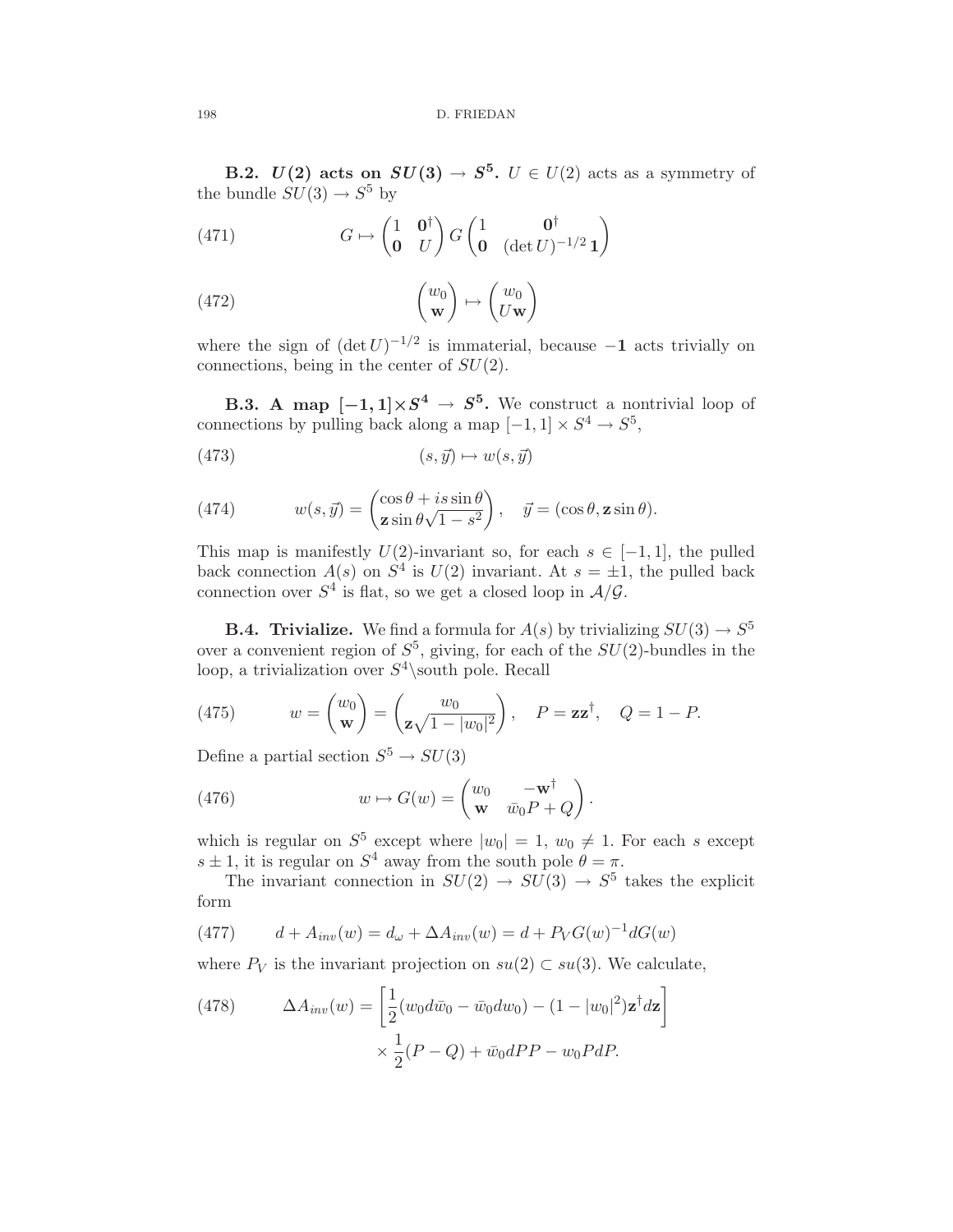**B.5.** A formula for  $\Delta A(s)$ . We substitute  $w_0 = \cos\theta + i s \sin\theta$  and, for each s, restrict the connection to  $S^4$ 

(479) 
$$
\Delta A(s) = -\frac{1}{2} i s d\theta (P - Q) + (\cos \theta - i s \sin \theta)\eta_{-} + (\cos \theta + i s \sin \theta)\eta_{+} + \left[1 - \frac{1}{2}(1 - s^2) \sin^2 \theta\right] \eta_3
$$

At the midpoint of the loop,  $s = 0$ ,

<span id="page-68-0"></span>(480) 
$$
\Delta A(0) = \cos \theta \left( \eta_+ + \eta_- \right) + \left( 1 - \frac{1}{2} \sin^2 \theta \right) \eta_3
$$

**B.6. Discrete symmetries of the loop.** In addition to the  $U(2)$  symmetry, there are two discrete symmetries.

B.6.1. *Reflection symmetry*. The bundle  $SU(2) \rightarrow SU(3) \rightarrow S^5$  has a discrete symmetry

(481) 
$$
G \mapsto \begin{pmatrix} -1 & 0 \\ 0 & 1 \end{pmatrix} G \begin{pmatrix} 1 & 0 \\ 0 & i1 \end{pmatrix}
$$

which acts on  $S^5$  by

(482) 
$$
w \mapsto Rw = \begin{pmatrix} -w_0 \\ w \end{pmatrix}
$$

so on  $[-1, 1] \times S^4$  by

(483) 
$$
s \mapsto -s, \quad (y_0, \mathbf{y}) \mapsto (-y_0, \mathbf{y}).
$$

B.6.2. *Conjugation symmetry.* Complex conjugation acts on SU(2) by

(484) 
$$
\bar{g} = g_1 g g_1^{-1} \quad g_1 = \begin{pmatrix} 0 & 1 \\ -1 & 0 \end{pmatrix}.
$$

Define, for  $G \in SU(3)$ ,

$$
(485) \t G_c = \bar{G}g_1.
$$

Then, for  $g \in SU(2)$ ,

(486) 
$$
(Gg)_c = \overline{G}\overline{g}g_1 = \overline{G}g_1g = G_cg
$$

so  $G \mapsto G_c$  is a symmetry of the bundle  $SU(2) \rightarrow SU(3) \rightarrow S^5$ . It acts on  $S^5$  by

(487)  $w \mapsto \bar{w}$ 

so on  $I \times S^4$  by

(488)  $s \mapsto -s$ ,  $(y_0, \mathbf{y}) \mapsto (y_0, \bar{\mathbf{y}}).$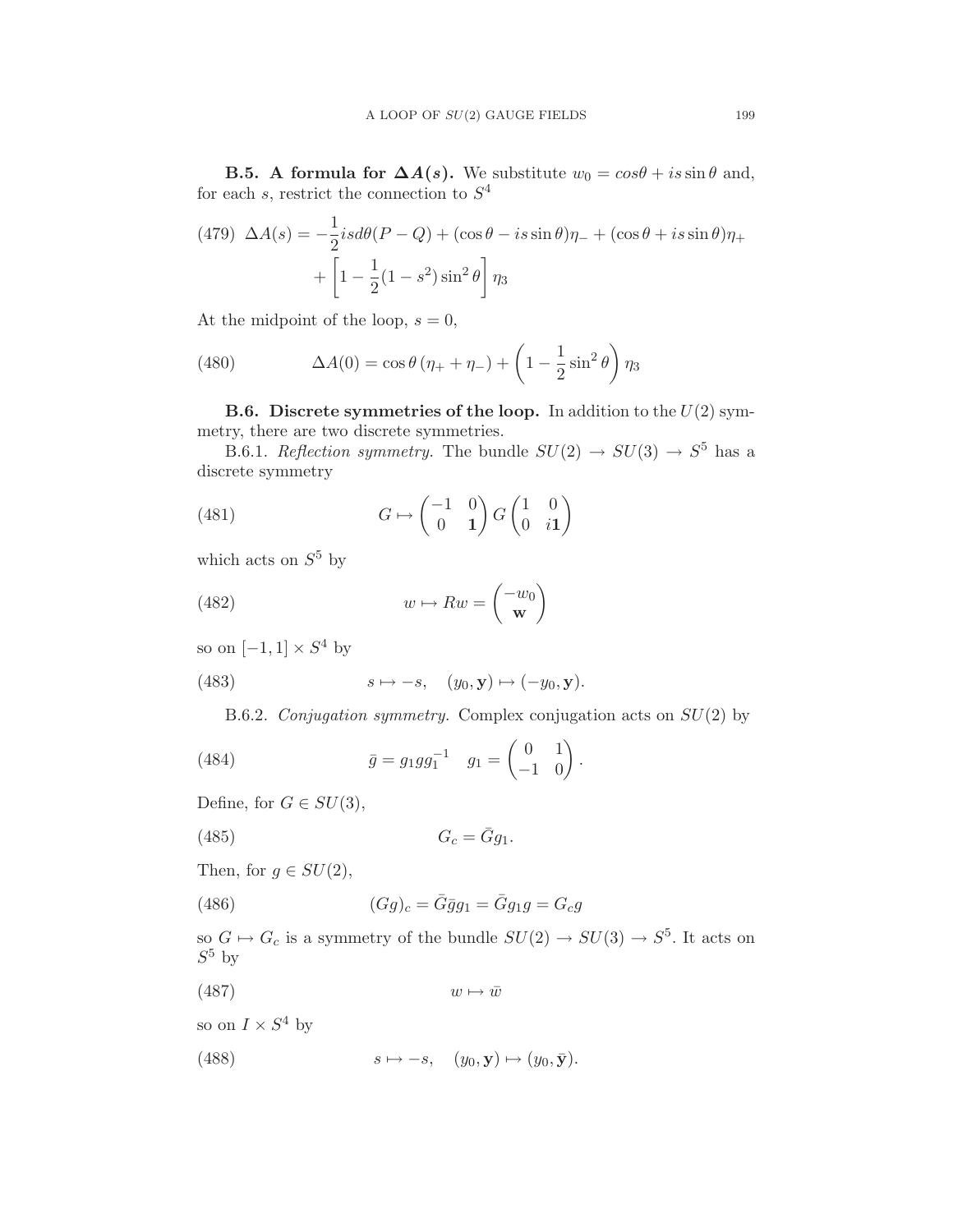### **B.7. Action of the discrete symmetries.**

B.7.1. *Action of the reflection symmetry.*

(489) 
$$
G(Rw) = G(w)_r g_r(w)^{-1}
$$

(490) 
$$
\begin{pmatrix} -w_0 & -\mathbf{w}^\dagger \\ \mathbf{w} & -\bar{w}_0 P + Q \end{pmatrix} = \begin{pmatrix} -w_0 & i\mathbf{w}^\dagger \\ \mathbf{w} & i(\bar{w}_0 P + Q) \end{pmatrix} g_r(w)^{-1}
$$

(491)

$$
g_r(w)^{-1} = \begin{pmatrix} -\bar{w}_0 & \mathbf{w}^\dagger \\ -i\mathbf{w} & -i(w_0P+Q) \end{pmatrix} \begin{pmatrix} -w_0 & -\mathbf{w}^\dagger \\ \mathbf{w} & -\bar{w}_0P+Q \end{pmatrix} = \begin{pmatrix} 1 & 0 \\ 0 & i(P-Q) \end{pmatrix}
$$

(492) <sup>g</sup>r <sup>=</sup> <sup>−</sup>i(<sup>P</sup> <sup>−</sup> <sup>Q</sup>)

(493) 
$$
d_{\omega} + \Delta A(Rw) = g_r(w)(d_{\omega} + \Delta A(w))g_r^{-1}(w)
$$

$$
= d_{\omega} + g_r(w)\Delta A(w)g_r^{-1}(w)
$$

since

(495) 
$$
(d + \omega)P = g dg^{-1}gP(e)g^{-1} = P(d + \omega)
$$

so

(496) 
$$
\Delta A(Rw) = g_r \Delta A A(w) g_r^{-1}
$$

We have

(497) 
$$
g_r \eta g_r^{-1} = -\eta \quad g_r \eta^{\dagger} g_r^{-1} = -\eta^{\dagger} \quad g_r \eta_3 g_r^{-1} = \eta_3
$$

so, writing

(498) 
$$
\Delta A(s) = A_0(s, \theta) d\theta i (P - Q) + f(s, \theta) \eta - \bar{f}(s, \theta) \eta^{\dagger} + f_3(s, \theta) \eta_3
$$

Then the reflection symmetry is

(499) 
$$
A_0(s, \theta) = -A_0(-s, \pi - \theta)
$$

(500) 
$$
f(s, \theta) = -f(-s, \pi - \theta)
$$

(501)  $f_3(s, \theta) = f_3(-s, \pi - \theta)$ 

B.7.2. *Action of the conjugation symmetry.*  $G(\bar{w})$  and  $G(w)_c$  belong to the same  $SU(2)$  coset, so there is  $g_c \in SU(2)$  such that

(502) 
$$
G(\bar{w}) = G(w)_{c} g_c(w)^{-1} = \overline{G(w)} g_1 g_c(w)^{-1} = G(\bar{w}) g_1 g_c(w)^{-1}
$$

so

(503) 
$$
g_c = g_1 = \begin{pmatrix} 0 & 1 \\ -1 & 0 \end{pmatrix}.
$$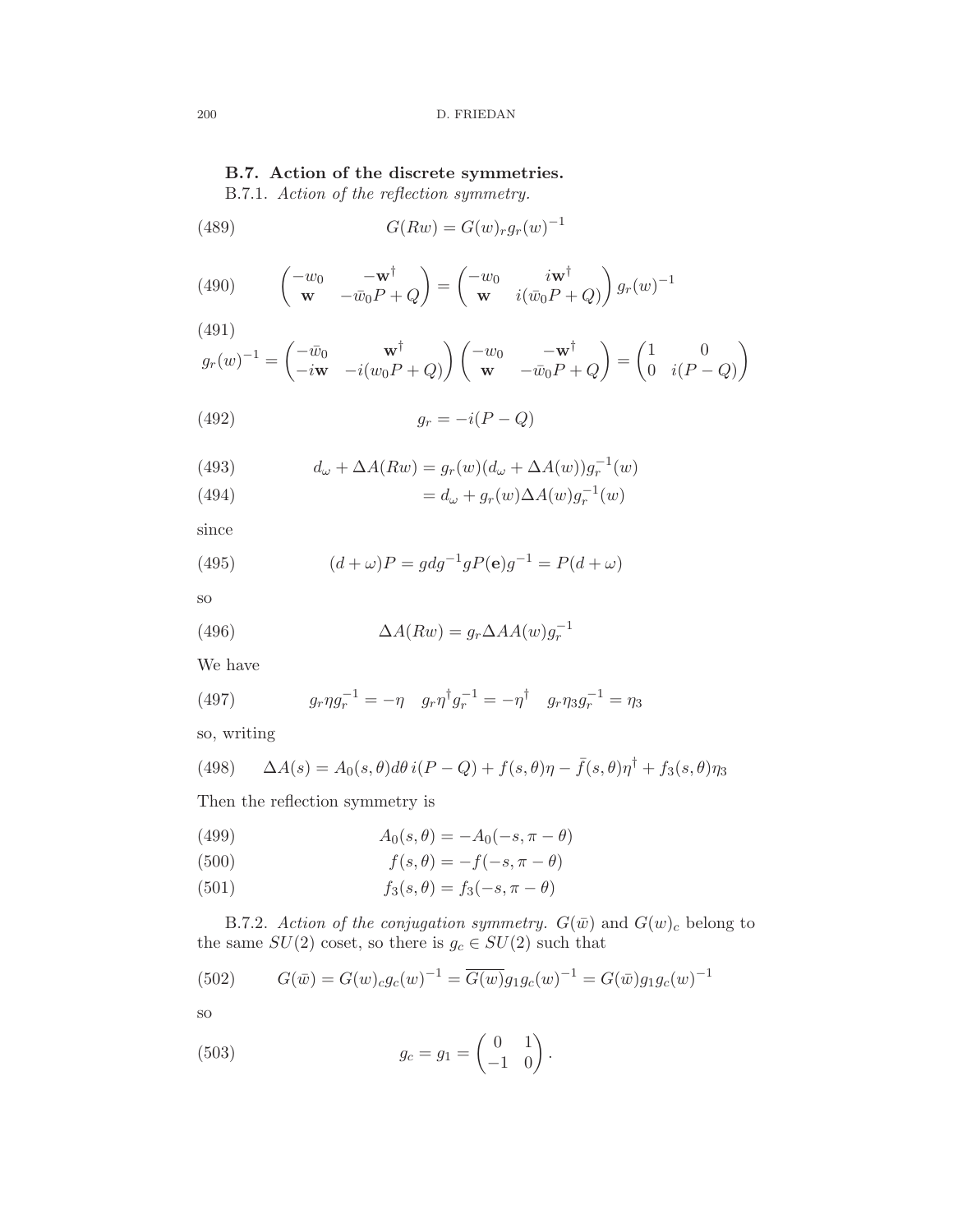$G \mapsto G_c$  is a symmetry, so

(504) 
$$
d + A(\bar{w}) = g_c(d + A(w))g_c^{-1}
$$

or

(505) 
$$
A(w) = g_c A(\bar{w}) g_c^{-1}.
$$

Complex conjugation acting on  $su(2)$  gives

(506) 
$$
g_c \bar{\eta}_3 g_c^{-1} = \eta_3 \quad g_c \bar{\eta} g_c^{-1} = -\eta^{\dagger} \quad g_c \bar{\eta}^{\dagger} g_c^{-1} = -\eta
$$

In particular,  $g_c\bar{\omega}g_c^{-1} = \omega$ , so the conjugation symmetry is

(507) 
$$
\Delta A(w) = g_c \Delta A(\bar{w}) g_c^{-1}
$$

(508) 
$$
A_0(s, \theta) = -A_0(-s, \theta)
$$

(509) 
$$
f(s,\theta) = \bar{f}(-s,\theta)
$$

(510) 
$$
f_3(s, \theta) = f_3(-s, \theta).
$$

B.7.3. *Summary of the actions of the discrete symmetries.* Each connection  $A(s)$  along the loop has the discrete symmetry that combines reflection and conjugation,

(511) 
$$
A_0(s,\theta) = A_0(s,\pi-\theta)
$$

(512) 
$$
f(s, \theta) = -\bar{f}(s, \pi - \theta)
$$

(513) 
$$
f_3(s, \theta) = f_3(s, \pi - \theta).
$$

In addition, there is a discrete symmetry that reflects the loop, leaving the midpoint  $s = 0$  fixed,

(514) 
$$
A_0(s, \theta) = -A_0(-s, \theta)
$$

(515) 
$$
f(s,\theta) = \bar{f}(-s,\theta)
$$

(516) 
$$
f_3(s, \theta) = f_3(-s, \theta).
$$

B.7.4. *Discrete symmetries at the midpoint*  $s = 0$ . The two discrete symmetries of the loop leave fixed the midpoint,  $s = 0$ , so they are symmetries of the connection  $A(0)$ . The conjugation symmetry is

(517) 
$$
A_0(0,\theta) = 0, \quad f(0,\theta) = \bar{f}(0,\theta).
$$

The reflection symmetry is

(518) 
$$
f(0,\theta) = -f(0,\pi-\theta), \quad f_3(0,\theta) = f_3(0,\pi-\theta).
$$

Both can be checked in equation [480.](#page-68-0)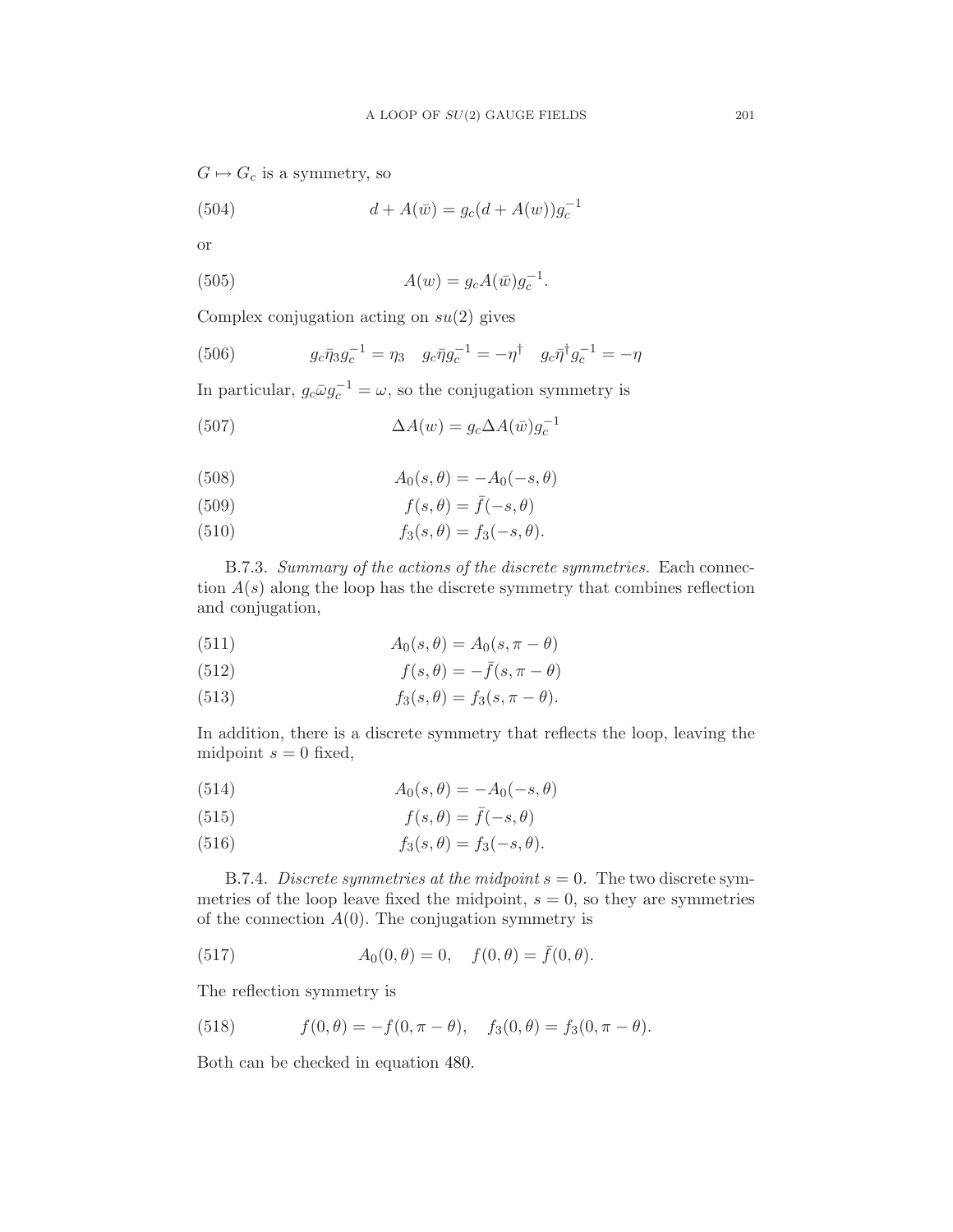### **B.8. Nontriviality of the loop.**

B.8.1. *Trivialize over*  $S^4\$ north pole. Define a second partial section which is nonsingular on  $S<sup>4</sup>$  except at the north pole,

(519) 
$$
G^{-}(w) = \begin{pmatrix} w_0 & -\mathbf{w}^{\dagger} \\ \mathbf{w} & \bar{w}_0 P - Q \end{pmatrix} = G(w) \begin{pmatrix} 1 & 0 \\ 0 & P - Q \end{pmatrix}.
$$

The pulled back connection is

(520) 
$$
d_{\omega} + \Delta A^{-}(s) = (P - Q)(d_{\omega} + \Delta A(s))(P - Q)
$$

(521) 
$$
= d_{\omega} + (P - Q)\Delta A(s)(P - Q)
$$

(522) 
$$
\Delta A^{-}(s) = (P - Q)\Delta A(s)(P - Q)
$$

B.8.2. *Transform*  $A(s)$  *to*  $A_0 = 0$  *gauge.* Gauge transform  $A(s)$  to  $A_0 =$ 0 gauge, using a gauge transformation that is regular at  $\theta = 0$ , the north pole,

(523) 
$$
d_{\omega} + \Delta \tilde{A}(s) = e^{-\frac{1}{2}is\theta(P-Q)}(d_{\omega} + \Delta A(s))e^{\frac{1}{2}is\theta(P-Q)}
$$

$$
= d_{\omega} + \frac{1}{2}isd\theta(P-Q) + e^{-\frac{1}{2}is\theta(P-Q)}\Delta A(s)e^{\frac{1}{2}is\theta(P-Q)}
$$

so, in  $A_0 = 0$  gauge, the loop is

(525) 
$$
\Delta \tilde{A}(s) = (\cos \theta + i s \sin \theta) e^{-is\theta} \eta - (\cos \theta - i s \sin \theta) e^{is\theta} \eta^{\dagger} + \left[1 - \frac{1}{2}(1 - s^2) \sin^2 \theta\right] \eta_3
$$

B.8.3. *Transform*  $A^{-}(s)$  *to*  $A_0 = 0$  *gauge.* Gauge transform  $A^{-}(s)$  to  $A_0 = 0$  gauge, using a gauge transformation that is regular at  $\theta = \pi$ , the south pole,

(526) 
$$
d_{\omega} + \Delta \tilde{A}^{-}(s) = e^{-\frac{1}{2}is(\theta - \pi)(P - Q)}(d_{\omega} + \Delta A^{-}(s))e^{\frac{1}{2}is(\theta - \pi)(P - Q)}
$$

(527) 
$$
= \phi(s)(D + \Delta \tilde{A}(s))\phi(s)^{-1}
$$

with

(528) 
$$
\phi(s) = e^{-\frac{1}{2}is(\theta-\pi)(P-Q)}i^{-1}(P-Q)e^{\frac{1}{2}is\theta(P-Q)} = e^{\frac{1}{2}i(s-1)\pi(P-Q)}
$$

B.8.4. *Patching map at the equator is the suspension of the Hopf fibration.* Now we have a loop of bundles over  $S<sup>4</sup>$ , made from trivial bundles over the two hemispheres patched together by the loop of gauge transformations  $\phi(s)$ , which we can write

(529) 
$$
\phi(s) = g(\mathbf{z}) \begin{pmatrix} e^{\frac{1}{2}i\pi(s-1)} & 0\\ 0 & e^{-\frac{1}{2}i\pi(s-1)} \end{pmatrix} g(\mathbf{z})^{-1}
$$

which is the suspension of the Hopf fibration. So the loop of connections is nontrivial.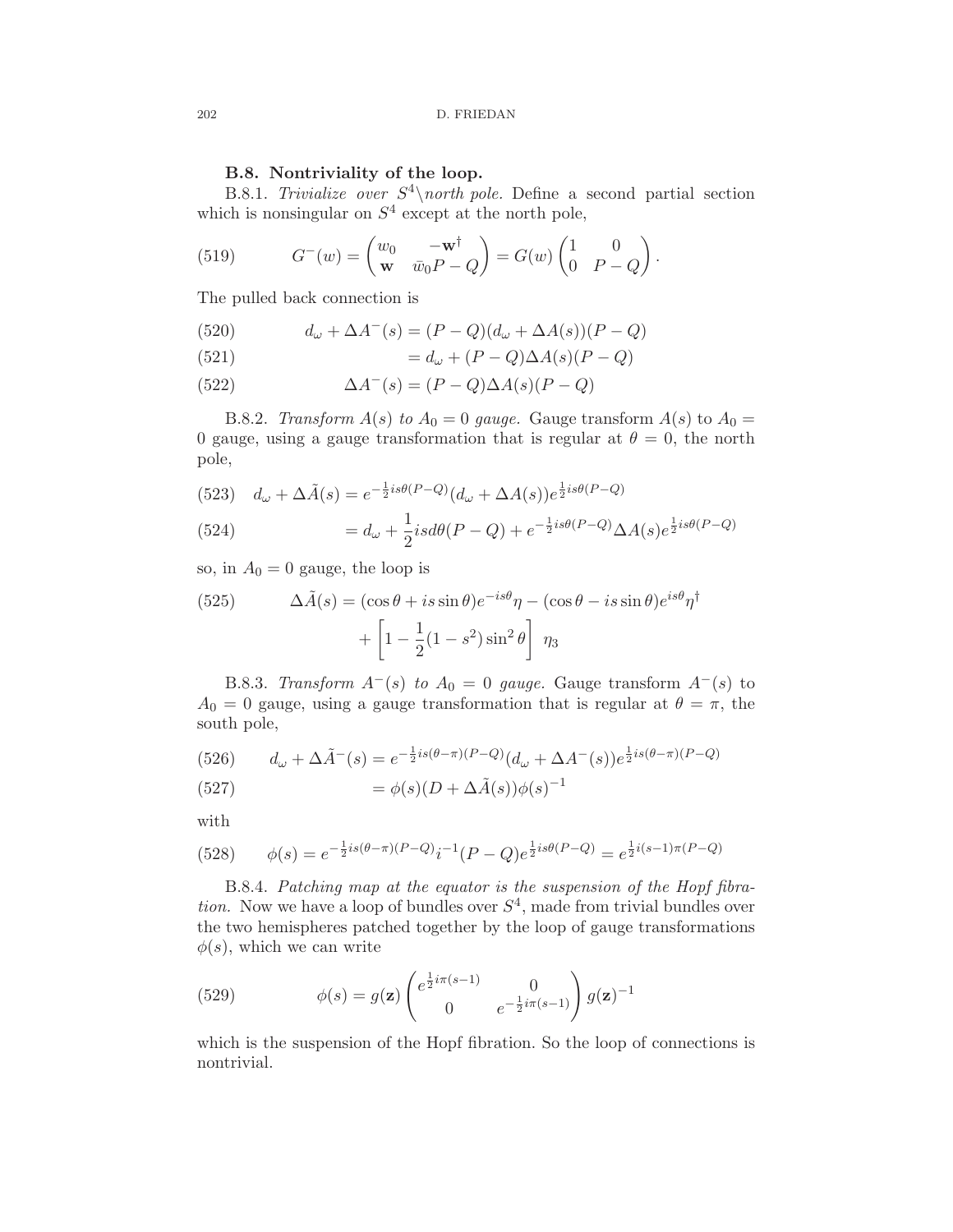## **Acknowledgments**

I thank V. Calian of the Natural Science Institute, University of Iceland, for discussions of exact solutions of nonlinear diffusion equations. I am grateful to T. Mrowka for pointing out references on solving the Yang-Mills equations with symmetry and on the Yang-Mills flow.

## **References**

- [1] I. M. Singer. Some remarks on the Gribov ambiguity. Commun. Math. Phys., 60:7–12, 1978.
- [2] Heinz Hopf. Uber die Abbildungen der dreidimensionalen Sphäre auf die Kugelfläche. Math. Ann., 104:637–665, 1931.
- [3] Hans Freudenthal. Über die Klassen der Sphärenabbildungen. I. Große Dimensionen. Compos. Math., 5:299–314, 1937.
- [4] B. Eckmann. Zur Homotopietheorie Gefaserter Räume. Comm. Math. Helv., 14:141– 192, 1942.
- [5] L. S. Pontryagin. Homotopy classification of the mappings of an  $(n + 2)$ -dimensional sphere on an n-dimensional one. Doklady Akad. Nauk SSSR (N.S.), 70:957–959, 1950.
- [6] George W. Whitehead. The  $(n+2)^{nd}$  homotopy group of the *n*-sphere. Ann. of Math. (2), 52:245–247, 1950.
- [7] Daniel Friedan. A tentative theory of large distance physics. JHEP, 10:063, 2003.
- [8] A. A. Belavin, Alexander M. Polyakov, A. S. Shvarts, and Yu. S. Tyupkin. Pseudoparticle solutions of the Yang-Mills equations. Phys. Lett., B59:85–87, 1975.
- [9] S. K. Donaldson. Anti self-dual Yang-Mills connections over complex algebraic surfaces and stable vector bundles. *Proc. London Math. Soc.*  $(3)$ ,  $50(1):1-26$ , 1985.
- [10] Michael Struwe. The Yang-Mills flow in four dimensions. Calc. Var. Partial Differential Equations, 2(2):123–150, 1994.
- [11] Andreas Schlatter. Global existence of the Yang-Mills flow in four dimensions. J. Reine Angew. Math., 479:133–148, 1996.
- [12] Andreas Schlatter. Long-time behaviour of the Yang-Mills flow in four dimensions. Ann. Global Anal. Geom., 15(1):1–25, 1997.
- [13] Andreas E. Schlatter, Michael Struwe, and A. Shadi Tahvildar-Zadeh. Global existence of the equivariant Yang-Mills heat flow in four space dimensions. Amer. J. Math., 120(1):117–128, 1998.
- [14] L. M. Sibner, R. J. Sibner, and K. Uhlenbeck. Solutions to Yang-Mills equations that are not self-dual. Proc. Nat. Acad. Sci. U.S.A., 86(22):8610–8613, 1989.
- [15] S. K. Donaldson. Connections, cohomology and the intersection forms of 4-manifolds. J. Differential Geom., 24(3):275–341, 1986.
- [16] Clifford Henry Taubes. Stability in Yang-Mills theories. Comm. Math. Phys., 91(2):235–263, 1983.
- [17] Thomas Puettmann and A. Rigas. Presentations of the first homotopy groups of the unitary groups. Comment. Math. Helv., 78:648–662, 2003.
- [18] Hajime Urakawa. Equivariant theory of Yang-Mills connections over Riemannian manifolds of cohomogeneity one. Indiana Univ. Math. J., 37(4):753–788, 1988.
- [19] Gil Bor and Richard Montgomery. SO(3) invariant Yang-Mills fields which are not self-dual. Hamiltonian systems, transformation groups and spectral transform methods, Proc. CRM Workshop, Montréal/Can. 1989, 191-198., 1990.
- [20] Lorenzo Sadun and Jan Segert. Constructing non-self-dual Yang-Mills connections on  $S<sup>4</sup>$  with arbitrary Chern number. In *Differential geometry: geometry in mathematical* physics and related topics (Los Angeles, CA, 1990), volume 54 of Proc. Sympos. Pure Math., pages 529–537. Amer. Math. Soc., Providence, RI, 1993.